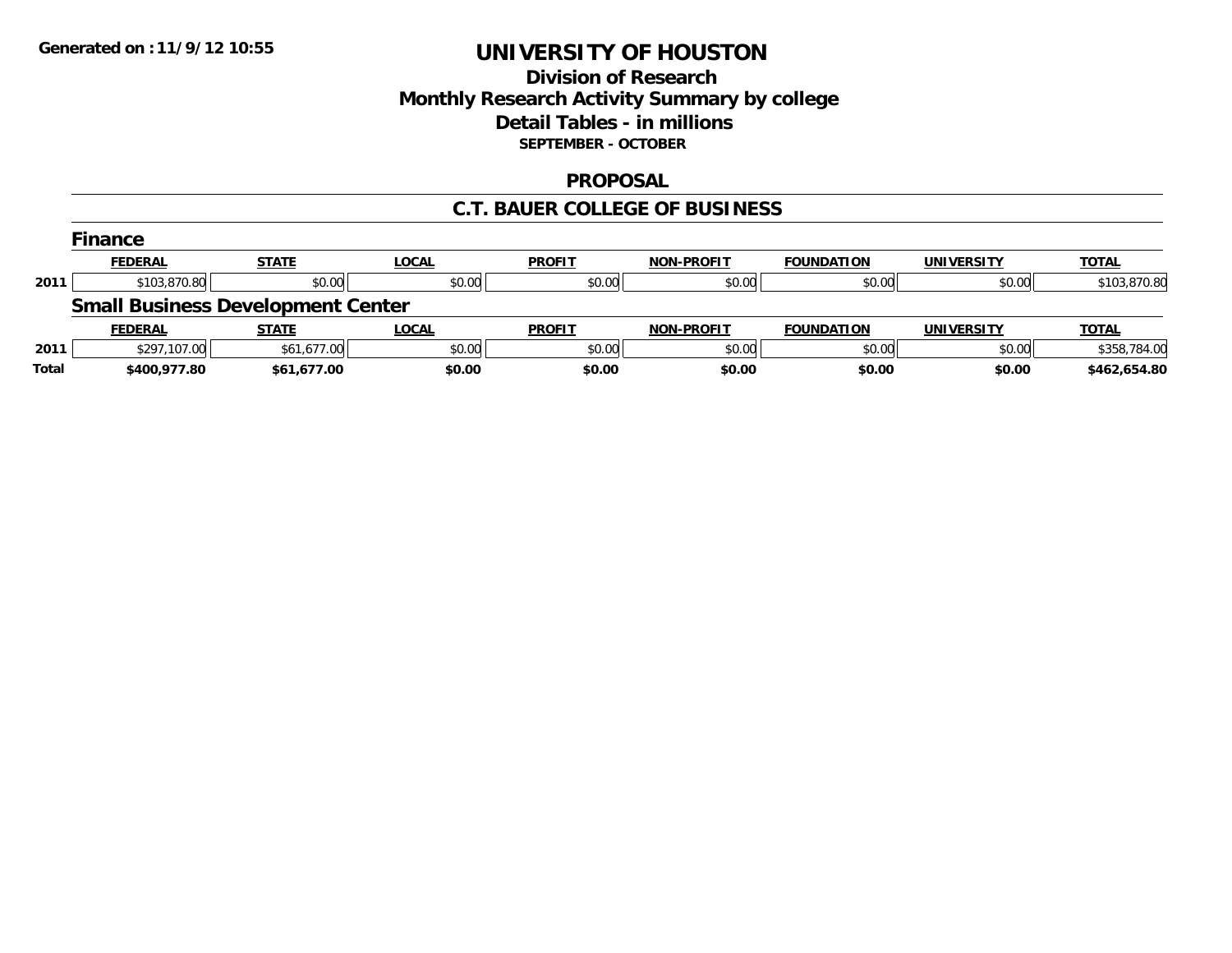## **Division of Research Monthly Research Activity Summary by college Detail Tables - in millions SEPTEMBER - OCTOBER**

### **PROPOSAL**

### **COLLEGE OF ARCHITECTURE**

|  |  | Architecture |  |
|--|--|--------------|--|
|  |  |              |  |

|       | <b>FEDERAL</b> | <b>STATE</b> | <b>LOCAL</b> | <b>PROFIT</b> | <b>NON-PROFIT</b> | <b>FOUNDATION</b> | <b>UNIVERSITY</b> | <b>TOTAL</b>   |
|-------|----------------|--------------|--------------|---------------|-------------------|-------------------|-------------------|----------------|
| 2009  | \$0.00         | \$0.00       | \$0.00       | \$47,500.00   | \$0.00            | \$0.00            | \$0.00            | \$47,500.00    |
| 2011  | \$1,317,096.30 | \$0.00       | \$0.00       | \$0.00        | \$0.00            | \$0.00            | \$0.00            | \$1,317,096.30 |
| 2012  | \$131,768.95   | \$0.00       | \$0.00       | \$0.00        | \$0.00            | \$0.00            | \$0.00            | \$131,768.95   |
| 2013  | \$89,843.25    | \$0.00       | \$0.00       | \$0.00        | \$0.00            | \$0.00            | \$0.00            | \$89,843.25    |
| Total | \$1,538,708.50 | \$0.00       | \$0.00       | \$47,500.00   | \$0.00            | \$0.00            | \$0.00            | \$1,586,208.50 |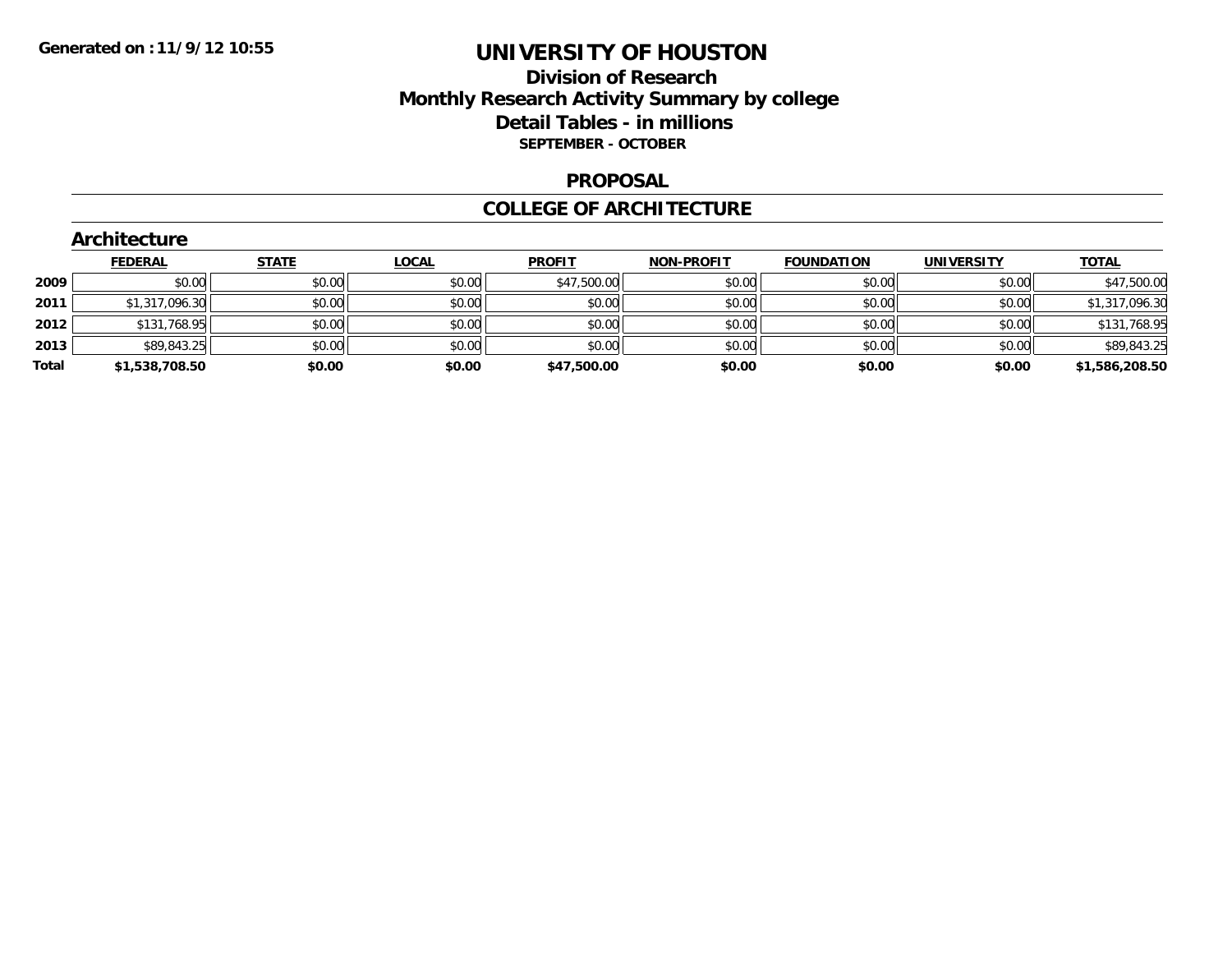## **Division of Research Monthly Research Activity Summary by college Detail Tables - in millions SEPTEMBER - OCTOBER**

### **PROPOSAL**

#### **COLLEGE OF EDUCATION**

|       | <b>Consistency Mgmt and Coop Disc</b>                |                |              |               |                   |                   |                   |                 |
|-------|------------------------------------------------------|----------------|--------------|---------------|-------------------|-------------------|-------------------|-----------------|
|       | <b>FEDERAL</b>                                       | <b>STATE</b>   | <b>LOCAL</b> | <b>PROFIT</b> | <b>NON-PROFIT</b> | <b>FOUNDATION</b> | <b>UNIVERSITY</b> | <b>TOTAL</b>    |
| 2011  | \$0.00                                               | \$0.00         | \$0.00       | \$0.00        | \$0.00            | \$0.00            | \$0.00            | \$0.00          |
|       | <b>Curriculum and Instruction</b>                    |                |              |               |                   |                   |                   |                 |
|       | <b>FEDERAL</b>                                       | <b>STATE</b>   | <b>LOCAL</b> | <b>PROFIT</b> | <b>NON-PROFIT</b> | <b>FOUNDATION</b> | <b>UNIVERSITY</b> | <b>TOTAL</b>    |
| 2009  | \$0.00                                               | \$50,000.00    | \$0.00       | \$0.00        | \$0.00            | \$15,465.00       | \$0.00            | \$65,465.00     |
| 2010  | \$5,358,114.00                                       | \$0.00         | \$1,250.00   | \$0.00        | \$17,686.00       | \$0.00            | \$0.00            | \$5,377,050.00  |
| 2011  | \$0.00                                               | \$0.00         | \$295,410.00 | \$0.00        | \$106,154.00      | \$0.00            | \$0.00            | \$401,564.00    |
| 2012  | \$2,868,920.80                                       | \$0.00         | \$0.00       | \$0.00        | \$0.00            | \$0.00            | \$629,939.00      | \$3,498,859.80  |
| 2013  | \$2,688,094.64                                       | \$0.00         | \$0.00       | \$0.00        | \$0.00            | \$0.00            | \$8,000.00        | \$2,696,094.64  |
|       | <b>Educational Leadership &amp; Cultural Studies</b> |                |              |               |                   |                   |                   |                 |
|       | <b>FEDERAL</b>                                       | <b>STATE</b>   | <b>LOCAL</b> | <b>PROFIT</b> | <b>NON-PROFIT</b> | <b>FOUNDATION</b> | <b>UNIVERSITY</b> | <b>TOTAL</b>    |
| 2010  | \$0.00                                               | \$0.00         | \$0.00       | \$0.00        | \$0.00            | \$169,377.00      | \$0.00            | \$169,377.00    |
|       | <b>Educational Psychology</b>                        |                |              |               |                   |                   |                   |                 |
|       | <b>FEDERAL</b>                                       | <b>STATE</b>   | <b>LOCAL</b> | <b>PROFIT</b> | <b>NON-PROFIT</b> | <b>FOUNDATION</b> | <b>UNIVERSITY</b> | <b>TOTAL</b>    |
| 2009  | \$147,250.00                                         | \$49,999.00    | \$0.00       | \$0.00        | \$0.00            | \$0.00            | \$0.00            | \$197,249.00    |
| 2010  | \$419,740.05                                         | \$650,719.65   | \$0.00       | \$43,282.00   | \$0.00            | \$0.00            | \$201,757.00      | \$1,315,498.70  |
| 2011  | \$4,226,415.00                                       | \$49,995.00    | \$0.00       | \$0.00        | \$0.00            | \$0.65            | \$0.00            | \$4,276,410.65  |
| 2012  | \$551,392.00                                         | \$1,544,564.00 | \$0.00       | \$0.00        | \$0.00            | \$0.00            | \$1,505,884.70    | \$3,601,840.70  |
| 2013  | \$0.00                                               | \$0.00         | \$0.00       | \$0.00        | \$0.00            | \$300,318.00      | \$356,552.00      | \$656,870.00    |
| Total | \$16,259,926.49                                      | \$2,345,277.65 | \$296,660.00 | \$43,282.00   | \$123,840.00      | \$485,160.65      | \$2,702,132.70    | \$22,256,279.49 |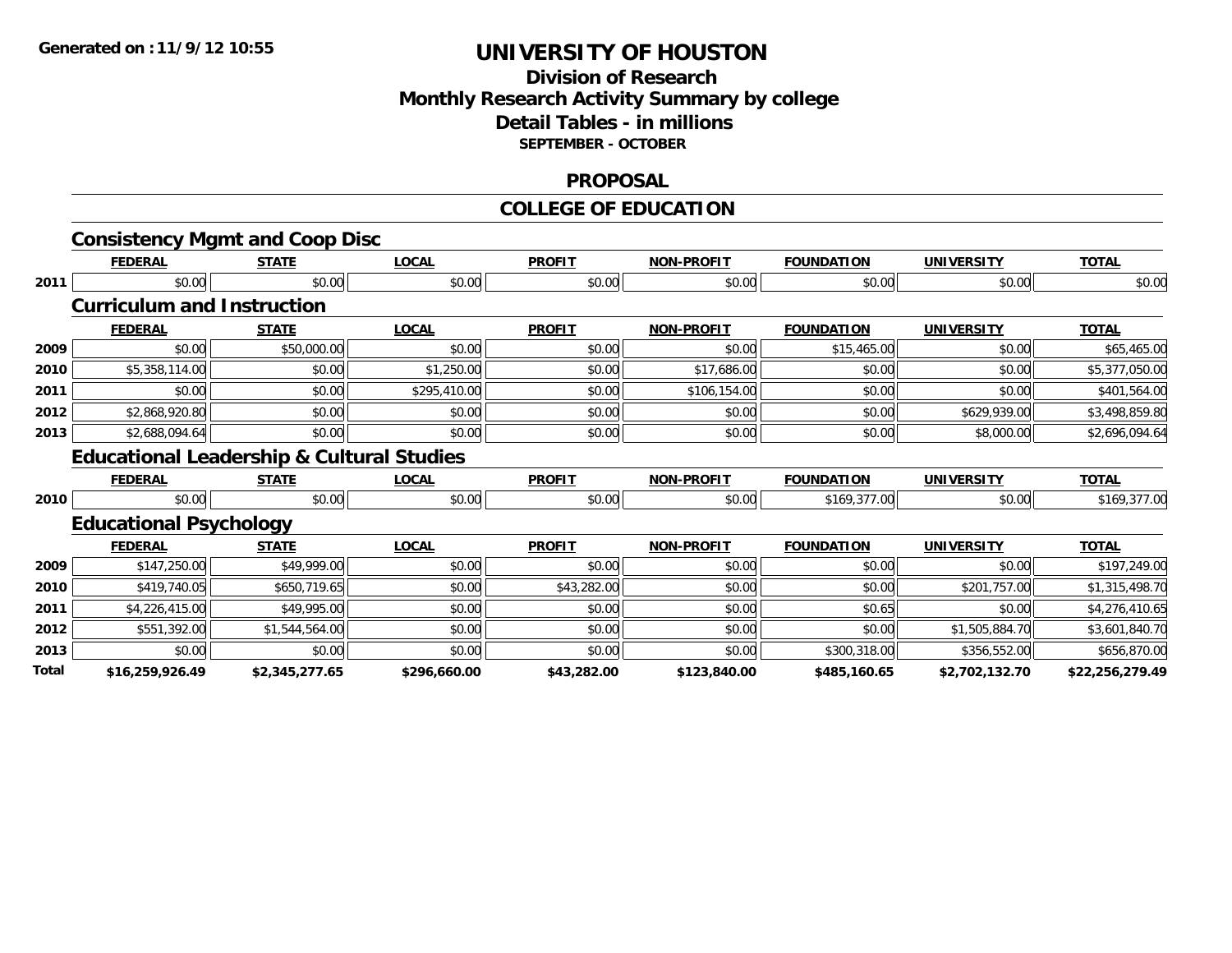## **Division of Research Monthly Research Activity Summary by college Detail Tables - in millions SEPTEMBER - OCTOBER**

### **PROPOSAL**

#### **COLLEGE OF LIBERAL ARTS AND SOCIAL SCIENCES**

|      | Art                                 |              |              |               |                   |                   |                   |              |
|------|-------------------------------------|--------------|--------------|---------------|-------------------|-------------------|-------------------|--------------|
|      | <b>FEDERAL</b>                      | <b>STATE</b> | <b>LOCAL</b> | <b>PROFIT</b> | <b>NON-PROFIT</b> | <b>FOUNDATION</b> | <b>UNIVERSITY</b> | <b>TOTAL</b> |
| 2012 | \$199,887.00                        | \$0.00       | \$0.00       | \$0.00        | \$0.00            | \$0.00            | \$0.00            | \$199,887.00 |
|      | <b>Arte Publico Press</b>           |              |              |               |                   |                   |                   |              |
|      | <b>FEDERAL</b>                      | <b>STATE</b> | <b>LOCAL</b> | <b>PROFIT</b> | NON-PROFIT        | <b>FOUNDATION</b> | <b>UNIVERSITY</b> | <b>TOTAL</b> |
| 2012 | \$198,497.00                        | \$0.00       | \$0.00       | \$0.00        | \$0.00            | \$0.00            | \$0.00            | \$198,497.00 |
|      | <b>Blaffer Gallery</b>              |              |              |               |                   |                   |                   |              |
|      | <b>FEDERAL</b>                      | <b>STATE</b> | <b>LOCAL</b> | <b>PROFIT</b> | <b>NON-PROFIT</b> | <b>FOUNDATION</b> | <b>UNIVERSITY</b> | <b>TOTAL</b> |
| 2010 | \$10,000.00                         | \$0.00       | \$0.00       | \$0.00        | \$0.00            | \$0.00            | \$0.00            | \$10,000.00  |
| 2013 | \$0.00                              | \$0.00       | \$0.00       | \$0.00        | \$1,500.00        | \$0.00            | \$0.00            | \$1,500.00   |
|      | <b>Communication Disorders</b>      |              |              |               |                   |                   |                   |              |
|      | <b>FEDERAL</b>                      | <b>STATE</b> | <b>LOCAL</b> | <b>PROFIT</b> | <b>NON-PROFIT</b> | <b>FOUNDATION</b> | <b>UNIVERSITY</b> | <b>TOTAL</b> |
| 2009 | \$0.00                              | \$254,377.00 | \$1,500.00   | \$0.00        | \$0.00            | \$40,278.00       | \$131,248.00      | \$427,403.00 |
| 2012 | \$447,207.00                        | \$0.00       | \$0.00       | \$0.00        | \$0.00            | \$0.00            | \$0.00            | \$447,207.00 |
| 2013 | \$103,125.00                        | \$0.00       | \$0.00       | \$0.00        | \$0.00            | \$0.00            | \$178,718.00      | \$281,843.00 |
|      | <b>Comparative Cultural Studies</b> |              |              |               |                   |                   |                   |              |
|      | <b>FEDERAL</b>                      | <b>STATE</b> | <b>LOCAL</b> | <b>PROFIT</b> | <b>NON-PROFIT</b> | <b>FOUNDATION</b> | <b>UNIVERSITY</b> | <b>TOTAL</b> |
| 2009 | \$0.00                              | \$0.00       | \$0.00       | \$0.00        | \$40,000.00       | \$0.00            | \$0.00            | \$40,000.00  |
|      | <b>Economics</b>                    |              |              |               |                   |                   |                   |              |
|      | <b>FEDERAL</b>                      | <b>STATE</b> | <b>LOCAL</b> | <b>PROFIT</b> | <b>NON-PROFIT</b> | <b>FOUNDATION</b> | <b>UNIVERSITY</b> | <b>TOTAL</b> |
| 2009 | \$24,750.00                         | \$0.00       | \$0.00       | \$0.00        | \$0.00            | \$0.00            | \$0.00            | \$24,750.00  |
| 2011 | \$0.00                              | \$0.00       | \$0.00       | \$0.00        | \$0.00            | \$35,000.00       | \$0.00            | \$35,000.00  |
| 2012 | \$0.00                              | \$0.00       | \$0.00       | \$0.00        | \$0.00            | \$30,000.00       | \$0.00            | \$30,000.00  |
| 2013 | \$133,160.00                        | \$0.00       | \$0.00       | \$0.00        | \$0.00            | \$27,467.00       | \$0.00            | \$160,627.00 |
|      | English                             |              |              |               |                   |                   |                   |              |
|      | <b>FEDERAL</b>                      | <b>STATE</b> | <b>LOCAL</b> | <b>PROFIT</b> | <b>NON-PROFIT</b> | <b>FOUNDATION</b> | <b>UNIVERSITY</b> | <b>TOTAL</b> |
| 2010 | \$190,000.00                        | \$0.00       | \$0.00       | \$0.00        | \$1,000.00        | \$0.00            | \$0.00            | \$191,000.00 |
| 2012 | \$49,955.00                         | \$0.00       | \$0.00       | \$0.00        | \$0.00            | \$0.00            | \$0.00            | \$49,955.00  |
|      | <b>Health and Human Performance</b> |              |              |               |                   |                   |                   |              |
|      | <b>FEDERAL</b>                      | <b>STATE</b> | <b>LOCAL</b> | <b>PROFIT</b> | <b>NON-PROFIT</b> | <b>FOUNDATION</b> | <b>UNIVERSITY</b> | <b>TOTAL</b> |
| 2009 | \$0.00                              | \$0.00       | \$0.00       | \$46,430.00   | \$892,325.00      | \$0.00            | \$32,586.00       | \$971,341.00 |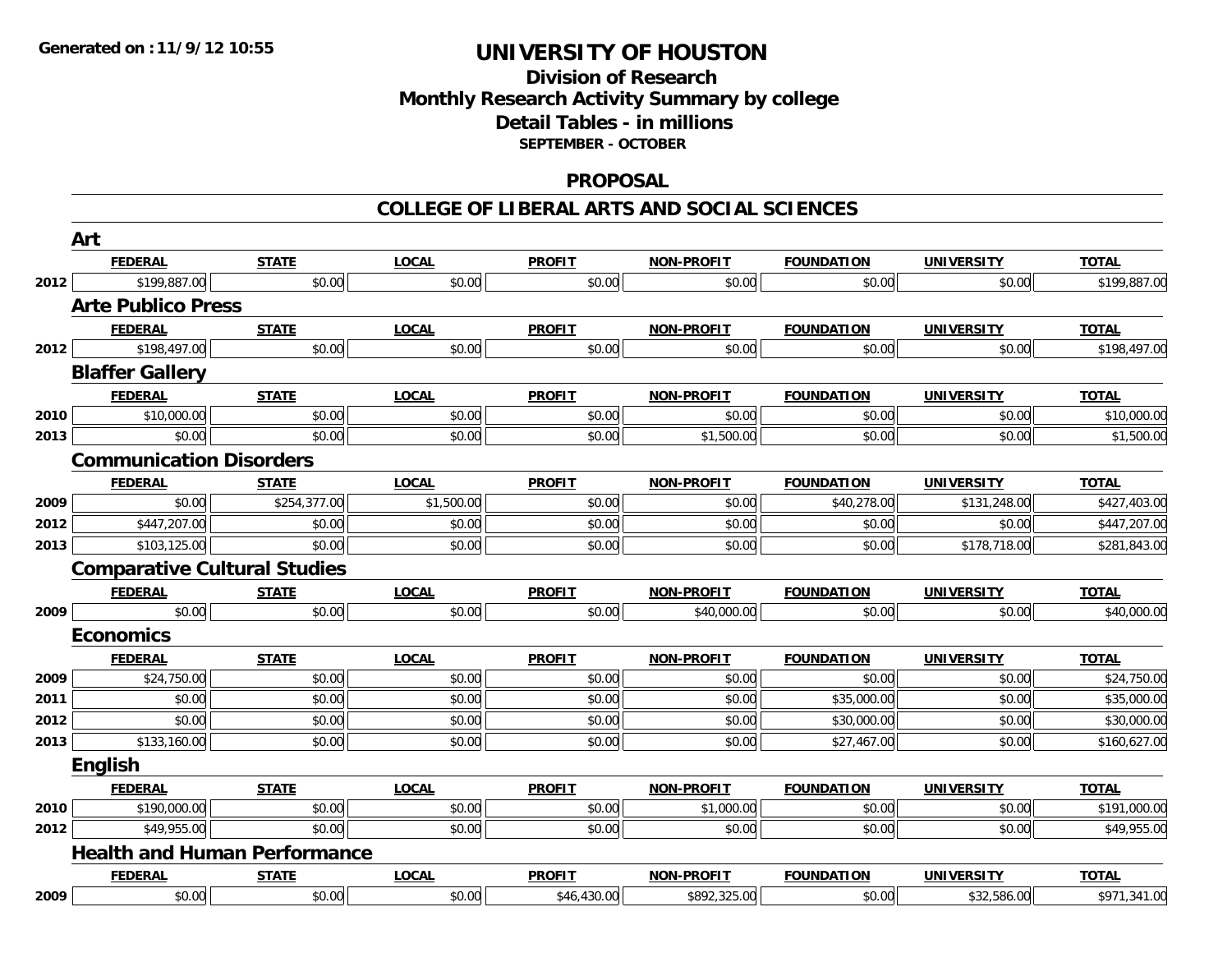# **Division of ResearchMonthly Research Activity Summary by college Detail Tables - in millions SEPTEMBER - OCTOBER**

### **PROPOSAL**

#### **COLLEGE OF LIBERAL ARTS AND SOCIAL SCIENCES**

# **Health and Human Performance**

|      | <b>FEDERAL</b>                    | <b>STATE</b>                          | <b>LOCAL</b> | <b>PROFIT</b> | <b>NON-PROFIT</b> | <b>FOUNDATION</b> | <b>UNIVERSITY</b> | <b>TOTAL</b>   |
|------|-----------------------------------|---------------------------------------|--------------|---------------|-------------------|-------------------|-------------------|----------------|
| 2010 | \$2,131,957.00                    | \$589,307.00                          | \$0.00       | \$774,222.00  | \$80,000.00       | \$0.00            | \$0.00            | \$3,575,486.00 |
| 2011 | \$3,907,616.00                    | \$0.00                                | \$0.00       | \$21,925.00   | \$0.00            | \$150,500.30      | \$0.00            | \$4,080,041.30 |
| 2012 | \$1,507,680.50                    | \$302,818.00                          | \$0.00       | \$376,649.00  | \$141,879.20      | \$0.00            | \$0.00            | \$2,329,026.70 |
| 2013 | \$3,901,855.52                    | \$0.00                                | \$0.00       | \$0.00        | \$0.00            | \$0.00            | \$0.00            | \$3,901,855.52 |
|      | <b>History</b>                    |                                       |              |               |                   |                   |                   |                |
|      | <b>FEDERAL</b>                    | <b>STATE</b>                          | <b>LOCAL</b> | <b>PROFIT</b> | <b>NON-PROFIT</b> | <b>FOUNDATION</b> | <b>UNIVERSITY</b> | <b>TOTAL</b>   |
| 2011 | \$0.00                            | \$0.00                                | \$0.00       | \$0.00        | \$14,000.00       | \$0.00            | \$0.00            | \$14,000.00    |
| 2012 | \$24,193.00                       | \$0.00                                | \$0.00       | \$0.00        | \$0.00            | \$0.00            | \$0.00            | \$24,193.00    |
|      |                                   | <b>Hobby Center for Public Policy</b> |              |               |                   |                   |                   |                |
|      | <b>FEDERAL</b>                    | <b>STATE</b>                          | <b>LOCAL</b> | <b>PROFIT</b> | <b>NON-PROFIT</b> | <b>FOUNDATION</b> | <b>UNIVERSITY</b> | <b>TOTAL</b>   |
| 2009 | \$24,750.00                       | \$0.00                                | \$0.00       | \$0.00        | \$0.00            | \$0.00            | \$0.00            | \$24,750.00    |
|      | <b>Modern/Classical Languages</b> |                                       |              |               |                   |                   |                   |                |
|      | <b>FEDERAL</b>                    | <b>STATE</b>                          | <b>LOCAL</b> | <b>PROFIT</b> | <b>NON-PROFIT</b> | <b>FOUNDATION</b> | <b>UNIVERSITY</b> | <b>TOTAL</b>   |
| 2009 | \$0.00                            | \$0.00                                | \$0.00       | \$0.00        | \$4,899.50        | \$0.00            | \$0.00            | \$4,899.50     |
| 2010 | \$0.00                            | \$0.00                                | \$0.00       | \$0.00        | \$7,000.00        | \$0.00            | \$0.00            | \$7,000.00     |
| 2012 | \$20,881.00                       | \$0.00                                | \$0.00       | \$0.00        | \$0.00            | \$0.00            | \$0.00            | \$20,881.00    |
|      | Philosophy                        |                                       |              |               |                   |                   |                   |                |
|      | <b>FEDERAL</b>                    | <b>STATE</b>                          | <b>LOCAL</b> | <b>PROFIT</b> | <b>NON-PROFIT</b> | <b>FOUNDATION</b> | <b>UNIVERSITY</b> | <b>TOTAL</b>   |
| 2012 | \$23,229.00                       | \$0.00                                | \$0.00       | \$0.00        | \$0.00            | \$0.00            | \$0.00            | \$23,229.00    |
| 2013 | \$24,897.00                       | \$0.00                                | \$0.00       | \$0.00        | \$0.00            | \$0.00            | \$0.00            | \$24,897.00    |
|      | <b>Political Science</b>          |                                       |              |               |                   |                   |                   |                |
|      | <b>FEDERAL</b>                    | <b>STATE</b>                          | <b>LOCAL</b> | <b>PROFIT</b> | <b>NON-PROFIT</b> | <b>FOUNDATION</b> | <b>UNIVERSITY</b> | <b>TOTAL</b>   |
| 2010 | \$0.00                            | \$0.00                                | \$0.00       | \$0.00        | \$0.00            | \$0.00            | \$0.00            | \$0.00         |
| 2012 | \$23,374.00                       | \$0.00                                | \$0.00       | \$0.00        | \$0.00            | \$0.00            | \$0.00            | \$23,374.00    |
|      | Psychology                        |                                       |              |               |                   |                   |                   |                |
|      | <b>FEDERAL</b>                    | <b>STATE</b>                          | <b>LOCAL</b> | <b>PROFIT</b> | <b>NON-PROFIT</b> | <b>FOUNDATION</b> | <b>UNIVERSITY</b> | <b>TOTAL</b>   |
| 2009 | \$0.00                            | \$655,402.60                          | \$0.00       | \$123,285.00  | \$263,516.00      | \$0.00            | \$619,863.00      | \$1,662,066.60 |
| 2010 | \$1,335,461.00                    | \$4,933,217.40                        | \$0.00       | \$22,000.00   | \$10,000.00       | \$0.00            | \$32,900.00       | \$6,333,578.40 |
| 2011 | \$6,225.00                        | \$1,811,351.00                        | \$0.00       | \$275,000.00  | \$0.00            | \$100,000.00      | \$11,915.00       | \$2,204,491.00 |
| 2012 | \$678,831.80                      | \$13,431.15                           | \$0.00       | \$344,793.00  | \$0.00            | \$0.00            | \$67,499.00       | \$1,104,554.95 |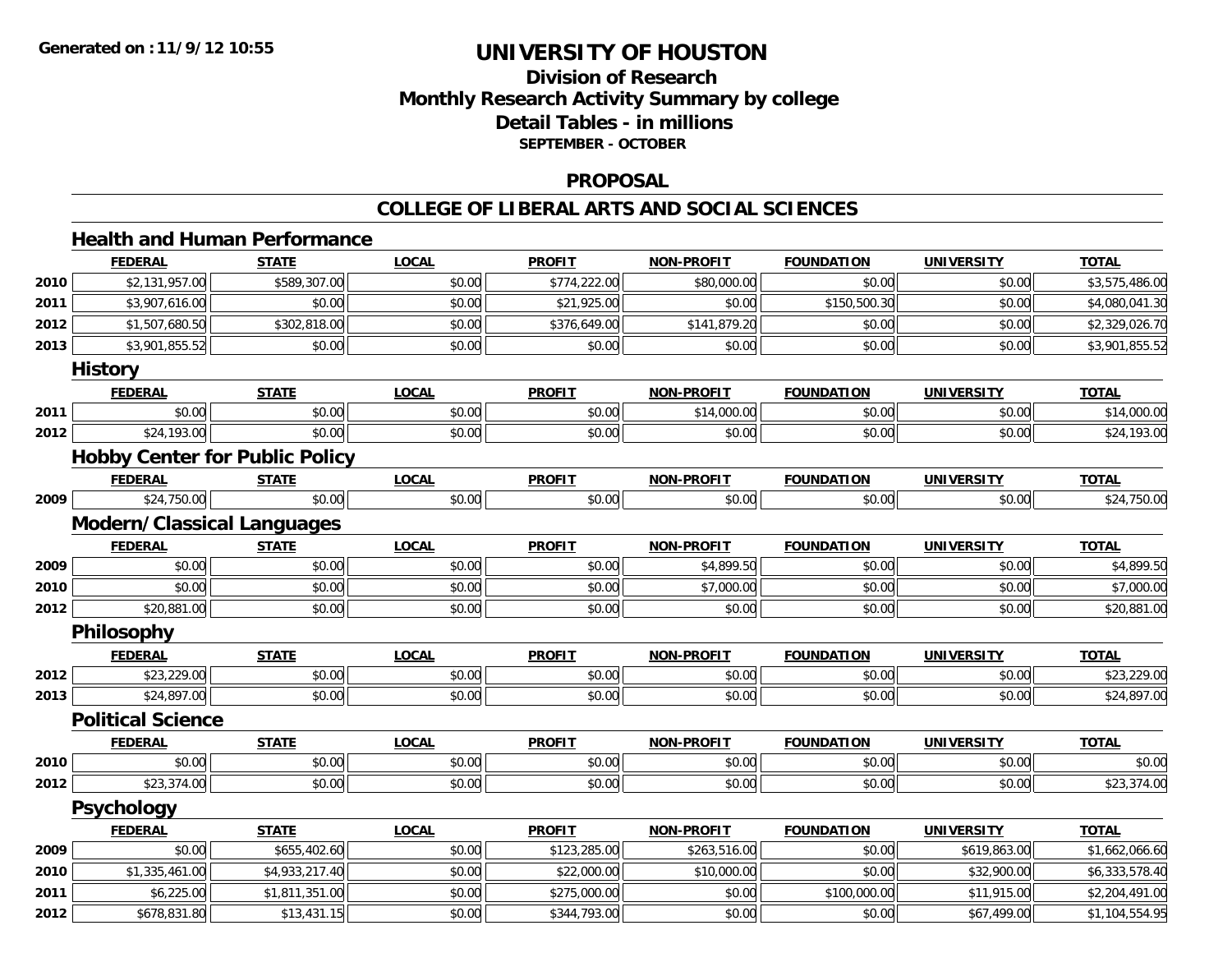## **Division of Research Monthly Research Activity Summary by college Detail Tables - in millions SEPTEMBER - OCTOBER**

### **PROPOSAL**

### **COLLEGE OF LIBERAL ARTS AND SOCIAL SCIENCES**

|       | <b>Psychology</b>              |                |              |                |                   |                   |                   |                 |
|-------|--------------------------------|----------------|--------------|----------------|-------------------|-------------------|-------------------|-----------------|
|       | <b>FEDERAL</b>                 | <b>STATE</b>   | <b>LOCAL</b> | <b>PROFIT</b>  | <b>NON-PROFIT</b> | <b>FOUNDATION</b> | <b>UNIVERSITY</b> | <b>TOTAL</b>    |
| 2013  | \$4,192,317.29                 | \$17,281.00    | \$0.00       | \$30,240.00    | \$0.00            | \$0.00            | \$417,368.00      | \$4,657,206.29  |
|       | <b>School of Communication</b> |                |              |                |                   |                   |                   |                 |
|       | <b>FEDERAL</b>                 | <b>STATE</b>   | <b>LOCAL</b> | <b>PROFIT</b>  | <b>NON-PROFIT</b> | <b>FOUNDATION</b> | <b>UNIVERSITY</b> | <b>TOTAL</b>    |
| 2011  | \$294,900.00                   | \$0.00         | \$0.00       | \$0.00         | \$0.00            | \$0.00            | \$0.00            | \$294,900.00    |
| 2013  | \$0.00                         | \$0.00         | \$0.00       | \$0.00         | \$8,000.00        | \$0.00            | \$76,763.00       | \$84,763.00     |
|       | <b>School of Music</b>         |                |              |                |                   |                   |                   |                 |
|       | <b>FEDERAL</b>                 | <b>STATE</b>   | <b>LOCAL</b> | <b>PROFIT</b>  | <b>NON-PROFIT</b> | <b>FOUNDATION</b> | <b>UNIVERSITY</b> | <b>TOTAL</b>    |
| 2011  | \$0.00                         | \$1,500.00     | \$0.00       | \$0.00         | \$0.00            | \$0.00            | \$0.00            | \$1,500.00      |
|       | <b>Sociology</b>               |                |              |                |                   |                   |                   |                 |
|       | <b>FEDERAL</b>                 | <b>STATE</b>   | <b>LOCAL</b> | <b>PROFIT</b>  | <b>NON-PROFIT</b> | <b>FOUNDATION</b> | <b>UNIVERSITY</b> | <b>TOTAL</b>    |
| 2009  | \$0.00                         | \$0.00         | \$60,000.00  | \$0.00         | \$0.00            | \$0.00            | \$0.00            | \$60,000.00     |
| 2012  | \$0.00                         | \$0.00         | \$0.00       | \$0.00         | \$0.00            | \$0.00            | \$508,467.30      | \$508,467.30    |
|       | <b>Theatre</b>                 |                |              |                |                   |                   |                   |                 |
|       | <b>FEDERAL</b>                 | <b>STATE</b>   | <b>LOCAL</b> | <b>PROFIT</b>  | <b>NON-PROFIT</b> | <b>FOUNDATION</b> | <b>UNIVERSITY</b> | <b>TOTAL</b>    |
| 2010  | \$50,000.00                    | \$0.00         | \$0.00       | \$0.00         | \$0.00            | \$0.00            | \$0.00            | \$50,000.00     |
| 2013  | \$0.00                         | \$0.00         | \$0.00       | \$100,027.00   | \$0.00            | \$0.00            | \$0.00            | \$100,027.00    |
| Total | \$19,504,749.11                | \$8,578,685.15 | \$61,500.00  | \$2,114,571.00 | \$1,464,119.70    | \$383,245.30      | \$2,077,327.30    | \$34,184,197.56 |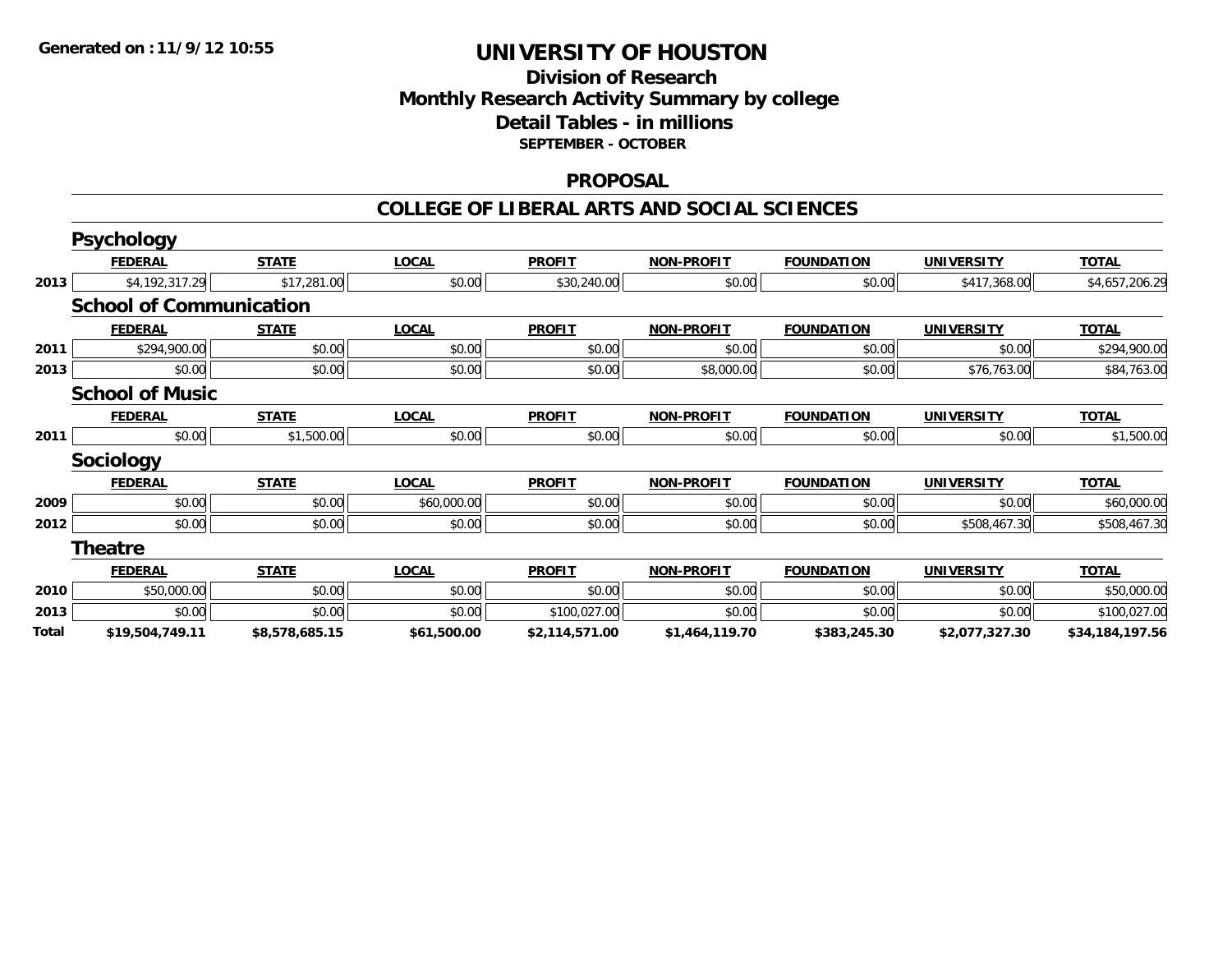## **Division of ResearchMonthly Research Activity Summary by college Detail Tables - in millionsSEPTEMBER - OCTOBER**

### **PROPOSAL**

# **COLLEGE OF NATURAL SCIENCES AND MATHEMATICS**

# **Biology/Biochemistry**

|      | <b>FEDERAL</b>  | <b>STATE</b>   | <u>LOCAL</u> | <b>PROFIT</b>  | <b>NON-PROFIT</b> | <b>FOUNDATION</b> | <b>UNIVERSITY</b> | <b>TOTAL</b>    |
|------|-----------------|----------------|--------------|----------------|-------------------|-------------------|-------------------|-----------------|
| 2009 | \$5,093,948.00  | \$0.00         | \$0.00       | \$0.00         | \$0.00            | \$120,000.00      | \$0.00            | \$5,213,948.00  |
| 2010 | \$7,217,289.00  | \$8,631,870.50 | \$0.00       | \$1,033,331.00 | \$720,566.00      | \$120,000.00      | \$1,718,902.00    | \$19,441,958.50 |
| 2011 | \$14,097,539.20 | \$0.00         | \$0.00       | \$0.00         | \$89,496.00       | \$100,000.00      | \$0.00            | \$14,287,035.20 |
| 2012 | \$5,219,937.50  | \$0.00         | \$0.00       | \$0.00         | \$119,998.80      | \$74,822.00       | \$107,139.30      | \$5,521,897.60  |
| 2013 | \$7,149,095.35  | \$0.00         | \$0.00       | \$17,325.00    | \$0.00            | \$20,000.00       | \$0.00            | \$7,186,420.35  |

## **Center for Nuclear Receptors and Cell Signaling**

|      | <b>FEDERAL</b> | STATE          | <b>LOCAL</b> | <b>PROFIT</b> | <b>NON-PROFIT</b> | <b>FOUNDATION</b> | <b>UNIVERSITY</b> | <b>TOTAL</b>    |
|------|----------------|----------------|--------------|---------------|-------------------|-------------------|-------------------|-----------------|
| 2009 | \$0.00         | \$0.00         | \$0.00       | \$0.00        | \$0.00            | \$0.00            | \$0.00            | \$0.00          |
| 2010 | \$2,330,126.00 | \$8,778,690.50 | \$0.00       | \$0.00        | \$90,000.00       | \$330,914.00      | \$0.00            | \$11,529,730.50 |
| 2011 | \$427,658.00   | \$0.00         | \$0.00       | \$0.00        | \$50,126.00       | \$0.00            | \$312,401.00      | \$790,185.00    |
| 2012 | \$1,918,240.00 | \$0.00         | \$0.00       | \$0.00        | \$83,300.00       | \$300,000.00      | \$0.00            | \$2,301,540.00  |
| 2013 | \$4,156,480.00 | \$0.00         | \$0.00       | \$0.00        | \$30,000.00       | \$0.00            | \$0.00            | \$4,186,480.00  |

## **Chemistry**

|      | <b>FEDERAL</b> | <b>STATE</b>   | <b>LOCAL</b> | <b>PROFIT</b> | <b>NON-PROFIT</b> | <b>FOUNDATION</b> | <b>UNIVERSITY</b> | <b>TOTAL</b>    |
|------|----------------|----------------|--------------|---------------|-------------------|-------------------|-------------------|-----------------|
| 2009 | \$1,366,064.00 | \$0.00         | \$0.00       | \$12,009.00   | \$0.00            | \$50,000.00       | \$1,272,379.00    | \$2,700,452.00  |
| 2010 | \$7,410,559.80 | \$4,669,617.00 | \$0.00       | \$211,699.50  | \$2,930,116.26    | \$222,156.99      | \$664,392.00      | \$16,108,541.55 |
| 2011 | \$6,687,117.40 | \$162,600.00   | \$0.00       | \$50,000.00   | \$0.00            | \$0.00            | \$0.00            | \$6,899,717.40  |
| 2012 | \$1,428,353.00 | \$1,559,065.00 | \$0.00       | \$0.00        | \$118,840.00      | \$0.00            | \$0.00            | \$3,106,258.00  |
| 2013 | \$4,130,048.94 | \$1,678,546.00 | \$0.00       | \$0.00        | \$0.00            | \$0.00            | \$0.00            | \$5,808,594.94  |

### **Computer Science**

|      | <b>FEDERAL</b> | <b>STATE</b>   | <b>LOCAL</b> | <b>PROFIT</b>  | <b>NON-PROFIT</b> | <b>FOUNDATION</b> | <b>UNIVERSITY</b> | <b>TOTAL</b>   |
|------|----------------|----------------|--------------|----------------|-------------------|-------------------|-------------------|----------------|
| 2009 | \$2,638,976.00 | \$0.00         | \$0.00       | \$100,818.00   | \$839,637.50      | \$0.00            | \$0.00            | \$3,579,431.50 |
| 2010 | \$2,034,566.20 | \$2,693,250.00 | \$0.00       | \$1,922,808.00 | \$96,490.00       | \$0.00            | \$0.00            | \$6,747,114.20 |
| 2011 | \$1,573,378.44 | \$433,402.00   | \$0.00       | \$777,408.00   | \$20,054.00       | \$0.00            | \$0.00            | \$2,804,242.44 |
| 2012 | \$1,959,160.32 | \$0.00         | \$0.00       | \$0.00         | \$0.00            | \$0.00            | \$964,253.70      | \$2,923,414.02 |
| 2013 | \$4,591,938.59 | \$0.00         | \$0.00       | \$0.00         | \$320,000.00      | \$0.00            | \$592,552.00      | \$5,504,490.59 |

# **Dean, Natural Sciences and Mathematics**

|      | <b>FEDERAL</b>                                                              | <b>CTATI</b><br>- 31 A . | 0 <sub>0</sub><br>.UCAL   | <b>PROFIT</b> | $-DD$ $\cap$<br><b>NIONI</b>               | FOUNDATION | UNIVERSITY                | <b>TOTAL</b>                                   |
|------|-----------------------------------------------------------------------------|--------------------------|---------------------------|---------------|--------------------------------------------|------------|---------------------------|------------------------------------------------|
| 2009 | $\sim$ $\sim$ $\sim$<br>$\mathcal{L} \cap \mathcal{L}$<br><b>JUU.UUU</b> UU | \$0.00                   | $\sim$<br>$\sim$<br>vv.vv | 0000<br>DU.UG | $\theta$ $\theta$ $\theta$<br>DU.UU        | \$0.00     | 0.00<br><b>DU.UG</b>      | 00000<br><u>JUU,UUU,UU</u>                     |
| 2010 | 0000                                                                        | \$0.00                   | $\sim$<br>PU.UU           | 0000<br>DU.UG | $\theta$ $\theta$ $\theta$<br><b>DU.UU</b> | \$0.00     | $\sim$ 00<br><b>JU.UU</b> | $\mathcal{C}$ $\Lambda$ 000 $\mathcal{C}$<br>. |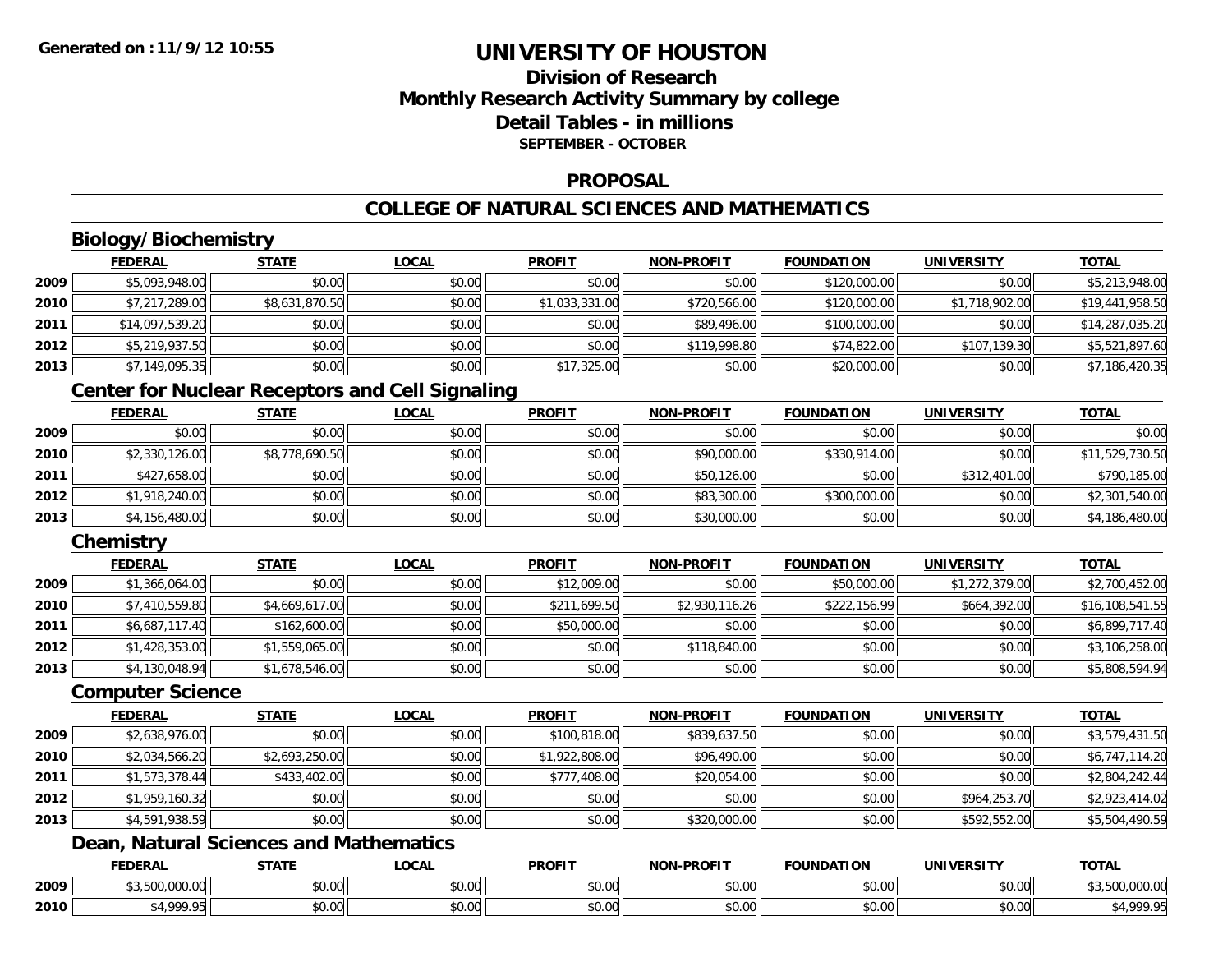**Total**

# **UNIVERSITY OF HOUSTON**

## **Division of ResearchMonthly Research Activity Summary by college Detail Tables - in millions SEPTEMBER - OCTOBER**

### **PROPOSAL**

# **COLLEGE OF NATURAL SCIENCES AND MATHEMATICS**

### **Dean, Natural Sciences and Mathematics**

|      | <b>FEDERAL</b>                                       | <b>STATE</b>   | <b>LOCAL</b> | <b>PROFIT</b> | <b>NON-PROFIT</b> | <b>FOUNDATION</b> | <b>UNIVERSITY</b> | <b>TOTAL</b>    |
|------|------------------------------------------------------|----------------|--------------|---------------|-------------------|-------------------|-------------------|-----------------|
| 2011 | \$1,795,698.00                                       | \$0.00         | \$0.00       | \$0.00        | \$0.00            | \$0.00            | \$0.00            | \$1,795,698.00  |
| 2012 | \$999,845.00                                         | \$0.00         | \$0.00       | \$0.00        | \$0.00            | \$0.00            | \$0.00            | \$999,845.00    |
|      | <b>Earth &amp; Atmospheric Sciences</b>              |                |              |               |                   |                   |                   |                 |
|      | <b>FEDERAL</b>                                       | <b>STATE</b>   | <b>LOCAL</b> | <b>PROFIT</b> | <b>NON-PROFIT</b> | <b>FOUNDATION</b> | <b>UNIVERSITY</b> | <b>TOTAL</b>    |
| 2009 | \$756,520.00                                         | \$0.00         | \$0.00       | \$784,900.88  | \$0.00            | \$0.00            | \$0.00            | \$1,541,420.88  |
| 2010 | \$57,256.00                                          | \$525,000.00   | \$0.00       | \$20,000.00   | \$0.00            | \$0.00            | \$0.00            | \$602,256.00    |
| 2011 | \$308,978.00                                         | \$77,571.00    | \$0.00       | \$40,000.00   | \$0.00            | \$0.00            | \$116,786.00      | \$543,335.00    |
| 2012 | \$334,899.00                                         | \$0.00         | \$0.00       | \$60,000.00   | \$0.00            | \$0.00            | \$0.00            | \$394,899.00    |
| 2013 | \$1,465,725.00                                       | \$0.00         | \$0.00       | \$0.00        | \$0.00            | \$0.00            | \$0.00            | \$1,465,725.00  |
|      | <b>Institute for Climate and Atmospheric Science</b> |                |              |               |                   |                   |                   |                 |
|      | <b>FEDERAL</b>                                       | <b>STATE</b>   | <b>LOCAL</b> | <b>PROFIT</b> | <b>NON-PROFIT</b> | <b>FOUNDATION</b> | <b>UNIVERSITY</b> | <b>TOTAL</b>    |
| 2009 | \$0.00                                               | \$0.00         | \$0.00       | \$0.00        | \$0.00            | \$0.00            | \$0.00            | \$0.00          |
| 2011 | \$0.00                                               | \$0.00         | \$0.00       | \$0.00        | \$0.00            | \$0.00            | \$0.00            | \$0.00          |
|      | <b>Mathematics</b>                                   |                |              |               |                   |                   |                   |                 |
|      | <b>FEDERAL</b>                                       | <b>STATE</b>   | <b>LOCAL</b> | <b>PROFIT</b> | <b>NON-PROFIT</b> | <b>FOUNDATION</b> | <b>UNIVERSITY</b> | <b>TOTAL</b>    |
| 2009 | \$1,173,978.00                                       | \$0.00         | \$0.00       | \$0.00        | \$0.00            | \$0.00            | \$0.00            | \$1,173,978.00  |
| 2010 | \$2,898,414.80                                       | \$758,899.00   | \$0.00       | \$211,699.50  | \$0.00            | \$0.00            | \$0.00            | \$3,869,013.30  |
| 2011 | \$2,680,879.00                                       | \$0.00         | \$0.00       | \$0.00        | \$0.00            | \$0.00            | \$0.00            | \$2,680,879.00  |
| 2012 | \$1,181,466.20                                       | \$0.00         | \$0.00       | \$0.00        | \$0.00            | \$72,725.00       | \$703,825.00      | \$1,958,016.20  |
| 2013 | \$1,228,483.00                                       | \$0.00         | \$0.00       | \$0.00        | \$0.00            | \$0.00            | \$0.00            | \$1,228,483.00  |
|      | <b>Physics</b>                                       |                |              |               |                   |                   |                   |                 |
|      | <b>FEDERAL</b>                                       | <b>STATE</b>   | <b>LOCAL</b> | <b>PROFIT</b> | <b>NON-PROFIT</b> | <b>FOUNDATION</b> | <b>UNIVERSITY</b> | <b>TOTAL</b>    |
| 2009 | \$1,864,096.00                                       | \$556,454.50   | \$0.00       | \$134,228.00  | \$40,000.00       | \$300,000.00      | \$3,906,943.00    | \$6,801,721.50  |
| 2010 | \$9,942,428.00                                       | \$3,307,000.00 | \$0.00       | \$689,108.00  | \$85,968.74       | \$451,046.01      | \$0.00            | \$14,475,550.75 |
| 2011 | \$5,923,833.66                                       | \$0.00         | \$0.00       | \$844,384.00  | \$0.00            | \$0.00            | \$0.00            | \$6,768,217.66  |
| 2012 | \$4,245,059.93                                       | \$0.00         | \$0.00       | \$60,000.00   | \$0.00            | \$0.00            | \$0.00            | \$4,305,059.93  |
| 2013 | \$3,403,683.49                                       | \$0.00         | \$0.00       | \$0.00        | \$296,196.00      | \$0.00            | \$0.00            | \$3,699,879.49  |

**\$125,196,718.77 \$33,831,965.50 \$0.00 \$6,969,718.88 \$5,930,789.30 \$2,161,664.00 \$10,359,573.00 \$184,450,429.45**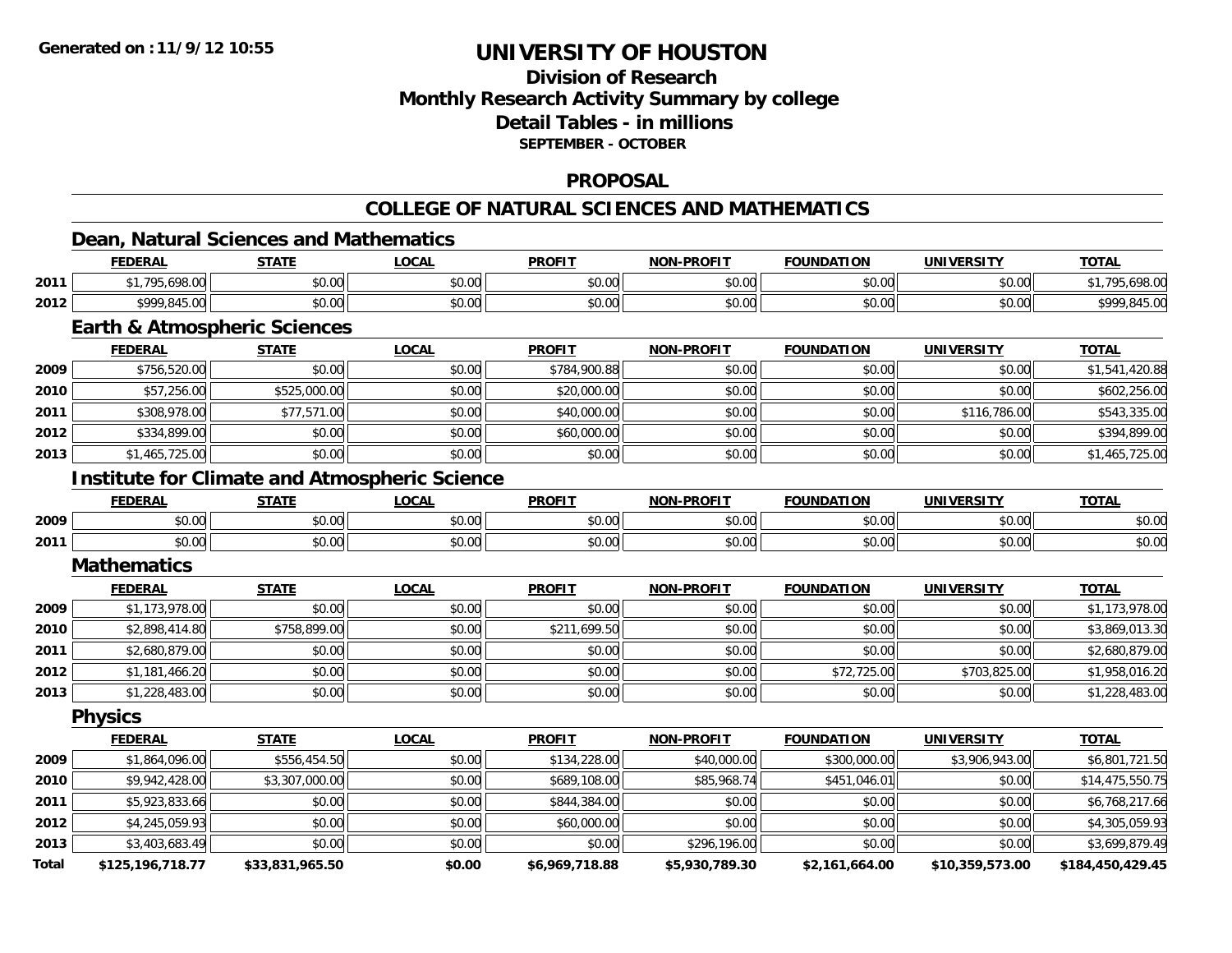## **Division of Research Monthly Research Activity Summary by college Detail Tables - in millions SEPTEMBER - OCTOBER**

### **PROPOSAL**

### **COLLEGE OF OPTOMETRY**

# **Optometry, Community**

|       | <b>FEDERAL</b>  | <b>STATE</b> | <b>LOCAL</b> | <b>PROFIT</b>  | <b>NON-PROFIT</b> | <b>FOUNDATION</b> | <b>UNIVERSITY</b> | <u>TOTAL</u>    |
|-------|-----------------|--------------|--------------|----------------|-------------------|-------------------|-------------------|-----------------|
| 2009  | \$1,822,710.00  | \$0.00       | \$0.00       | \$0.00         | \$0.00            | \$140,000.00      | \$37,250.00       | \$1,999,960.00  |
| 2010  | \$1,875,000.00  | \$720,000.00 | \$0.00       | \$252,216.40   | \$0.00            | \$0.00            | \$0.00            | \$2,847,216.40  |
| 2011  | \$7,274,396.25  | \$29,460.00  | \$0.00       | \$0.00         | \$308,567.00      | \$80,000.00       | \$0.00            | \$7,692,423.25  |
| 2012  | \$5,742,361.00  | \$74,750.00  | \$0.00       | \$85,600.00    | \$0.00            | \$0.00            | \$0.00            | \$5,902,711.00  |
| 2013  | \$5,164,039.00  | \$0.00       | \$0.00       | \$766,428.00   | \$0.00            | \$0.00            | \$321,274.00      | \$6,251,741.00  |
| Total | \$21,878,506.25 | \$824,210.00 | \$0.00       | \$1,104,244.40 | \$308,567.00      | \$220,000.00      | \$358,524.00      | \$24,694,051.65 |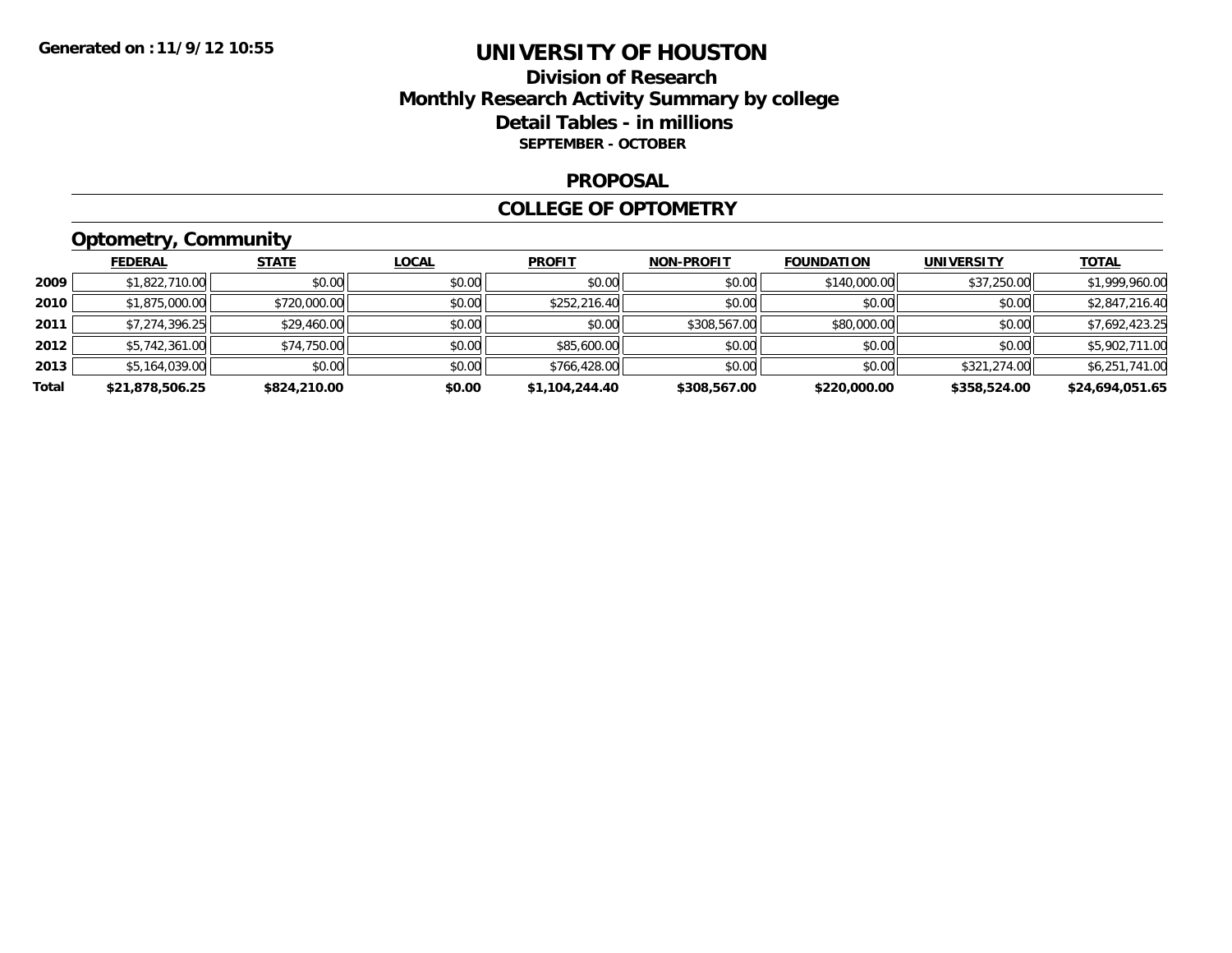## **Division of Research Monthly Research Activity Summary by college Detail Tables - in millions SEPTEMBER - OCTOBER**

### **PROPOSAL**

#### **COLLEGE OF PHARMACY**

## **Clinical Sciences and Administration**

|       | <b>FEDERAL</b>  | <b>STATE</b>                                       | <b>LOCAL</b> | <b>PROFIT</b>  | <b>NON-PROFIT</b> | <b>FOUNDATION</b> | <b>UNIVERSITY</b> | <b>TOTAL</b>    |
|-------|-----------------|----------------------------------------------------|--------------|----------------|-------------------|-------------------|-------------------|-----------------|
| 2009  | \$100,000.00    | \$133,075.00                                       | \$0.00       | \$99,856.00    | \$0.00            | \$5,000.00        | \$0.00            | \$337,931.00    |
| 2010  | \$1,709,809.00  | \$500,026.80                                       | \$0.00       | \$424,682.57   | \$60,000.00       | \$5,000.00        | \$49,809.00       | \$2,749,327.37  |
| 2011  | \$99,999.00     | \$0.00                                             | \$0.00       | \$190,756.80   | \$0.00            | \$25,000.00       | \$20,062.00       | \$335,817.80    |
| 2012  | \$1,058,325.00  | \$0.00                                             | \$0.00       | \$0.00         | \$11,000.00       | \$142,630.00      | \$0.00            | \$1,211,955.00  |
| 2013  | \$1,738,724.40  | \$0.00                                             | \$144,311.00 | \$277,521.00   | \$70,000.00       | \$0.00            | \$0.00            | \$2,230,556.40  |
|       | Dean, Pharmacy  |                                                    |              |                |                   |                   |                   |                 |
|       | <b>FEDERAL</b>  | <b>STATE</b>                                       | <b>LOCAL</b> | <b>PROFIT</b>  | <b>NON-PROFIT</b> | <b>FOUNDATION</b> | <b>UNIVERSITY</b> | <b>TOTAL</b>    |
| 2010  | \$0.00          | \$0.00                                             | \$0.00       | \$0.00         | \$0.00            | \$0.00            | \$0.00            | \$0.00          |
|       |                 | <b>Institute for Community Health</b>              |              |                |                   |                   |                   |                 |
|       | <b>FEDERAL</b>  | <b>STATE</b>                                       | <b>LOCAL</b> | <b>PROFIT</b>  | <b>NON-PROFIT</b> | <b>FOUNDATION</b> | <b>UNIVERSITY</b> | <b>TOTAL</b>    |
| 2011  | \$2,547,618.00  | \$0.00                                             | \$0.00       | \$0.00         | \$0.00            | \$0.00            | \$0.00            | \$2,547,618.00  |
|       |                 | <b>Pharmacological and Pharmaceutical Sciences</b> |              |                |                   |                   |                   |                 |
|       | <b>FEDERAL</b>  | <b>STATE</b>                                       | <b>LOCAL</b> | <b>PROFIT</b>  | <b>NON-PROFIT</b> | <b>FOUNDATION</b> | <b>UNIVERSITY</b> | <b>TOTAL</b>    |
| 2009  | \$0.00          | \$0.00                                             | \$0.00       | \$44,557.00    | \$0.00            | \$300,000.00      | \$0.00            | \$344,557.00    |
| 2010  | \$4,809,780.68  | \$3,620,115.20                                     | \$0.00       | \$0.00         | \$0.00            | \$0.00            | \$0.00            | \$8,429,895.88  |
| 2011  | \$5,544,771.00  | \$0.00                                             | \$0.00       | \$0.00         | \$0.00            | \$810,210.00      | \$0.00            | \$6,354,981.00  |
| 2012  | \$8,884,248.00  | \$172,389.00                                       | \$0.00       | \$0.00         | \$39,999.20       | \$74,822.00       | \$240,000.00      | \$9,411,458.20  |
| 2013  | \$5,564,616.94  | \$0.00                                             | \$0.00       | \$0.00         | \$22,000.00       | \$0.00            | \$99,304.00       | \$5,685,920.94  |
| Total | \$32,057,892.02 | \$4,425,606.00                                     | \$144,311.00 | \$1,037,373.37 | \$202,999.20      | \$1,362,662.00    | \$409,175.00      | \$39,640,018.59 |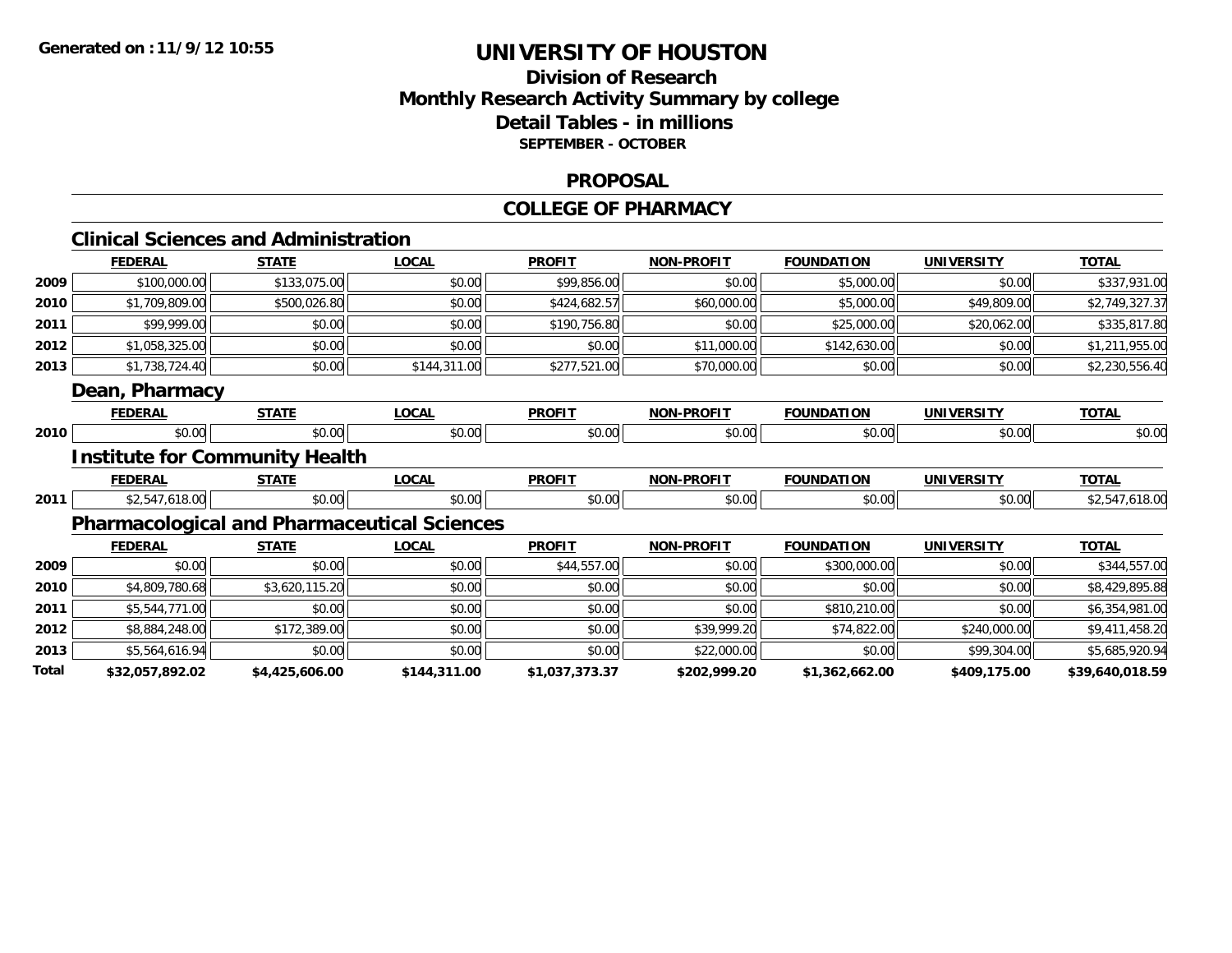## **Division of ResearchMonthly Research Activity Summary by college Detail Tables - in millions SEPTEMBER - OCTOBER**

### **PROPOSAL**

#### **COLLEGE OF TECHNOLOGY**

|       | Dean, Technology                              |                |              |               |                   |                   |                   |                 |
|-------|-----------------------------------------------|----------------|--------------|---------------|-------------------|-------------------|-------------------|-----------------|
|       | <b>FEDERAL</b>                                | <b>STATE</b>   | <b>LOCAL</b> | <b>PROFIT</b> | <b>NON-PROFIT</b> | <b>FOUNDATION</b> | <b>UNIVERSITY</b> | <b>TOTAL</b>    |
| 2009  | \$0.00                                        | \$761,051.00   | \$0.00       | \$0.00        | \$318,769.50      | \$0.00            | \$0.00            | \$1,079,820.50  |
| 2010  | \$0.00                                        | \$1,460,115.00 | \$0.00       | \$0.00        | \$0.00            | \$0.00            | \$0.00            | \$1,460,115.00  |
| 2011  | \$0.00                                        | \$1,153,800.00 | \$0.00       | \$0.00        | \$0.00            | \$0.00            | \$31,415.00       | \$1,185,215.00  |
| 2012  | \$499,922.50                                  | \$0.00         | \$0.00       | \$0.00        | \$100,000.00      | \$0.00            | \$0.00            | \$599,922.50    |
|       | <b>Engineering Technology</b>                 |                |              |               |                   |                   |                   |                 |
|       | <b>FEDERAL</b>                                | <b>STATE</b>   | <b>LOCAL</b> | <b>PROFIT</b> | <b>NON-PROFIT</b> | <b>FOUNDATION</b> | <b>UNIVERSITY</b> | <b>TOTAL</b>    |
| 2009  | \$1,354,348.96                                | \$0.00         | \$0.00       | \$17,000.00   | \$6,250.00        | \$0.00            | \$0.00            | \$1,377,598.96  |
| 2010  | \$1,441,515.00                                | \$3,426,559.00 | \$0.00       | \$0.00        | \$0.00            | \$0.00            | \$0.00            | \$4,868,074.00  |
| 2011  | \$415,504.00                                  | \$1,443,594.00 | \$0.00       | \$0.00        | \$0.00            | \$0.00            | \$0.00            | \$1,859,098.00  |
| 2012  | \$563,147.00                                  | \$0.00         | \$0.00       | \$0.00        | \$0.00            | \$0.00            | \$0.00            | \$563,147.00    |
| 2013  | \$2,224,478.00                                | \$0.00         | \$0.00       | \$50,000.00   | \$0.00            | \$0.00            | \$2,053,832.00    | \$4,328,310.00  |
|       | <b>Information &amp; Logistics Technology</b> |                |              |               |                   |                   |                   |                 |
|       | <b>FEDERAL</b>                                | <b>STATE</b>   | <b>LOCAL</b> | <b>PROFIT</b> | <b>NON-PROFIT</b> | <b>FOUNDATION</b> | <b>UNIVERSITY</b> | <b>TOTAL</b>    |
| 2009  | \$60,000.00                                   | \$0.00         | \$0.00       | \$0.00        | \$6,250.00        | \$0.00            | \$0.00            | \$66,250.00     |
| 2010  | \$0.00                                        | \$200,000.00   | \$0.00       | \$0.00        | \$0.00            | \$0.00            | \$0.00            | \$200,000.00    |
| 2011  | \$100,000.00                                  | \$0.00         | \$0.00       | \$0.00        | \$0.00            | \$0.00            | \$0.00            | \$100,000.00    |
| 2012  | \$0.00                                        | \$0.00         | \$0.00       | \$0.00        | \$0.00            | \$0.00            | \$5,000.00        | \$5,000.00      |
| 2013  | \$0.00                                        | \$0.00         | \$0.00       | \$0.00        | \$50,000.00       | \$0.00            | \$0.00            | \$50,000.00     |
|       | <b>Texas Manufacturing Assistance Center</b>  |                |              |               |                   |                   |                   |                 |
|       | <b>FEDERAL</b>                                | <b>STATE</b>   | <b>LOCAL</b> | <b>PROFIT</b> | <b>NON-PROFIT</b> | <b>FOUNDATION</b> | <b>UNIVERSITY</b> | <b>TOTAL</b>    |
| 2009  | \$0.00                                        | \$0.00         | \$0.00       | \$0.00        | \$0.00            | \$0.00            | \$0.00            | \$0.00          |
| 2010  | \$0.00                                        | \$0.00         | \$0.00       | \$0.00        | \$0.00            | \$0.00            | \$0.00            | \$0.00          |
| 2011  | \$0.00                                        | \$0.00         | \$0.00       | \$0.00        | \$0.00            | \$0.00            | \$0.00            | \$0.00          |
| Total | \$6,658,915.46                                | \$8,445,119.00 | \$0.00       | \$67,000.00   | \$481,269.50      | \$0.00            | \$2,090,247.00    | \$17,742,550.96 |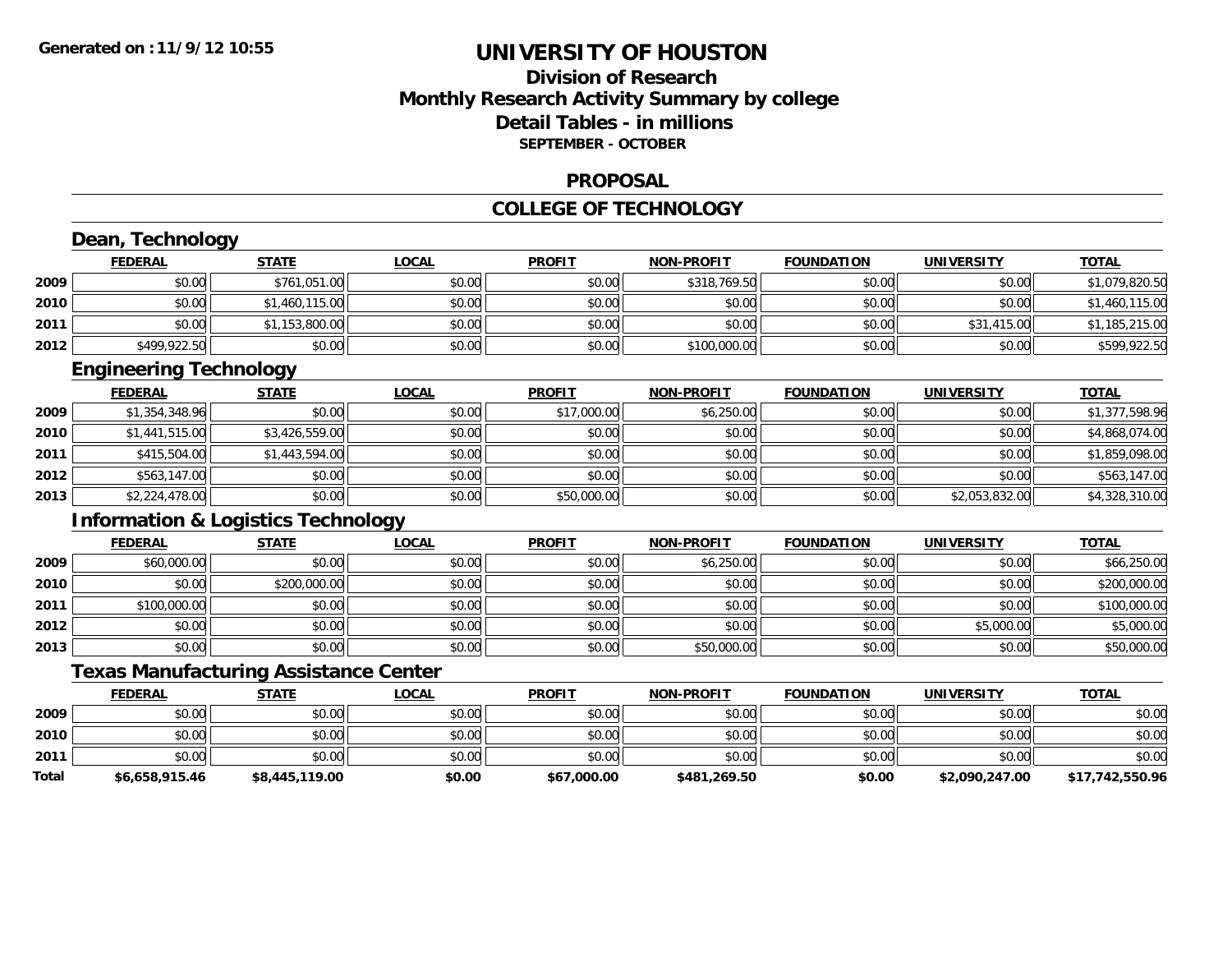## **Division of ResearchMonthly Research Activity Summary by college Detail Tables - in millionsSEPTEMBER - OCTOBER**

### **PROPOSAL**

## **CULLEN COLLEGE OF ENGINEERING**

# **Biomedical Engineering**

|      | <b>FEDERAL</b> | <b>STATE</b> | <u>LOCAL</u> | <b>PROFIT</b> | <b>NON-PROFIT</b> | <b>FOUNDATION</b> | <b>UNIVERSITY</b> | <b>TOTAL</b>   |
|------|----------------|--------------|--------------|---------------|-------------------|-------------------|-------------------|----------------|
| 2009 | \$212,335.45   | \$0.00       | \$0.00       | \$0.00        | \$75,000.00       | \$0.00            | \$0.00            | \$287,335.45   |
| 2010 | \$465,833.32   | \$0.00       | \$0.00       | \$0.00        | \$0.00            | \$0.00            | \$0.00            | \$465,833.32   |
| 2011 | \$2,682,645.95 | \$0.00       | \$0.00       | \$0.00        | \$0.00            | \$0.00            | \$0.00            | \$2,682,645.95 |
| 2012 | \$212,712.60   | \$672,750.00 | \$0.00       | \$0.00        | \$0.00            | \$0.00            | \$560,625.00      | \$1,446,087.60 |
| 2013 | \$2,768,499.39 | \$202,500.00 | \$0.00       | \$66,477.00   | \$0.00            | \$0.00            | \$562,500.00      | \$3,599,976.39 |

## **Chemical Engineering**

|      | <b>FEDERAL</b> | <b>STATE</b>   | <b>LOCAL</b> | <b>PROFIT</b>  | <b>NON-PROFIT</b> | <b>FOUNDATION</b> | <b>UNIVERSITY</b> | <b>TOTAL</b>   |
|------|----------------|----------------|--------------|----------------|-------------------|-------------------|-------------------|----------------|
| 2009 | \$5,010,960.10 | \$2,309,543.65 | \$0.00       | \$235,396.12   | \$1,456,092.00    | \$12,320.00       | \$126,431.00      | \$9,150,742.87 |
| 2010 | \$4,357,890.60 | \$4,057,954.00 | \$59,400.00  | \$186,212.43   | \$100,000.00      | \$0.00            | \$0.00            | \$8,761,457.03 |
| 2011 | \$5,836,795.79 | \$0.00         | \$0.00       | \$498,700.00   | \$768,921.00      | \$0.00            | \$411,805.00      | \$7,516,221.79 |
| 2012 | \$2,306,085.94 | \$509,768.10   | \$0.00       | \$294,823.00   | \$0.00            | \$0.00            | \$0.00            | \$3,110,677.04 |
| 2013 | \$5,457,299.12 | \$260,920.00   | \$0.00       | \$1,595,175.00 | \$0.00            | \$0.00            | \$0.00            | \$7,313,394.12 |

## **Civil Engineering**

|      | <b>FEDERAL</b> | <u>STATE</u>   | <u>LOCAL</u> | <b>PROFIT</b> | <b>NON-PROFIT</b> | <b>FOUNDATION</b> | <b>UNIVERSITY</b> | <b>TOTAL</b>    |
|------|----------------|----------------|--------------|---------------|-------------------|-------------------|-------------------|-----------------|
| 2009 | \$6,682,895.00 | \$375,150.00   | \$165,000.00 | \$70,000.00   | \$0.00            | \$0.00            | \$0.00            | \$7,293,045.00  |
| 2010 | \$968,542.70   | \$1,745,770.00 | \$0.00       | \$19,359.20   | \$12,000.00       | \$0.00            | \$0.00            | \$2,745,671.90  |
| 2011 | \$9,801,625.20 | \$50,000.00    | \$100,000.00 | \$9,500.00    | \$0.00            | \$49,500.00       | \$220,299.00      | \$10,230,924.20 |
| 2012 | \$257,727.35   | \$467,549.00   | \$0.00       | \$52,678.10   | \$0.00            | \$0.00            | \$688,763.00      | \$1,466,717.45  |
| 2013 | \$1,979,756.07 | \$400,000.00   | \$0.00       | \$163,590.00  | \$0.00            | \$0.00            | \$0.00            | \$2,543,346.07  |

## **Composites Engineering and Applications Center**

|      | <b>FEDERAL</b>                               | <b>STATE</b>   | <b>LOCAL</b> | <b>PROFIT</b> | <b>NON-PROFIT</b> | <b>FOUNDATION</b> | <b>UNIVERSITY</b> | <b>TOTAL</b>    |
|------|----------------------------------------------|----------------|--------------|---------------|-------------------|-------------------|-------------------|-----------------|
| 2010 | \$0.00                                       | \$0.00         | \$0.00       | \$0.00        | \$0.00            | \$0.00            | \$0.00            | \$0.00          |
|      | Dean, Engineering                            |                |              |               |                   |                   |                   |                 |
|      | <b>FEDERAL</b>                               | <b>STATE</b>   | <b>LOCAL</b> | <b>PROFIT</b> | <b>NON-PROFIT</b> | <b>FOUNDATION</b> | <b>UNIVERSITY</b> | <b>TOTAL</b>    |
| 2009 | \$0.00                                       | \$0.00         | \$0.00       | \$0.00        | \$0.00            | \$0.00            | \$0.00            | \$0.00          |
|      | <b>Electrical &amp; Computer Engineering</b> |                |              |               |                   |                   |                   |                 |
|      | <b>FEDERAL</b>                               | <b>STATE</b>   | <b>LOCAL</b> | <b>PROFIT</b> | <b>NON-PROFIT</b> | <b>FOUNDATION</b> | <b>UNIVERSITY</b> | <b>TOTAL</b>    |
| 2009 | \$2,922,935.29                               | \$300,000.00   | \$0.00       | \$129,880.00  | \$77,000.00       | \$0.00            | \$19,800.00       | \$3,449,615.29  |
| 2010 | \$6,255,412.93                               | \$4,014,021.20 | \$204,000.00 | \$130,000.00  | \$625,695.00      | \$0.00            | \$0.00            | \$11,229,129.13 |
| 2011 | \$4,272,257.50                               | \$0.00         | \$0.00       | \$409,411.00  | \$160,012.00      | \$115,800.00      | \$193,500.00      | \$5,150,980.50  |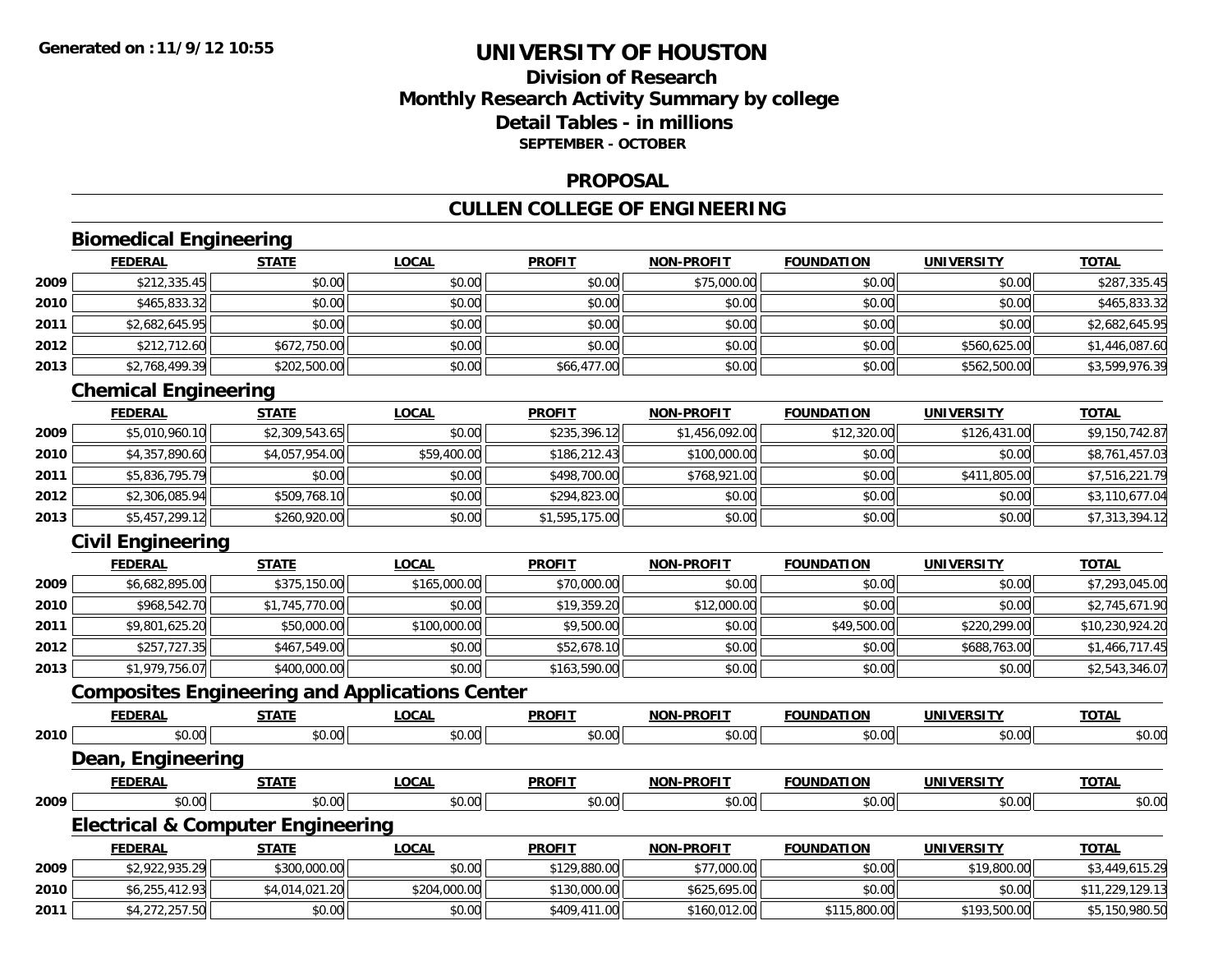## **Division of ResearchMonthly Research Activity Summary by college Detail Tables - in millionsSEPTEMBER - OCTOBER**

### **PROPOSAL**

## **CULLEN COLLEGE OF ENGINEERING**

## **Electrical & Computer Engineering**

|      | <b>FEDERAL</b>       | <b>STATF</b>                                | <b>_OCAL</b>   | <b>PROFIT</b>          | <b>NON-PROFIT</b> | <b>FOUNDATION</b>           | <b>UNIVERSITY</b> | <b>TOTAL</b>  |
|------|----------------------|---------------------------------------------|----------------|------------------------|-------------------|-----------------------------|-------------------|---------------|
| 2012 | ואמ וכס דפ<br>۰٬۰٬۰۰ | റാ റവ<br>\$616                              | \$0.00         | \$108,500.00           | 0000<br>PO.OO     | \$0.00                      | \$186,576.00      | 140.L         |
| 2013 | .146.89<br>$*5.606.$ | $\mathfrak{c}\cap\mathfrak{c}\cap$<br>JU.UU | nn na<br>DU.UG | $\sim$ $\sim$<br>JU.UU | \$0.00            | <b>COO OOO OO</b><br>70.000 | \$0.00            | ⊸∪, ს<br>140. |

## **Industrial Engineering**

|      | <b>FEDERAL</b> | <u>STATE</u> | <u>LOCAL</u> | <b>PROFIT</b> | <b>NON-PROFIT</b> | <b>FOUNDATION</b> | <b>UNIVERSITY</b> | <b>TOTAL</b>   |
|------|----------------|--------------|--------------|---------------|-------------------|-------------------|-------------------|----------------|
| 2009 | \$1,404,572.40 | \$0.00       | \$0.00       | \$0.00        | \$157,249.00      | \$0.00            | \$1,056,426.00    | \$2,618,247.40 |
| 2010 | \$709,746.50   | \$409,080.00 | \$404,701.00 | \$0.00        | \$0.00            | \$0.00            | \$0.00            | \$1,523,527.50 |
| 2011 | \$300,148.00   | \$0.00       | \$0.00       | \$0.00        | \$0.00            | \$99,882.00       | \$0.00            | \$400,030.00   |
| 2012 | \$2,217,006.80 | \$0.00       | \$0.00       | \$0.00        | \$0.00            | \$0.00            | \$0.00            | \$2,217,006.80 |
| 2013 | \$89,843.25    | \$39,855.00  | \$0.00       | \$0.00        | \$0.00            | \$0.00            | \$0.00            | \$129,698.25   |

### **Mechanical Engineering**

|      | <b>FEDERAL</b> | <b>STATE</b>   | <u>LOCAL</u> | <b>PROFIT</b> | <b>NON-PROFIT</b> | <b>FOUNDATION</b> | <b>UNIVERSITY</b> | <b>TOTAL</b>    |
|------|----------------|----------------|--------------|---------------|-------------------|-------------------|-------------------|-----------------|
| 2009 | \$1,633,783.80 | \$1,489,065.00 | \$0.00       | \$124,930.00  | \$477,199.00      | \$0.00            | \$519,756.00      | \$4,244,733.80  |
| 2010 | \$6,014,704.80 | \$5,179,302.00 | \$0.00       | \$211,739.80  | \$172,500.00      | \$0.00            | \$80,000.00       | \$11,658,246.60 |
| 2011 | \$9,831,750.51 | \$0.00         | \$0.00       | \$199,377.00  | \$0.00            | \$0.00            | \$0.00            | \$10,031,127.51 |
| 2012 | \$1,318,779.11 | \$0.00         | \$0.00       | \$24,443.90   | \$30,549.00       | \$0.00            | \$0.00            | \$1,373,772.01  |
| 2013 | \$727,393.00   | \$0.00         | \$0.00       | \$455,000.00  | \$0.00            | \$0.00            | \$227,394.00      | \$1,409,787.00  |

### **National Wind Energy Center**

|       | FEDERAL            | <b>СТАТЕ</b>    | _OCAL                  | <b>PROFIT</b>  | <b>NON-PROFIT</b>  | <b>FOUNDATION</b> | UNIVERSITY     | <b>TOTAL</b>     |
|-------|--------------------|-----------------|------------------------|----------------|--------------------|-------------------|----------------|------------------|
| 2010  | $\sim$ 00<br>DU.UU | \$0.00          | $\sim$ $\sim$<br>JU.UU | \$0.00         | \$0.00             | ልስ ሰሰ<br>DU.UU    | ልስ ሰሰ<br>JU.UU | \$0.00           |
| Total | \$93.893.120.31    | \$23,100,165.85 | \$933,101.00           | \$4,985,192.55 | 12.217.00<br>\$4.1 | \$367,502.00      | \$4,853,875.00 | \$132,245,173.71 |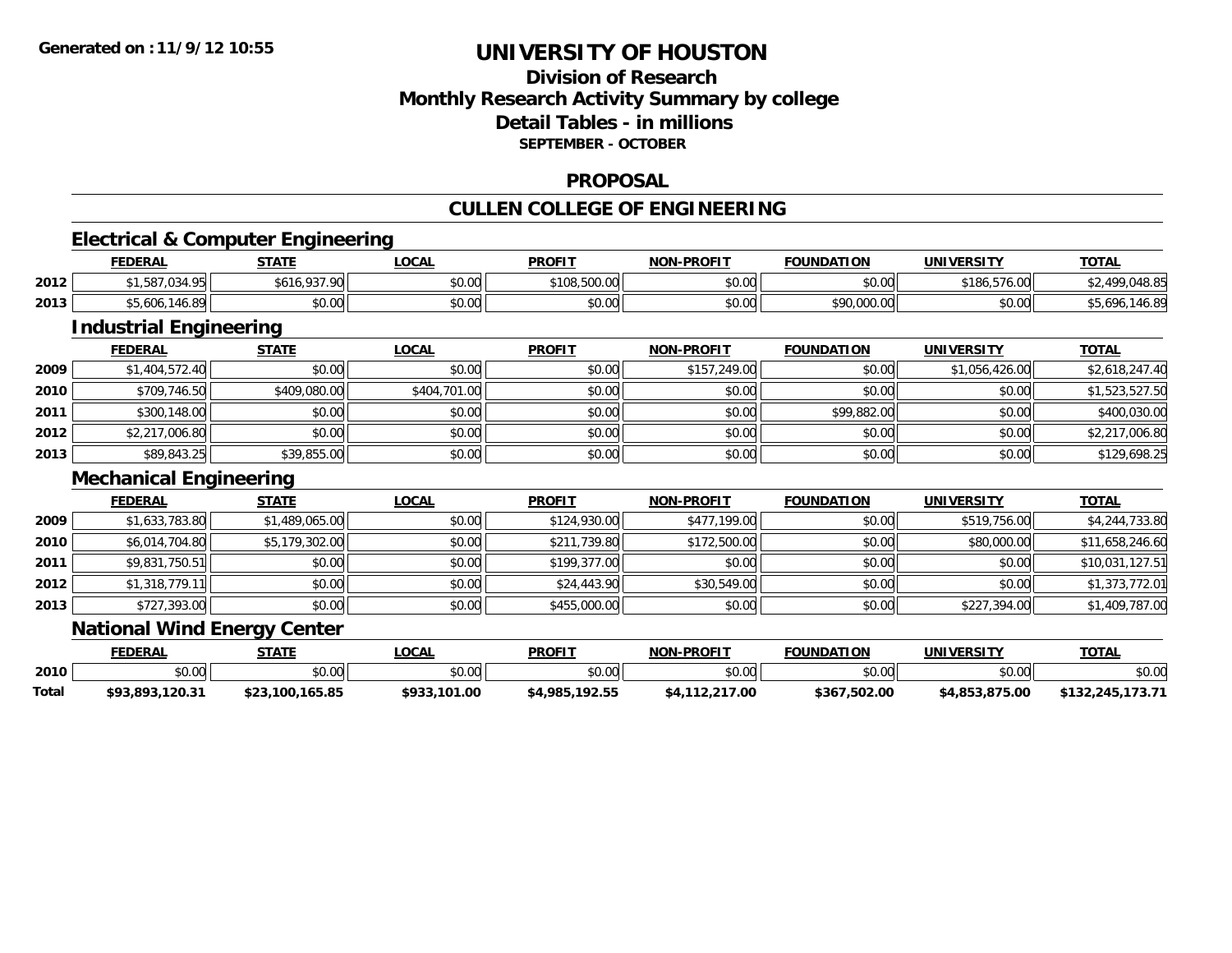## **Division of ResearchMonthly Research Activity Summary by college Detail Tables - in millions SEPTEMBER - OCTOBER**

### **PROPOSAL**

# **DIVISION OF RESEARCH**

|      | <b>Animal Care Operations</b>             |              |                                                           |               |                   |                   |                   |                |
|------|-------------------------------------------|--------------|-----------------------------------------------------------|---------------|-------------------|-------------------|-------------------|----------------|
|      | <b>FEDERAL</b>                            | <b>STATE</b> | <b>LOCAL</b>                                              | <b>PROFIT</b> | <b>NON-PROFIT</b> | <b>FOUNDATION</b> | <b>UNIVERSITY</b> | <b>TOTAL</b>   |
| 2010 | \$7,546,514.00                            | \$0.00       | \$0.00                                                    | \$0.00        | \$0.00            | \$0.00            | \$0.00            | \$7,546,514.00 |
|      | <b>Center for Advanced Materials</b>      |              |                                                           |               |                   |                   |                   |                |
|      | <b>FEDERAL</b>                            | <b>STATE</b> | <b>LOCAL</b>                                              | <b>PROFIT</b> | <b>NON-PROFIT</b> | <b>FOUNDATION</b> | <b>UNIVERSITY</b> | <b>TOTAL</b>   |
| 2010 | \$0.00                                    | \$485,594.19 | \$0.00                                                    | \$10,000.00   | \$0.00            | \$0.00            | \$0.00            | \$495,594.19   |
| 2011 | \$40,000.00                               | \$0.00       | \$0.00                                                    | \$409,411.00  | \$0.00            | \$0.00            | \$0.00            | \$449,411.00   |
|      |                                           |              | <b>Center for Biomedical &amp; Environmental Genomics</b> |               |                   |                   |                   |                |
|      | <b>FEDERAL</b>                            | <b>STATE</b> | <b>LOCAL</b>                                              | <b>PROFIT</b> | NON-PROFIT        | <b>FOUNDATION</b> | <b>UNIVERSITY</b> | <b>TOTAL</b>   |
| 2012 | \$0.00                                    | \$0.00       | \$0.00                                                    | \$0.00        | \$0.00            | \$0.00            | \$0.00            | \$0.00         |
|      | <b>Center for Industrial Partnerships</b> |              |                                                           |               |                   |                   |                   |                |
|      | <b>FEDERAL</b>                            | <b>STATE</b> | <b>LOCAL</b>                                              | <b>PROFIT</b> | NON-PROFIT        | <b>FOUNDATION</b> | <b>UNIVERSITY</b> | <b>TOTAL</b>   |
| 2012 | \$0.00                                    | \$0.00       | \$0.00                                                    | \$100,500.00  | \$0.00            | \$0.00            | \$0.00            | \$100,500.00   |
|      |                                           |              | <b>Center for Neuromotor &amp; Biomechanics Research</b>  |               |                   |                   |                   |                |
|      | <b>FEDERAL</b>                            | <b>STATE</b> | <b>LOCAL</b>                                              | <b>PROFIT</b> | <b>NON-PROFIT</b> | <b>FOUNDATION</b> | <b>UNIVERSITY</b> | <b>TOTAL</b>   |
| 2012 | \$0.00                                    | \$0.00       | \$0.00                                                    | \$0.00        | \$0.00            | \$0.00            | \$0.00            | \$0.00         |
|      | <b>Institute for Nanoenergy</b>           |              |                                                           |               |                   |                   |                   |                |
|      | <b>FEDERAL</b>                            | <b>STATE</b> | <b>LOCAL</b>                                              | <b>PROFIT</b> | NON-PROFIT        | <b>FOUNDATION</b> | <b>UNIVERSITY</b> | <b>TOTAL</b>   |
| 2011 | \$0.00                                    | \$0.00       | \$0.00                                                    | \$0.00        | \$0.00            | \$0.00            | \$0.00            | \$0.00         |
|      | <b>TcSUH</b>                              |              |                                                           |               |                   |                   |                   |                |
|      | <b>FEDERAL</b>                            | <b>STATE</b> | <b>LOCAL</b>                                              | <b>PROFIT</b> | <b>NON-PROFIT</b> | <b>FOUNDATION</b> | <b>UNIVERSITY</b> | <b>TOTAL</b>   |
| 2009 | \$0.00                                    | \$556,454.50 | \$0.00                                                    | \$0.00        | \$38,000.00       | \$0.00            | \$0.00            | \$594,454.50   |
| 2010 | \$418,260.00                              | \$689,508.00 | \$0.00                                                    | \$30,000.00   | \$0.00            | \$0.00            | \$0.00            | \$1,137,768.00 |
| 2012 | \$86,335.75                               | \$0.00       | \$0.00                                                    | \$0.00        | \$0.00            | \$0.00            | \$0.00            | \$86,335.75    |
|      | <b>Texas Learning/Computation Center</b>  |              |                                                           |               |                   |                   |                   |                |
|      | <b>FEDERAL</b>                            | <b>STATE</b> | <b>LOCAL</b>                                              | <b>PROFIT</b> | <b>NON-PROFIT</b> | <b>FOUNDATION</b> | <b>UNIVERSITY</b> | <b>TOTAL</b>   |
| 2009 | \$0.00                                    | \$0.00       | \$0.00                                                    | \$0.00        | \$0.00            | \$0.00            | \$0.00            | \$0.00         |
| 2010 | \$0.00                                    | \$0.00       | \$0.00                                                    | \$0.00        | \$0.00            | \$0.00            | \$0.00            | \$0.00         |
| 2011 | \$0.00                                    | \$0.00       | \$0.00                                                    | \$0.00        | \$0.00            | \$0.00            | \$0.00            | \$0.00         |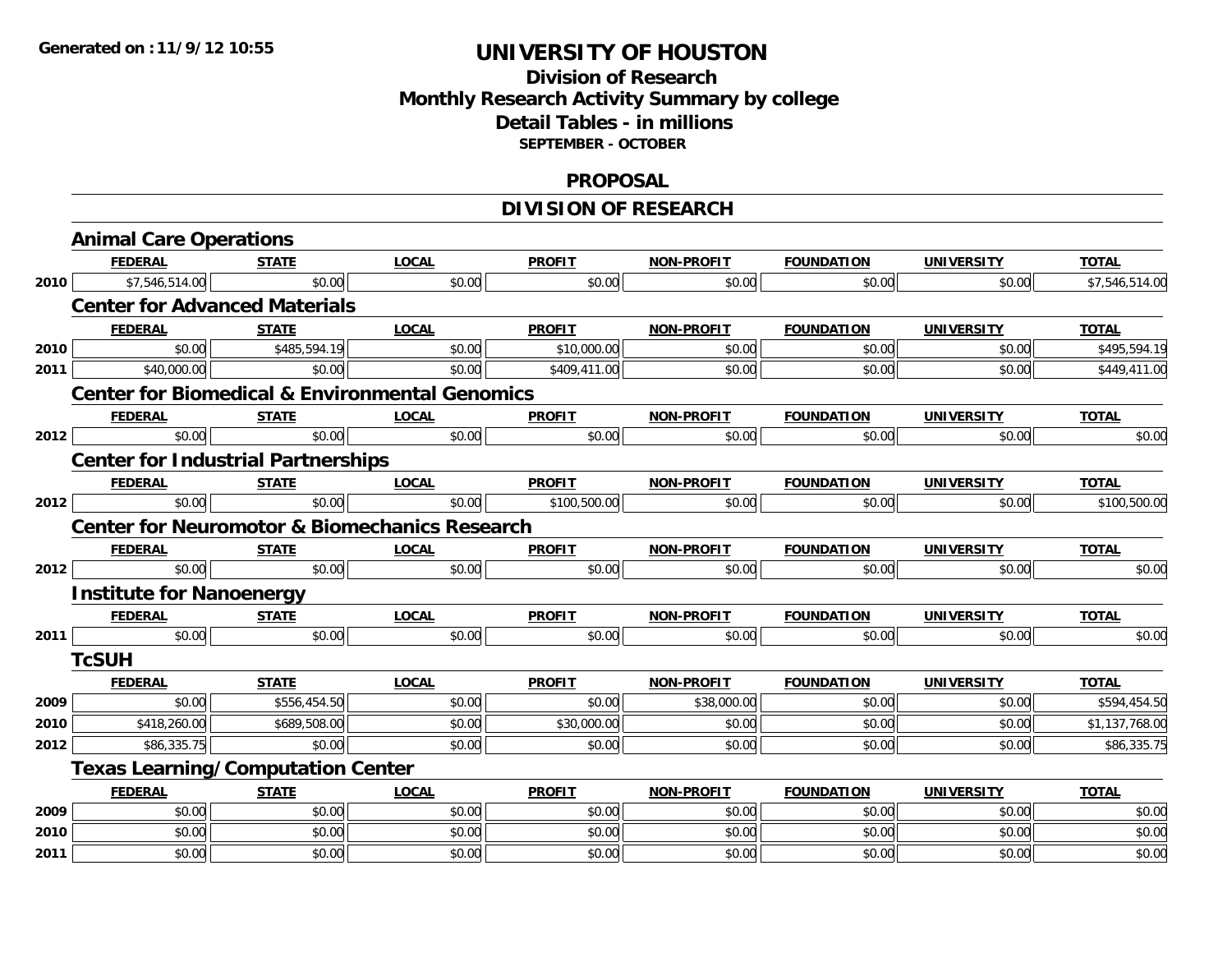## **Division of Research Monthly Research Activity Summary by college Detail Tables - in millions SEPTEMBER - OCTOBER**

### **PROPOSAL**

# **DIVISION OF RESEARCH**

## **Texas Obesity Research Center**

|       | <b>FEDERAL</b>  | <b>STATE</b>   | <b>LOCAL</b> | <b>PROFIT</b> | <b>NON-PROFIT</b> | <b>FOUNDATION</b> | <b>UNIVERSITY</b> | <b>TOTAL</b>    |
|-------|-----------------|----------------|--------------|---------------|-------------------|-------------------|-------------------|-----------------|
| 2010  | \$0.00          | \$0.00         | \$0.00       | \$0.00        | \$0.00            | \$0.00            | \$0.00            | \$0.00          |
|       | <b>TIMES</b>    |                |              |               |                   |                   |                   |                 |
|       | <b>FEDERAL</b>  | <b>STATE</b>   | <b>LOCAL</b> | <b>PROFIT</b> | <b>NON-PROFIT</b> | <b>FOUNDATION</b> | <b>UNIVERSITY</b> | <b>TOTAL</b>    |
| 2009  | \$176,818.00    | \$3,833,789.40 | \$0.00       | \$0.00        | \$0.00            | \$0.00            | \$0.00            | \$4,010,607.40  |
| 2010  | \$5,360,371.00  | \$3,913,459.95 | \$0.00       | \$0.00        | \$753,191.00      | \$0.00            | \$0.00            | \$10,027,021.95 |
| 2011  | \$1,981,244.40  | \$8,000.00     | \$0.00       | \$0.00        | \$0.00            | \$0.00            | \$352,023.00      | \$2,341,267.40  |
| 2012  | \$594,904.00    | \$0.00         | \$0.00       | \$0.00        | \$0.00            | \$0.00            | \$1,172,245.00    | \$1,767,149.00  |
| 2013  | \$1,331,763.80  | \$0.00         | \$0.00       | \$0.00        | \$0.00            | \$0.00            | \$151,146.00      | \$1,482,909.80  |
| Total | \$17,536,210.95 | \$9,486,806.04 | \$0.00       | \$549,911.00  | \$791.191.00      | \$0.00            | \$1,675,414.00    | \$30,039,532.99 |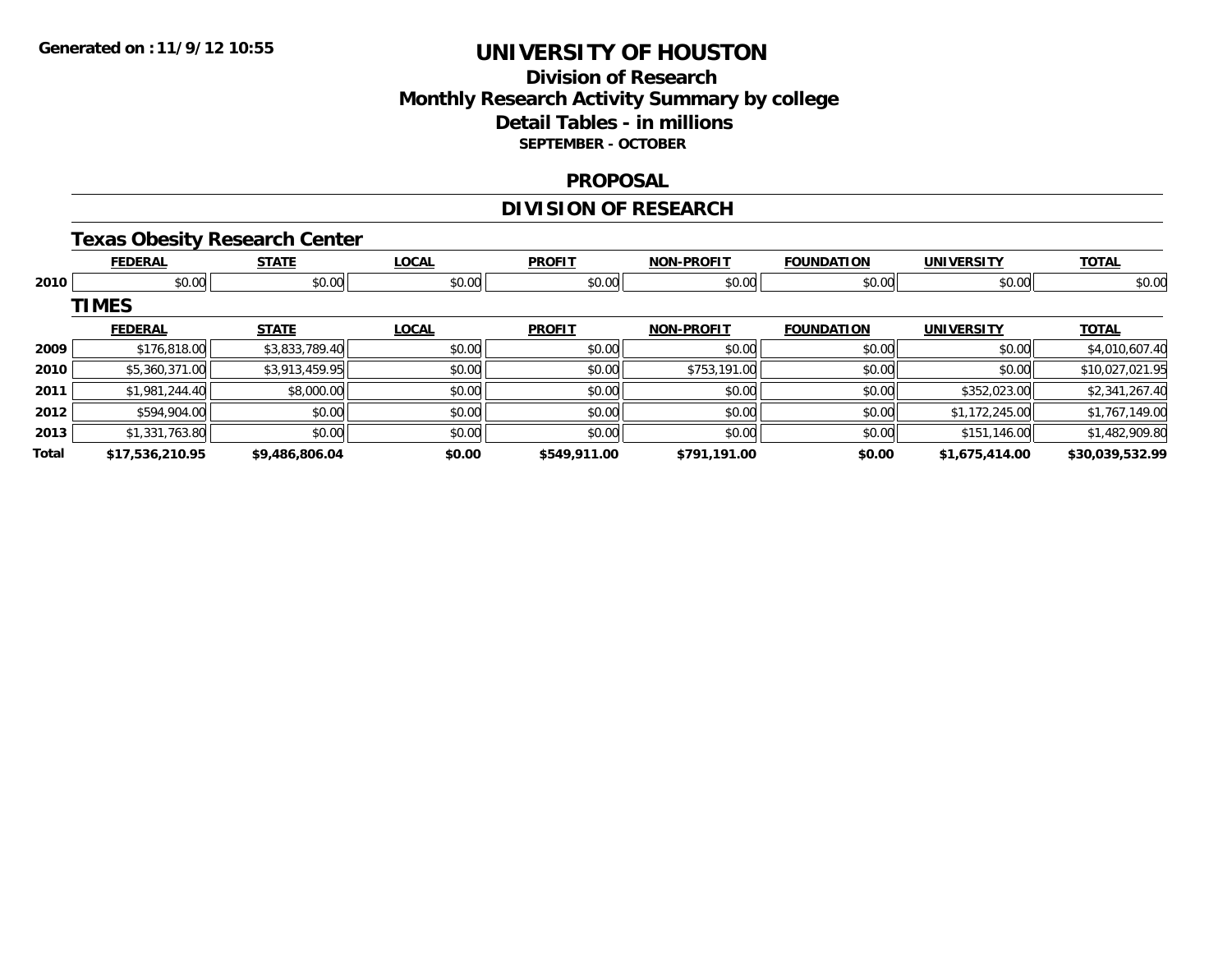## **Division of ResearchMonthly Research Activity Summary by college Detail Tables - in millions SEPTEMBER - OCTOBER**

### **PROPOSAL**

### **GRADUATE COLLEGE OF SOCIAL WORK**

## **Child & Family for Innovative Research**

|      | <b>FEDERAL</b> | <b>STATE</b> | LOCAI  | <b>PROFIT</b> | <b>NON-PROFIT</b>    | <b>FOUNDATION</b> | UNIVERSITY | <b>TOTAL</b> |
|------|----------------|--------------|--------|---------------|----------------------|-------------------|------------|--------------|
| 2009 | \$0.00         | \$0.00       | \$0.00 | \$0.00        | \$25,000.00          | \$0.00            | \$0.00     | \$25,000.00  |
| 2010 | \$0.00         | \$0.00       | \$0.00 | \$0.00        | <b>CA1</b><br>440.00 | \$0.00            | \$0.00     | 440.00       |
| 2011 | \$0.00         | \$0.00       | \$0.00 | \$0.00        | \$25,000.00          | \$0.00            | \$0.00     | \$25,000.00  |

### **Dean, Social Work**

|       | <b>FEDERAL</b> | <b>STATE</b>   | <b>LOCAL</b> | <b>PROFIT</b> | <b>NON-PROFIT</b> | <b>FOUNDATION</b> | <b>UNIVERSITY</b> | <b>TOTAL</b>   |
|-------|----------------|----------------|--------------|---------------|-------------------|-------------------|-------------------|----------------|
| 2009  | \$0.00         | \$1,192,410.60 | \$0.00       | \$0.00        | \$0.00            | \$87,626.00       | \$46,660.00       | \$1,326,696.60 |
| 2010  | \$0.00         | \$99,420.00    | \$0.00       | \$0.00        | \$756,354.00      | \$0.00            | \$0.00            | \$855,774.00   |
| 2011  | \$3,346,854.60 | \$0.00         | \$0.00       | \$100,982.00  | \$0.00            | \$0.05            | \$150,609.00      | \$3,598,445.65 |
| 2012  | \$332,930.50   | \$0.00         | \$0.00       | \$230,559.00  | \$35,469.80       | \$0.00            | \$190,477.00      | \$789,436.30   |
| 2013  | \$1,252,168.07 | \$10,000.00    | \$0.00       | \$0.00        | \$0.00            | \$0.00            | \$0.00            | \$1,262,168.07 |
| Total | \$4,931,953.17 | \$1,301,830.60 | \$0.00       | \$331,541.00  | \$883,263.80      | \$87,626.05       | \$387,746.00      | \$7,923,960.62 |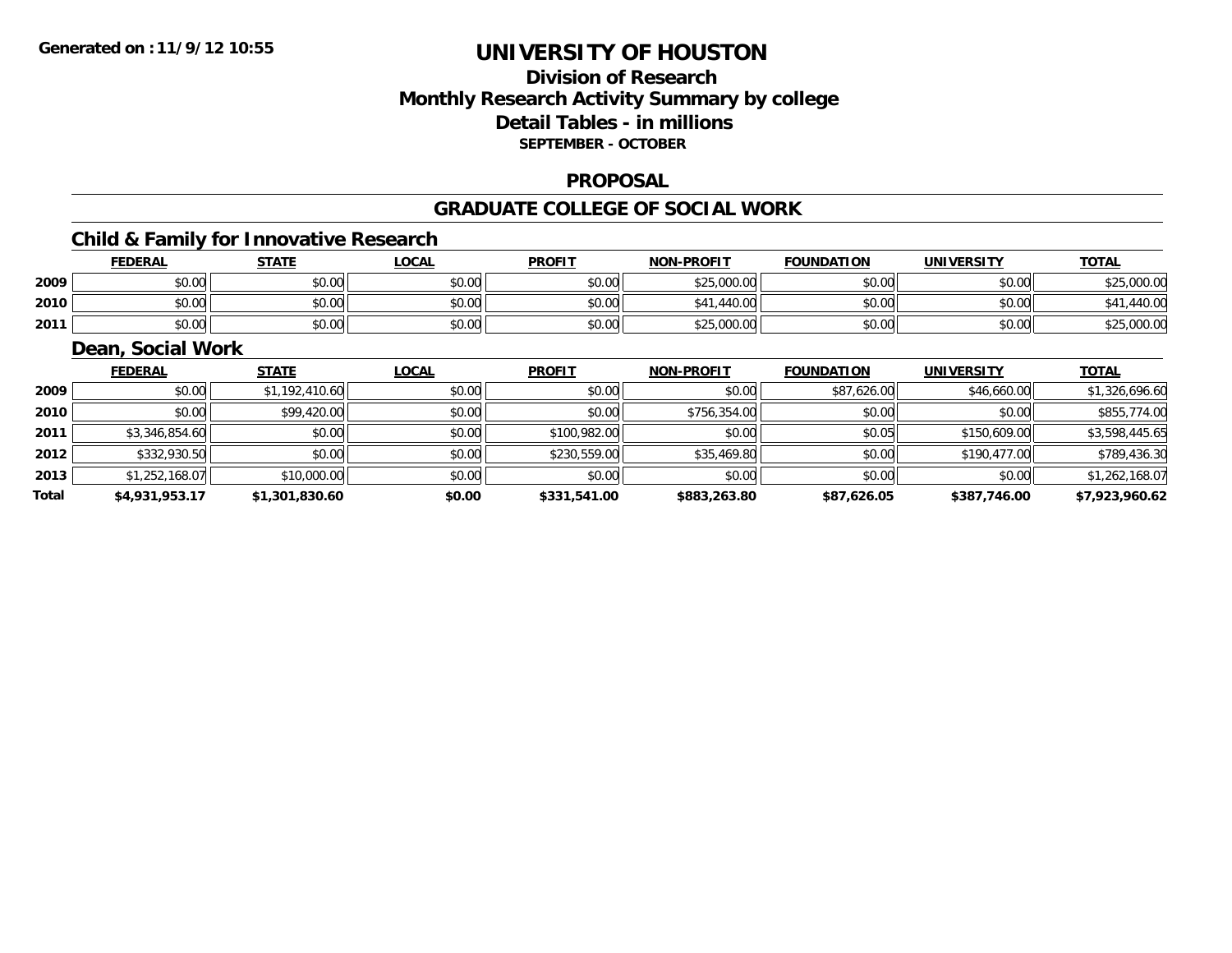## **Division of Research Monthly Research Activity Summary by college Detail Tables - in millions SEPTEMBER - OCTOBER**

### **PROPOSAL**

### **HILTON COLLEGE OF HOTEL AND RESTAURANT MANAGEMENT**

### **Hotel and Restaurant Management**

|       | <b>FEDERAL</b> | <b>STATE</b> | <u>LOCAL</u> | <b>PROFIT</b> | <b>NON-PROFIT</b> | <b>FOUNDATION</b> | <b>UNIVERSITY</b> | <b>TOTAL</b> |
|-------|----------------|--------------|--------------|---------------|-------------------|-------------------|-------------------|--------------|
| 2009  | \$0.00         | \$0.00       | \$60,000.00  | \$9,047.50    | \$0.00            | \$0.00            | \$0.00            | \$69,047.50  |
| 2010  | \$0.00         | \$0.00       | \$70,000.00  | \$0.00        | \$0.00            | \$0.00            | \$0.00            | \$70,000.00  |
| 2011  | \$0.00         | \$0.00       | \$0.00       | \$0.00        | \$27,280.00       | \$0.00            | \$0.00            | \$27,280.00  |
| 2012  | \$0.00         | \$103,763.00 | \$0.00       | \$0.00        | \$103,995.00      | \$0.00            | \$0.00            | \$207,758.00 |
| 2013  | \$0.00         | \$0.00       | \$0.00       | \$0.00        | \$0.00            | \$55,874.00       | \$0.00            | \$55,874.00  |
| Total | \$0.00         | \$103,763.00 | \$130,000.00 | \$9,047.50    | \$131,275.00      | \$55,874.00       | \$0.00            | \$429,959.50 |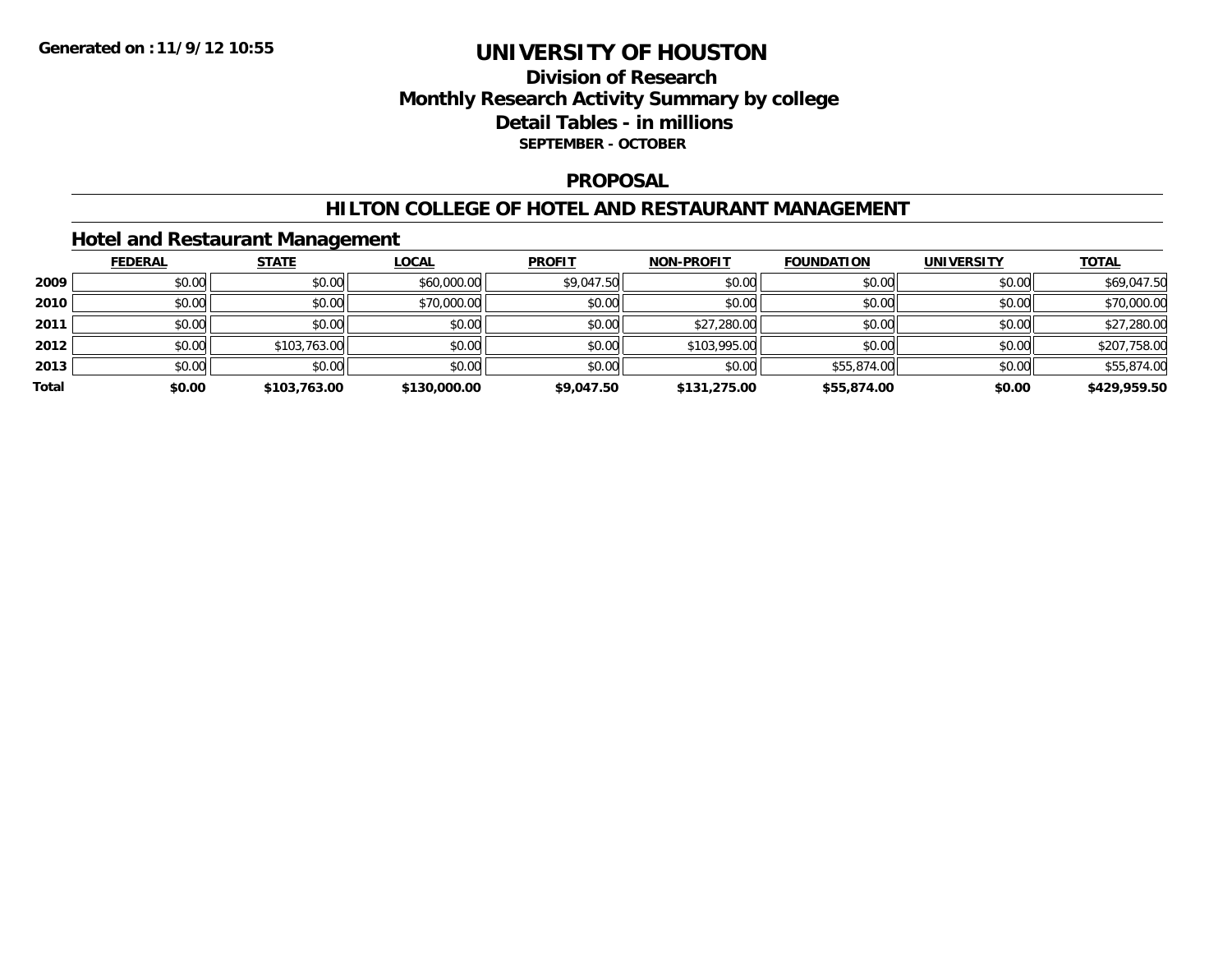## **Division of Research Monthly Research Activity Summary by college Detail Tables - in millions SEPTEMBER - OCTOBER**

### **PROPOSAL**

#### **HONORS COLLEGE**

#### **Houston Teachers Institute**

|       | <b>FEDERAL</b> | STATE  | LOCAL  | <b>PROFIT</b> | <b>NON-PROFIT</b> | <b>FOUNDATION</b> | <b>UNIVERSITY</b> | <u>TOTAL</u> |
|-------|----------------|--------|--------|---------------|-------------------|-------------------|-------------------|--------------|
| 2009  | ሶስ ሰስ<br>PU.UU | \$0.00 | \$0.00 | \$0.00        | \$4.899.50        | \$0.00            | \$0.00            | \$4,899.50   |
| 2010  | \$500,851,00   | \$0.00 | \$0.00 | \$0.00        | \$0.00            | \$0.00            | \$0.00            | \$500,851.00 |
| Total | \$500,851.00   | \$0.00 | \$0.00 | \$0.00        | \$4,899.50        | \$0.00            | \$0.00            | \$505,750.50 |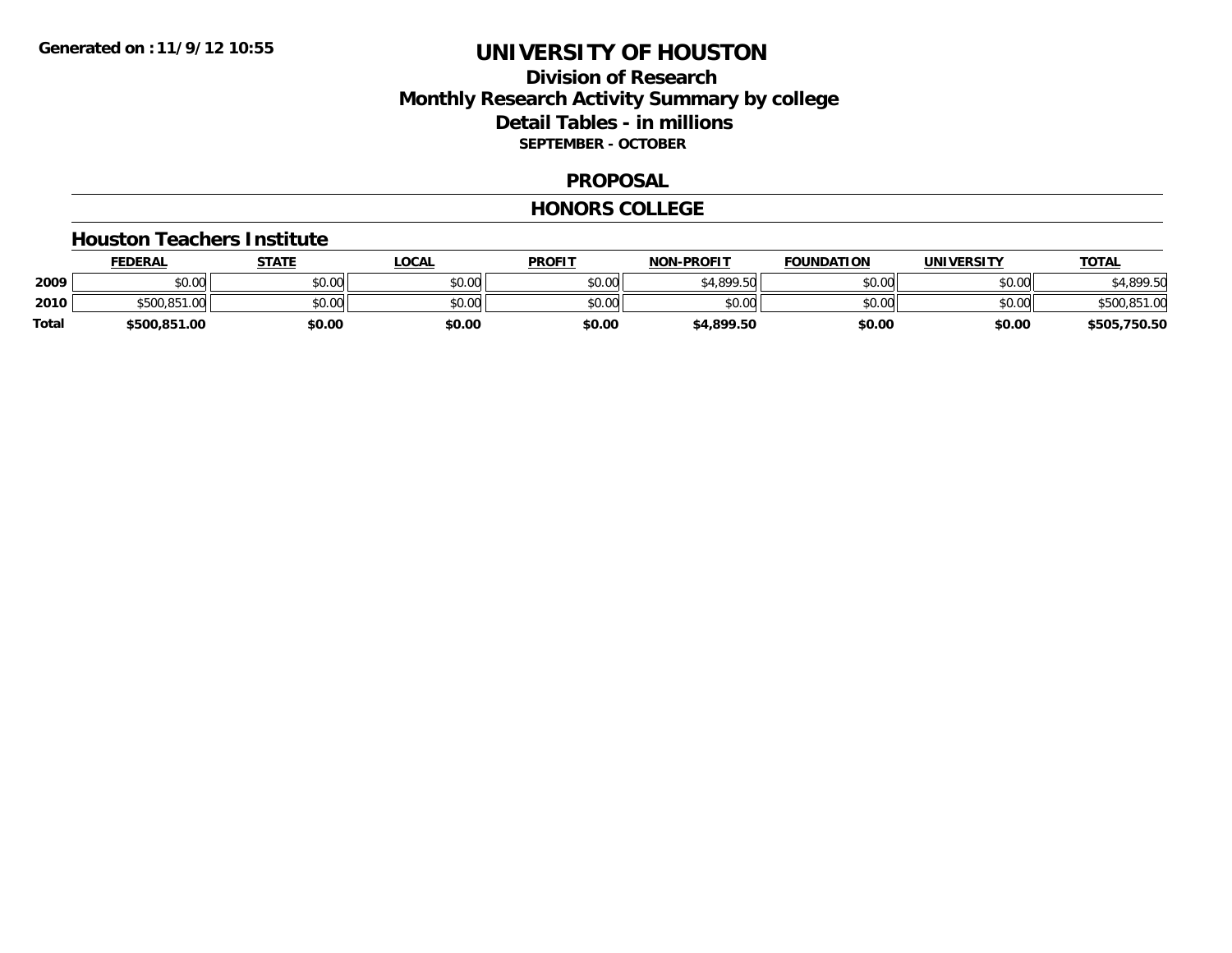## **Division of Research Monthly Research Activity Summary by college Detail Tables - in millions SEPTEMBER - OCTOBER**

#### **PROPOSAL**

#### **LIBRARY**

# **Administration, Library**

|              | <b>FEDERAL</b> | STATE  | _OCAL          | <b>PROFIT</b> | <b>NON-PROFIT</b> | <b>FOUNDATION</b> | <b>UNIVERSITY</b> | <b>TOTAL</b> |
|--------------|----------------|--------|----------------|---------------|-------------------|-------------------|-------------------|--------------|
| 2009         | 0000<br>DU.UG  | \$0.00 | ≮N UU<br>PO.OO | \$0.00        | \$0.00            | \$0.00            | \$0.00            | \$0.00       |
| 2010         | 0000<br>DU.UU  | \$0.00 | \$0.00         | \$0.00        | \$0.00            | \$0.00            | \$0.00            | \$0.00       |
| <b>Total</b> | \$0.00         | \$0.00 | \$0.00         | \$0.00        | \$0.00            | \$0.00            | \$0.00            | \$0.00       |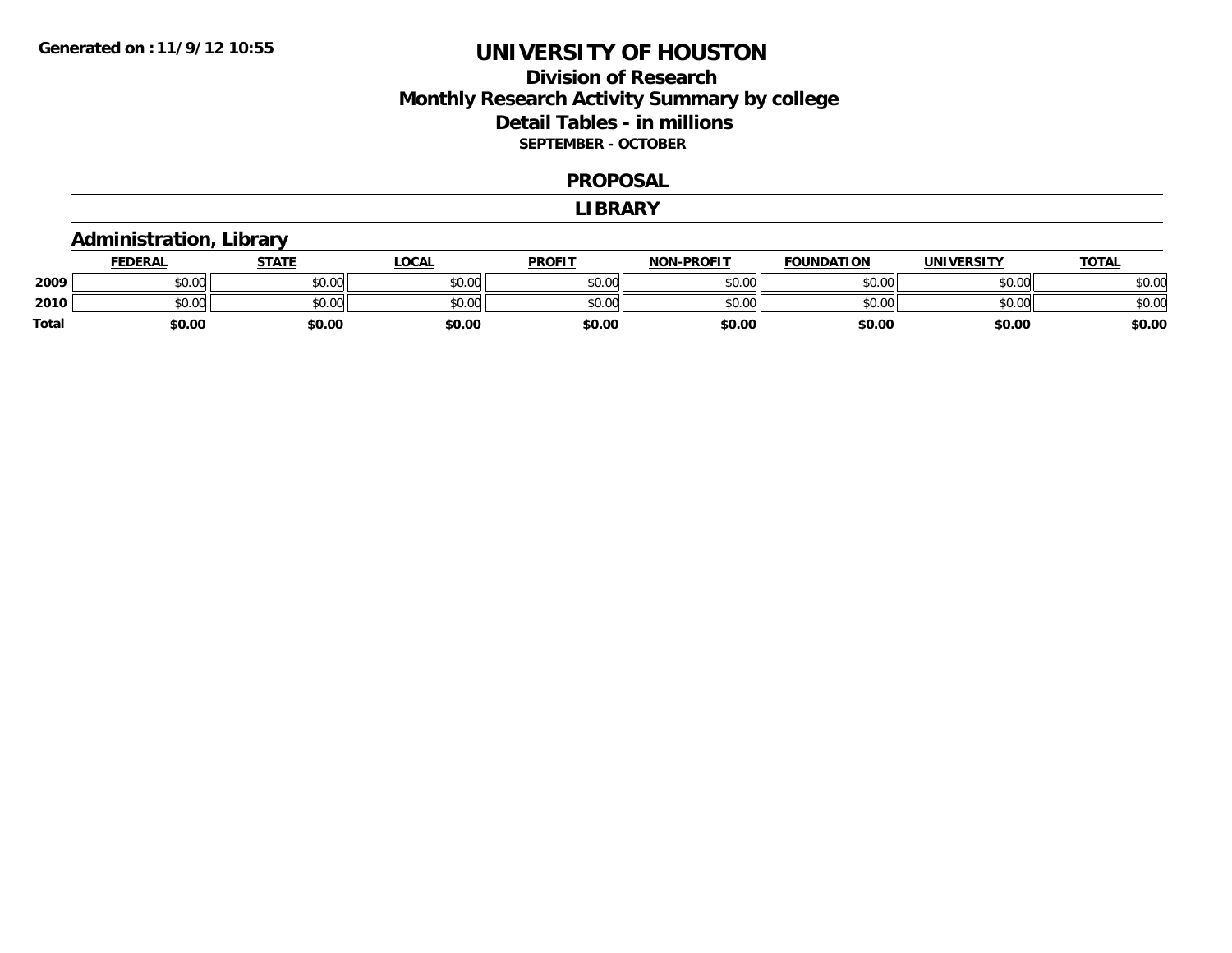## **Division of Research Monthly Research Activity Summary by college Detail Tables - in millions SEPTEMBER - OCTOBER**

#### **PROPOSAL**

#### **PRESIDENT**

#### **Office of the President**

|       | <b>DERAL</b> | <b>STATE</b>                                         | <b>LOCAL</b>  | <b>PROFIT</b>       | <b>J-PROFIT</b><br><b>NON</b> | <b>FOUNDATION</b> | UNIVERSITY | <b>TOTAL</b> |
|-------|--------------|------------------------------------------------------|---------------|---------------------|-------------------------------|-------------------|------------|--------------|
| 2009  | \$0.00       | $\uparrow$ $\uparrow$ $\uparrow$ $\uparrow$<br>JU.UU | 0000<br>PU.UU | 0000<br>. UU<br>, J | $n \cap \Omega$<br>ט.טע       | 0.00              | \$0.00     | \$0.00       |
| Total | \$0.00       | \$0.00                                               | \$0.00        | \$0.00              | \$0.00                        | \$0.00            | \$0.00     | \$0.00       |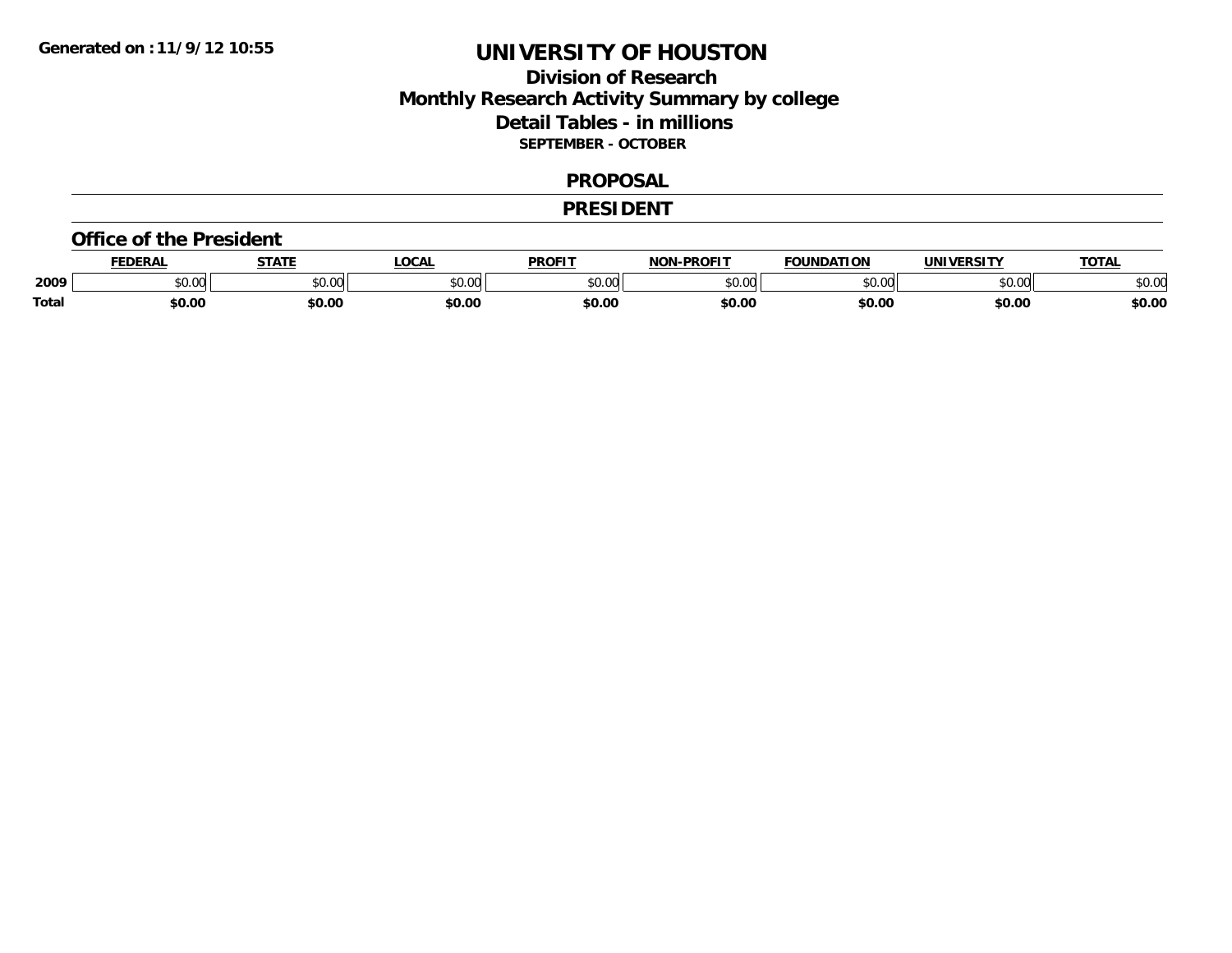## **Division of Research Monthly Research Activity Summary by college Detail Tables - in millions SEPTEMBER - OCTOBER**

### **PROPOSAL**

#### **SENIOR V.P. FOR ACADEMIC AFFAIRS AND PROVOST**

|       | <b>KUHF - Radio</b>                          |              |              |               |                   |                   |                   |                |
|-------|----------------------------------------------|--------------|--------------|---------------|-------------------|-------------------|-------------------|----------------|
|       | <b>FEDERAL</b>                               | <b>STATE</b> | <b>LOCAL</b> | <b>PROFIT</b> | <b>NON-PROFIT</b> | <b>FOUNDATION</b> | <b>UNIVERSITY</b> | <b>TOTAL</b>   |
| 2009  | \$59,149.00                                  | \$0.00       | \$0.00       | \$0.00        | \$455,086.00      | \$0.00            | \$0.00            | \$514,235.00   |
| 2010  | \$0.00                                       | \$0.00       | \$0.00       | \$0.00        | \$544,969.00      | \$0.00            | \$0.00            | \$544,969.00   |
|       | <b>Learning and Assessment Services</b>      |              |              |               |                   |                   |                   |                |
|       | <b>FEDERAL</b>                               | <b>STATE</b> | <b>LOCAL</b> | <b>PROFIT</b> | <b>NON-PROFIT</b> | <b>FOUNDATION</b> | <b>UNIVERSITY</b> | <b>TOTAL</b>   |
| 2009  | \$0.00                                       | \$9,856.00   | \$0.00       | \$0.00        | \$0.00            | \$0.00            | \$0.00            | \$9,856.00     |
| 2010  | \$227,609.00                                 | \$0.00       | \$0.00       | \$0.00        | \$0.00            | \$10,000.00       | \$0.00            | \$237,609.00   |
|       | Senior V.P. for Academic Affairs and Provost |              |              |               |                   |                   |                   |                |
|       | <b>FEDERAL</b>                               | <b>STATE</b> | <b>LOCAL</b> | <b>PROFIT</b> | <b>NON-PROFIT</b> | <b>FOUNDATION</b> | UNIVERSITY        | <b>TOTAL</b>   |
| 2012  | \$0.00                                       | \$75,000.00  | \$0.00       | \$0.00        | \$0.00            | \$0.00            | \$0.00            | \$75,000.00    |
|       | <b>UH Charter School</b>                     |              |              |               |                   |                   |                   |                |
|       | <b>FEDERAL</b>                               | <b>STATE</b> | <b>LOCAL</b> | <b>PROFIT</b> | <b>NON-PROFIT</b> | <b>FOUNDATION</b> | <b>UNIVERSITY</b> | <b>TOTAL</b>   |
| 2013  | \$0.00                                       | \$1,489.55   | \$0.00       | \$0.00        | \$0.00            | \$0.00            | \$0.00            | \$1,489.55     |
|       | <b>Undergraduate Scholars</b>                |              |              |               |                   |                   |                   |                |
|       | <b>FEDERAL</b>                               | <b>STATE</b> | <b>LOCAL</b> | <b>PROFIT</b> | <b>NON-PROFIT</b> | <b>FOUNDATION</b> | <b>UNIVERSITY</b> | <b>TOTAL</b>   |
| 2010  | \$0.00                                       | \$15,000.00  | \$0.00       | \$0.00        | \$0.00            | \$0.00            | \$0.00            | \$15,000.00    |
| 2011  | \$0.00                                       | \$29,456.00  | \$0.00       | \$0.00        | \$0.00            | \$0.00            | \$0.00            | \$29,456.00    |
|       | <b>Undergraduate Studies</b>                 |              |              |               |                   |                   |                   |                |
|       | <b>FEDERAL</b>                               | <b>STATE</b> | <b>LOCAL</b> | <b>PROFIT</b> | <b>NON-PROFIT</b> | <b>FOUNDATION</b> | <b>UNIVERSITY</b> | <b>TOTAL</b>   |
| 2013  | \$0.00                                       | \$30,000.00  | \$0.00       | \$0.00        | \$0.00            | \$0.00            | \$0.00            | \$30,000.00    |
| Total | \$286,758.00                                 | \$160,801.55 | \$0.00       | \$0.00        | \$1,000,055.00    | \$10,000.00       | \$0.00            | \$1,457,614.55 |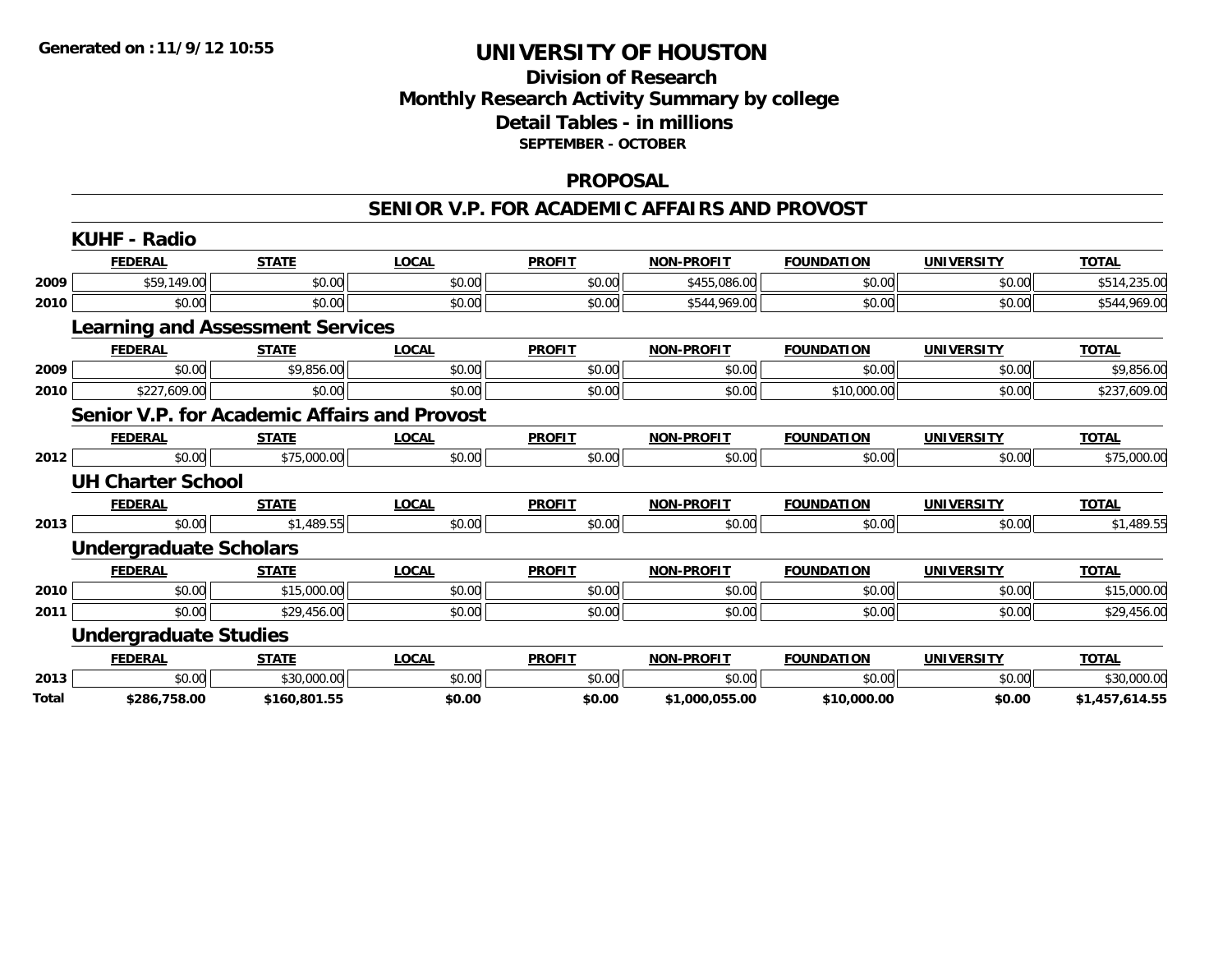## **Division of Research Monthly Research Activity Summary by college Detail Tables - in millions SEPTEMBER - OCTOBER**

### **PROPOSAL**

#### **UH LAW CENTER**

|       | Dean, Law      |              |              |               |                   |                   |                   |                |
|-------|----------------|--------------|--------------|---------------|-------------------|-------------------|-------------------|----------------|
|       | <b>FEDERAL</b> | <b>STATE</b> | <b>LOCAL</b> | <b>PROFIT</b> | <b>NON-PROFIT</b> | <b>FOUNDATION</b> | <b>UNIVERSITY</b> | <b>TOTAL</b>   |
| 2009  | \$564,057.00   | \$0.00       | \$0.00       | \$0.00        | \$0.00            | \$0.00            | \$0.00            | \$564,057.00   |
|       | Law-UH         |              |              |               |                   |                   |                   |                |
|       | <b>FEDERAL</b> | <b>STATE</b> | <b>LOCAL</b> | <b>PROFIT</b> | <b>NON-PROFIT</b> | <b>FOUNDATION</b> | <b>UNIVERSITY</b> | <u>TOTAL</u>   |
| 2009  | \$602,981.28   | \$0.00       | \$0.00       | \$0.00        | \$0.00            | \$0.00            | \$0.00            | \$602,981.28   |
| 2010  | \$0.00         | \$200,000.00 | \$0.00       | \$0.00        | \$0.00            | \$0.00            | \$0.00            | \$200,000.00   |
| 2012  | \$0.00         | \$160,000.00 | \$0.00       | \$0.00        | \$0.00            | \$0.00            | \$0.00            | \$160,000.00   |
| Total | \$1,167,038.28 | \$360,000.00 | \$0.00       | \$0.00        | \$0.00            | \$0.00            | \$0.00            | \$1,527,038.28 |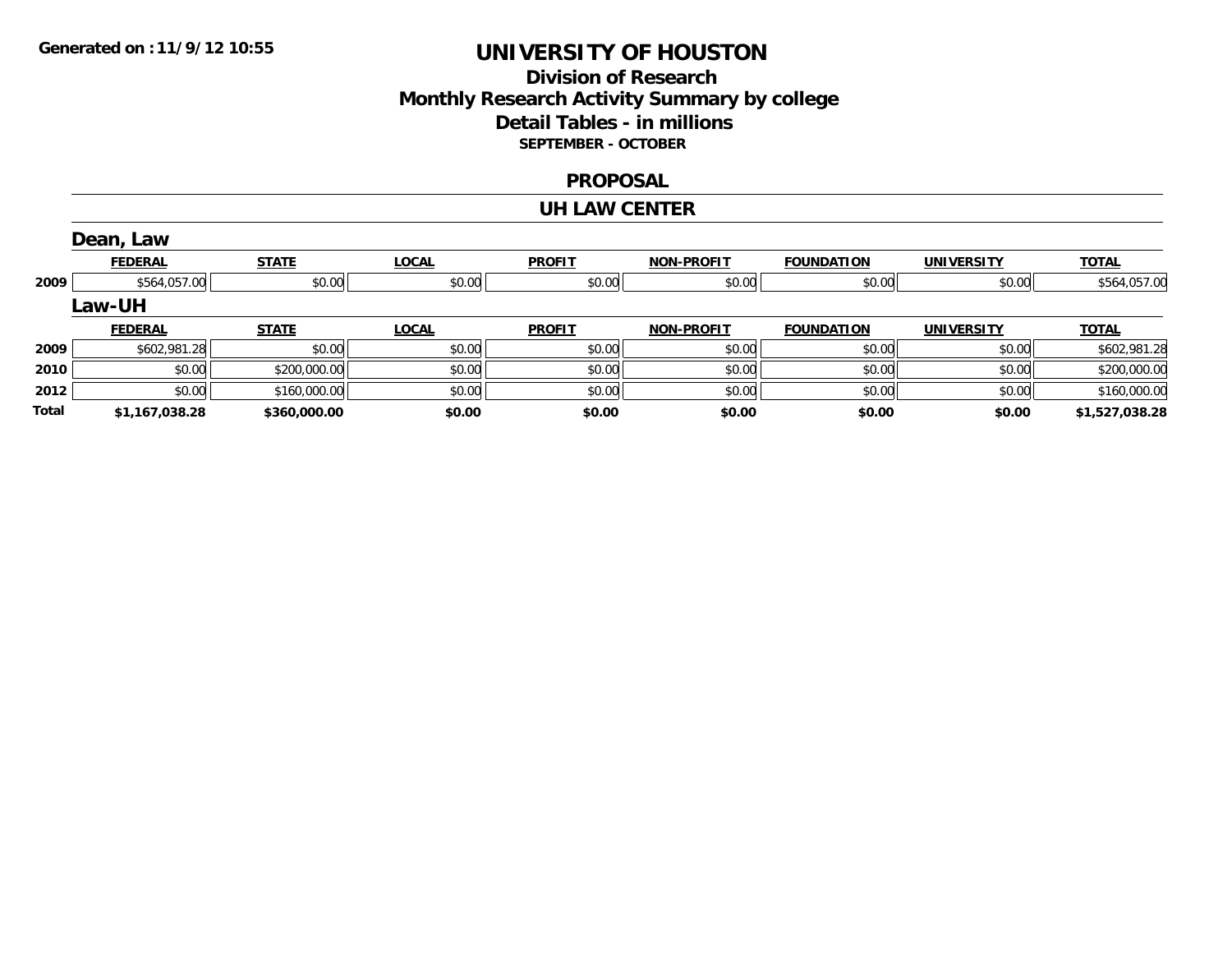## **Division of Research Monthly Research Activity Summary by college Detail Tables - in millions SEPTEMBER - OCTOBER**

#### **PROPOSAL**

#### **UH SYSTEM**

|              | <b>KUHT-TV</b> |              |              |               |                   |                   |                   |                |  |
|--------------|----------------|--------------|--------------|---------------|-------------------|-------------------|-------------------|----------------|--|
|              | <b>FEDERAL</b> | <b>STATE</b> | <b>LOCAL</b> | <b>PROFIT</b> | <b>NON-PROFIT</b> | <b>FOUNDATION</b> | <b>UNIVERSITY</b> | <b>TOTAL</b>   |  |
| 2009         | \$0.00         | \$0.00       | \$0.00       | \$0.00        | \$1,361,093.00    | \$0.00            | \$0.00            | \$1,361,093.00 |  |
| 2010         | \$0.00         | \$0.00       | \$0.00       | \$0.00        | \$1,427,262.00    | \$0.00            | \$0.00            | \$1,427,262.00 |  |
| <b>Total</b> | \$0.00         | \$0.00       | \$0.00       | \$0.00        | \$2,788,355.00    | \$0.00            | \$0.00            | \$2,788,355.00 |  |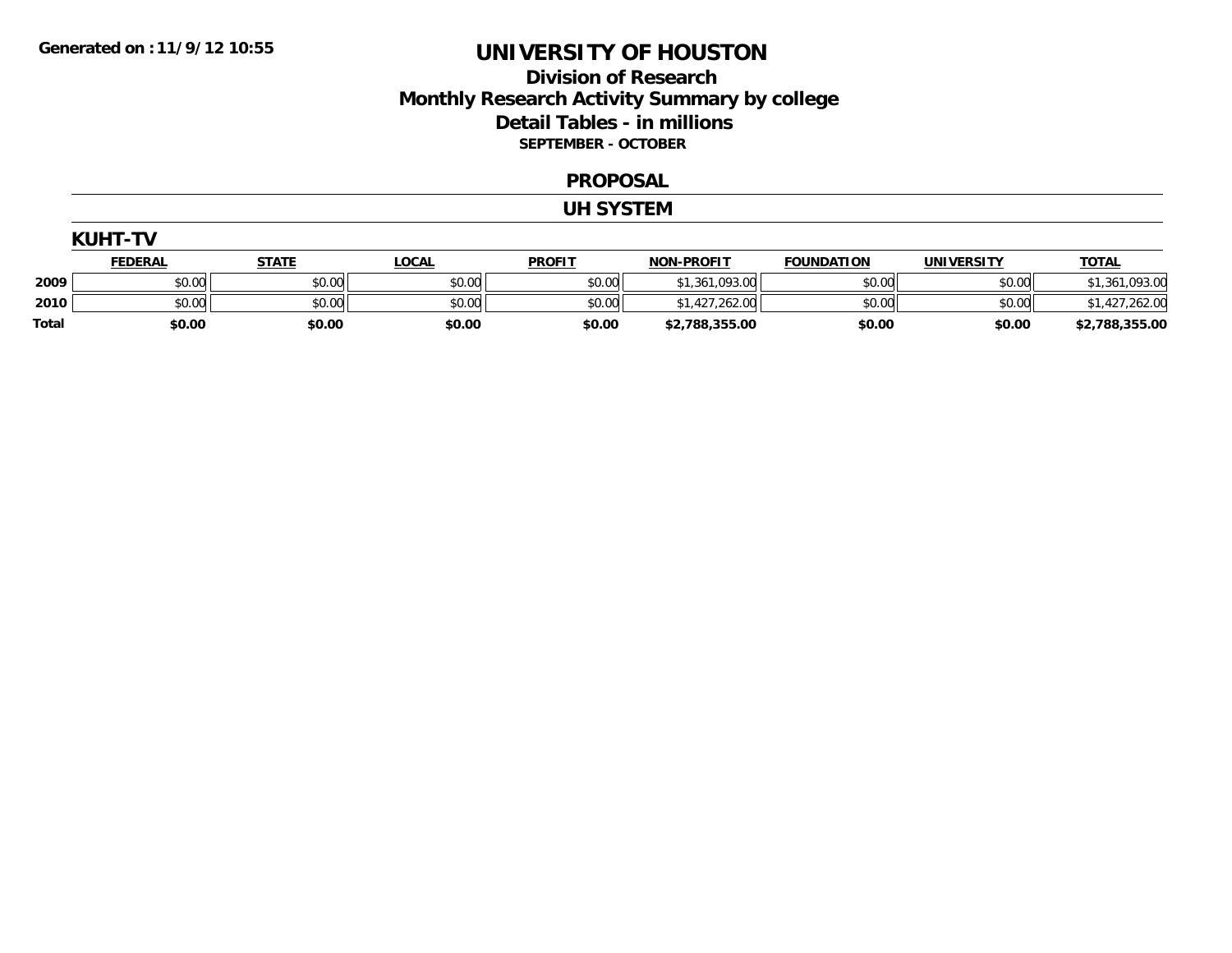## **Division of Research Monthly Research Activity Summary by college Detail Tables - in millions SEPTEMBER - OCTOBER**

### **PROPOSAL**

#### **UKNOWN COLLEGE**

# **Unknown Department**

|       | <b>FEDERAL</b> | <b>STATE</b> | <b>LOCAL</b> | <b>PROFIT</b> | <b>NON-PROFIT</b> | <b>FOUNDATION</b> | <b>UNIVERSITY</b> | <u>TOTAL</u> |
|-------|----------------|--------------|--------------|---------------|-------------------|-------------------|-------------------|--------------|
| 2010  | \$0.00         | \$0.00       | \$0.00       | \$0.00        | \$0.00            | \$0.00            | \$0.00            | \$0.00       |
| 2011  | \$0.00         | \$0.00       | \$0.00       | \$0.00        | \$0.00            | \$0.00            | \$0.00            | \$0.00       |
| Total | \$0.00         | \$0.00       | \$0.00       | \$0.00        | \$0.00            | \$0.00            | \$0.00            | \$0.00       |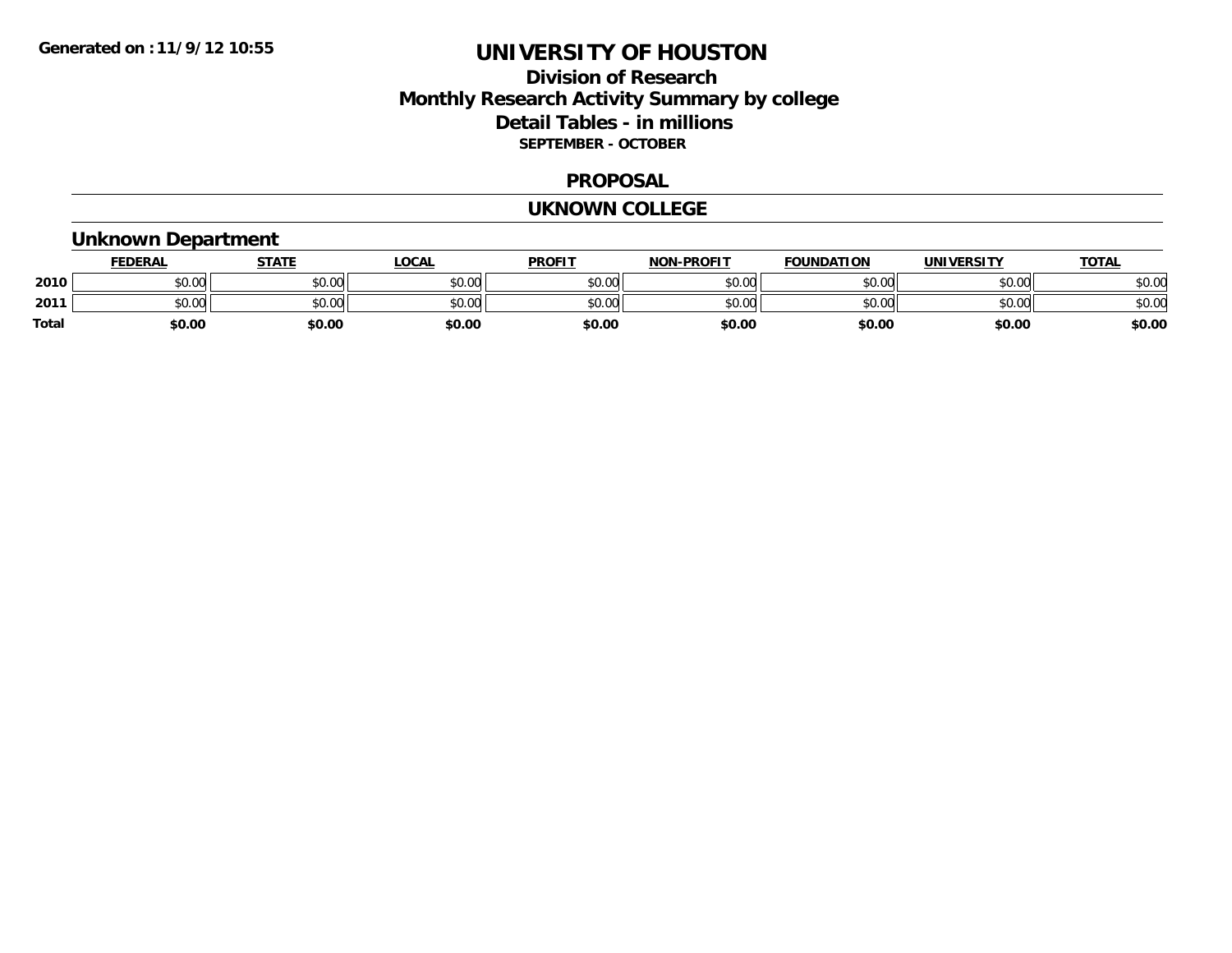## **Division of Research Monthly Research Activity Summary by college Detail Tables - in millions SEPTEMBER - OCTOBER**

### **PROPOSAL**

# **VICE PRESIDENT FOR ADMINISTRATION**

### **UH Police Department**

|       | <b>FEDERAL</b> | <b>STATE</b>              | <b>LOCAL</b> | <b>PROFIT</b> | -PROFIT<br>NON | <b>FOUNDATION</b> | UNIVERSITY | <b>TOTAL</b>      |
|-------|----------------|---------------------------|--------------|---------------|----------------|-------------------|------------|-------------------|
| 2009  | \$0.00         | $R_A$ 000 $\sim$<br>.UUU. | \$0.00       | 0000<br>JU.UU | 40.00<br>,u.uu | \$0.00            | \$0.00     | 00000<br>4,000.00 |
| Total | \$0.00         | ,000.00                   | \$0.00       | \$0.00        | \$0.00         | \$0.00            | \$0.00     | 4,000.00          |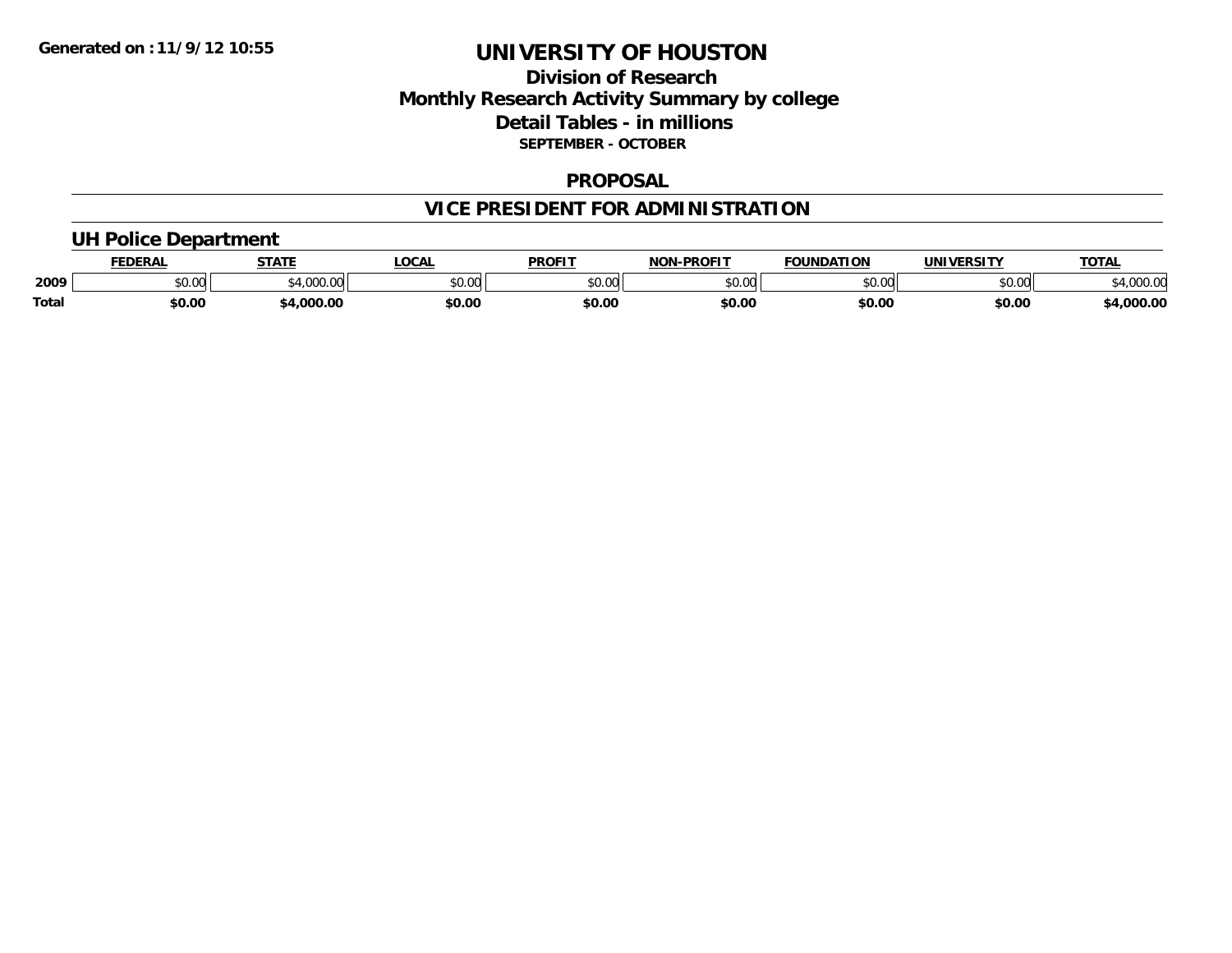## **Division of Research Monthly Research Activity Summary by college Detail Tables - in millions SEPTEMBER - OCTOBER**

### **PROPOSAL**

### **VICE PRESIDENT FOR STUDENT AFFAIRS**

### **Dean, Student Affairs**

|              | <b>FEDERAL</b> | <b>STATE</b> | <b>OCAL</b> | <b>PROFIT</b> | <b>NON-PROFIT</b> | <b>FOUNDATION</b> | UNIVERSITY | <b>TOTAL</b> |
|--------------|----------------|--------------|-------------|---------------|-------------------|-------------------|------------|--------------|
| 2010         | 0000<br>JU.UU  | \$17,755.00  | \$0.00      | \$0.00        | \$0.00            | \$0.00            | \$0.00     | ,755.00      |
| 2012         | $\cap$<br>70   | \$0.00       | \$0.00      | \$0.00        | \$0.00            | \$0.00            | \$0.00     | \$78,438.00  |
| <b>Total</b> | \$78,438.00    | .755.00      | \$0.00      | \$0.00        | \$0.00            | \$0.00            | \$0.00     | \$96,193.00  |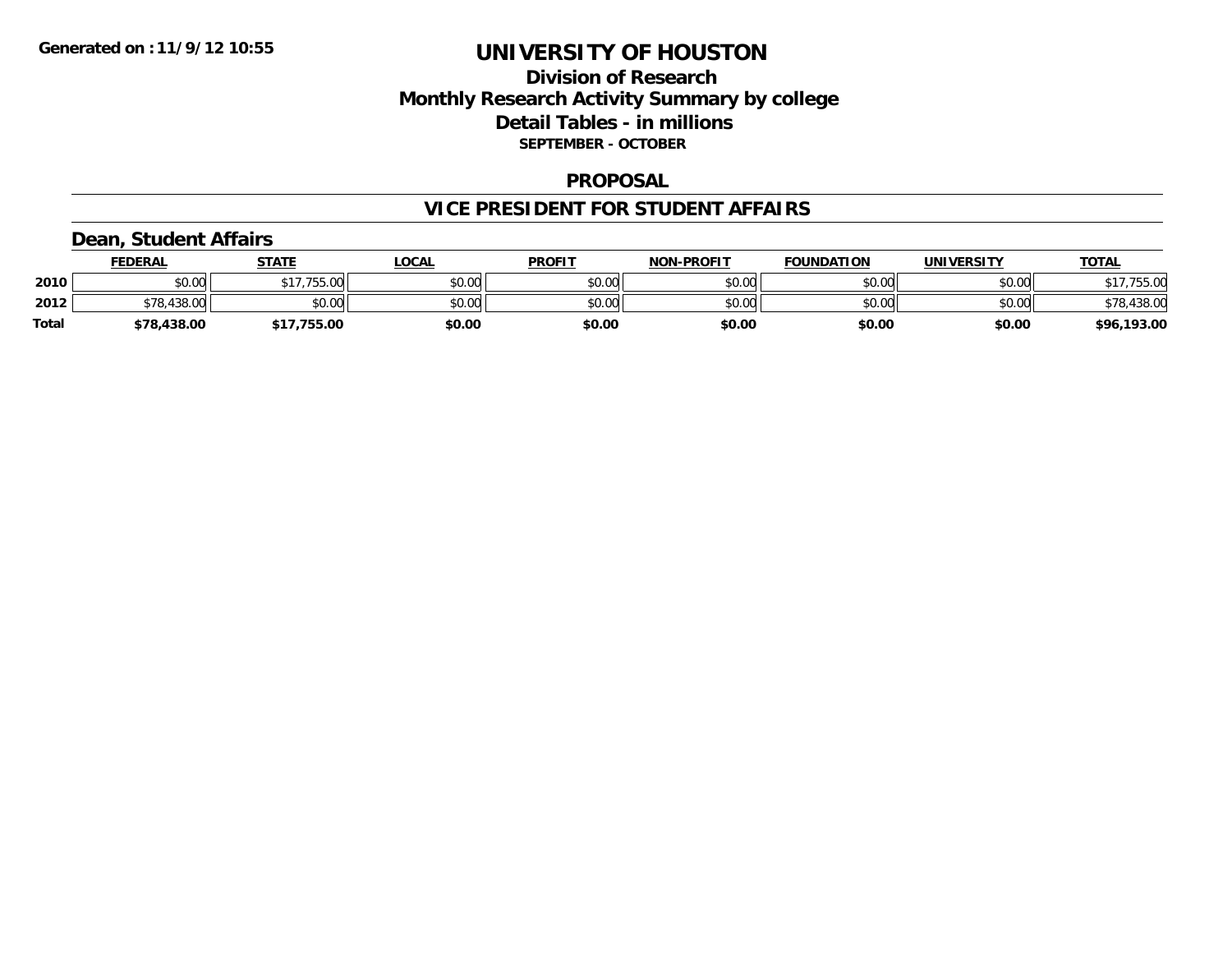## **Division of Research Monthly Research Activity Summary by college Detail Tables - in millions SEPTEMBER - OCTOBER**

#### **AWARD**

### **C.T. BAUER COLLEGE OF BUSINESS**

|              | <b>Finance</b>                           |              |              |               |                   |                   |                   |                |
|--------------|------------------------------------------|--------------|--------------|---------------|-------------------|-------------------|-------------------|----------------|
|              | <b>FEDERAL</b>                           | <b>STATE</b> | <b>LOCAL</b> | <b>PROFIT</b> | <b>NON-PROFIT</b> | <b>FOUNDATION</b> | <b>UNIVERSITY</b> | <b>TOTAL</b>   |
| 2010         | \$100,000.00                             | \$0.00       | \$0.00       | \$0.00        | \$0.00            | \$0.00            | \$0.00            | \$100,000.00   |
|              | <b>Small Business Development Center</b> |              |              |               |                   |                   |                   |                |
|              | <b>FEDERAL</b>                           | <b>STATE</b> | <b>LOCAL</b> | <b>PROFIT</b> | <b>NON-PROFIT</b> | <b>FOUNDATION</b> | <b>UNIVERSITY</b> | <b>TOTAL</b>   |
| 2009         | \$300,000.00                             | \$0.00       | \$0.00       | \$0.00        | \$0.00            | \$0.00            | \$0.00            | \$300,000.00   |
| 2010         | \$252,013.00                             | \$0.00       | \$0.00       | \$0.00        | \$0.00            | \$0.00            | \$0.00            | \$252,013.00   |
| 2011         | \$30,274.00                              | \$0.00       | \$0.00       | \$0.00        | \$0.00            | \$0.00            | \$0.00            | \$30,274.00    |
| 2012         | \$476,857.00                             | \$0.00       | \$0.00       | \$0.00        | \$0.00            | \$0.00            | \$0.00            | \$476,857.00   |
| <b>Total</b> | \$1,159,144.00                           | \$0.00       | \$0.00       | \$0.00        | \$0.00            | \$0.00            | \$0.00            | \$1,159,144.00 |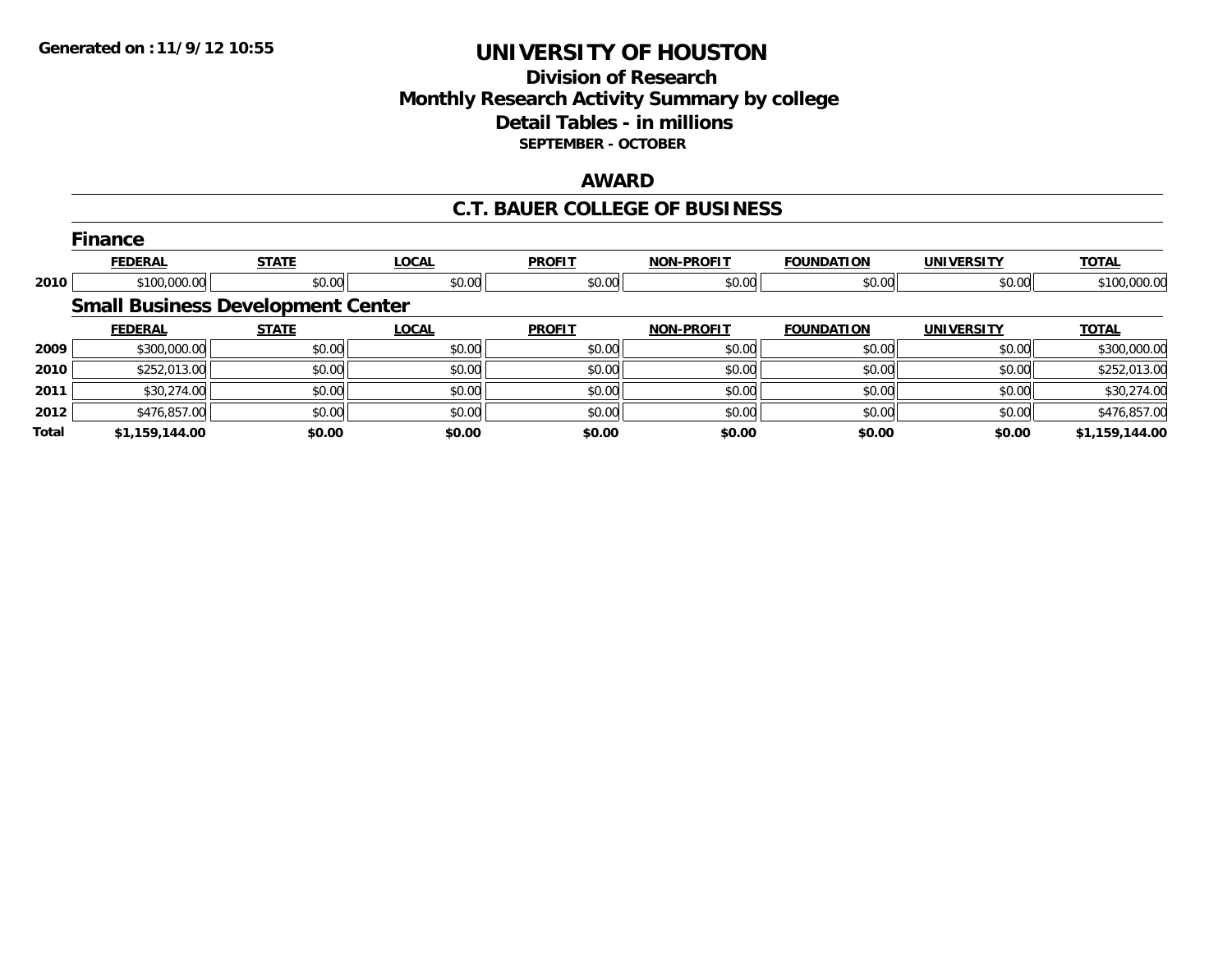## **Division of Research Monthly Research Activity Summary by college Detail Tables - in millions SEPTEMBER - OCTOBER**

#### **AWARD**

### **COLLEGE OF ARCHITECTURE**

| .     |                |              |              |               |                   |                   |                   |              |
|-------|----------------|--------------|--------------|---------------|-------------------|-------------------|-------------------|--------------|
|       | <b>FEDERAL</b> | <b>STATE</b> | <b>LOCAL</b> | <b>PROFIT</b> | <b>NON-PROFIT</b> | <b>FOUNDATION</b> | <b>UNIVERSITY</b> | <b>TOTAL</b> |
| 201'  | \$0.00         | \$0.00       | \$0.00       | .500.00       | \$0.00            | \$0.00            | \$0.00            | 500.00       |
| Total | \$0.00         | \$0.00       | \$0.00       | \$7,500.00    | \$0.00            | \$0.00            | \$0.00            | \$7,500.00   |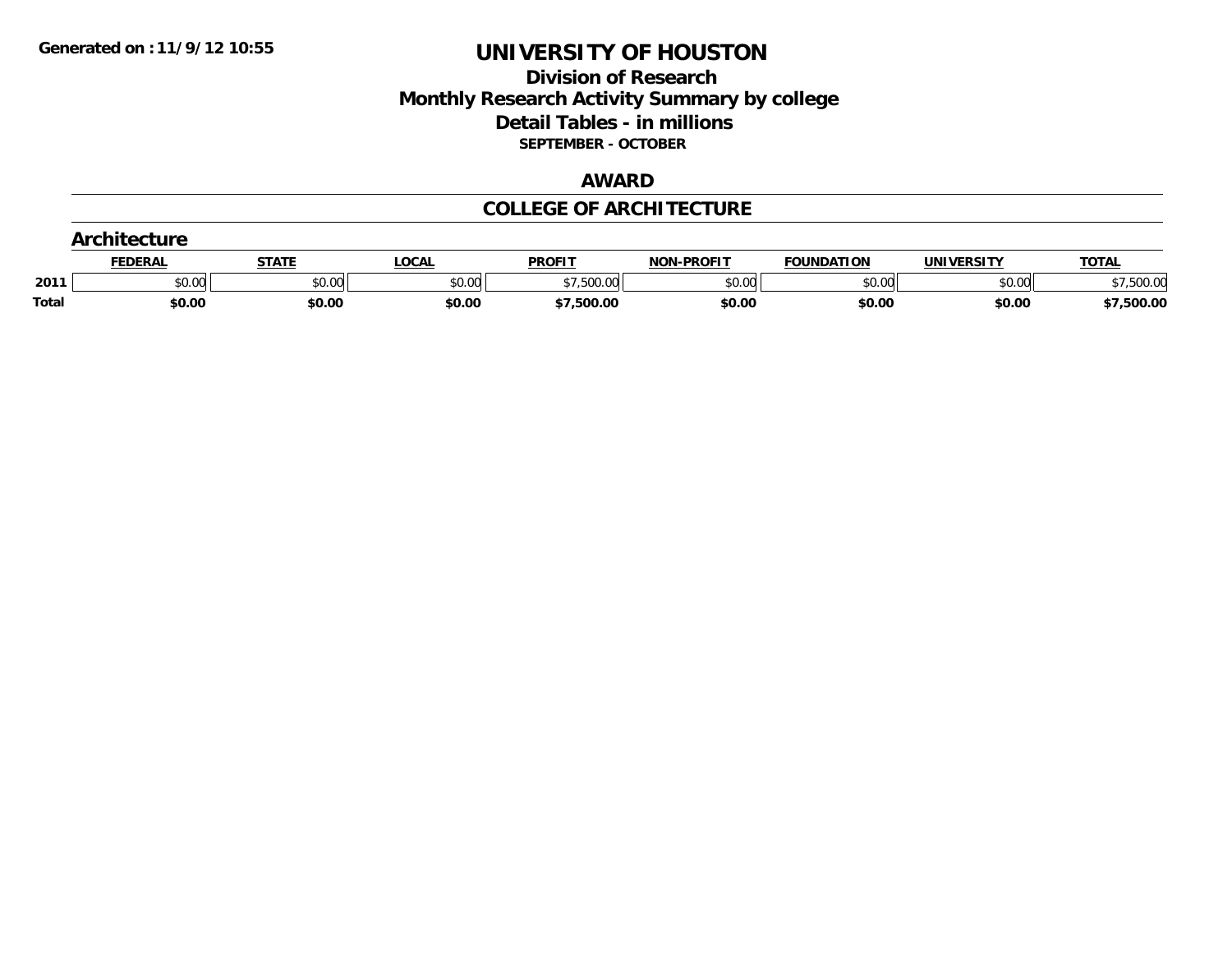## **Division of Research Monthly Research Activity Summary by college Detail Tables - in millions SEPTEMBER - OCTOBER**

#### **AWARD**

### **COLLEGE OF EDUCATION**

|       | <b>Consistency Mgmt and Coop Disc</b>                |              |              |               |                   |                   |                   |                |
|-------|------------------------------------------------------|--------------|--------------|---------------|-------------------|-------------------|-------------------|----------------|
|       | <b>FEDERAL</b>                                       | <b>STATE</b> | <b>LOCAL</b> | <b>PROFIT</b> | <b>NON-PROFIT</b> | <b>FOUNDATION</b> | <b>UNIVERSITY</b> | <b>TOTAL</b>   |
| 2011  | \$0.00                                               | \$0.00       | \$0.00       | \$0.00        | \$0.00            | \$0.00            | \$0.00            | \$0.00         |
|       | <b>Curriculum and Instruction</b>                    |              |              |               |                   |                   |                   |                |
|       | <b>FEDERAL</b>                                       | <b>STATE</b> | <b>LOCAL</b> | <b>PROFIT</b> | <b>NON-PROFIT</b> | <b>FOUNDATION</b> | <b>UNIVERSITY</b> | <b>TOTAL</b>   |
| 2009  | \$0.00                                               | \$5,000.00   | \$0.00       | \$0.00        | \$68,133.15       | \$0.00            | \$0.00            | \$73,133.15    |
| 2010  | \$56,743.20                                          | \$50,000.00  | \$0.00       | \$0.00        | \$3.00            | \$0.00            | \$0.00            | \$106,746.20   |
| 2011  | \$502,082.19                                         | \$50,000.00  | \$0.00       | \$0.00        | \$106,154.00      | \$0.00            | \$0.00            | \$658,236.19   |
| 2013  | \$467,026.58                                         | \$1,000.00   | \$0.00       | \$0.00        | \$3,500.00        | \$0.00            | \$0.00            | \$471,526.58   |
|       | <b>Educational Leadership &amp; Cultural Studies</b> |              |              |               |                   |                   |                   |                |
|       | <b>FEDERAL</b>                                       | <b>STATE</b> | <b>LOCAL</b> | <b>PROFIT</b> | <b>NON-PROFIT</b> | <b>FOUNDATION</b> | <b>UNIVERSITY</b> | <b>TOTAL</b>   |
| 2009  | \$39,988.00                                          | \$0.00       | \$0.00       | \$0.00        | \$0.00            | \$0.00            | \$0.00            | \$39,988.00    |
|       | <b>Educational Psychology</b>                        |              |              |               |                   |                   |                   |                |
|       | <b>FEDERAL</b>                                       | <b>STATE</b> | <b>LOCAL</b> | <b>PROFIT</b> | <b>NON-PROFIT</b> | <b>FOUNDATION</b> | <b>UNIVERSITY</b> | <b>TOTAL</b>   |
| 2011  | \$0.00                                               | \$49,995.00  | \$0.00       | \$0.00        | \$0.00            | \$14,901.90       | \$0.00            | \$64,896.90    |
| 2012  | \$29,932.50                                          | \$0.00       | \$0.00       | \$0.00        | \$0.00            | \$0.00            | \$0.00            | \$29,932.50    |
| 2013  | \$193,418.00                                         | \$0.00       | \$0.00       | \$0.00        | \$25,500.00       | \$0.00            | \$11,689.00       | \$230,607.00   |
| Total | \$1,289,190.47                                       | \$155,995.00 | \$0.00       | \$0.00        | \$203,290.15      | \$14,901.90       | \$11,689.00       | \$1,675,066.52 |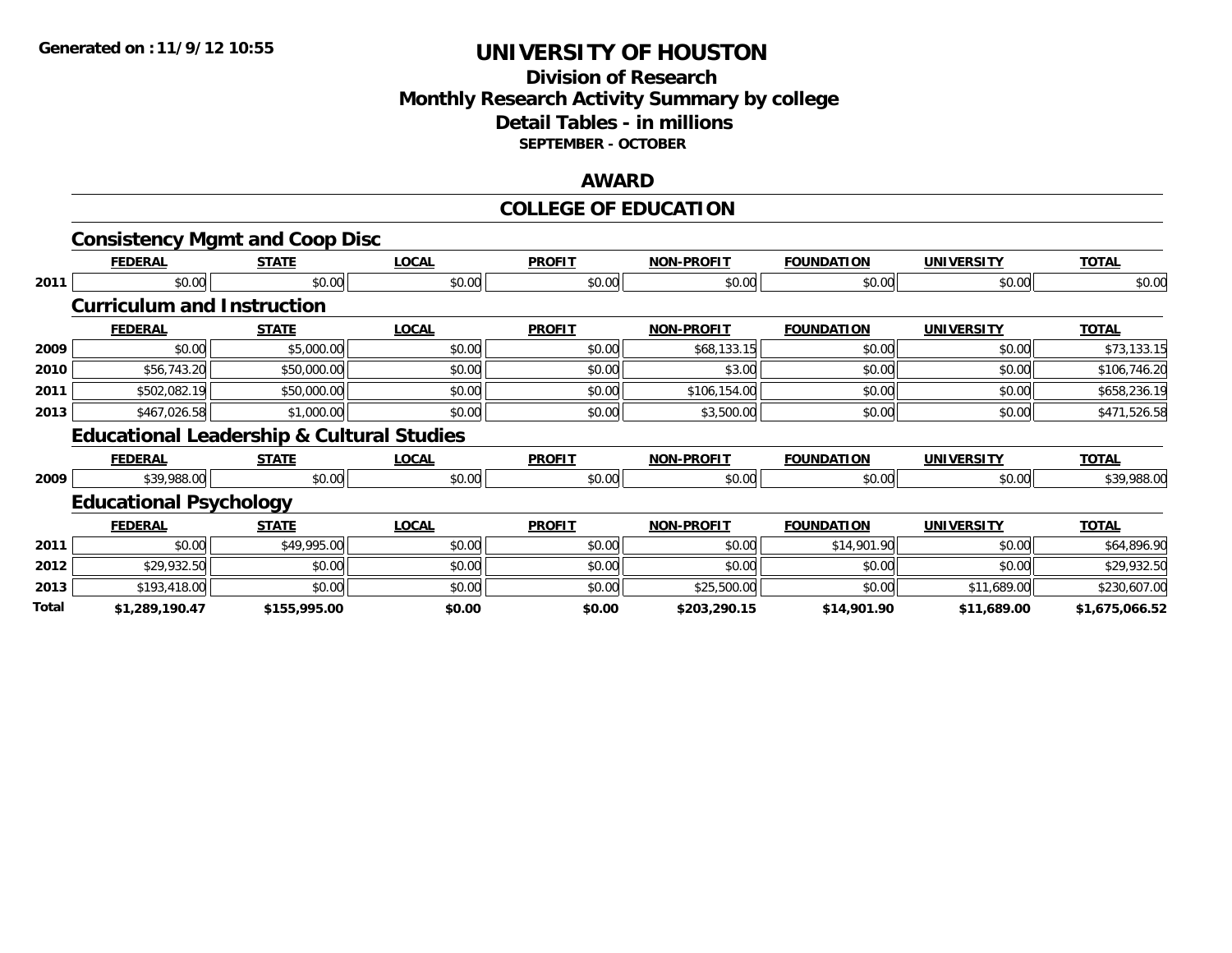## **Division of Research Monthly Research Activity Summary by college Detail Tables - in millions SEPTEMBER - OCTOBER**

### **AWARD**

#### **COLLEGE OF LIBERAL ARTS AND SOCIAL SCIENCES**

|      | Art                                               |              |                                                                                                                                                                                                                                                                                                                                                                                                                                                                                                                                                                                                                                                                                                                                                                                                                                                                                                                                                                                                                                                                                                                                                                                                                                                                                                                                                                                                                                                                                                                                                                                                                                      |               |                   |                   |                   |              |
|------|---------------------------------------------------|--------------|--------------------------------------------------------------------------------------------------------------------------------------------------------------------------------------------------------------------------------------------------------------------------------------------------------------------------------------------------------------------------------------------------------------------------------------------------------------------------------------------------------------------------------------------------------------------------------------------------------------------------------------------------------------------------------------------------------------------------------------------------------------------------------------------------------------------------------------------------------------------------------------------------------------------------------------------------------------------------------------------------------------------------------------------------------------------------------------------------------------------------------------------------------------------------------------------------------------------------------------------------------------------------------------------------------------------------------------------------------------------------------------------------------------------------------------------------------------------------------------------------------------------------------------------------------------------------------------------------------------------------------------|---------------|-------------------|-------------------|-------------------|--------------|
|      | <b>FEDERAL</b>                                    | <b>STATE</b> | <b>LOCAL</b>                                                                                                                                                                                                                                                                                                                                                                                                                                                                                                                                                                                                                                                                                                                                                                                                                                                                                                                                                                                                                                                                                                                                                                                                                                                                                                                                                                                                                                                                                                                                                                                                                         | <b>PROFIT</b> | <b>NON-PROFIT</b> | <b>FOUNDATION</b> | <b>UNIVERSITY</b> | <b>TOTAL</b> |
| 2012 | \$14,979.30                                       | \$0.00       | \$0.00<br>\$0.00<br>\$0.00<br>\$0.00<br>\$0.00<br><b>PROFIT</b><br><b>LOCAL</b><br><b>NON-PROFIT</b><br><b>FOUNDATION</b><br><b>UNIVERSITY</b><br><b>TOTAL</b><br>\$0.00<br>\$0.00<br>\$0.00<br>\$0.00<br>\$0.00<br>\$0.00<br>\$0.00<br>\$10,000.00<br>\$0.00<br>\$0.00<br>\$0.00<br>\$0.00<br>\$0.00<br>\$0.00<br>\$0.00<br><b>LOCAL</b><br><b>PROFIT</b><br><b>UNIVERSITY</b><br><b>TOTAL</b><br><b>NON-PROFIT</b><br><b>FOUNDATION</b><br>\$0.00<br>\$0.00<br>\$0.00<br>\$0.00<br>\$0.00<br><b>LOCAL</b><br><b>PROFIT</b><br><b>NON-PROFIT</b><br><b>FOUNDATION</b><br><b>UNIVERSITY</b><br><b>TOTAL</b><br>\$0.00<br>\$0.00<br>\$0.00<br>\$10,000.00<br>\$0.00<br><b>PROFIT</b><br><b>NON-PROFIT</b><br><b>TOTAL</b><br><b>FOUNDATION</b><br><b>UNIVERSITY</b><br><b>LOCAL</b><br>\$0.00<br>\$0.00<br>\$0.00<br>\$0.00<br>\$0.00<br><b>PROFIT</b><br><b>TOTAL</b><br><b>LOCAL</b><br><b>NON-PROFIT</b><br><b>FOUNDATION</b><br><b>UNIVERSITY</b><br>\$0.00<br>\$0.00<br>\$0.00<br>\$0.00<br>\$0.00<br><b>LOCAL</b><br><b>PROFIT</b><br><b>NON-PROFIT</b><br><b>FOUNDATION</b><br><b>UNIVERSITY</b><br><b>TOTAL</b><br>\$0.00<br>\$0.00<br>\$55,000.00<br>\$0.00<br>\$0.00<br>\$0.00<br>\$0.00<br>\$0.00<br>\$38,500.00<br>\$0.00<br>\$0.00<br>\$0.00<br>\$0.00<br>\$25,000.00<br>\$0.00<br><b>PROFIT</b><br><b>LOCAL</b><br><b>NON-PROFIT</b><br><b>FOUNDATION</b><br><b>UNIVERSITY</b><br><b>TOTAL</b><br>\$0.00<br>\$14,264.60<br>\$0.00<br>\$0.00<br>\$0.00<br><b>TOTAL</b><br><b>LOCAL</b><br><b>PROFIT</b><br><b>NON-PROFIT</b><br><b>FOUNDATION</b><br><b>UNIVERSITY</b><br>\$0.00<br>\$0.00<br>\$0.00<br>\$0.00<br>\$0.00 | \$14,979.30   |                   |                   |                   |              |
|      | <b>Blaffer Gallery</b>                            |              |                                                                                                                                                                                                                                                                                                                                                                                                                                                                                                                                                                                                                                                                                                                                                                                                                                                                                                                                                                                                                                                                                                                                                                                                                                                                                                                                                                                                                                                                                                                                                                                                                                      |               |                   |                   |                   |              |
|      | <b>FEDERAL</b>                                    | <b>STATE</b> |                                                                                                                                                                                                                                                                                                                                                                                                                                                                                                                                                                                                                                                                                                                                                                                                                                                                                                                                                                                                                                                                                                                                                                                                                                                                                                                                                                                                                                                                                                                                                                                                                                      |               |                   |                   |                   |              |
| 2010 | \$60,000.00                                       | \$0.00       |                                                                                                                                                                                                                                                                                                                                                                                                                                                                                                                                                                                                                                                                                                                                                                                                                                                                                                                                                                                                                                                                                                                                                                                                                                                                                                                                                                                                                                                                                                                                                                                                                                      |               |                   |                   |                   | \$60,000.00  |
| 2011 | \$0.00                                            | \$0.00       |                                                                                                                                                                                                                                                                                                                                                                                                                                                                                                                                                                                                                                                                                                                                                                                                                                                                                                                                                                                                                                                                                                                                                                                                                                                                                                                                                                                                                                                                                                                                                                                                                                      |               |                   |                   |                   | \$10,000.00  |
| 2012 | \$20,000.00                                       | \$0.00       |                                                                                                                                                                                                                                                                                                                                                                                                                                                                                                                                                                                                                                                                                                                                                                                                                                                                                                                                                                                                                                                                                                                                                                                                                                                                                                                                                                                                                                                                                                                                                                                                                                      |               |                   |                   |                   | \$20,000.00  |
|      | <b>Center for Public History</b>                  |              |                                                                                                                                                                                                                                                                                                                                                                                                                                                                                                                                                                                                                                                                                                                                                                                                                                                                                                                                                                                                                                                                                                                                                                                                                                                                                                                                                                                                                                                                                                                                                                                                                                      |               |                   |                   |                   |              |
|      | <b>FEDERAL</b>                                    | <b>STATE</b> |                                                                                                                                                                                                                                                                                                                                                                                                                                                                                                                                                                                                                                                                                                                                                                                                                                                                                                                                                                                                                                                                                                                                                                                                                                                                                                                                                                                                                                                                                                                                                                                                                                      |               |                   |                   |                   |              |
| 2012 | \$100,000.00                                      | \$0.00       |                                                                                                                                                                                                                                                                                                                                                                                                                                                                                                                                                                                                                                                                                                                                                                                                                                                                                                                                                                                                                                                                                                                                                                                                                                                                                                                                                                                                                                                                                                                                                                                                                                      |               |                   |                   |                   | \$100,000.00 |
|      | <b>Communication Disorders</b>                    |              |                                                                                                                                                                                                                                                                                                                                                                                                                                                                                                                                                                                                                                                                                                                                                                                                                                                                                                                                                                                                                                                                                                                                                                                                                                                                                                                                                                                                                                                                                                                                                                                                                                      |               |                   |                   |                   |              |
|      | <b>FEDERAL</b>                                    | <b>STATE</b> |                                                                                                                                                                                                                                                                                                                                                                                                                                                                                                                                                                                                                                                                                                                                                                                                                                                                                                                                                                                                                                                                                                                                                                                                                                                                                                                                                                                                                                                                                                                                                                                                                                      |               |                   |                   |                   |              |
| 2013 | \$0.00                                            | \$0.00       |                                                                                                                                                                                                                                                                                                                                                                                                                                                                                                                                                                                                                                                                                                                                                                                                                                                                                                                                                                                                                                                                                                                                                                                                                                                                                                                                                                                                                                                                                                                                                                                                                                      |               |                   |                   |                   | \$10,000.00  |
|      | <b>Cynthia Woods Mitchell Center for the Arts</b> |              |                                                                                                                                                                                                                                                                                                                                                                                                                                                                                                                                                                                                                                                                                                                                                                                                                                                                                                                                                                                                                                                                                                                                                                                                                                                                                                                                                                                                                                                                                                                                                                                                                                      |               |                   |                   |                   |              |
|      | <b>FEDERAL</b>                                    | <b>STATE</b> |                                                                                                                                                                                                                                                                                                                                                                                                                                                                                                                                                                                                                                                                                                                                                                                                                                                                                                                                                                                                                                                                                                                                                                                                                                                                                                                                                                                                                                                                                                                                                                                                                                      |               |                   |                   |                   |              |
| 2013 | \$0.00                                            | \$6,000.00   |                                                                                                                                                                                                                                                                                                                                                                                                                                                                                                                                                                                                                                                                                                                                                                                                                                                                                                                                                                                                                                                                                                                                                                                                                                                                                                                                                                                                                                                                                                                                                                                                                                      |               |                   |                   |                   | \$6,000.00   |
|      | Dean, Liberal Arts and Social Sciences            |              |                                                                                                                                                                                                                                                                                                                                                                                                                                                                                                                                                                                                                                                                                                                                                                                                                                                                                                                                                                                                                                                                                                                                                                                                                                                                                                                                                                                                                                                                                                                                                                                                                                      |               |                   |                   |                   |              |
|      | <b>FEDERAL</b>                                    | <b>STATE</b> |                                                                                                                                                                                                                                                                                                                                                                                                                                                                                                                                                                                                                                                                                                                                                                                                                                                                                                                                                                                                                                                                                                                                                                                                                                                                                                                                                                                                                                                                                                                                                                                                                                      |               |                   |                   |                   |              |
| 2010 | \$8,250.00                                        | \$0.00       |                                                                                                                                                                                                                                                                                                                                                                                                                                                                                                                                                                                                                                                                                                                                                                                                                                                                                                                                                                                                                                                                                                                                                                                                                                                                                                                                                                                                                                                                                                                                                                                                                                      |               |                   |                   |                   | \$8,250.00   |
|      | <b>Economics</b>                                  |              |                                                                                                                                                                                                                                                                                                                                                                                                                                                                                                                                                                                                                                                                                                                                                                                                                                                                                                                                                                                                                                                                                                                                                                                                                                                                                                                                                                                                                                                                                                                                                                                                                                      |               |                   |                   |                   |              |
|      | <b>FEDERAL</b>                                    | <b>STATE</b> |                                                                                                                                                                                                                                                                                                                                                                                                                                                                                                                                                                                                                                                                                                                                                                                                                                                                                                                                                                                                                                                                                                                                                                                                                                                                                                                                                                                                                                                                                                                                                                                                                                      |               |                   |                   |                   |              |
| 2011 | \$0.00                                            | \$0.00       |                                                                                                                                                                                                                                                                                                                                                                                                                                                                                                                                                                                                                                                                                                                                                                                                                                                                                                                                                                                                                                                                                                                                                                                                                                                                                                                                                                                                                                                                                                                                                                                                                                      |               |                   |                   |                   | \$55,000.00  |
| 2012 | \$124,999.88                                      | \$0.00       |                                                                                                                                                                                                                                                                                                                                                                                                                                                                                                                                                                                                                                                                                                                                                                                                                                                                                                                                                                                                                                                                                                                                                                                                                                                                                                                                                                                                                                                                                                                                                                                                                                      |               |                   |                   |                   | \$163,499.88 |
| 2013 | \$124,999.88                                      | \$0.00       |                                                                                                                                                                                                                                                                                                                                                                                                                                                                                                                                                                                                                                                                                                                                                                                                                                                                                                                                                                                                                                                                                                                                                                                                                                                                                                                                                                                                                                                                                                                                                                                                                                      |               |                   |                   |                   | \$149,999.88 |
|      | English                                           |              |                                                                                                                                                                                                                                                                                                                                                                                                                                                                                                                                                                                                                                                                                                                                                                                                                                                                                                                                                                                                                                                                                                                                                                                                                                                                                                                                                                                                                                                                                                                                                                                                                                      |               |                   |                   |                   |              |
|      | <b>FEDERAL</b>                                    | <b>STATE</b> |                                                                                                                                                                                                                                                                                                                                                                                                                                                                                                                                                                                                                                                                                                                                                                                                                                                                                                                                                                                                                                                                                                                                                                                                                                                                                                                                                                                                                                                                                                                                                                                                                                      |               |                   |                   |                   |              |
| 2010 | \$0.00                                            | \$0.00       |                                                                                                                                                                                                                                                                                                                                                                                                                                                                                                                                                                                                                                                                                                                                                                                                                                                                                                                                                                                                                                                                                                                                                                                                                                                                                                                                                                                                                                                                                                                                                                                                                                      |               |                   |                   |                   | \$14,264.60  |
|      | <b>Health and Human Performance</b>               |              |                                                                                                                                                                                                                                                                                                                                                                                                                                                                                                                                                                                                                                                                                                                                                                                                                                                                                                                                                                                                                                                                                                                                                                                                                                                                                                                                                                                                                                                                                                                                                                                                                                      |               |                   |                   |                   |              |
|      | <b>FEDERAL</b>                                    | <b>STATE</b> |                                                                                                                                                                                                                                                                                                                                                                                                                                                                                                                                                                                                                                                                                                                                                                                                                                                                                                                                                                                                                                                                                                                                                                                                                                                                                                                                                                                                                                                                                                                                                                                                                                      |               |                   |                   |                   |              |
| 2009 | \$898,952.92                                      | \$0.00       |                                                                                                                                                                                                                                                                                                                                                                                                                                                                                                                                                                                                                                                                                                                                                                                                                                                                                                                                                                                                                                                                                                                                                                                                                                                                                                                                                                                                                                                                                                                                                                                                                                      |               |                   |                   |                   | \$898,952.92 |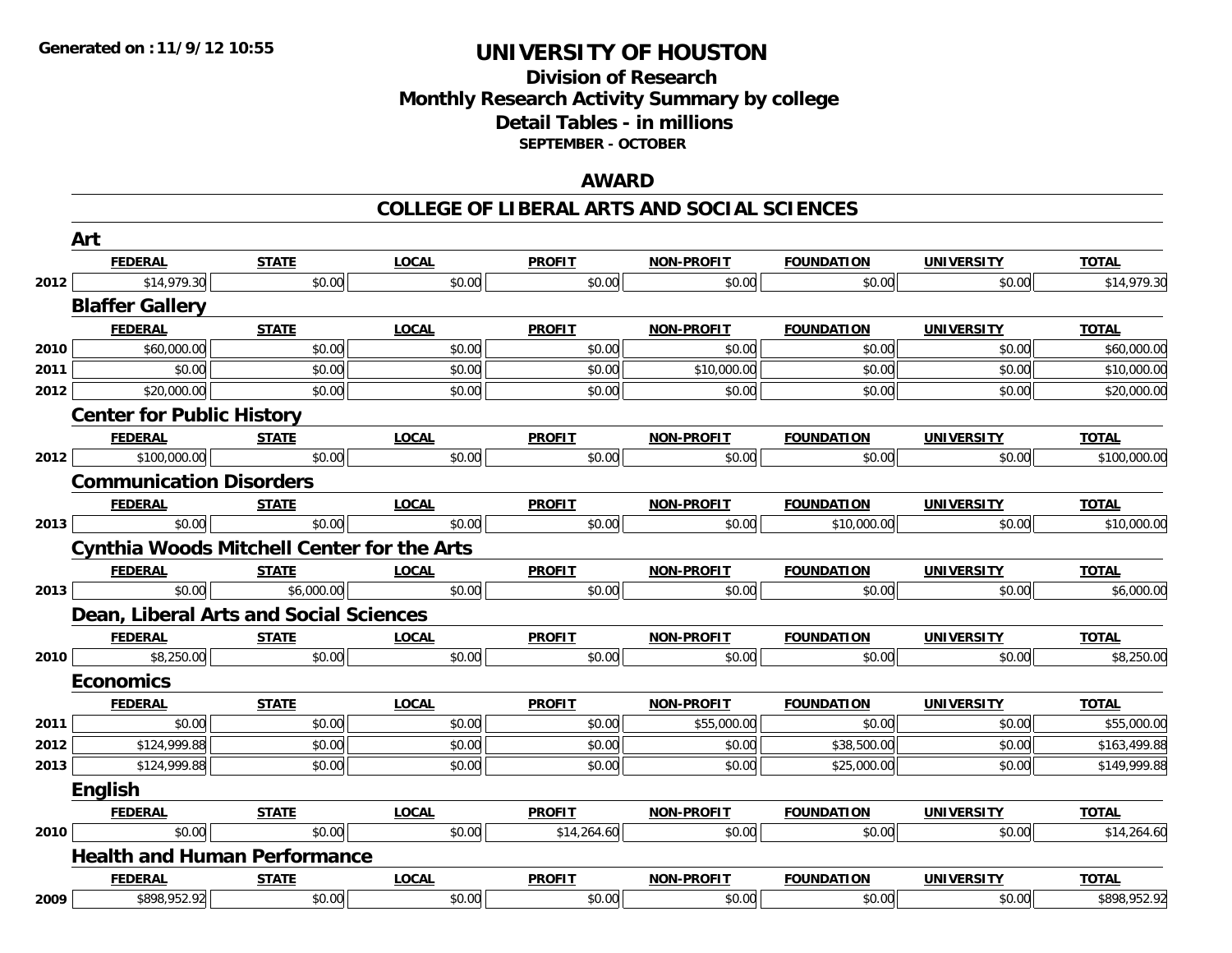## **Division of Research Monthly Research Activity Summary by college Detail Tables - in millions SEPTEMBER - OCTOBER**

### **AWARD**

#### **COLLEGE OF LIBERAL ARTS AND SOCIAL SCIENCES**

# **Health and Human Performance**

|      | <b>FEDERAL</b>                        | <b>STATE</b> | <b>LOCAL</b> | <b>PROFIT</b> | <b>NON-PROFIT</b> | <b>FOUNDATION</b> | <b>UNIVERSITY</b> | <b>TOTAL</b>   |
|------|---------------------------------------|--------------|--------------|---------------|-------------------|-------------------|-------------------|----------------|
| 2010 | \$937,271.71                          | \$0.00       | \$0.00       | \$0.00        | \$0.00            | \$0.00            | \$0.00            | \$937,271.71   |
| 2011 | \$88,187.00                           | \$0.00       | \$0.00       | \$19,519.00   | \$0.00            | \$6,877.80        | \$0.00            | \$114,583.80   |
| 2012 | \$582,638.53                          | \$0.00       | \$0.00       | \$301,500.00  | \$0.00            | \$0.00            | \$0.00            | \$884,138.53   |
| 2013 | \$1,610,266.66                        | \$0.00       | \$0.00       | \$0.00        | \$0.00            | \$0.00            | \$0.00            | \$1,610,266.66 |
|      | <b>History</b>                        |              |              |               |                   |                   |                   |                |
|      | <b>FEDERAL</b>                        | <b>STATE</b> | <b>LOCAL</b> | <b>PROFIT</b> | <b>NON-PROFIT</b> | <b>FOUNDATION</b> | <b>UNIVERSITY</b> | <b>TOTAL</b>   |
| 2010 | \$16,750.00                           | \$0.00       | \$0.00       | \$0.00        | \$0.00            | \$0.00            | \$0.00            | \$16,750.00    |
| 2011 | \$0.00                                | \$0.00       | \$0.00       | \$19,256.96   | \$0.00            | \$0.00            | \$0.00            | \$19,256.96    |
| 2013 | \$0.00                                | \$0.00       | \$0.00       | \$73,662.21   | \$0.00            | \$0.00            | \$0.00            | \$73,662.21    |
|      | <b>Hobby Center for Public Policy</b> |              |              |               |                   |                   |                   |                |
|      | <b>FEDERAL</b>                        | <b>STATE</b> | <b>LOCAL</b> | <b>PROFIT</b> | <b>NON-PROFIT</b> | <b>FOUNDATION</b> | <b>UNIVERSITY</b> | <b>TOTAL</b>   |
| 2010 | \$249,989.00                          | \$0.00       | \$0.00       | \$0.00        | \$0.00            | \$0.00            | \$0.00            | \$249,989.00   |
|      | Philosophy                            |              |              |               |                   |                   |                   |                |
|      | <b>FEDERAL</b>                        | <b>STATE</b> | <b>LOCAL</b> | <b>PROFIT</b> | <b>NON-PROFIT</b> | <b>FOUNDATION</b> | <b>UNIVERSITY</b> | <b>TOTAL</b>   |
| 2012 | \$29,932.50                           | \$0.00       | \$0.00       | \$0.00        | \$0.00            | \$0.00            | \$0.00            | \$29,932.50    |
|      | <b>Political Science</b>              |              |              |               |                   |                   |                   |                |
|      | <b>FEDERAL</b>                        | <b>STATE</b> | <b>LOCAL</b> | <b>PROFIT</b> | <b>NON-PROFIT</b> | <b>FOUNDATION</b> | <b>UNIVERSITY</b> | <b>TOTAL</b>   |
| 2010 | \$0.00                                | \$0.00       | \$0.00       | \$0.00        | \$0.00            | \$0.00            | \$0.00            | \$0.00         |
| 2011 | \$11,941.00                           | \$0.00       | \$0.00       | \$0.00        | \$0.00            | \$0.00            | \$0.00            | \$11,941.00    |
| 2012 | \$0.00                                | \$0.00       | \$0.00       | \$0.00        | \$0.00            | \$0.00            | \$0.00            | \$0.00         |
|      | <b>Psychology</b>                     |              |              |               |                   |                   |                   |                |
|      | <b>FEDERAL</b>                        | <b>STATE</b> | <b>LOCAL</b> | <b>PROFIT</b> | <b>NON-PROFIT</b> | <b>FOUNDATION</b> | <b>UNIVERSITY</b> | <b>TOTAL</b>   |
| 2009 | \$29,251.00                           | \$0.00       | \$0.00       | \$0.00        | \$8,500.00        | \$0.00            | \$0.00            | \$37,751.00    |
| 2010 | \$194,810.25                          | \$87,301.00  | \$0.00       | \$36,067.00   | \$0.00            | \$0.00            | \$18,852.00       | \$337,030.25   |
| 2011 | \$468,235.93                          | \$54,919.00  | \$0.00       | \$34,430.00   | \$52,477.00       | \$65,055.05       | \$18,852.00       | \$693,968.98   |
| 2012 | \$930,634.00                          | \$61,089.16  | \$0.00       | \$0.00        | \$95,049.00       | \$0.00            | \$0.00            | \$1,086,772.16 |
| 2013 | \$480,780.00                          | \$0.00       | \$0.00       | \$25,723.00   | \$75,532.00       | \$0.00            | \$0.00            | \$582,035.00   |
|      | <b>School of Communication</b>        |              |              |               |                   |                   |                   |                |
|      | <b>FEDERAL</b>                        | <b>STATE</b> | <b>LOCAL</b> | <b>PROFIT</b> | <b>NON-PROFIT</b> | <b>FOUNDATION</b> | <b>UNIVERSITY</b> | <b>TOTAL</b>   |
| 2009 | \$0.00                                | \$0.00       | \$0.00       | \$0.00        | \$0.00            | \$0.00            | \$0.00            | \$0.00         |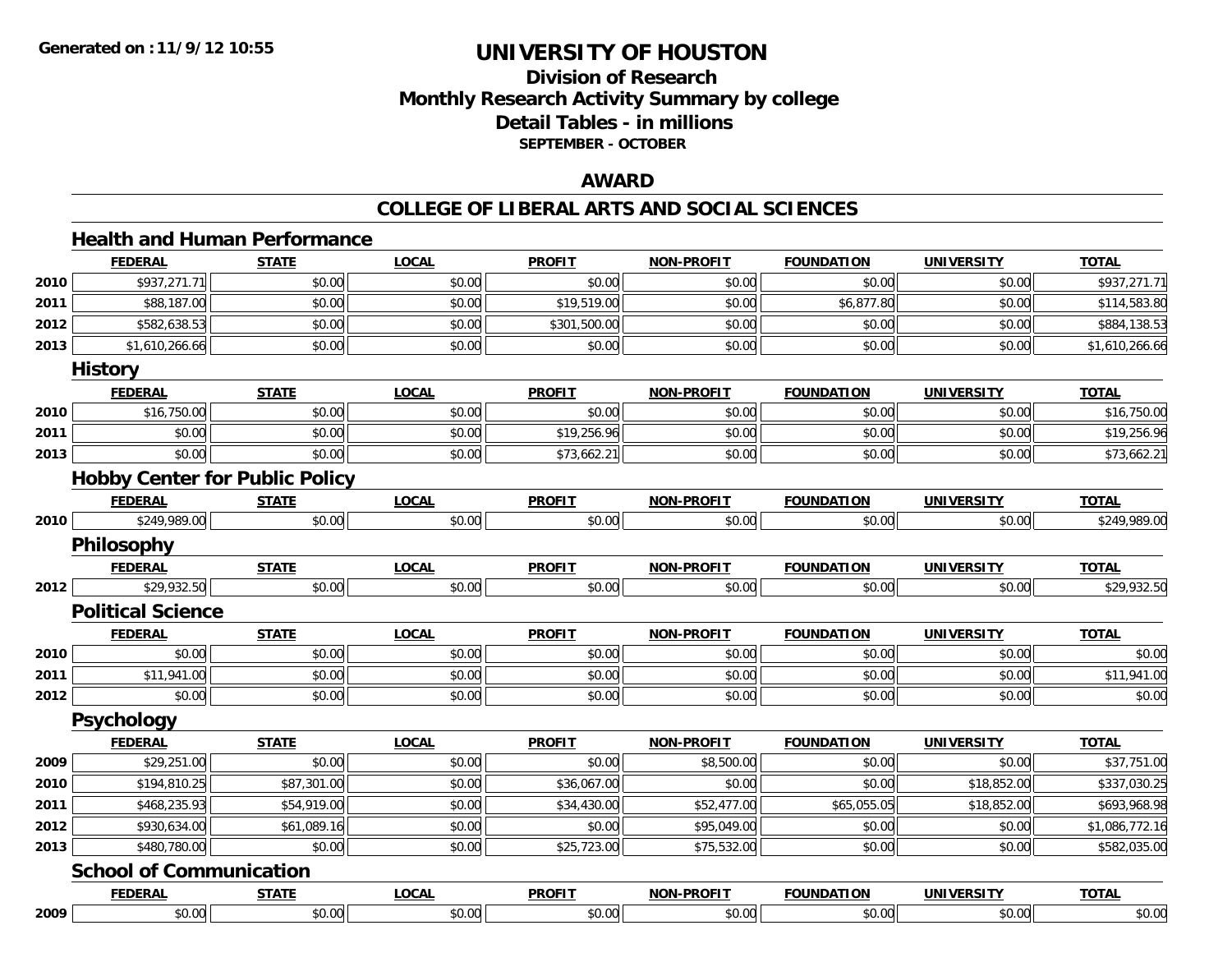## **Division of ResearchMonthly Research Activity Summary by college Detail Tables - in millions SEPTEMBER - OCTOBER**

## **AWARD**

### **COLLEGE OF LIBERAL ARTS AND SOCIAL SCIENCES**

|              | <b>School of Communication</b> |              |              |               |                   |                   |                   |                |
|--------------|--------------------------------|--------------|--------------|---------------|-------------------|-------------------|-------------------|----------------|
|              | <b>FEDERAL</b>                 | <b>STATE</b> | <b>LOCAL</b> | <b>PROFIT</b> | <b>NON-PROFIT</b> | <b>FOUNDATION</b> | UNIVERSITY        | <b>TOTAL</b>   |
| 2011         | \$0.00                         | \$0.00       | \$0.00       | \$0.00        | \$0.00            | \$0.00            | \$0.00            | \$0.00         |
| 2012         | \$0.00                         | \$0.00       | \$0.00       | \$0.00        | \$0.00            | \$0.00            | \$0.00            | \$0.00         |
|              | <b>Sociology</b>               |              |              |               |                   |                   |                   |                |
|              | <b>FEDERAL</b>                 | <b>STATE</b> | <b>LOCAL</b> | <b>PROFIT</b> | <b>NON-PROFIT</b> | <b>FOUNDATION</b> | <b>UNIVERSITY</b> | <b>TOTAL</b>   |
| 2011         | \$0.00                         | \$0.00       | \$0.00       | \$0.00        | \$3,500.00        | \$0.00            | \$0.00            | \$3,500.00     |
|              | <b>Theatre</b>                 |              |              |               |                   |                   |                   |                |
|              | <b>FEDERAL</b>                 | <b>STATE</b> | <b>LOCAL</b> | <b>PROFIT</b> | <b>NON-PROFIT</b> | <b>FOUNDATION</b> | UNIVERSITY        | <b>TOTAL</b>   |
| 2011         | \$0.00                         | \$0.00       | \$0.00       | \$47,990.37   | \$0.00            | \$0.00            | \$0.00            | \$47,990.37    |
| <b>Total</b> | \$6,982,869.55                 | \$209,309.16 | \$0.00       | \$572,413.14  | \$300,058.00      | \$145,432.85      | \$37,704.00       | \$8,247,786.70 |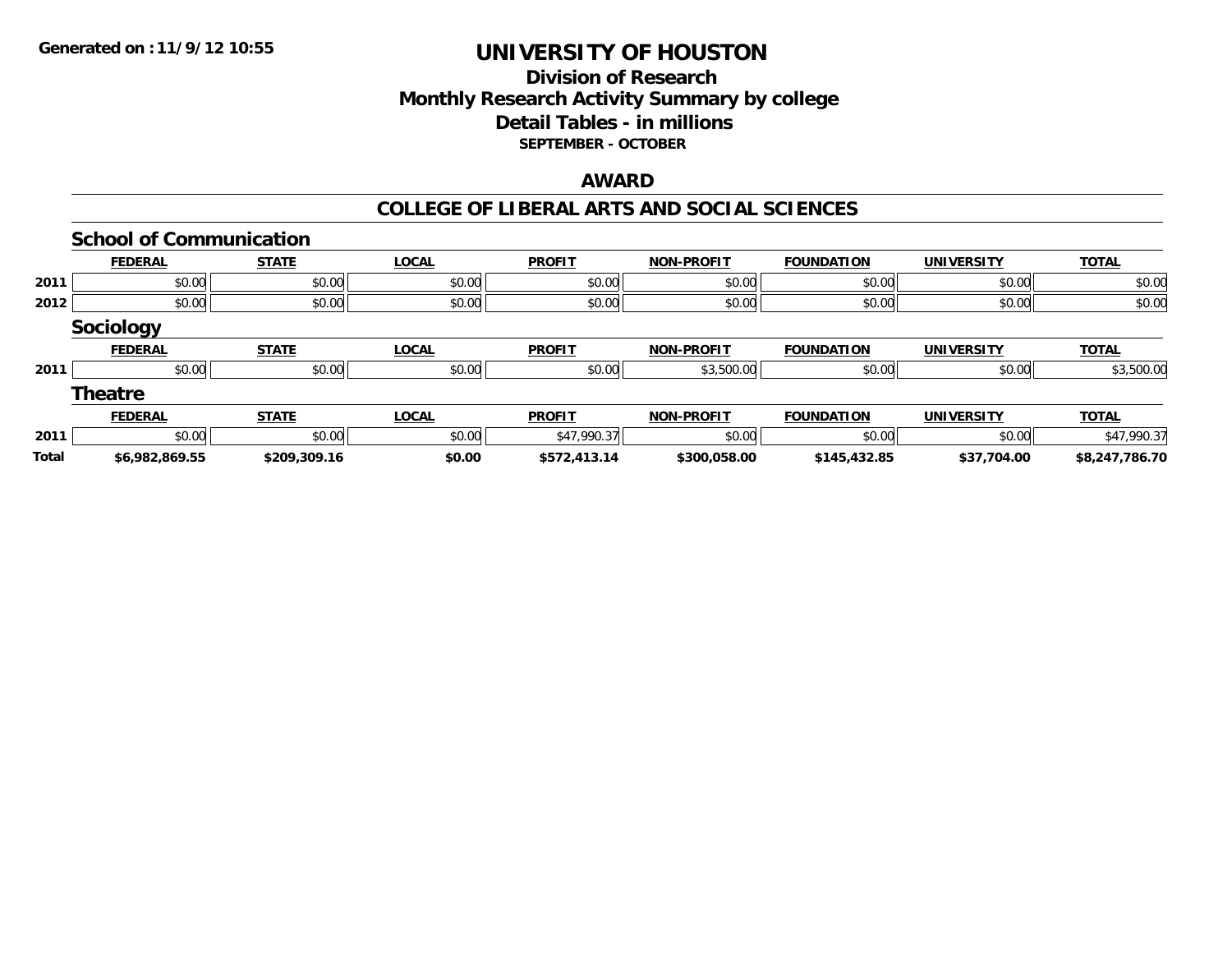# **Division of ResearchMonthly Research Activity Summary by college Detail Tables - in millions SEPTEMBER - OCTOBER**

## **AWARD**

### **COLLEGE OF NATURAL SCIENCES AND MATHEMATICS**

# **Biology/Biochemistry**

|      | <b>FEDERAL</b>                                         | <b>STATE</b> | <b>LOCAL</b> | <b>PROFIT</b> | <b>NON-PROFIT</b> | <b>FOUNDATION</b> | <b>UNIVERSITY</b> | <b>TOTAL</b>   |  |  |
|------|--------------------------------------------------------|--------------|--------------|---------------|-------------------|-------------------|-------------------|----------------|--|--|
| 2009 | \$786,751.00                                           | \$0.00       | \$0.00       | \$0.00        | \$0.00            | \$116,871.42      | \$0.00            | \$903,622.42   |  |  |
| 2010 | \$1,559,860.00                                         | \$0.00       | \$0.00       | \$0.00        | \$0.00            | \$96,310.98       | \$0.00            | \$1,656,170.98 |  |  |
| 2011 | \$718,463.00                                           | \$0.00       | \$0.00       | \$0.00        | \$0.00            | \$64,378.25       | \$0.00            | \$782,841.25   |  |  |
| 2012 | \$267,299.76                                           | \$0.00       | \$0.00       | \$0.00        | \$70,000.00       | \$0.00            | \$0.00            | \$337,299.76   |  |  |
| 2013 | \$302,319.00                                           | \$0.00       | \$0.00       | \$462,412.00  | \$100,000.00      | \$0.00            | \$0.00            | \$864,731.00   |  |  |
|      | <b>Center for Nuclear Receptors and Cell Signaling</b> |              |              |               |                   |                   |                   |                |  |  |
|      | <b>FEDERAL</b>                                         | <b>STATE</b> | <b>LOCAL</b> | <b>PROFIT</b> | <b>NON-PROFIT</b> | <b>FOUNDATION</b> | <b>UNIVERSITY</b> | <b>TOTAL</b>   |  |  |
| 2010 | \$307,738.00                                           | \$0.00       | \$0.00       | \$0.00        | \$0.00            | \$0.00            | \$0.00            | \$307,738.00   |  |  |
| 2011 | \$213,829.00                                           | \$45,000.00  | \$0.00       | \$0.00        | \$0.00            | \$0.00            | \$0.00            | \$258,829.00   |  |  |
| 2012 | \$30,000.00                                            | \$0.00       | \$0.00       | \$0.00        | \$0.00            | \$0.00            | \$0.00            | \$30,000.00    |  |  |
| 2013 | \$22,845.00                                            | \$0.00       | \$0.00       | \$0.00        | \$0.00            | \$0.00            | \$0.00            | \$22,845.00    |  |  |
|      | Chemistry                                              |              |              |               |                   |                   |                   |                |  |  |
|      | <b>FEDERAL</b>                                         | <b>STATE</b> | <b>LOCAL</b> | <b>PROFIT</b> | <b>NON-PROFIT</b> | <b>FOUNDATION</b> | <b>UNIVERSITY</b> | <b>TOTAL</b>   |  |  |
| 2009 | \$50,000.00                                            | \$0.00       | \$0.00       | \$30,634.40   | \$112,900.00      | \$0.00            | \$0.00            | \$193,534.40   |  |  |
| 2010 | \$1,532,812.60                                         | \$0.00       | \$0.00       | \$0.00        | \$0.00            | \$100,000.00      | \$95,000.00       | \$1,727,812.60 |  |  |
| 2011 | \$1,718,442.50                                         | \$0.00       | \$0.00       | \$0.00        | \$0.00            | \$100,000.00      | \$200,000.00      | \$2,018,442.50 |  |  |
| 2012 | \$505,224.88                                           | \$0.00       | \$0.00       | \$0.00        | \$0.00            | \$0.00            | \$0.00            | \$505,224.88   |  |  |
| 2013 | \$218,650.20                                           | \$0.00       | \$0.00       | \$0.00        | \$0.00            | \$0.00            | \$0.00            | \$218,650.20   |  |  |
|      | <b>Computer Science</b>                                |              |              |               |                   |                   |                   |                |  |  |

|      | <b>FEDERAL</b> | STATE       | <u>LOCAL</u> | <b>PROFIT</b> | <b>NON-PROFIT</b> | <b>FOUNDATION</b> | <b>UNIVERSITY</b> | <b>TOTAL</b>   |
|------|----------------|-------------|--------------|---------------|-------------------|-------------------|-------------------|----------------|
| 2009 | \$2,247,493.59 | \$0.00      | \$0.00       | \$0.00        | \$112,262.00      | \$0.00            | \$0.00            | \$2,359,755.59 |
| 2010 | \$1,934,886.92 | \$37,250.00 | \$0.00       | \$27,865.00   | \$0.00            | \$0.00            | \$0.00            | \$2,000,001.92 |
| 2011 | \$488,068.00   | \$9,392.00  | \$0.00       | \$238,576.00  | \$0.00            | \$0.00            | \$0.00            | \$736,036.00   |
| 2012 | \$780,575.08   | \$0.00      | \$0.00       | \$60,000.00   | \$170,961.00      | \$0.00            | \$0.00            | \$1,011,536.08 |
| 2013 | \$1,556,791.00 | \$0.00      | \$0.00       | \$99,975.00   | \$0.00            | \$0.00            | \$0.00            | \$1,656,766.00 |

# **Dean, Natural Sciences and Mathematics**

|      | <b>FEDERAL</b>       | <b>STATE</b> | <u>LOCAL</u> | <b>PROFIT</b> | <b>NON-PROFIT</b> | <b>FOUNDATION</b> | <b>UNIVERSITY</b> | <b>TOTAL</b>      |
|------|----------------------|--------------|--------------|---------------|-------------------|-------------------|-------------------|-------------------|
| 2010 | ደስ ሰሰ<br>JU.UU       | \$0.00       | \$0.00       | \$0.00        | \$0.00            | \$0.00            | \$0.00            | \$0.00            |
| 2012 | \$119,730.00         | \$0.00       | \$0.00       | \$0.00        | \$0.00            | \$0.00            | \$0.00            | ,730.00<br>\$119. |
| 2013 | 13,412.00<br>ሐ 4 4 9 | \$0.00       | \$0.00       | \$0.00        | \$0.00            | \$0.00            | \$0.00            | 412.00<br>\$113   |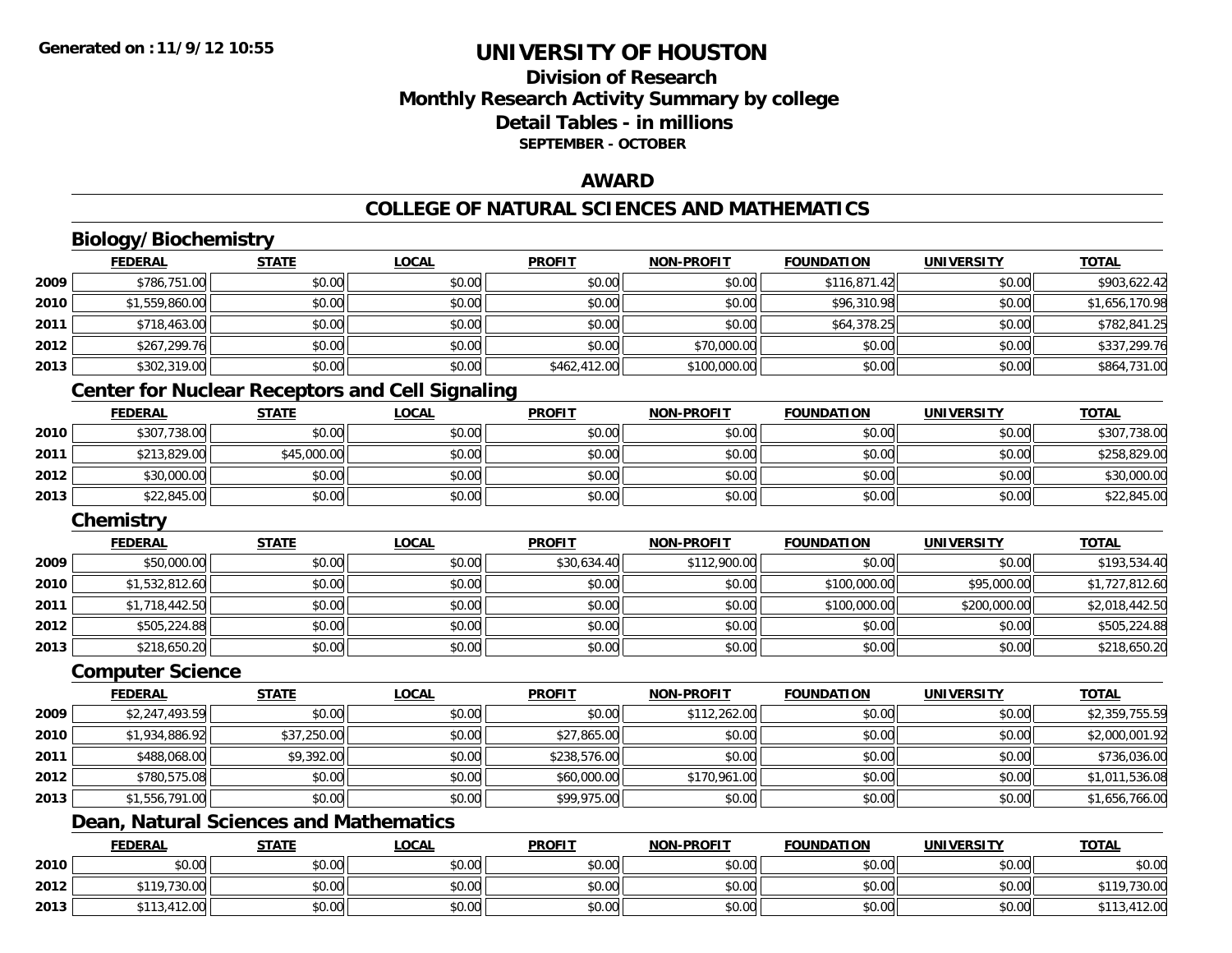## **Division of Research Monthly Research Activity Summary by college Detail Tables - in millions SEPTEMBER - OCTOBER**

### **AWARD**

### **COLLEGE OF NATURAL SCIENCES AND MATHEMATICS**

# **Earth & Atmospheric Sciences**

|       | <b>FEDERAL</b>     | <b>STATE</b> | <b>LOCAL</b>                                         | <b>PROFIT</b>  | <b>NON-PROFIT</b> | <b>FOUNDATION</b> | <b>UNIVERSITY</b> | <b>TOTAL</b>    |
|-------|--------------------|--------------|------------------------------------------------------|----------------|-------------------|-------------------|-------------------|-----------------|
| 2009  | \$259,486.00       | \$0.00       | \$0.00                                               | \$674,728.00   | \$519,000.00      | \$0.00            | \$0.00            | \$1,453,214.00  |
| 2010  | \$116,550.00       | \$0.00       | \$0.00                                               | \$341,314.00   | \$0.00            | \$0.00            | \$0.00            | \$457,864.00    |
| 2011  | \$1,023,374.00     | \$11,400.00  | \$0.00                                               | \$383,974.00   | \$0.00            | \$0.00            | \$0.00            | \$1,418,748.00  |
| 2012  | \$199,477.00       | \$0.00       | \$0.00                                               | \$884,287.15   | \$100,000.00      | \$0.00            | \$0.00            | \$1,183,764.15  |
| 2013  | \$413,255.80       | \$0.00       | \$0.00                                               | \$435,000.00   | \$0.00            | \$0.00            | \$0.00            | \$848,255.80    |
|       |                    |              | <b>Institute for Climate and Atmospheric Science</b> |                |                   |                   |                   |                 |
|       | <b>FEDERAL</b>     | <b>STATE</b> | <b>LOCAL</b>                                         | <b>PROFIT</b>  | <b>NON-PROFIT</b> | <b>FOUNDATION</b> | <b>UNIVERSITY</b> | <b>TOTAL</b>    |
| 2010  | \$0.00             | \$0.00       | \$0.00                                               | \$0.00         | \$0.00            | \$0.00            | \$0.00            | \$0.00          |
|       | <b>Mathematics</b> |              |                                                      |                |                   |                   |                   |                 |
|       | <b>FEDERAL</b>     | <b>STATE</b> | <b>LOCAL</b>                                         | <b>PROFIT</b>  | <b>NON-PROFIT</b> | <b>FOUNDATION</b> | <b>UNIVERSITY</b> | <b>TOTAL</b>    |
| 2009  | \$0.00             | \$396,181.00 | \$0.00                                               | \$0.00         | \$127,637.00      | \$57,563.53       | \$0.00            | \$581,381.53    |
| 2010  | \$380,524.08       | \$0.00       | \$0.00                                               | \$0.00         | \$44,000.00       | \$47,436.75       | \$0.00            | \$471,960.83    |
| 2011  | \$223,993.00       | \$100,036.00 | \$0.00                                               | \$0.00         | \$0.00            | \$31,708.69       | \$10,000.00       | \$365,737.69    |
| 2012  | \$563,400.92       | \$139,679.00 | \$0.00                                               | \$0.00         | \$49,616.00       | \$0.00            | \$10,000.00       | \$762,695.92    |
| 2013  | \$200,318.00       | \$0.00       | \$0.00                                               | \$0.00         | \$0.00            | \$14,000.00       | \$0.00            | \$214,318.00    |
|       | <b>Physics</b>     |              |                                                      |                |                   |                   |                   |                 |
|       | <b>FEDERAL</b>     | <b>STATE</b> | <b>LOCAL</b>                                         | <b>PROFIT</b>  | <b>NON-PROFIT</b> | <b>FOUNDATION</b> | <b>UNIVERSITY</b> | <b>TOTAL</b>    |
| 2009  | \$49,646.00        | \$0.00       | \$0.00                                               | \$401,000.00   | \$66,292.00       | \$0.00            | \$0.00            | \$516,938.00    |
| 2010  | \$1,321,589.00     | \$0.00       | \$0.00                                               | \$225,517.88   | \$0.00            | \$0.00            | \$0.00            | \$1,547,106.88  |
| 2011  | \$1,521,418.00     | \$0.00       | \$0.00                                               | \$124,400.00   | \$0.00            | \$0.00            | \$0.00            | \$1,645,818.00  |
| 2012  | \$715,352.50       | \$0.00       | \$0.00                                               | \$299,400.00   | \$49,225.00       | \$0.00            | \$0.00            | \$1,063,977.50  |
| 2013  | \$1,237,675.98     | \$0.00       | \$0.00                                               | \$99,400.00    | \$56,040.00       | \$0.00            | \$0.00            | \$1,393,115.98  |
| Total | \$23,701,251.81    | \$738,938.00 | \$0.00                                               | \$4,788,483.43 | \$1,577,933.00    | \$628,269.62      | \$315,000.00      | \$31,749,875.86 |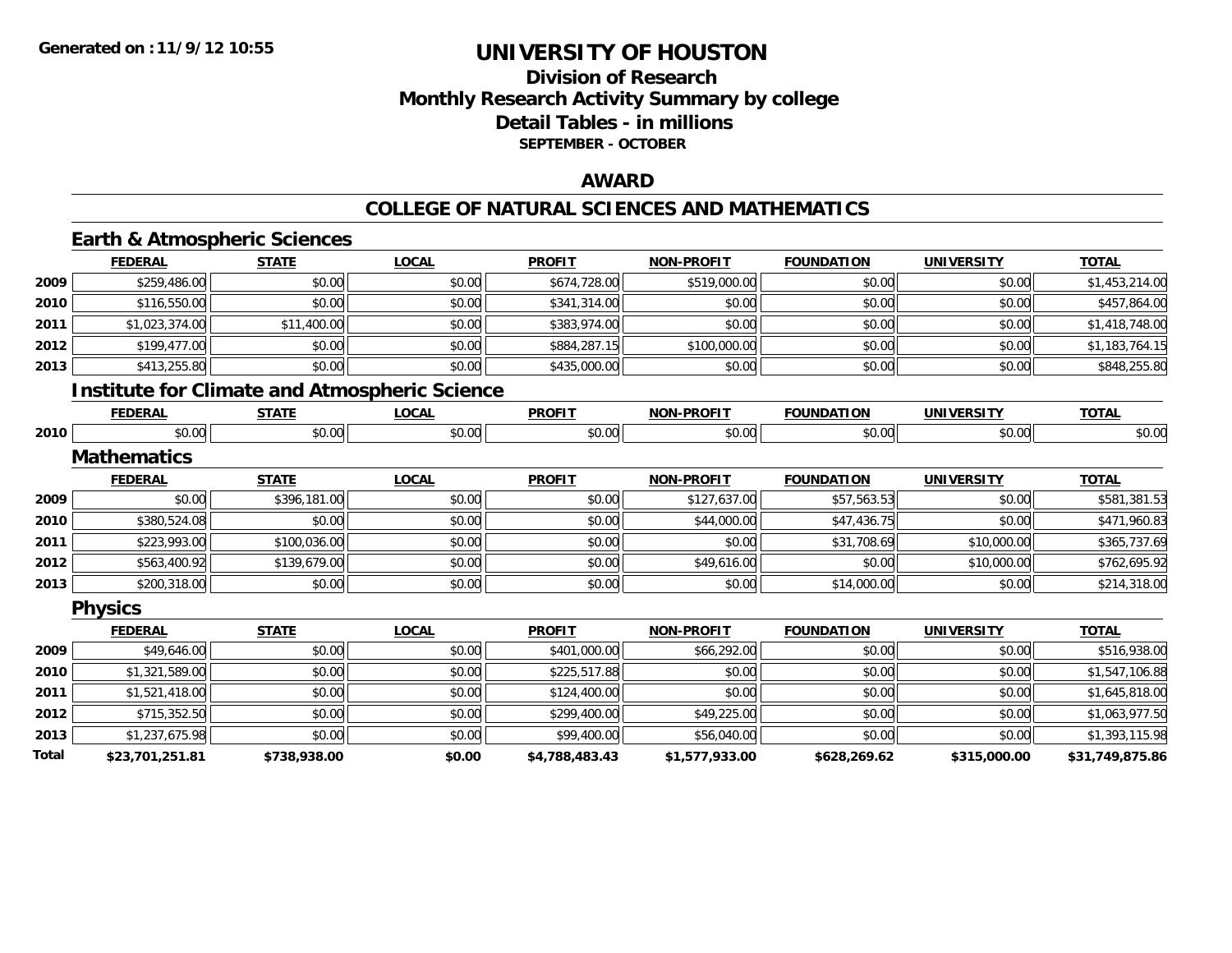## **Division of Research Monthly Research Activity Summary by college Detail Tables - in millions SEPTEMBER - OCTOBER**

## **AWARD**

### **COLLEGE OF OPTOMETRY**

# **Optometry, Community**

|       | ___            |              |              |               |                   |                   |                   |                |
|-------|----------------|--------------|--------------|---------------|-------------------|-------------------|-------------------|----------------|
|       | <b>FEDERAL</b> | <b>STATE</b> | <b>LOCAL</b> | <b>PROFIT</b> | <b>NON-PROFIT</b> | <b>FOUNDATION</b> | <b>UNIVERSITY</b> | <b>TOTAL</b>   |
| 2009  | \$1,428,050.00 | \$0.00       | \$0.00       | \$0.00        | \$0.00            | \$0.00            | \$0.00            | \$1,428,050.00 |
| 2010  | \$1,718,709.00 | \$0.00       | \$0.00       | \$83,200.00   | \$2,100.00        | \$0.00            | \$55,050.58       | \$1,859,059.58 |
| 2011  | \$1,344,581.00 | \$0.00       | \$0.00       | \$0.00        | \$0.00            | \$0.00            | \$0.00            | \$1,344,581.00 |
| 2012  | \$1,482,409.80 | \$0.00       | \$0.00       | \$86,580.00   | \$0.00            | \$0.00            | \$0.00            | \$1,568,989.80 |
| 2013  | \$1,524,745.80 | \$0.00       | \$0.00       | \$239,098.00  | \$0.00            | \$0.00            | \$0.00            | \$1,763,843.80 |
| Total | \$7,498,495.60 | \$0.00       | \$0.00       | \$408,878.00  | \$2,100.00        | \$0.00            | \$55,050.58       | \$7,964,524.18 |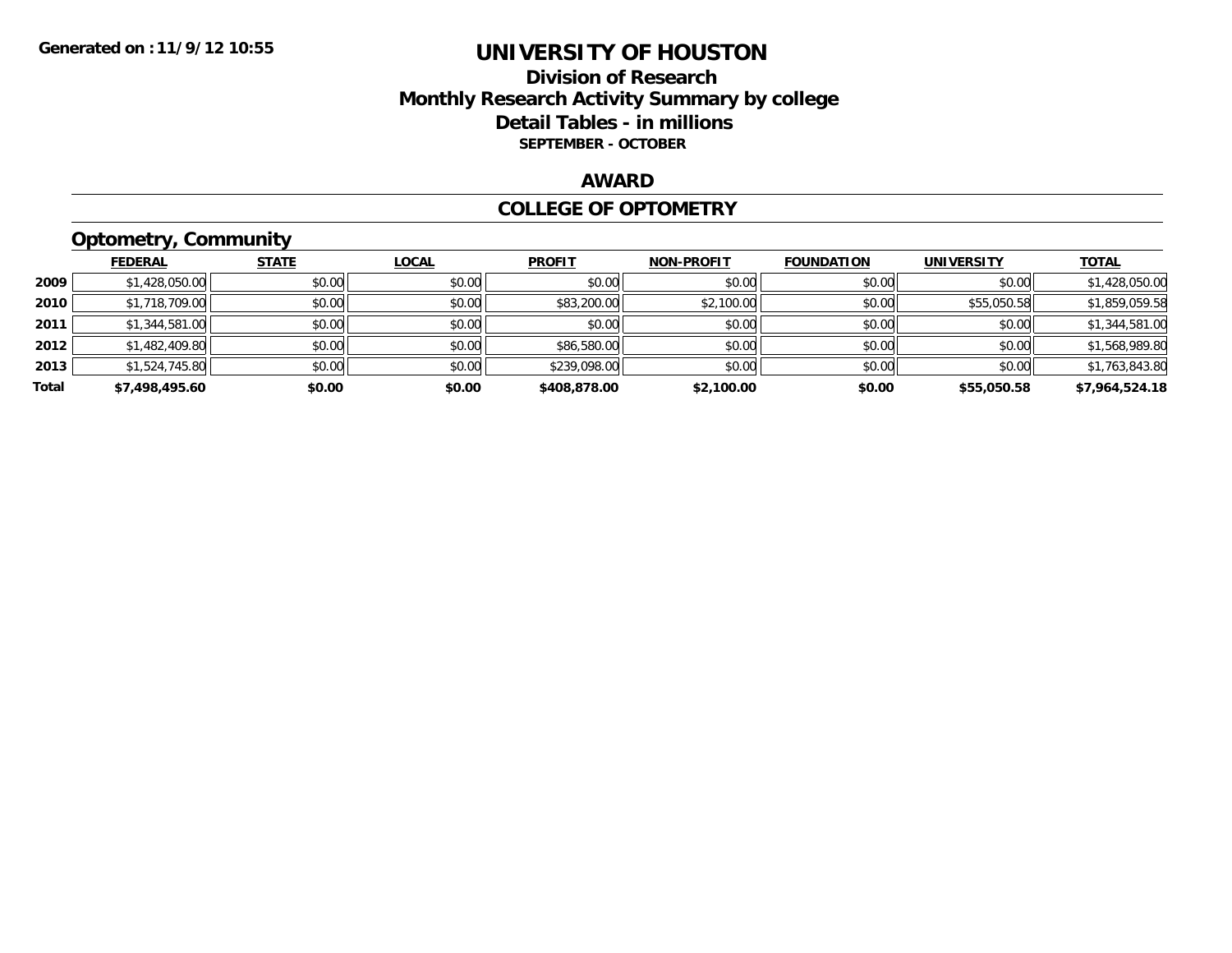## **Division of ResearchMonthly Research Activity Summary by college Detail Tables - in millions SEPTEMBER - OCTOBER**

### **AWARD**

# **COLLEGE OF PHARMACY**

# **Clinical Sciences and Administration**

|      | <b>FEDERAL</b> | <b>STATE</b> | <b>LOCAL</b> | <b>PROFIT</b> | <b>NON-PROFIT</b> | FOUNDATION | <b>UNIVERSITY</b> | <b>TOTAL</b> |
|------|----------------|--------------|--------------|---------------|-------------------|------------|-------------------|--------------|
| 2009 | \$0.00         | \$0.00       | \$0.00       | \$47,653.00   | \$0.00            | \$0.00     | \$0.00            | \$47,653.00  |
| 2010 | \$0.00         | \$0.00       | \$0.00       | \$5,000.00    | \$0.00            | \$0.00     | \$0.00            | \$5,000.00   |
| 2011 | \$12,660.00    | \$14,886.00  | \$0.00       | \$730.05      | \$324,968.00      | \$0.00     | \$0.00            | \$353,244.05 |
| 2012 | \$42,880.00    | \$5,892.00   | \$0.00       | \$0.00        | \$6,500.00        | \$0.00     | \$0.00            | \$55,272.00  |
| 2013 | \$188,183.00   | \$0.00       | \$0.00       | \$140,532.00  | \$0.00            | \$0.00     | \$0.00            | \$328,715.00 |

## **Dean, Pharmacy**

|      | <b>FEDERAL</b> | <b>STATE</b> | <u>_OCAL</u> | <b>PROFIT</b> | <b>NON-PROFIT</b> | <b>FOUNDATION</b> | <b>UNIVERSITY</b> | <b>TOTAL</b> |
|------|----------------|--------------|--------------|---------------|-------------------|-------------------|-------------------|--------------|
| 2009 | \$0.00         | \$0.00       | \$0.00       | \$0.00        | \$0.00            | \$0.00            | \$0.00            | \$0.00       |
| 2010 | \$0.00         | \$0.00       | \$0.00       | \$0.00        | \$0.00            | \$0.00            | \$0.00            | \$0.00       |
| 2012 | \$0.00         | \$0.00       | \$0.00       | \$0.00        | \$0.00            | \$0.00            | \$0.00            | \$0.00       |

# **Pharmacological and Pharmaceutical Sciences**

|       | <b>FEDERAL</b> | <b>STATE</b> | <b>LOCAL</b> | <b>PROFIT</b> | <b>NON-PROFIT</b> | <b>FOUNDATION</b> | <b>UNIVERSITY</b> | <b>TOTAL</b>   |
|-------|----------------|--------------|--------------|---------------|-------------------|-------------------|-------------------|----------------|
| 2009  | \$573,151.31   | \$0.00       | \$0.00       | \$0.00        | \$0.00            | \$0.00            | \$0.00            | \$573,151.31   |
| 2010  | \$1,718,745.00 | \$0.00       | \$0.00       | \$0.00        | \$0.00            | \$0.00            | \$0.00            | \$1,718,745.00 |
| 2011  | \$706,432.00   | \$0.00       | \$0.00       | \$0.00        | \$0.00            | \$0.00            | \$0.00            | \$706,432.00   |
| 2012  | \$465,500.00   | \$0.00       | \$0.00       | \$0.00        | \$147,000.00      | \$0.00            | \$0.00            | \$612,500.00   |
| 2013  | \$319,758.00   | \$0.00       | \$0.00       | \$0.00        | \$0.00            | \$0.00            | \$0.00            | \$319,758.00   |
| Total | \$4,027,309.31 | \$20,778.00  | \$0.00       | \$193,915.05  | \$478,468.00      | \$0.00            | \$0.00            | \$4,720,470.36 |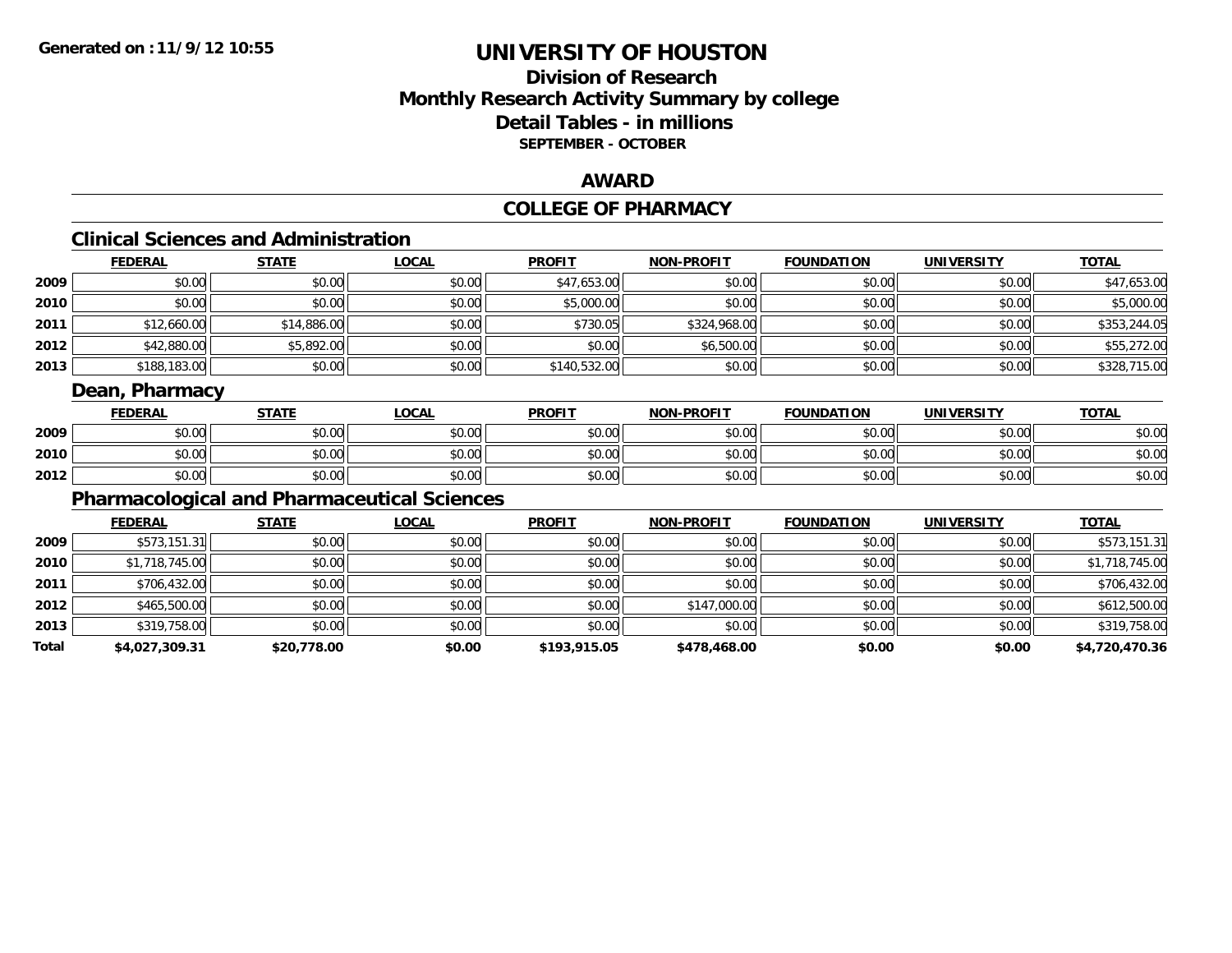#### **Division of Research Monthly Research Activity Summary by college Detail Tables - in millions SEPTEMBER - OCTOBER**

#### **AWARD**

#### **COLLEGE OF TECHNOLOGY**

|       | <b>Center for Technology Literacy</b>         |              |              |               |                   |                   |                   |              |
|-------|-----------------------------------------------|--------------|--------------|---------------|-------------------|-------------------|-------------------|--------------|
|       | <b>FEDERAL</b>                                | <b>STATE</b> | <b>LOCAL</b> | <b>PROFIT</b> | <b>NON-PROFIT</b> | <b>FOUNDATION</b> | <b>UNIVERSITY</b> | <b>TOTAL</b> |
| 2010  | \$0.00                                        | \$0.00       | \$0.00       | \$0.00        | \$0.00            | \$0.00            | \$0.00            | \$0.00       |
|       | Dean, Technology                              |              |              |               |                   |                   |                   |              |
|       | <b>FEDERAL</b>                                | <b>STATE</b> | <b>LOCAL</b> | <b>PROFIT</b> | <b>NON-PROFIT</b> | <b>FOUNDATION</b> | <b>UNIVERSITY</b> | <b>TOTAL</b> |
| 2010  | \$83,166.00                                   | \$0.00       | \$0.00       | \$0.00        | \$0.00            | \$0.00            | \$0.00            | \$83,166.00  |
| 2013  | \$0.00                                        | \$59,654.40  | \$0.00       | \$0.00        | \$0.00            | \$0.00            | \$0.00            | \$59,654.40  |
|       | <b>Engineering Technology</b>                 |              |              |               |                   |                   |                   |              |
|       | <b>FEDERAL</b>                                | <b>STATE</b> | <b>LOCAL</b> | <b>PROFIT</b> | <b>NON-PROFIT</b> | <b>FOUNDATION</b> | <b>UNIVERSITY</b> | <b>TOTAL</b> |
| 2009  | \$0.00                                        | \$0.00       | \$0.00       | \$0.00        | \$43,103.00       | \$0.00            | \$0.00            | \$43,103.00  |
| 2010  | \$220,698.80                                  | \$0.00       | \$0.00       | \$0.00        | \$0.00            | \$0.00            | \$0.00            | \$220,698.80 |
| 2012  | \$70,000.00                                   | \$0.00       | \$0.00       | \$0.00        | \$0.00            | \$0.00            | \$0.00            | \$70,000.00  |
| 2013  | \$161,215.00                                  | \$14,913.60  | \$0.00       | \$0.00        | \$0.00            | \$0.00            | \$0.00            | \$176,128.60 |
|       | <b>Human Development and Consumer Science</b> |              |              |               |                   |                   |                   |              |
|       | <b>FEDERAL</b>                                | <b>STATE</b> | <b>LOCAL</b> | <b>PROFIT</b> | <b>NON-PROFIT</b> | <b>FOUNDATION</b> | <b>UNIVERSITY</b> | <b>TOTAL</b> |
| 2010  | \$0.00                                        | \$0.00       | \$0.00       | \$0.00        | \$0.00            | \$0.00            | \$0.00            | \$0.00       |
|       | <b>Information &amp; Logistics Technology</b> |              |              |               |                   |                   |                   |              |
|       | <b>FEDERAL</b>                                | <b>STATE</b> | <b>LOCAL</b> | <b>PROFIT</b> | <b>NON-PROFIT</b> | <b>FOUNDATION</b> | <b>UNIVERSITY</b> | <b>TOTAL</b> |
| 2009  | \$84,999.00                                   | \$0.00       | \$0.00       | \$0.00        | \$0.00            | \$0.00            | \$0.00            | \$84,999.00  |
| 2011  | \$0.00                                        | \$0.00       | \$0.00       | \$0.00        | \$4,500.00        | \$0.00            | \$0.00            | \$4,500.00   |
| 2012  | \$5,000.00                                    | \$0.00       | \$0.00       | \$0.00        | \$0.00            | \$0.00            | \$0.00            | \$5,000.00   |
|       | <b>Texas Manufacturing Assistance Center</b>  |              |              |               |                   |                   |                   |              |
|       | <b>FEDERAL</b>                                | <b>STATE</b> | <b>LOCAL</b> | <b>PROFIT</b> | <b>NON-PROFIT</b> | <b>FOUNDATION</b> | <b>UNIVERSITY</b> | <b>TOTAL</b> |
| 2010  | \$0.00                                        | \$0.00       | \$0.00       | \$0.00        | \$0.00            | \$0.00            | \$0.00            | \$0.00       |
| Total | \$625,078.80                                  | \$74,568.00  | \$0.00       | \$0.00        | \$47,603.00       | \$0.00            | \$0.00            | \$747,249.80 |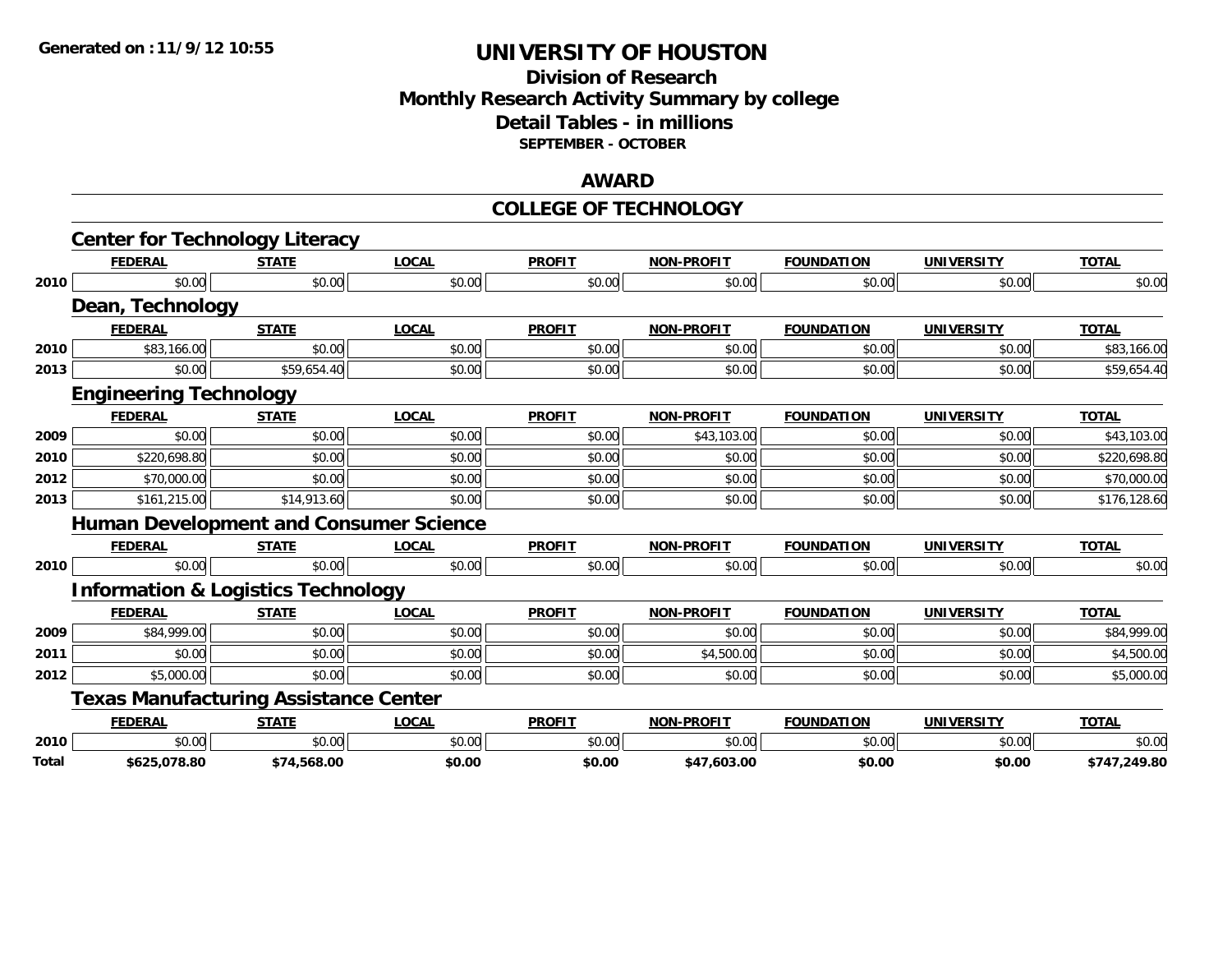### **Division of ResearchMonthly Research Activity Summary by college Detail Tables - in millions SEPTEMBER - OCTOBER**

#### **AWARD**

## **CULLEN COLLEGE OF ENGINEERING**

|      | <b>Biomedical Engineering</b>                            |                |              |               |                   |                   |                   |                |  |  |
|------|----------------------------------------------------------|----------------|--------------|---------------|-------------------|-------------------|-------------------|----------------|--|--|
|      | <b>FEDERAL</b>                                           | <b>STATE</b>   | <b>LOCAL</b> | <b>PROFIT</b> | <b>NON-PROFIT</b> | <b>FOUNDATION</b> | <b>UNIVERSITY</b> | <b>TOTAL</b>   |  |  |
| 2009 | \$307,861.00                                             | \$0.00         | \$0.00       | \$0.00        | \$100,000.00      | \$0.00            | \$0.00            | \$407,861.00   |  |  |
| 2010 | \$174,330.00                                             | \$0.00         | \$0.00       | \$0.00        | \$0.00            | \$4,594.00        | \$0.00            | \$178,924.00   |  |  |
| 2011 | \$0.00                                                   | \$0.00         | \$0.00       | \$0.00        | \$0.00            | \$0.00            | \$0.00            | \$0.00         |  |  |
| 2013 | \$406,394.00                                             | \$0.00         | \$0.00       | \$0.00        | \$0.00            | \$0.00            | \$0.00            | \$406,394.00   |  |  |
|      | <b>Center for Innovative Grouting Materials and Tech</b> |                |              |               |                   |                   |                   |                |  |  |
|      | <b>FEDERAL</b>                                           | <b>STATE</b>   | <b>LOCAL</b> | <b>PROFIT</b> | <b>NON-PROFIT</b> | <b>FOUNDATION</b> | <b>UNIVERSITY</b> | <b>TOTAL</b>   |  |  |
| 2010 | \$0.00                                                   | \$0.00         | \$0.00       | \$0.00        | \$0.00            | \$0.00            | \$0.00            | \$0.00         |  |  |
| 2011 | \$0.00                                                   | \$0.00         | \$0.00       | \$0.00        | \$0.00            | \$0.00            | \$0.00            | \$0.00         |  |  |
| 2012 | \$0.00                                                   | \$0.00         | \$0.00       | \$0.00        | \$0.00            | \$0.00            | \$0.00            | \$0.00         |  |  |
|      | <b>Chemical Engineering</b>                              |                |              |               |                   |                   |                   |                |  |  |
|      | <b>FEDERAL</b>                                           | <b>STATE</b>   | <b>LOCAL</b> | <b>PROFIT</b> | <b>NON-PROFIT</b> | <b>FOUNDATION</b> | <b>UNIVERSITY</b> | <b>TOTAL</b>   |  |  |
| 2009 | \$207,316.70                                             | \$7,034,559.00 | \$0.00       | \$150,000.00  | \$40,000.00       | \$12,650.00       | \$0.00            | \$7,444,525.70 |  |  |
| 2010 | \$3,393,906.35                                           | \$0.00         | \$0.00       | \$0.00        | \$0.00            | \$0.00            | \$40,818.00       | \$3,434,724.35 |  |  |
| 2011 | \$2,280,627.51                                           | \$0.00         | \$0.00       | \$161,131.00  | \$0.00            | \$10,900.00       | \$0.00            | \$2,452,658.51 |  |  |
| 2012 | \$1,112,288.10                                           | \$0.00         | \$0.00       | \$737,221.57  | \$0.00            | \$10,900.00       | \$0.00            | \$1,860,409.67 |  |  |
| 2013 | \$1,389,478.22                                           | \$26,500.00    | \$0.00       | \$115,518.00  | \$200,000.00      | \$0.00            | \$0.00            | \$1,731,496.22 |  |  |
|      | <b>Civil Engineering</b>                                 |                |              |               |                   |                   |                   |                |  |  |
|      | <b>FEDERAL</b>                                           | <b>STATE</b>   | <b>LOCAL</b> | <b>PROFIT</b> | <b>NON-PROFIT</b> | <b>FOUNDATION</b> | <b>UNIVERSITY</b> | <b>TOTAL</b>   |  |  |
| 2009 | \$411,148.20                                             | \$405,934.00   | \$0.00       | \$0.00        | \$0.00            | \$0.00            | \$0.00            | \$817,082.20   |  |  |
| 2010 | \$668,854.20                                             | \$534,367.00   | \$0.00       | \$0.00        | \$0.00            | \$0.00            | \$0.00            | \$1,203,221.20 |  |  |
| 2011 | \$315,402.00                                             | \$386,195.00   | \$0.00       | \$61,500.00   | \$75,623.00       | \$0.00            | \$0.00            | \$838,720.00   |  |  |
| 2012 | \$1,086,975.91                                           | \$572,633.00   | \$0.00       | \$57,091.00   | \$75,623.00       | \$66,667.00       | \$0.00            | \$1,858,989.91 |  |  |
| 2013 | \$2,436,352.63                                           | \$274,310.00   | \$0.00       | \$0.00        | \$39,170.70       | \$0.00            | \$0.00            | \$2,749,833.33 |  |  |
|      | Dean, Engineering                                        |                |              |               |                   |                   |                   |                |  |  |
|      | <b>FEDERAL</b>                                           | <b>STATE</b>   | <b>LOCAL</b> | <b>PROFIT</b> | <b>NON-PROFIT</b> | <b>FOUNDATION</b> | <b>UNIVERSITY</b> | <b>TOTAL</b>   |  |  |
| 2013 | \$39,999.10                                              | \$0.00         | \$0.00       | \$0.00        | \$0.00            | \$0.00            | \$0.00            | \$39,999.10    |  |  |
|      | <b>Electrical &amp; Computer Engineering</b>             |                |              |               |                   |                   |                   |                |  |  |
|      | <b>FEDERAL</b>                                           | <b>STATE</b>   | <b>LOCAL</b> | <b>PROFIT</b> | <b>NON-PROFIT</b> | <b>FOUNDATION</b> | <b>UNIVERSITY</b> | <b>TOTAL</b>   |  |  |
| 2009 | \$1,060,472.90                                           | \$49,985.00    | \$0.00       | \$185,485.00  | \$77,036.28       | \$0.00            | \$0.00            | \$1,372,979.18 |  |  |
| 2010 | \$1,793,387.45                                           | \$17,500.00    | \$0.00       | \$25,000.00   | \$0.00            | \$0.00            | \$0.00            | \$1,835,887.45 |  |  |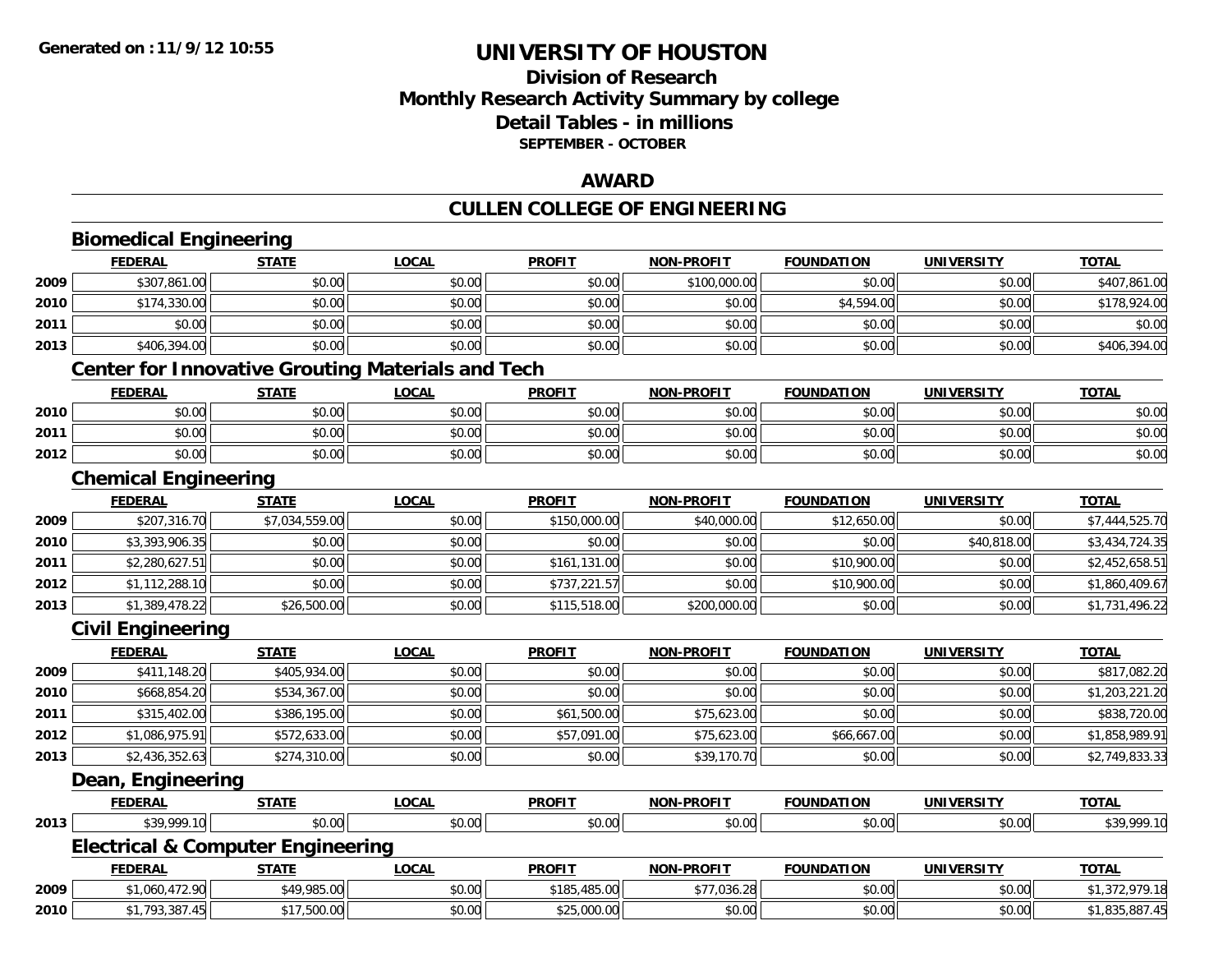### **Division of ResearchMonthly Research Activity Summary by college Detail Tables - in millionsSEPTEMBER - OCTOBER**

#### **AWARD**

### **CULLEN COLLEGE OF ENGINEERING**

<u> 1989 - Johann Stoff, deutscher Stoff, der Stoff, der Stoff, der Stoff, der Stoff, der Stoff, der Stoff, der S</u>

### **Electrical & Computer Engineering**

|      | <b>FEDERAL</b> | <b>STATE</b> | <u>LOCAL</u> | <b>PROFIT</b> | <b>NON-PROFIT</b> | <b>FOUNDATION</b> | <b>UNIVERSITY</b> | <b>TOTAL</b>   |
|------|----------------|--------------|--------------|---------------|-------------------|-------------------|-------------------|----------------|
| 2011 | \$681,306.99   | \$10,000.00  | \$0.00       | \$48,000.00   | \$0.00            | \$0.00            | \$0.00            | \$739,306.99   |
| 2012 | \$417,695.40   | \$10,000.00  | \$0.00       | \$108,500,00  | \$0.00            | \$0.00            | \$0.00            | \$536,195.40   |
| 2013 | \$848,516.05   | \$10,000.00  | \$0.00       | \$180,698.00  | \$221,967.30      | \$0.00            | \$0.00            | \$1,261,181.35 |

<u> 1989 - Johann Stoff, deutscher Stoffen und der Stoffen und der Stoffen und der Stoffen und der Stoffen und der</u>

### **Industrial Engineering**

|      | <b>FEDERAL</b> | <b>STATE</b> | <b>LOCAL</b> | <b>PROFIT</b> | <b>NON-PROFIT</b> | <b>FOUNDATION</b> | <b>UNIVERSITY</b> | <b>TOTAL</b> |
|------|----------------|--------------|--------------|---------------|-------------------|-------------------|-------------------|--------------|
| 2009 | \$0.00         | \$0.00       | \$0.00       | \$0.00        | \$0.00            | \$0.00            | \$0.00            | \$0.00       |
| 2010 | \$166,198.00   | \$45,741.00  | \$26,566.00  | \$0.00        | \$0.00            | \$0.00            | \$0.00            | \$238,505.00 |
| 2011 | \$0.00         | \$16,828.00  | \$0.00       | \$0.00        | \$0.00            | \$0.00            | \$0.00            | \$16,828.00  |
| 2012 | \$0.00         | \$0.00       | \$0.00       | \$0.00        | \$0.00            | \$0.00            | \$0.00            | \$0.00       |
| 2013 | \$0.00         | \$14,472.00  | \$0.00       | \$0.00        | \$0.00            | \$0.00            | \$0.00            | \$14,472.00  |

#### **Mechanical Engineering**

|      | <b>FEDERAL</b> | <b>STATE</b> | <u>LOCAL</u> | <b>PROFIT</b> | <b>NON-PROFIT</b> | <b>FOUNDATION</b> | <b>UNIVERSITY</b> | <b>TOTAL</b> |
|------|----------------|--------------|--------------|---------------|-------------------|-------------------|-------------------|--------------|
| 2009 | \$161,990.61   | \$0.00       | \$0.00       | \$114,058,00  | \$0.00            | \$0.00            | \$0.00            | \$276,048.61 |
| 2010 | \$560,388.40   | \$0.00       | \$0.00       | \$74,210.00   | \$0.00            | \$0.00            | \$0.00            | \$634,598.40 |
| 2011 | \$91,375.00    | \$0.00       | \$0.00       | \$130,951.00  | \$0.00            | \$0.00            | \$0.00            | \$222,326.00 |
| 2012 | \$731,742.00   | \$133,096.00 | \$0.00       | \$42,000.00   | \$0.00            | \$0.00            | \$0.00            | \$906,838.00 |
| 2013 | \$413,997.53   | \$0.00       | \$0.00       | \$0.00        | \$0.00            | \$0.00            | \$0.00            | \$413,997.53 |

#### **SW Public Safety Technology Center**

|       | <b>FEDERAL</b>    | STATE          | _OCAL       | <b>PROFIT</b>      | <b>NON-PROFIT</b> | <b>FOUNDATION</b> | UNIVERSITY  | <b>TOTAL</b>    |
|-------|-------------------|----------------|-------------|--------------------|-------------------|-------------------|-------------|-----------------|
| 2009  | $\sim$<br>pv.uu   | \$0.00         | \$0.00      | \$0.00             | 0000<br>JU.UU     | \$0.00            | \$0.00      | \$0.00          |
| Total | 158.004.24<br>،21 | \$9.542.120.00 | \$26,566.00 | ,363.57<br>\$2.191 | \$829,420.28      | \$105<br>1.00     | \$40,818,00 | \$33,894,003.09 |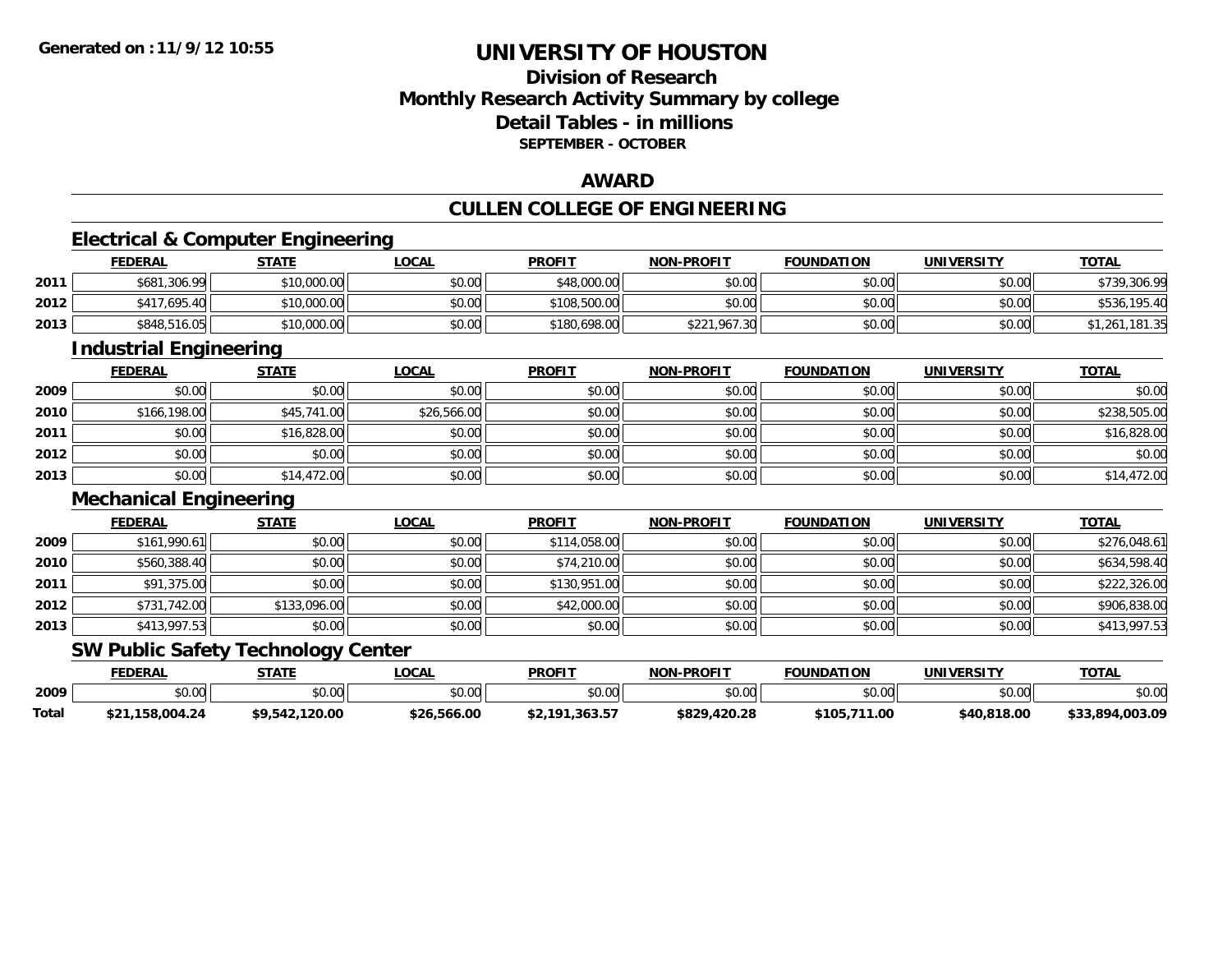### **Division of ResearchMonthly Research Activity Summary by college Detail Tables - in millions SEPTEMBER - OCTOBER**

#### **AWARD**

### **DIVISION OF RESEARCH**

|      | <b>Center for Advanced Materials</b>      |              |                                                           |               |                   |                   |                   |              |
|------|-------------------------------------------|--------------|-----------------------------------------------------------|---------------|-------------------|-------------------|-------------------|--------------|
|      | <b>FEDERAL</b>                            | <b>STATE</b> | <b>LOCAL</b>                                              | <b>PROFIT</b> | <b>NON-PROFIT</b> | <b>FOUNDATION</b> | <b>UNIVERSITY</b> | <b>TOTAL</b> |
| 2009 | \$0.00                                    | \$0.00       | \$0.00                                                    | \$0.00        | \$0.00            | \$0.00            | \$0.00            | \$0.00       |
| 2011 | \$0.00                                    | \$0.00       | \$0.00                                                    | \$0.00        | \$0.00            | \$0.00            | \$0.00            | \$0.00       |
| 2012 | \$0.00                                    | \$0.00       | \$0.00                                                    | \$0.00        | \$0.00            | \$0.00            | \$0.00            | \$0.00       |
| 2013 | \$0.00                                    | \$0.00       | \$0.00                                                    | \$0.00        | \$0.00            | \$0.00            | \$0.00            | \$0.00       |
|      |                                           |              | <b>Center for Biomedical &amp; Environmental Genomics</b> |               |                   |                   |                   |              |
|      | <b>FEDERAL</b>                            | <b>STATE</b> | <b>LOCAL</b>                                              | <b>PROFIT</b> | NON-PROFIT        | <b>FOUNDATION</b> | <b>UNIVERSITY</b> | <b>TOTAL</b> |
| 2009 | \$0.00                                    | \$0.00       | \$0.00                                                    | \$0.00        | \$0.00            | \$0.00            | \$0.00            | \$0.00       |
| 2010 | \$0.00                                    | \$0.00       | \$0.00                                                    | \$0.00        | \$0.00            | \$0.00            | \$0.00            | \$0.00       |
| 2011 | \$0.00                                    | \$0.00       | \$0.00                                                    | \$0.00        | \$0.00            | \$0.00            | \$0.00            | \$0.00       |
| 2012 | \$0.00                                    | \$0.00       | \$0.00                                                    | \$0.00        | \$0.00            | \$0.00            | \$0.00            | \$0.00       |
|      | <b>Center for Industrial Partnerships</b> |              |                                                           |               |                   |                   |                   |              |
|      | <b>FEDERAL</b>                            | <b>STATE</b> | <b>LOCAL</b>                                              | <b>PROFIT</b> | <b>NON-PROFIT</b> | <b>FOUNDATION</b> | <b>UNIVERSITY</b> | <b>TOTAL</b> |
| 2012 | \$0.00                                    | \$0.00       | \$0.00                                                    | \$100,500.00  | \$0.00            | \$0.00            | \$0.00            | \$100,500.00 |
|      |                                           |              | <b>Center for Neuromotor &amp; Biomechanics Research</b>  |               |                   |                   |                   |              |
|      | <b>FEDERAL</b>                            | <b>STATE</b> | <b>LOCAL</b>                                              | <b>PROFIT</b> | <b>NON-PROFIT</b> | <b>FOUNDATION</b> | <b>UNIVERSITY</b> | <b>TOTAL</b> |
| 2012 | \$0.00                                    | \$0.00       | \$0.00                                                    | \$0.00        | \$0.00            | \$0.00            | \$0.00            | \$0.00       |
| 2013 | \$0.00                                    | \$0.00       | \$0.00                                                    | \$0.00        | \$0.00            | \$0.00            | \$0.00            | \$0.00       |
|      | <b>Institute for Nanoenergy</b>           |              |                                                           |               |                   |                   |                   |              |
|      | <b>FEDERAL</b>                            | <b>STATE</b> | <b>LOCAL</b>                                              | <b>PROFIT</b> | <b>NON-PROFIT</b> | <b>FOUNDATION</b> | <b>UNIVERSITY</b> | <b>TOTAL</b> |
| 2011 | \$0.00                                    | \$0.00       | \$0.00                                                    | \$0.00        | \$0.00            | \$0.00            | \$0.00            | \$0.00       |
|      | <b>TcSAM</b>                              |              |                                                           |               |                   |                   |                   |              |
|      | <b>FEDERAL</b>                            | <b>STATE</b> | <b>LOCAL</b>                                              | <b>PROFIT</b> | <b>NON-PROFIT</b> | <b>FOUNDATION</b> | UNIVERSITY        | <b>TOTAL</b> |
| 2010 | \$0.00                                    | \$0.00       | \$0.00                                                    | \$0.00        | \$0.00            | \$0.00            | \$0.00            | \$0.00       |
|      | <b>TcSUH</b>                              |              |                                                           |               |                   |                   |                   |              |
|      | <b>FEDERAL</b>                            | <b>STATE</b> | <b>LOCAL</b>                                              | <b>PROFIT</b> | <b>NON-PROFIT</b> | <b>FOUNDATION</b> | <b>UNIVERSITY</b> | <b>TOTAL</b> |
| 2009 | \$13,139.00                               | \$0.00       | \$0.00                                                    | \$0.00        | \$0.00            | \$0.00            | \$0.00            | \$13,139.00  |
| 2010 | \$0.00                                    | \$0.00       | \$0.00                                                    | \$0.00        | \$0.00            | \$0.00            | \$0.00            | \$0.00       |
| 2011 | \$0.00                                    | \$0.00       | \$0.00                                                    | \$112,000.00  | \$0.00            | \$0.00            | \$0.00            | \$112,000.00 |
| 2013 | \$0.00                                    | \$0.00       | \$0.00                                                    | \$0.00        | \$0.00            | \$0.00            | \$0.00            | \$0.00       |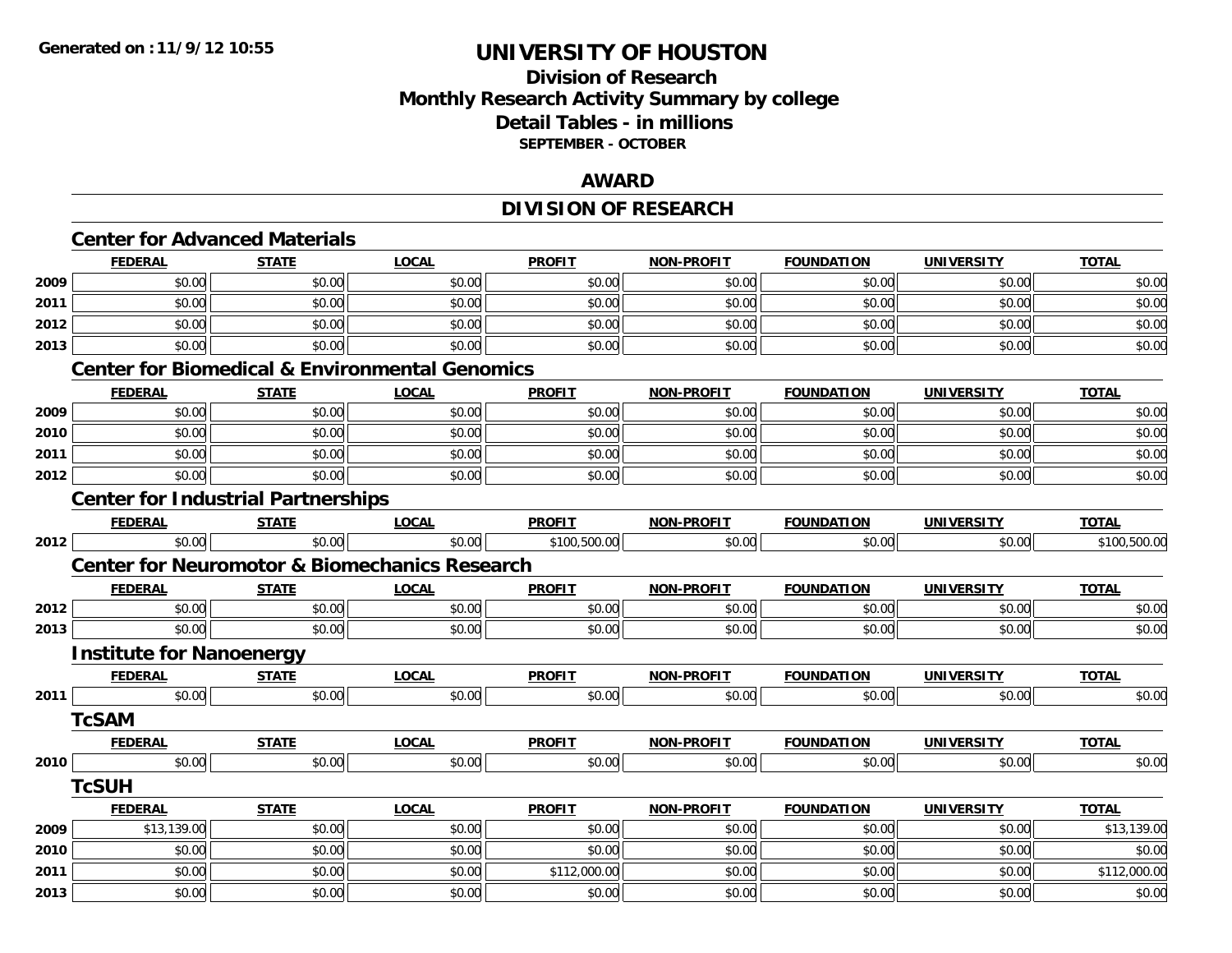### **Division of ResearchMonthly Research Activity Summary by college Detail Tables - in millions SEPTEMBER - OCTOBER**

#### **AWARD**

### **DIVISION OF RESEARCH**

### **Texas Learning/Computation Center**

|      | <b>FEDERAL</b>      | <b>STATE</b> | <b>LOCAL</b> | <b>PROFIT</b> | <b>NON-PROFIT</b> | <b>FOUNDATION</b> | <b>UNIVERSITY</b> | <b>TOTAL</b> |
|------|---------------------|--------------|--------------|---------------|-------------------|-------------------|-------------------|--------------|
| 2009 | \$0.00              | \$0.00       | \$0.00       | \$0.00        | \$0.00            | \$0.00            | \$0.00            | \$0.00       |
| 2010 | \$0.00              | \$0.00       | \$0.00       | \$0.00        | \$0.00            | \$0.00            | \$0.00            | \$0.00       |
| 2011 | \$0.00              | \$0.00       | \$0.00       | \$0.00        | \$0.00            | \$0.00            | \$0.00            | \$0.00       |
| 2012 | \$0.00              | \$0.00       | \$0.00       | \$0.00        | \$0.00            | \$0.00            | \$0.00            | \$0.00       |
|      | $-$<br>$ -$<br>____ | _____        |              |               |                   |                   |                   |              |

#### **Texas Obesity Research Center**

|      | FEDERAL | <b>STATE</b>   | <b>_OCAL</b> | <b>PROFIT</b> | <b>I-PROFIT</b><br><b>NON</b> | <b>FOUNDATION</b> | UNIVERSITY | <b>TOTAL</b> |
|------|---------|----------------|--------------|---------------|-------------------------------|-------------------|------------|--------------|
| 2011 | \$0.00  | 40.00<br>JU.UU | \$0.00       | \$0.00        | \$0.00                        | \$0.00            | \$0.00     | \$0.00       |
| 2012 | \$0.00  | 0.00<br>JU.UU  | \$0.00       | \$0.00        | \$0.00                        | \$0.00            | \$0.00     | \$0.00       |
| 2013 | \$0.00  | \$0.00         | \$0.00       | \$0.00        | \$0.00                        | \$0.00            | \$0.00     | \$0.00       |

#### **TIMES**

|       | <b>FEDERAL</b> | <b>STATE</b> | <b>LOCAL</b> | <b>PROFIT</b> | <b>NON-PROFIT</b> | <b>FOUNDATION</b> | <b>UNIVERSITY</b> | <b>TOTAL</b>   |
|-------|----------------|--------------|--------------|---------------|-------------------|-------------------|-------------------|----------------|
| 2009  | \$99,959.00    | \$0.00       | \$0.00       | \$0.00        | \$0.00            | \$0.00            | \$0.00            | \$99,959.00    |
| 2010  | \$665,232.75   | \$0.00       | \$0.00       | \$0.00        | \$0.00            | \$0.00            | \$0.00            | \$665,232.75   |
| 2011  | \$300,000.00   | \$0.00       | \$0.00       | \$0.00        | \$0.00            | \$0.00            | \$0.00            | \$300,000.00   |
| 2012  | \$401,288.81   | \$0.00       | \$0.00       | \$0.00        | \$0.00            | \$0.00            | \$0.00            | \$401,288.81   |
| 2013  | \$999,998.70   | \$0.00       | \$0.00       | \$0.00        | \$0.00            | \$0.00            | \$0.00            | \$999,998.70   |
| Total | \$2,479,618.26 | \$0.00       | \$0.00       | \$212,500.00  | \$0.00            | \$0.00            | \$0.00            | \$2,692,118.26 |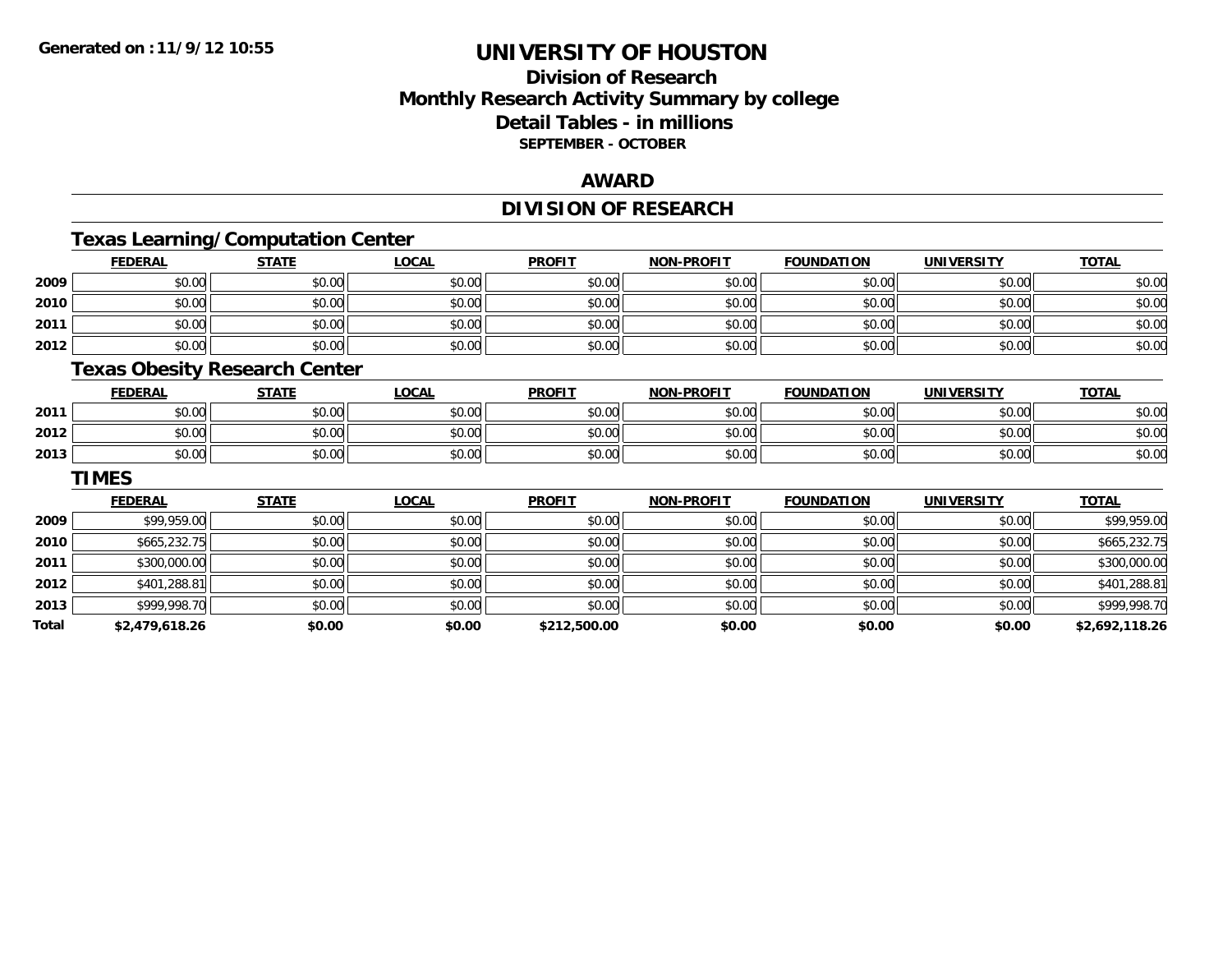### **Division of ResearchMonthly Research Activity Summary by college Detail Tables - in millions SEPTEMBER - OCTOBER**

#### **AWARD**

#### **GRADUATE COLLEGE OF SOCIAL WORK**

|      | <b>Center for Health Equities &amp; Evaluation Research</b><br><b>FEDERAL</b> | <b>STATE</b> | <b>LOCAL</b> | <b>PROFIT</b> | <b>NON-PROFIT</b> | <b>FOUNDATION</b> | <b>UNIVERSITY</b> | <b>TOTAL</b> |
|------|-------------------------------------------------------------------------------|--------------|--------------|---------------|-------------------|-------------------|-------------------|--------------|
|      |                                                                               |              |              |               |                   |                   |                   |              |
| 2013 | \$99,000.00                                                                   | \$0.00       | \$0.00       | \$0.00        | \$0.00            | \$0.00            | \$0.00            | \$99,000.00  |
|      | <b>Child &amp; Family for Innovative Research</b>                             |              |              |               |                   |                   |                   |              |
|      | <b>FEDERAL</b>                                                                | <b>STATE</b> | <b>LOCAL</b> | <b>PROFIT</b> | <b>NON-PROFIT</b> | <b>FOUNDATION</b> | <b>UNIVERSITY</b> | <u>TOTAL</u> |
| 2010 | \$25,000.00                                                                   | \$0.00       | \$0.00       | \$0.00        | \$0.00            | \$0.00            | \$0.00            | \$25,000.00  |
| 2011 | \$25,000.00                                                                   | \$0.00       | \$0.00       | \$0.00        | \$0.00            | \$0.00            | \$0.00            | \$25,000.00  |
| 2012 | \$0.00                                                                        | \$0.00       | \$0.00       | \$13,979.00   | \$0.00            | \$0.00            | \$0.00            | \$13,979.00  |
| 2013 | \$0.00                                                                        | \$110,342.00 | \$0.00       | \$0.00        | \$0.00            | \$0.00            | \$0.00            | \$110,342.00 |
|      | Dean, Social Work                                                             |              |              |               |                   |                   |                   |              |
|      | <b>FEDERAL</b>                                                                | <b>STATE</b> | <b>LOCAL</b> | <b>PROFIT</b> | <b>NON-PROFIT</b> | <b>FOUNDATION</b> | <b>UNIVERSITY</b> | <b>TOTAL</b> |
| 2010 | \$131,715.68                                                                  | \$0.00       | \$0.00       | \$0.00        | \$0.00            | \$0.00            | \$0.00            | \$131,715.68 |
| 2011 | \$170,036.00                                                                  | \$0.00       | \$0.00       | \$0.00        | \$0.00            | \$1,146.30        | \$0.00            | \$171,182.30 |
| 2012 | \$183,349.54                                                                  | \$0.00       | \$0.00       | \$0.00        | \$0.00            | \$0.00            | \$0.00            | \$183,349.54 |
| 2013 | \$177,525.99                                                                  | \$0.00       | \$0.00       | \$0.00        | \$0.00            | \$0.00            | \$0.00            | \$177,525.99 |
|      | <b>Drug and Social Policy Research</b>                                        |              |              |               |                   |                   |                   |              |
|      | <b>FEDERAL</b>                                                                | <b>STATE</b> | <b>LOCAL</b> | <b>PROFIT</b> | <b>NON-PROFIT</b> | <b>FOUNDATION</b> | <b>UNIVERSITY</b> | <b>TOTAL</b> |
|      | \$0.00                                                                        | \$0.00       | \$0.00       | \$0.00        | \$0.00            | \$0.00            | \$0.00            | \$0.00       |
| 2011 |                                                                               |              |              |               |                   |                   |                   |              |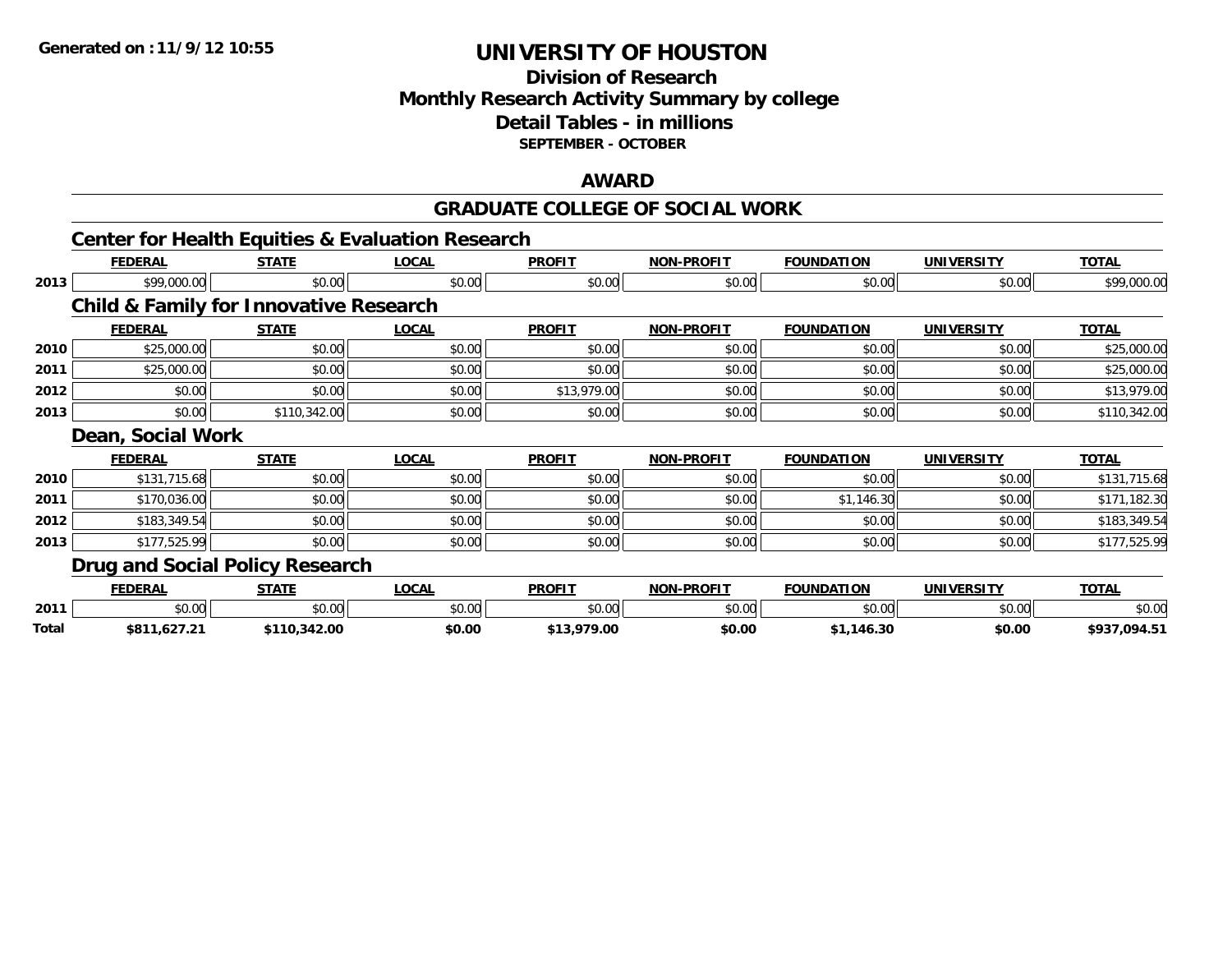#### **Division of Research Monthly Research Activity Summary by college Detail Tables - in millions SEPTEMBER - OCTOBER**

#### **AWARD**

#### **HONORS COLLEGE**

#### **Houston Teachers Institute**

|       | <b>FEDERAL</b>         | STATE  | _OCAL  | <b>PROFIT</b> | <b>NON-PROFIT</b> | <b>FOUNDATION</b> | UNIVERSITY | <u> ΤΟΤΑL</u>       |
|-------|------------------------|--------|--------|---------------|-------------------|-------------------|------------|---------------------|
| 2009  | \$126,000.00           | \$0.00 | \$0.00 | \$0.00        | \$0.00            | \$0.00            | \$0.00     | .000.00             |
| 2012  | <b>¢24 O51</b><br>70 L | \$0.00 | \$0.00 | \$0.00        | \$0.00            | \$0.00            | \$0.00     | \$34,951<br>∱1.7∩د, |
| Total | \$160,951.70           | \$0.00 | \$0.00 | \$0.00        | \$0.00            | \$0.00            | \$0.00     | \$160,951.70        |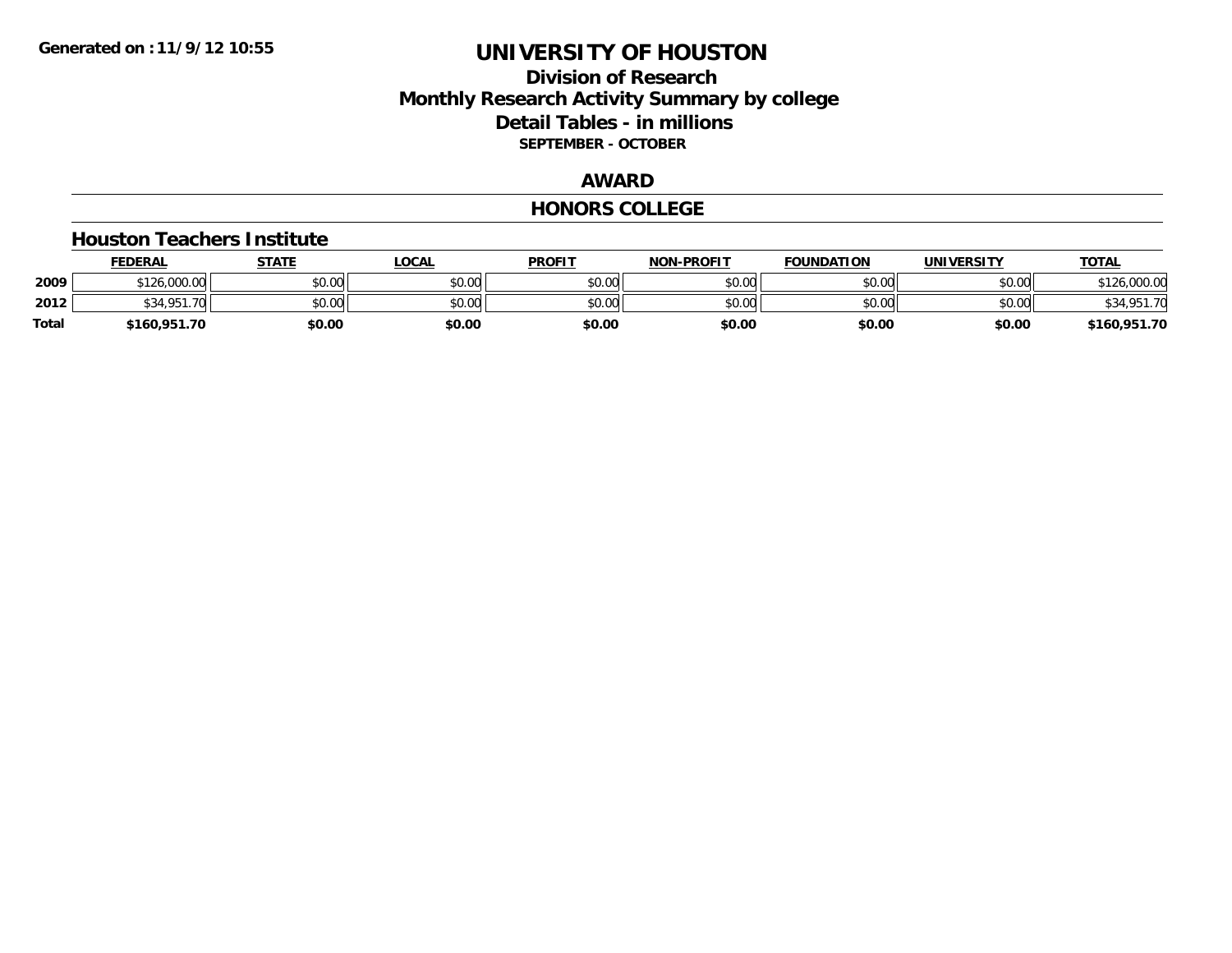#### **Division of Research Monthly Research Activity Summary by college Detail Tables - in millions SEPTEMBER - OCTOBER**

#### **AWARD**

#### **INSTITUTIONAL**

#### **Associate Vice Chancellor**

|              | <b>FEDERAL</b>             | <b>STATE</b> | <b>OCAL</b> | <b>PROFIT</b>   | <b>-PROFIT</b><br>NON | <b>FOUNDATION</b> | UNIVERSITY | <b>TOTAL</b> |
|--------------|----------------------------|--------------|-------------|-----------------|-----------------------|-------------------|------------|--------------|
| 2010         | $\sqrt{2}$<br>361<br>22.90 | \$0.00       | JU.UU       | \$0.00<br>JU.UU | ልስ ሀህ<br>וטטוע        | \$0.00            | \$0.00     | - -          |
| <b>Total</b> | 10 22                      | \$0.00       | \$0.00      | \$0.00          | \$0.00                | \$0.00            | \$0.00     | 7,492.36     |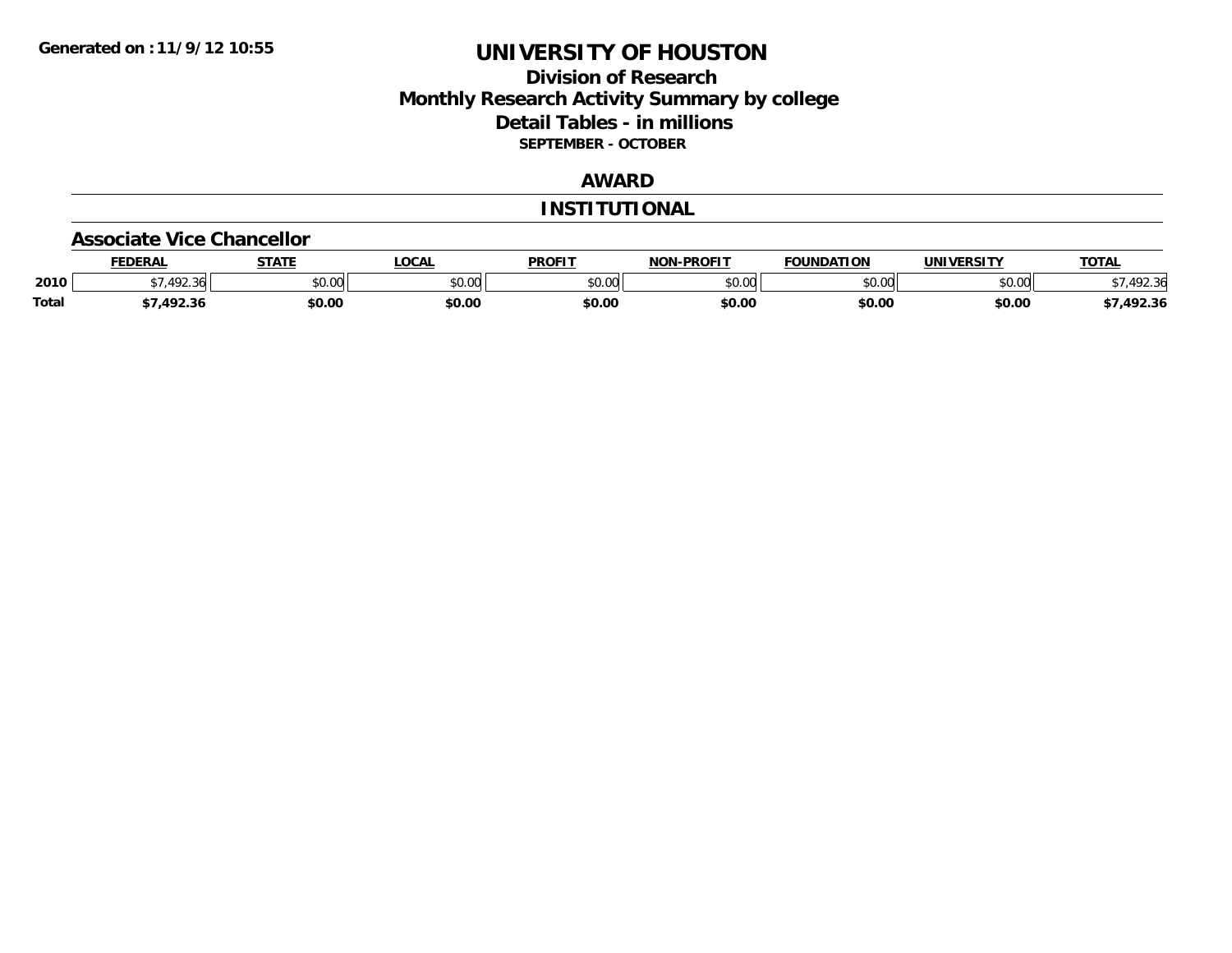### **Division of ResearchMonthly Research Activity Summary by college Detail Tables - in millions SEPTEMBER - OCTOBER**

#### **AWARD**

#### **LIBRARY**

#### **Administration, Library FEDERAL STATE LOCAL PROFIT NON-PROFIT FOUNDATION UNIVERSITY TOTALTOTAL 2010** $\textsf{0} \parallel \textsf{0} \parallel \textsf{0} \parallel \textsf{0} \parallel \textsf{0} \parallel \textsf{0} \parallel \textsf{0} \parallel \textsf{0} \parallel \textsf{0} \parallel \textsf{0} \parallel \textsf{0} \parallel \textsf{0} \parallel \textsf{0} \parallel \textsf{0} \parallel \textsf{0} \parallel \textsf{0} \parallel \textsf{0} \parallel \textsf{0} \parallel \textsf{0} \parallel \textsf{0} \parallel \textsf{0} \parallel \textsf{0} \parallel \textsf{0} \parallel \textsf{0} \parallel \textsf{0} \parallel \textsf{0} \parallel \textsf{0} \parallel \textsf{$ **2011** \$19,863.00 \$0.00 \$0.00 \$0.00 \$0.00 \$0.00 \$0.00 \$19,863.00 **Total\$54,338.00 \$0.00 \$0.00 \$0.00 \$0.00 \$0.00 \$0.00 \$54,338.00**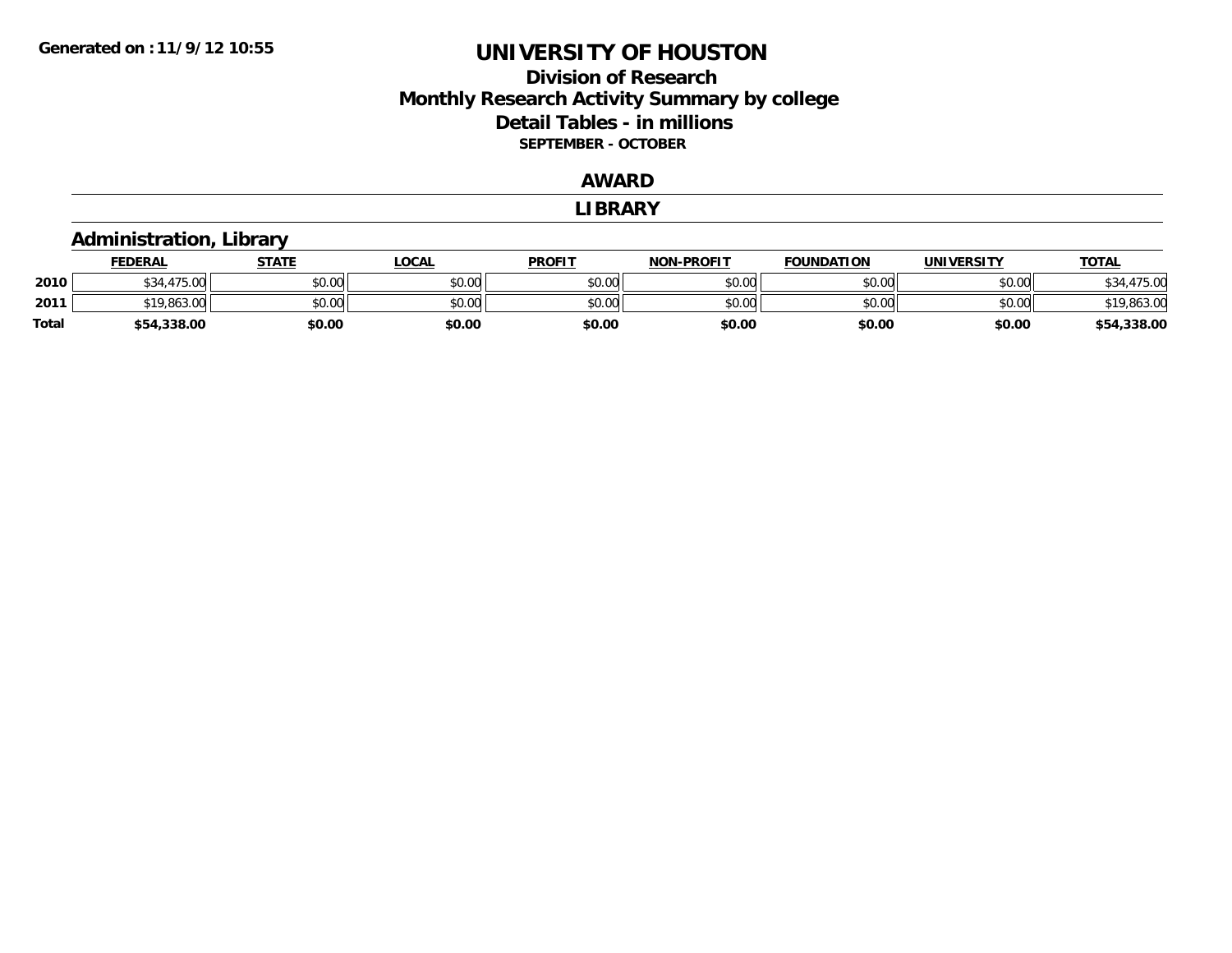#### **Division of Research Monthly Research Activity Summary by college Detail Tables - in millions SEPTEMBER - OCTOBER**

#### **AWARD**

#### **SENIOR V.P. FOR ACADEMIC AFFAIRS AND PROVOST**

|       | KUHF - Radio                            |                |              |               |                   |                   |                   |                |
|-------|-----------------------------------------|----------------|--------------|---------------|-------------------|-------------------|-------------------|----------------|
|       | <b>FEDERAL</b>                          | <b>STATE</b>   | <b>LOCAL</b> | <b>PROFIT</b> | <b>NON-PROFIT</b> | <b>FOUNDATION</b> | <b>UNIVERSITY</b> | <b>TOTAL</b>   |
| 2011  | \$17,500.00                             | \$0.00         | \$0.00       | \$0.00        | \$0.00            | \$0.00            | \$0.00            | \$17,500.00    |
|       | <b>Learning and Assessment Services</b> |                |              |               |                   |                   |                   |                |
|       | <b>FEDERAL</b>                          | <b>STATE</b>   | <b>LOCAL</b> | <b>PROFIT</b> | <b>NON-PROFIT</b> | <b>FOUNDATION</b> | <b>UNIVERSITY</b> | <b>TOTAL</b>   |
| 2009  | \$301,959.00                            | \$0.00         | \$0.00       | \$0.00        | \$0.00            | \$0.00            | \$0.00            | \$301,959.00   |
| 2010  | \$227,609.00                            | \$148,027.00   | \$0.00       | \$0.00        | \$67,500.00       | \$0.00            | \$0.00            | \$443,136.00   |
| 2011  | \$311,018.00                            | \$0.00         | \$0.00       | \$0.00        | \$67,500.00       | \$0.00            | \$0.00            | \$378,518.00   |
| 2012  | \$301,376.00                            | \$130,000.00   | \$0.00       | \$0.00        | \$0.00            | \$0.00            | \$0.00            | \$431,376.00   |
| 2013  | \$301,376.00                            | \$134,767.00   | \$0.00       | \$0.00        | \$0.00            | \$0.00            | \$0.00            | \$436,143.00   |
|       | <b>Learning Support Services</b>        |                |              |               |                   |                   |                   |                |
|       | <b>FEDERAL</b>                          | <b>STATE</b>   | <b>LOCAL</b> | <b>PROFIT</b> | <b>NON-PROFIT</b> | <b>FOUNDATION</b> | <b>UNIVERSITY</b> | <b>TOTAL</b>   |
| 2009  | \$124,000.00                            | \$0.00         | \$0.00       | \$0.00        | \$0.00            | \$0.00            | \$0.00            | \$124,000.00   |
|       | <b>UH Charter School</b>                |                |              |               |                   |                   |                   |                |
|       | <b>FEDERAL</b>                          | <b>STATE</b>   | <b>LOCAL</b> | <b>PROFIT</b> | <b>NON-PROFIT</b> | <b>FOUNDATION</b> | <b>UNIVERSITY</b> | <b>TOTAL</b>   |
| 2012  | \$43,187.00                             | \$967,647.00   | \$0.00       | \$0.00        | \$0.00            | \$0.00            | \$0.00            | \$1,010,834.00 |
| 2013  | \$0.00                                  | \$980,539.38   | \$0.00       | \$0.00        | \$0.00            | \$0.00            | \$0.00            | \$980,539.38   |
|       | <b>Undergraduate Scholars</b>           |                |              |               |                   |                   |                   |                |
|       | <b>FEDERAL</b>                          | <b>STATE</b>   | <b>LOCAL</b> | <b>PROFIT</b> | <b>NON-PROFIT</b> | <b>FOUNDATION</b> | <b>UNIVERSITY</b> | <b>TOTAL</b>   |
| 2013  | \$0.00                                  | \$19,050.00    | \$0.00       | \$0.00        | \$0.00            | \$0.00            | \$0.00            | \$19,050.00    |
|       | <b>Undergraduate Studies</b>            |                |              |               |                   |                   |                   |                |
|       | <b>FEDERAL</b>                          | <b>STATE</b>   | <b>LOCAL</b> | <b>PROFIT</b> | <b>NON-PROFIT</b> | <b>FOUNDATION</b> | <b>UNIVERSITY</b> | <b>TOTAL</b>   |
| 2009  | \$0.00                                  | \$15,000.00    | \$0.00       | \$0.00        | \$0.00            | \$0.00            | \$0.00            | \$15,000.00    |
| 2010  | \$0.00                                  | \$200,000.00   | \$0.00       | \$0.00        | \$0.00            | \$0.00            | \$0.00            | \$200,000.00   |
| 2013  | \$0.00                                  | \$130,000.00   | \$0.00       | \$0.00        | \$0.00            | \$0.00            | \$0.00            | \$130,000.00   |
| Total | \$1,628,025.00                          | \$2,725,030.38 | \$0.00       | \$0.00        | \$135,000.00      | \$0.00            | \$0.00            | \$4,488,055.38 |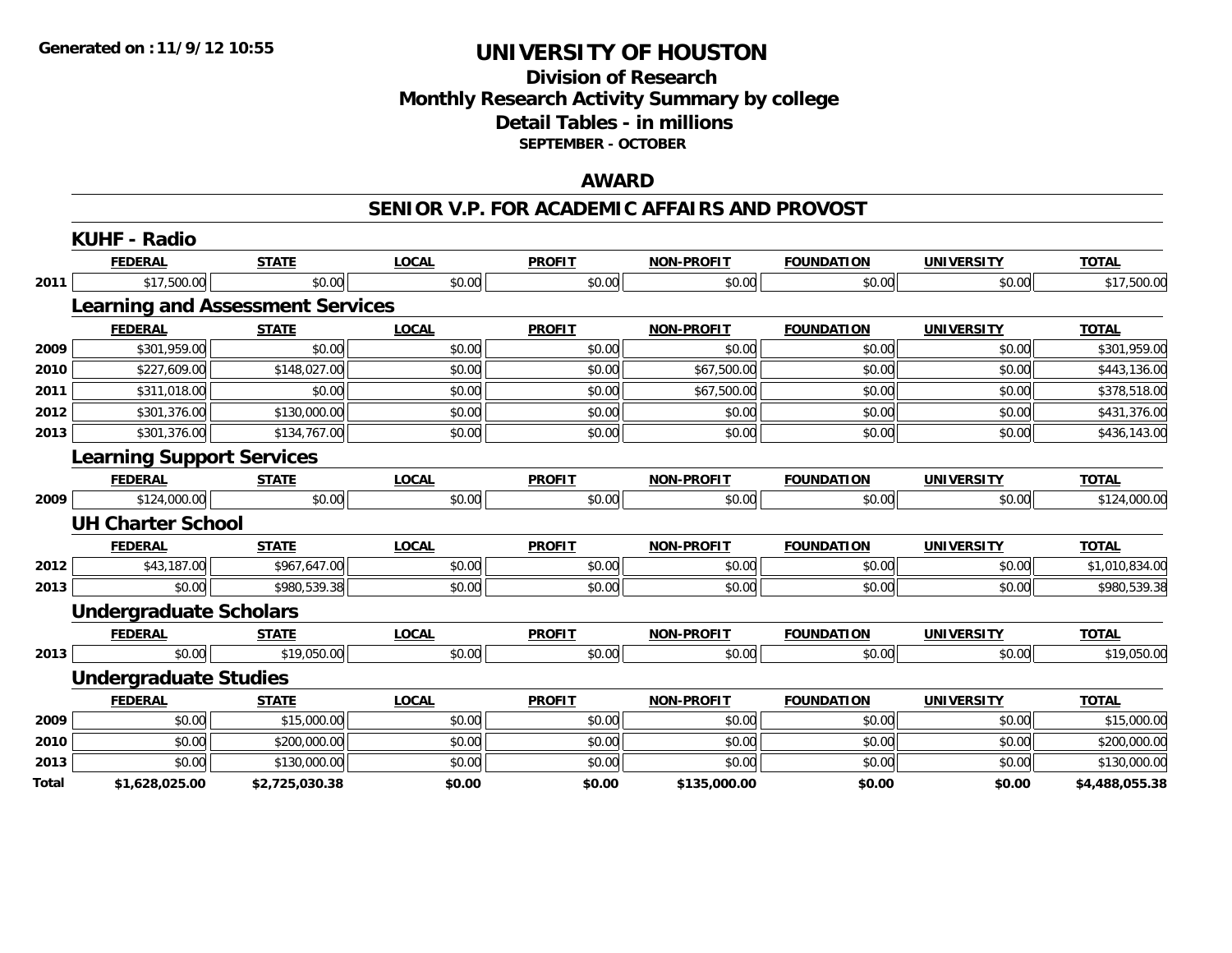### **Division of Research Monthly Research Activity Summary by college Detail Tables - in millions SEPTEMBER - OCTOBER**

#### **AWARD**

#### **UH LAW CENTER**

|              | Law-UH         |              |              |               |                   |                   |                   |              |  |  |  |
|--------------|----------------|--------------|--------------|---------------|-------------------|-------------------|-------------------|--------------|--|--|--|
|              | <b>FEDERAL</b> | <b>STATE</b> | <u>LOCAL</u> | <b>PROFIT</b> | <b>NON-PROFIT</b> | <b>FOUNDATION</b> | <b>UNIVERSITY</b> | <b>TOTAL</b> |  |  |  |
| 2010         | \$20,000.00    | \$0.00       | \$0.00       | \$0.00        | \$0.00            | \$0.00            | \$0.00            | \$20,000.00  |  |  |  |
| 2011         | 14,137.00      | \$0.00       | \$0.00       | \$0.00        | \$0.00            | \$0.00            | \$0.00            | \$14,137.00  |  |  |  |
| <b>Total</b> | \$34,137.00    | \$0.00       | \$0.00       | \$0.00        | \$0.00            | \$0.00            | \$0.00            | \$34,137.00  |  |  |  |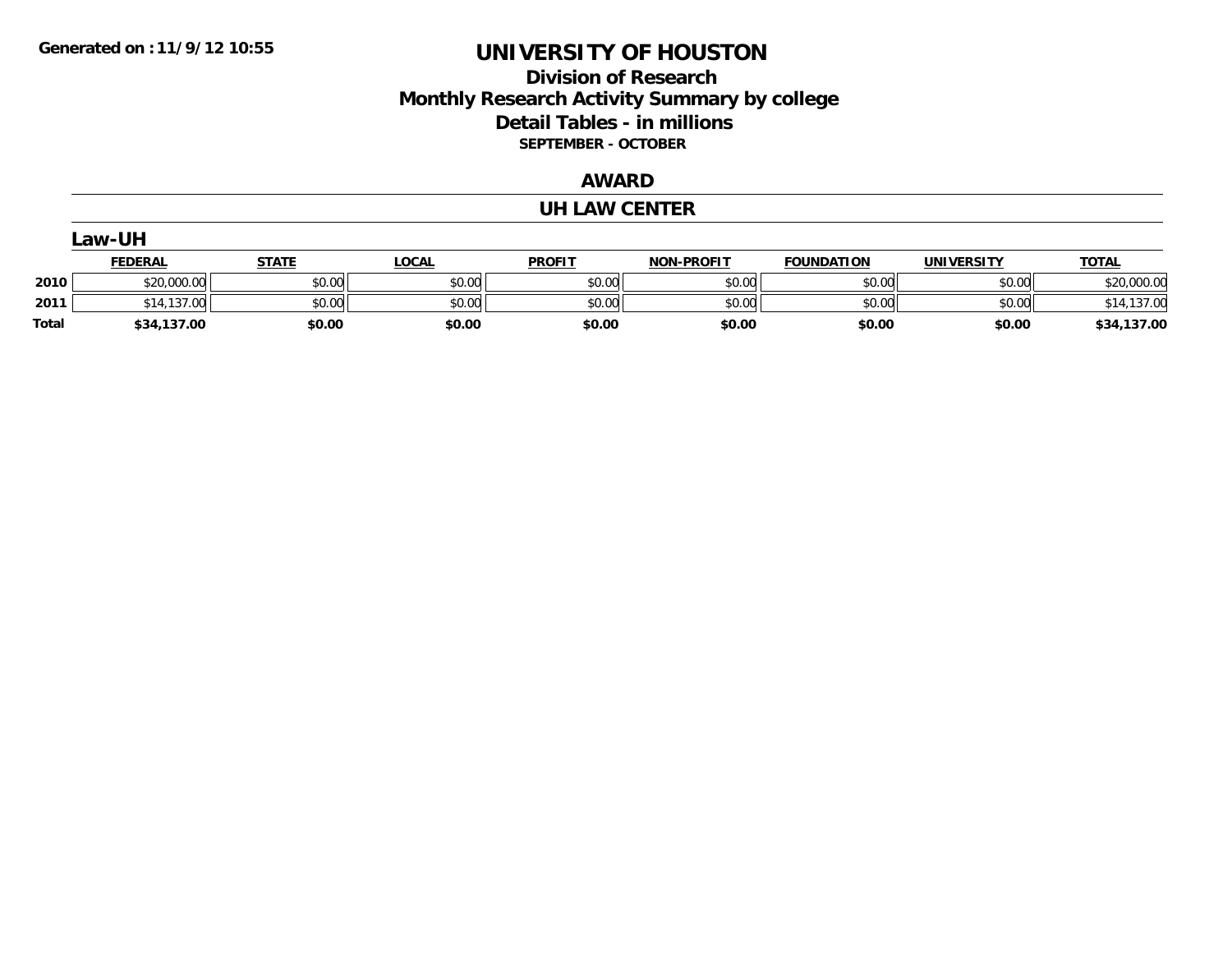#### **Division of Research Monthly Research Activity Summary by college Detail Tables - in millions SEPTEMBER - OCTOBER**

#### **AWARD**

#### **UKNOWN COLLEGE**

### **Unknown Department**

|       | <b>FEDERAL</b> | <b>STATE</b> | <b>LOCAL</b> | <b>PROFIT</b> | <b>NON-PROFIT</b> | <b>FOUNDATION</b> | <b>UNIVERSITY</b> | <b>TOTAL</b> |
|-------|----------------|--------------|--------------|---------------|-------------------|-------------------|-------------------|--------------|
| 2009  | \$0.00         | \$0.00       | \$0.00       | \$0.00        | \$0.00            | \$0.00            | \$0.00            | \$0.00       |
| 2010  | \$0.00         | \$0.00       | \$0.00       | \$0.00        | \$0.00            | \$0.00            | \$0.00            | \$0.00       |
| 2011  | \$0.00         | \$0.00       | \$0.00       | \$0.00        | \$0.00            | \$0.00            | \$0.00            | \$0.00       |
| 2012  | \$0.00         | \$0.00       | \$0.00       | \$0.00        | \$0.00            | \$0.00            | \$0.00            | \$0.00       |
| 2013  | \$0.00         | \$0.00       | \$0.00       | \$0.00        | \$0.00            | \$0.00            | \$0.00            | \$0.00       |
| Total | \$0.00         | \$0.00       | \$0.00       | \$0.00        | \$0.00            | \$0.00            | \$0.00            | \$0.00       |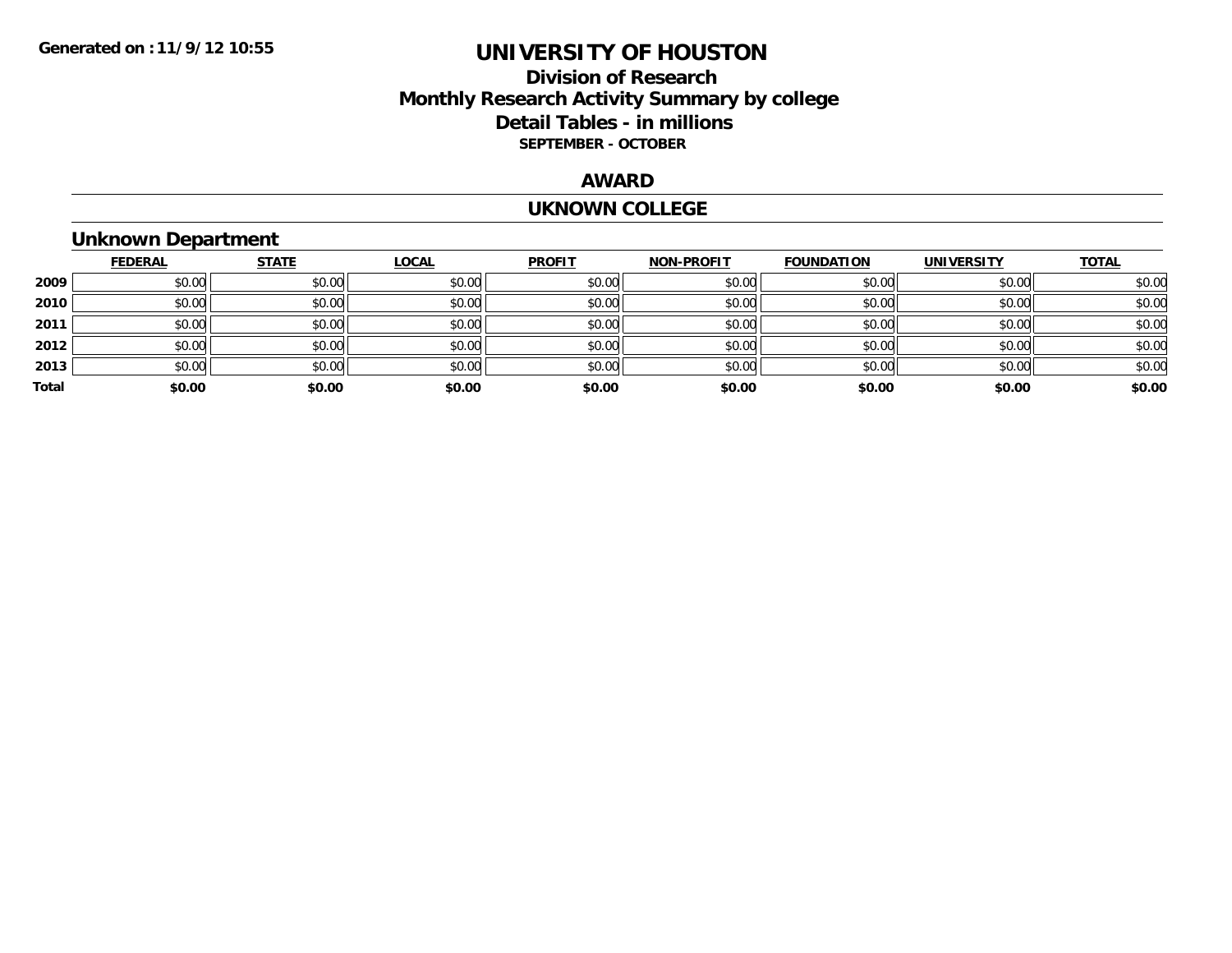#### **Division of Research Monthly Research Activity Summary by college Detail Tables - in millions SEPTEMBER - OCTOBER**

#### **AWARD**

## **VICE PRESIDENT FOR ADMINISTRATION**

#### **UH Police Department**

|       | <b>EDERAL</b> | <b>STATE</b>      | <b>LOCAL</b> | <b>PROFIT</b> | -PROFIT<br>וחרות | <b>FOUNDATION</b> | UNIVERSITY | <b>TOTAL</b>       |
|-------|---------------|-------------------|--------------|---------------|------------------|-------------------|------------|--------------------|
| 2009  | \$0.00        | 1.000<br>-4,000.c | \$0.00       | 0000<br>vv.vv | 0000<br>DU.UU    | \$0.00            | \$0.00     | 00000<br>14,000.00 |
| Total | \$0.00        | ,000.00           | \$0.00       | \$0.00        | \$0.00           | \$0.00            | \$0.00     | 4,000.00           |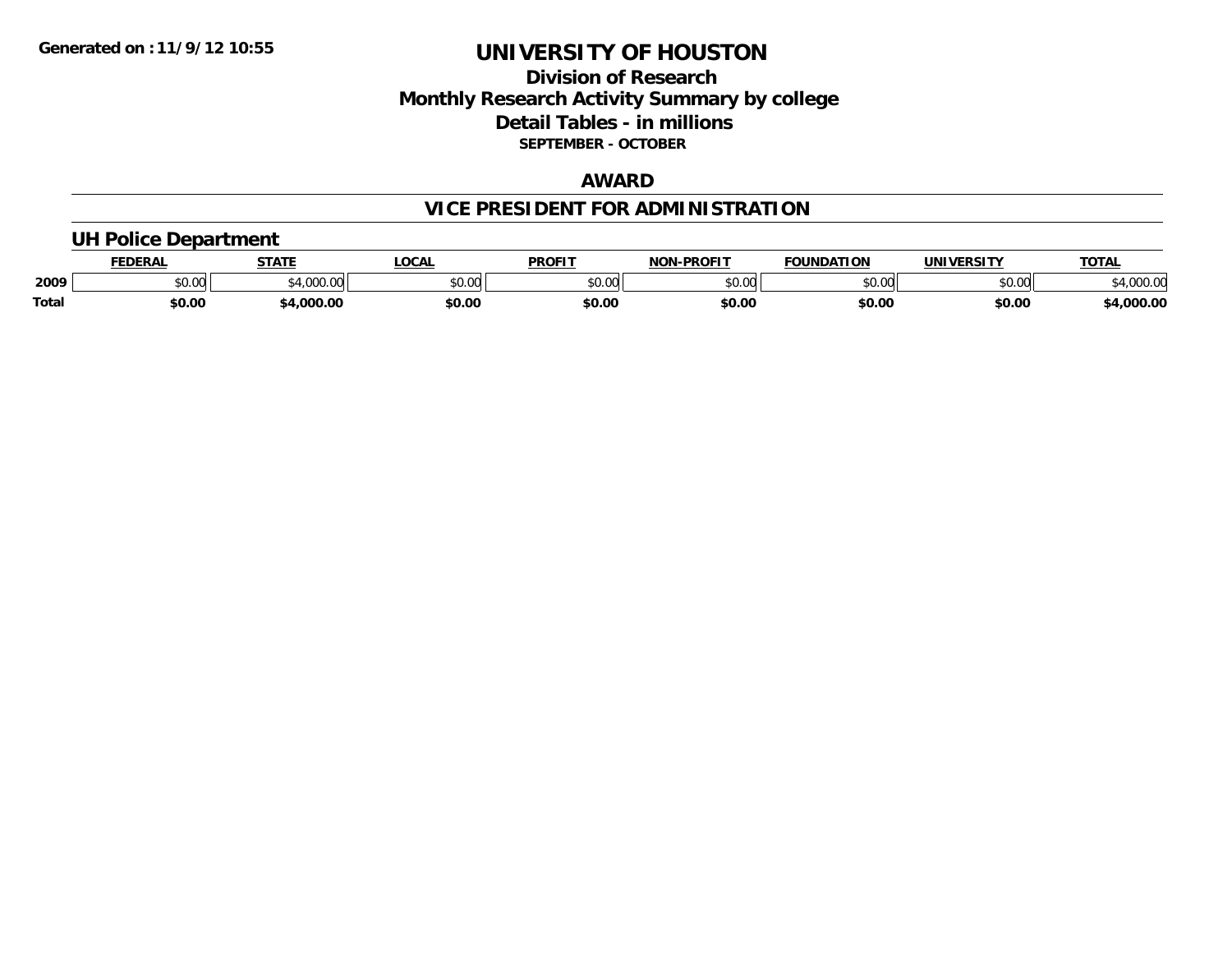#### **Division of Research Monthly Research Activity Summary by college Detail Tables - in millions SEPTEMBER - OCTOBER**

#### **AWARD**

#### **VICE PRESIDENT FOR STUDENT AFFAIRS**

#### **Vice President, Student Affairs**

|       | <b>FEDERAL</b>    | STATE  | LOCAL  | <b>PROFIT</b> | <b>NON-PROFIT</b> | <b>FOUNDATION</b> | UNIVERSITY | <u> ΤΟΤΑL</u> |
|-------|-------------------|--------|--------|---------------|-------------------|-------------------|------------|---------------|
| 2009  | \$236,300.00      | \$0.00 | \$0.00 | \$0.00        | \$0.00            | \$0.00            | \$0.00     | 300.00.       |
| 2011  | \$236.<br>.300.00 | \$0.00 | \$0.00 | \$0.00        | \$0.00            | \$0.00            | \$0.00     | \$236,300.00  |
| Total | \$472,600.00      | \$0.00 | \$0.00 | \$0.00        | \$0.00            | \$0.00            | \$0.00     | \$472,600.00  |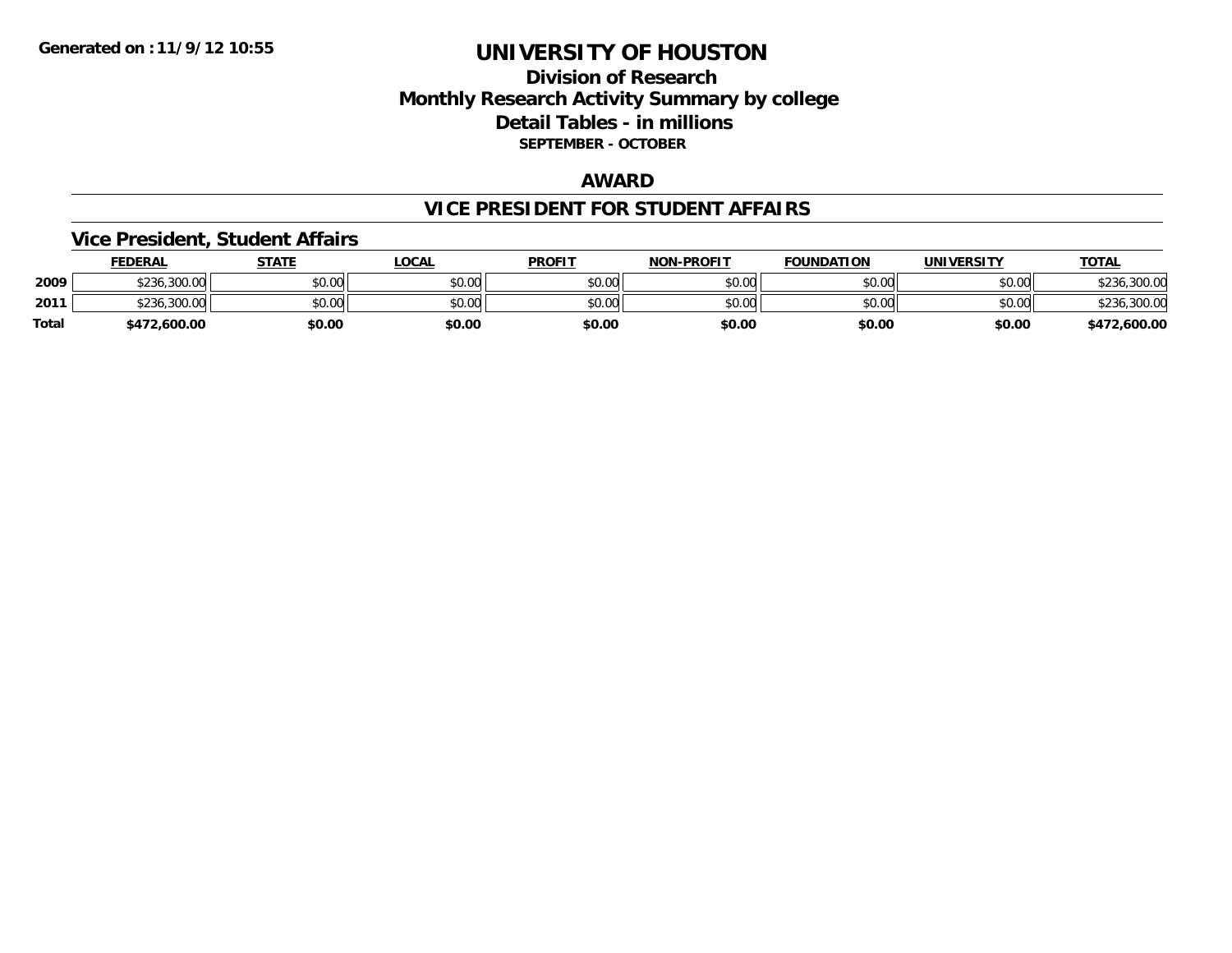### **Division of ResearchMonthly Research Activity Summary by college Detail Tables - in millions SEPTEMBER - OCTOBER**

#### **TOTAL EXPENDITURE**

#### **C.T. BAUER COLLEGE OF BUSINESS**

|       | <b>Finance</b>                           |              |              |               |                   |                   |                   |                |
|-------|------------------------------------------|--------------|--------------|---------------|-------------------|-------------------|-------------------|----------------|
|       | <b>FEDERAL</b>                           | <b>STATE</b> | <b>LOCAL</b> | <b>PROFIT</b> | <b>NON-PROFIT</b> | <b>FOUNDATION</b> | <b>UNIVERSITY</b> | <b>TOTAL</b>   |
| 2009  | \$12,960.58                              | \$0.00       | \$0.00       | \$0.00        | \$0.00            | \$0.00            | \$0.00            | \$12,960.58    |
| 2010  | \$78,872.07                              | \$0.00       | \$0.00       | \$0.00        | \$0.00            | \$0.00            | \$0.00            | \$78,872.07    |
| 2011  | \$45,803.00                              | \$0.00       | \$0.00       | \$0.00        | \$0.00            | \$0.00            | \$0.00            | \$45,803.00    |
| 2013  | \$6,200.00                               | \$0.00       | \$0.00       | \$0.00        | \$0.00            | \$0.00            | \$0.00            | \$6,200.00     |
|       | Management                               |              |              |               |                   |                   |                   |                |
|       | <b>FEDERAL</b>                           | <b>STATE</b> | <b>LOCAL</b> | <b>PROFIT</b> | <b>NON-PROFIT</b> | <b>FOUNDATION</b> | <b>UNIVERSITY</b> | <b>TOTAL</b>   |
| 2009  | \$0.00                                   | \$0.00       | \$0.00       | \$0.00        | \$0.00            | \$0.00            | \$0.00            | \$0.00         |
| 2010  | \$0.00                                   | \$0.00       | \$0.00       | \$0.00        | \$0.00            | \$0.00            | \$0.00            | \$0.00         |
| 2011  | \$0.00                                   | \$0.00       | \$0.00       | \$0.00        | \$0.00            | \$0.00            | \$0.00            | \$0.00         |
| 2013  | \$0.00                                   | \$0.00       | \$0.00       | \$0.00        | \$0.00            | \$0.00            | \$0.00            | \$0.00         |
|       | <b>Small Business Development Center</b> |              |              |               |                   |                   |                   |                |
|       | <b>FEDERAL</b>                           | <b>STATE</b> | <b>LOCAL</b> | <b>PROFIT</b> | <b>NON-PROFIT</b> | <b>FOUNDATION</b> | <b>UNIVERSITY</b> | <b>TOTAL</b>   |
| 2009  | \$393,819.01                             | \$0.00       | \$0.00       | \$0.00        | \$0.00            | \$0.00            | \$0.00            | \$393,819.01   |
| 2010  | \$475,471.89                             | \$0.00       | \$0.00       | \$0.00        | \$0.00            | \$0.00            | \$0.00            | \$475,471.89   |
| 2011  | \$463,188.43                             | \$0.00       | \$0.00       | \$0.00        | \$0.00            | \$0.00            | \$0.00            | \$463,188.43   |
| 2012  | \$808,833.83                             | \$0.00       | \$0.00       | \$0.00        | \$0.00            | \$0.00            | \$0.00            | \$808,833.83   |
| 2013  | \$1,100,978.97                           | \$0.00       | \$0.00       | \$0.00        | \$0.00            | (\$6,921.67)      | \$0.00            | \$1,094,057.30 |
| Total | \$3,386,127.78                           | \$0.00       | \$0.00       | \$0.00        | \$0.00            | (\$6,921.67)      | \$0.00            | \$3,379,206.11 |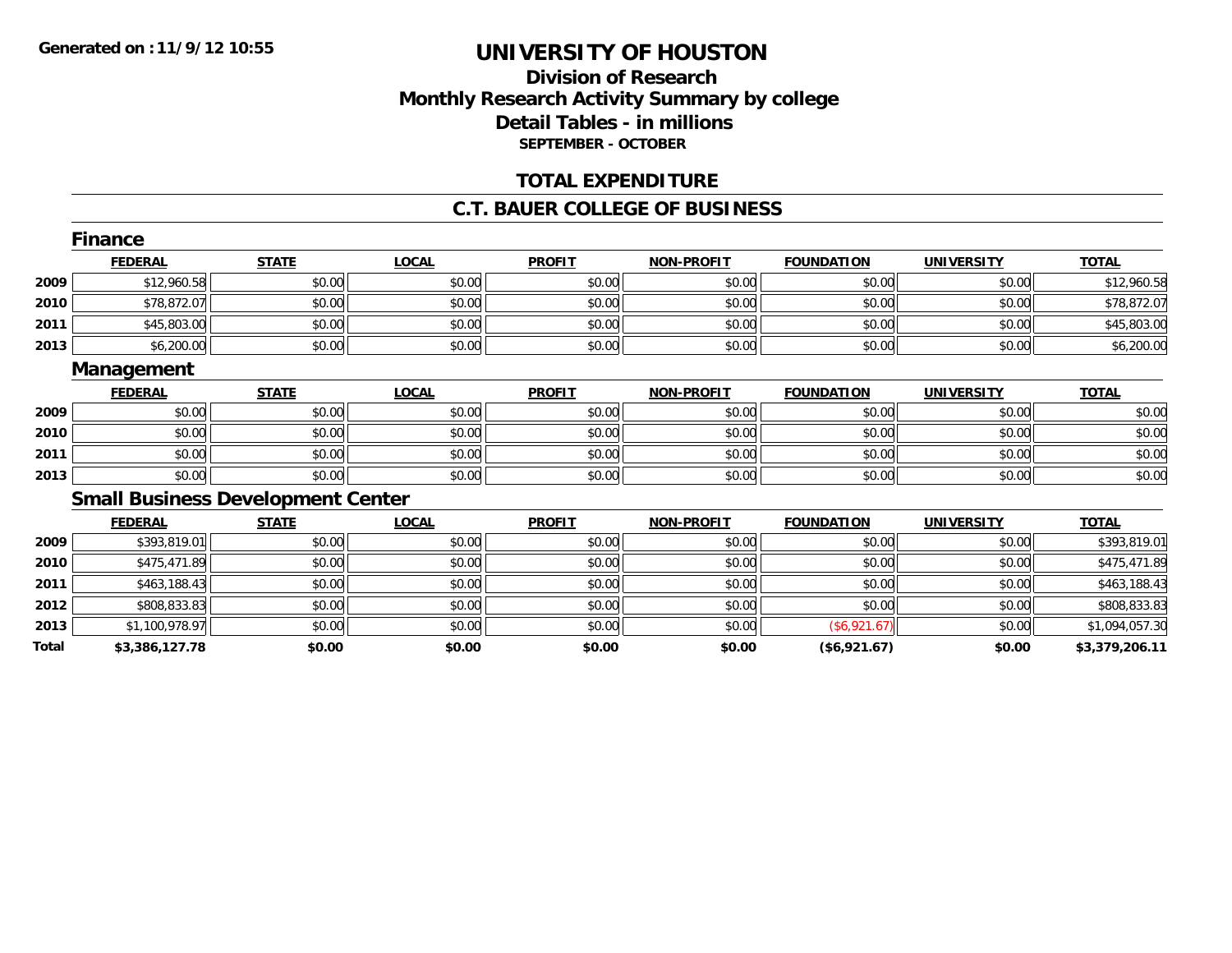### **Division of Research Monthly Research Activity Summary by college Detail Tables - in millions SEPTEMBER - OCTOBER**

#### **TOTAL EXPENDITURE**

#### **COLLEGE OF ARCHITECTURE**

|       | <b>Architecture</b> |              |              |               |                   |                   |                   |              |
|-------|---------------------|--------------|--------------|---------------|-------------------|-------------------|-------------------|--------------|
|       | <b>FEDERAL</b>      | <b>STATE</b> | <u>LOCAL</u> | <b>PROFIT</b> | <b>NON-PROFIT</b> | <b>FOUNDATION</b> | <b>UNIVERSITY</b> | <b>TOTAL</b> |
| 2010  | \$0.00              | \$0.00       | \$0.00       | \$0.00        | \$0.00            | \$9,744.94        | \$0.00            | \$9,744.94   |
| 2011  | \$0.00              | \$0.00       | \$0.00       | \$0.00        | \$0.00            | \$16,038.24       | \$0.00            | \$16,038.24  |
| 2012  | \$358.02            | \$0.00       | \$0.00       | \$0.00        | \$0.00            | (\$1,098.28)      | \$0.00            | (\$740.26)   |
| 2013  | \$0.00              | \$0.00       | \$0.00       | \$0.00        | \$0.00            | \$996.38          | \$510.05          | \$1,506.43   |
| Total | \$358.02            | \$0.00       | \$0.00       | \$0.00        | \$0.00            | \$25,681.29       | \$510.05          | \$26,549.36  |

## **Architecture**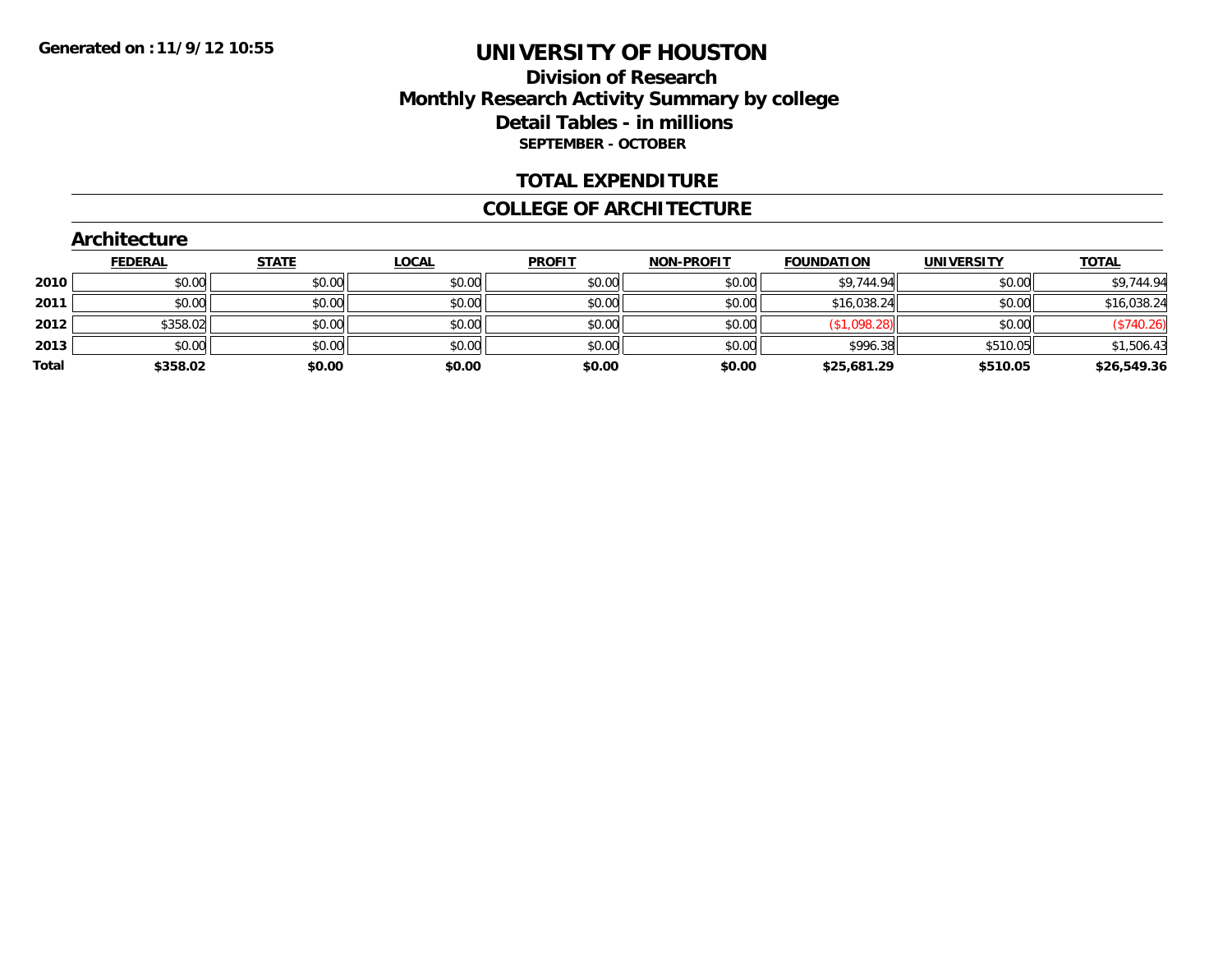### **Division of ResearchMonthly Research Activity Summary by college Detail Tables - in millionsSEPTEMBER - OCTOBER**

#### **TOTAL EXPENDITURE**

#### **COLLEGE OF EDUCATION**

### **Consistency Mgmt and Coop Disc**

|      | <b>FEDERAL</b>         | <b>STATE</b><br>. | LOCAL                | <b>PROFIT</b> | -PROFIT<br><b>NIONI</b> | <b>FOUNDATION</b>  | <b>UNIVERSITY</b> | <b>TOTAL</b>           |
|------|------------------------|-------------------|----------------------|---------------|-------------------------|--------------------|-------------------|------------------------|
| 2011 | $\sim$ $\sim$<br>vu.uu | 0.00<br>JU.UU     | 0.00<br><b>JU.UU</b> | 0000<br>งบ.บบ | 0000<br>pu.uu           | ስ ለሰ<br>JU.UU      | 0000<br>PO.OO     | $\sim$ $\sim$<br>ง∪.∪บ |
| 2012 | $\sim$<br>ተ ለ<br>vu.uu | 0.00<br>JU.UU     | 0.00<br><b>JU.UU</b> | \$0.00        | 0000<br>DU.UU           | $\sim$ 00<br>JU.UU | 0000<br>PO.OO     | $\sim$ $\sim$<br>ง∪.∪บ |

#### **Curriculum and Instruction**

|      | <b>FEDERAL</b> | <u>STATE</u> | <u>LOCAL</u> | <b>PROFIT</b> | <b>NON-PROFIT</b> | <b>FOUNDATION</b> | <b>UNIVERSITY</b> | <b>TOTAL</b> |
|------|----------------|--------------|--------------|---------------|-------------------|-------------------|-------------------|--------------|
| 2009 | \$176,391.10   | \$15,411.62  | \$2,178.89   | \$0.00        | \$87,226.30       | \$0.00            | \$0.00            | \$281,207.91 |
| 2010 | \$213,974.63   | \$4,915.72   | \$0.00       | \$0.00        | \$111,826.20      | \$3,446.14        | \$0.00            | \$334,162.69 |
| 2011 | \$170,466.56   | \$4,466.20   | \$0.00       | \$0.00        | \$31,011.47       | \$19,094.42       | \$0.00            | \$225,038.65 |
| 2012 | \$185,522.89   | \$26,736.28  | \$0.00       | \$0.00        | \$50,028.05       | \$11,533.96       | \$0.00            | \$273,821.18 |
| 2013 | \$150,934.15   | \$8,238.95   | \$0.00       | \$0.00        | \$19,850.96       | \$4,957.12        | \$0.00            | \$183,981.18 |

#### **Dean, Education**

|      | <u>FEDERAL</u> | <b>STATE</b> | <u>LOCAL</u> | <b>PROFIT</b> | <b>NON-PROFIT</b> | <b>FOUNDATION</b> | <b>UNIVERSITY</b> | <b>TOTAL</b> |
|------|----------------|--------------|--------------|---------------|-------------------|-------------------|-------------------|--------------|
| 2010 | \$0.00         | \$0.00       | \$0.00       | \$0.00        | \$0.00            | \$0.00            | \$0.00            | \$0.00       |
| 2011 | \$0.00         | \$0.00       | \$0.00       | \$0.00        | \$0.00            | \$0.00            | \$0.00            | \$0.00       |
| 2012 | \$0.00         | \$0.00       | \$0.00       | \$0.00        | \$0.00            | \$0.00            | \$0.00            | \$0.00       |
| 2013 | \$0.00         | \$0.00       | \$0.00       | \$0.00        | \$0.00            | \$0.00            | \$0.00            | \$0.00       |

### **Educational Psychology**

|      | <b>FEDERAL</b> | <u>STATE</u> | <u>LOCAL</u> | <b>PROFIT</b> | <b>NON-PROFIT</b> | <b>FOUNDATION</b> | <b>UNIVERSITY</b> | <b>TOTAL</b> |
|------|----------------|--------------|--------------|---------------|-------------------|-------------------|-------------------|--------------|
| 2009 | \$23,096.53    | \$11,884.70  | \$0.00       | \$0.00        | \$0.00            | \$24,808.26       | \$0.00            | \$59,789.49  |
| 2010 | \$0.00         | \$1,493.95   | \$0.00       | \$0.00        | \$4,334.67        | \$39,971.57       | \$0.00            | \$45,800.19  |
| 2011 | \$4,524.39     | \$12,266.65  | \$0.00       | \$0.00        | \$10.09           | \$15,303.31       | \$0.00            | \$32,104.44  |
| 2012 | \$36,905.48    | \$19,228.70  | \$0.00       | \$0.00        | \$98.00           | (\$843.37)        | \$0.00            | \$55,388.81  |
| 2013 | \$57,618.73    | \$119.78     | \$0.00       | \$0.00        | \$7,606.35        | (\$214.71)        | \$0.00            | \$65,130.15  |

### **Institute for Urban Education**

|              | <b>FEDERAL</b> | <b>STATE</b> | <b>LOCAL</b> | <b>PROFIT</b> | <b>NON-PROFIT</b> | <b>FOUNDATION</b> | <b>UNIVERSITY</b> | <b>TOTAL</b>   |
|--------------|----------------|--------------|--------------|---------------|-------------------|-------------------|-------------------|----------------|
| 2009         | \$0.00         | \$0.00       | \$0.00       | \$0.00        | \$0.00            | \$0.00            | \$0.00            | \$0.00         |
| 2010         | \$0.00         | \$0.00       | \$0.00       | \$0.00        | \$0.00            | \$0.00            | \$0.00            | \$0.00         |
| 2011         | \$0.00         | \$0.00       | \$0.00       | \$0.00        | \$0.00            | \$0.00            | \$0.00            | \$0.00         |
| 2012         | \$0.00         | \$0.00       | \$0.00       | \$0.00        | \$0.00            | \$0.00            | \$0.00            | \$0.00         |
| 2013         | \$0.00         | \$0.00       | \$0.00       | \$0.00        | \$0.00            | \$0.00            | \$0.00            | \$0.00         |
| <b>Total</b> | \$1,019,434.47 | \$104,762.55 | \$2,178.89   | \$0.00        | \$311,992.09      | \$118,056.69      | \$0.00            | \$1,556,424.69 |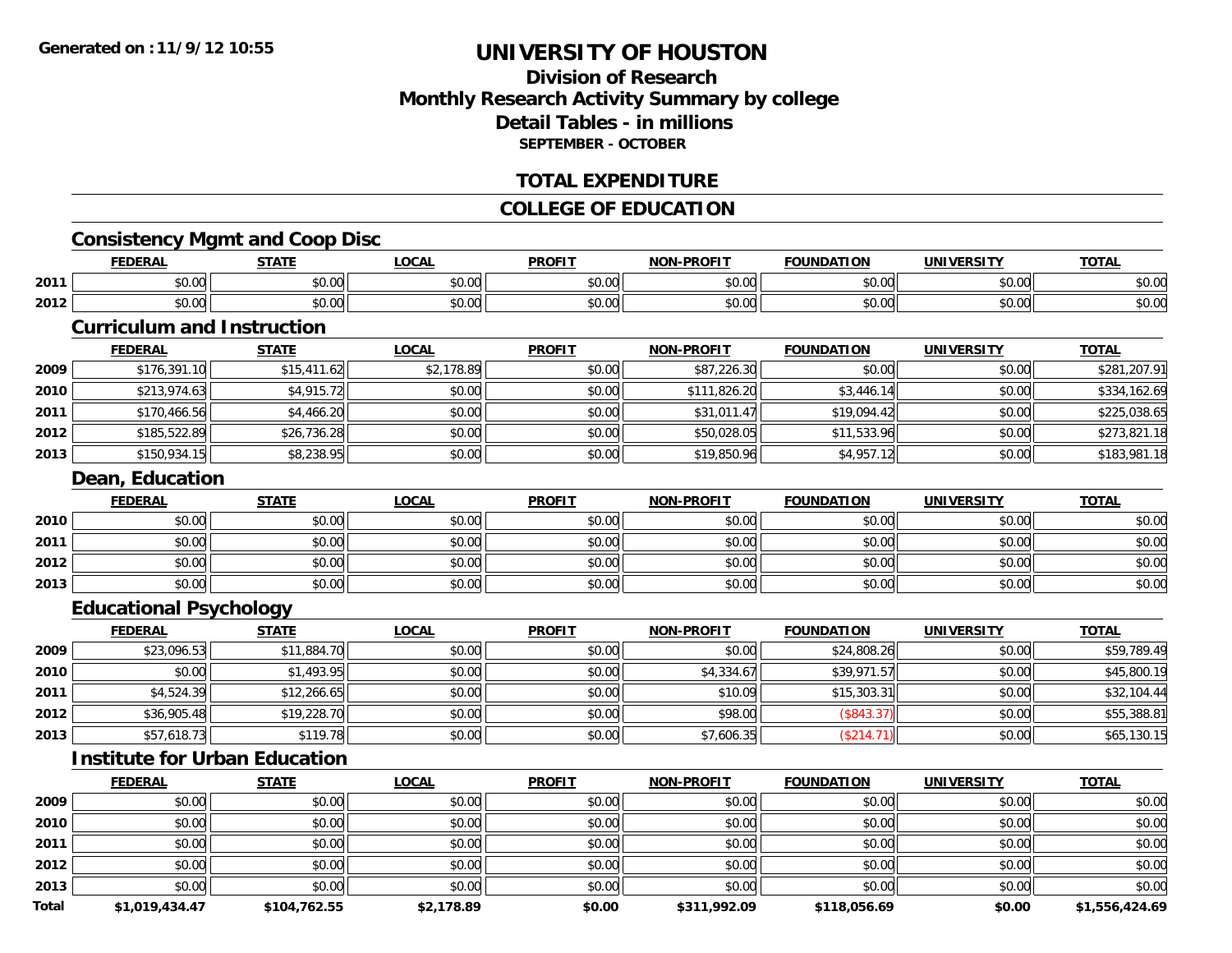### **Division of Research Monthly Research Activity Summary by college Detail Tables - in millions SEPTEMBER - OCTOBER**

#### **TOTAL EXPENDITURE**

#### **COLLEGE OF LIBERAL ARTS AND SOCIAL SCIENCES**

|      | <b>FEDERAL</b>                      | <b>STATE</b> | <b>LOCAL</b> | <b>PROFIT</b> | <b>NON-PROFIT</b> | <b>FOUNDATION</b> | <b>UNIVERSITY</b> | <b>TOTAL</b> |
|------|-------------------------------------|--------------|--------------|---------------|-------------------|-------------------|-------------------|--------------|
| 2009 | \$0.00                              | \$0.00       | \$0.00       | \$0.00        | \$7,516.00        | \$0.00            | \$0.00            | \$7,516.00   |
| 2013 | \$2,757.45                          | \$0.00       | \$0.00       | \$0.00        | \$0.00            | \$0.00            | \$0.00            | \$2,757.45   |
|      | <b>Arte Publico Press</b>           |              |              |               |                   |                   |                   |              |
|      | <b>FEDERAL</b>                      | <b>STATE</b> | <b>LOCAL</b> | <b>PROFIT</b> | <b>NON-PROFIT</b> | <b>FOUNDATION</b> | <b>UNIVERSITY</b> | <b>TOTAL</b> |
| 2009 | \$4,530.51                          | \$0.00       | \$0.00       | \$0.00        | \$0.00            | \$0.00            | \$0.00            | \$4,530.51   |
| 2010 | \$2,955.73                          | \$0.00       | \$0.00       | \$0.00        | \$0.00            | \$21,524.92       | \$0.00            | \$24,480.65  |
| 2011 | \$1,455.71                          | \$0.00       | \$0.00       | \$0.00        | \$0.00            | \$62,969.53       | \$0.00            | \$64,425.24  |
| 2012 | \$5,033.21                          | \$0.00       | \$0.00       | \$0.00        | \$0.00            | \$0.00            | \$0.00            | \$5,033.21   |
| 2013 | \$19,168.74                         | \$0.00       | \$0.00       | \$0.00        | \$0.00            | \$18,670.30       | \$0.00            | \$37,839.04  |
|      | <b>Blaffer Gallery</b>              |              |              |               |                   |                   |                   |              |
|      | <b>FEDERAL</b>                      | <b>STATE</b> | <b>LOCAL</b> | <b>PROFIT</b> | <b>NON-PROFIT</b> | <b>FOUNDATION</b> | <b>UNIVERSITY</b> | <b>TOTAL</b> |
| 2009 | \$3,084.44                          | \$0.00       | \$0.00       | \$0.00        | \$0.00            | \$0.00            | \$0.00            | \$3,084.44   |
| 2010 | \$16,189.48                         | \$0.00       | \$0.00       | \$0.00        | \$0.00            | \$0.00            | \$0.00            | \$16,189.48  |
| 2011 | \$9,418.06                          | \$360.00     | \$0.00       | \$0.00        | \$0.00            | \$0.00            | \$0.00            | \$9,778.06   |
| 2012 | \$1,043.58                          | \$959.97     | \$0.00       | \$0.00        | \$0.00            | \$0.00            | \$0.00            | \$2,003.55   |
| 2013 | \$698.71                            | \$0.00       | \$0.00       | \$0.00        | \$0.00            | \$0.00            | \$0.00            | \$698.71     |
|      | <b>Center for Public History</b>    |              |              |               |                   |                   |                   |              |
|      | <b>FEDERAL</b>                      | <b>STATE</b> | <b>LOCAL</b> | <b>PROFIT</b> | <b>NON-PROFIT</b> | <b>FOUNDATION</b> | <b>UNIVERSITY</b> | <b>TOTAL</b> |
| 2013 | \$16,422.50                         | \$0.00       | \$0.00       | \$0.00        | \$0.00            | \$0.00            | \$0.00            | \$16,422.50  |
|      | <b>Communication Disorders</b>      |              |              |               |                   |                   |                   |              |
|      | <b>FEDERAL</b>                      | <b>STATE</b> | <b>LOCAL</b> | <b>PROFIT</b> | <b>NON-PROFIT</b> | <b>FOUNDATION</b> | <b>UNIVERSITY</b> | <b>TOTAL</b> |
| 2009 | (\$26,857.43)                       | \$0.00       | \$0.00       | \$0.00        | \$5,311.63        | \$0.00            | \$26,634.03       | \$5,088.23   |
| 2010 | \$0.00                              | \$0.00       | \$0.00       | \$0.00        | \$56,512.56       | \$0.00            | \$0.00            | \$56,512.56  |
| 2011 | \$1,425.89                          | \$0.00       | \$0.00       | \$0.00        | \$49,376.99       | \$0.00            | \$0.00            | \$50,802.88  |
| 2012 | \$1,244.04                          | \$0.00       | \$0.00       | \$0.00        | \$28,618.81       | \$0.00            | \$0.00            | \$29,862.85  |
| 2013 | (\$0.01)                            | \$0.00       | \$0.00       | \$0.00        | \$45,164.28       | \$300.00          | \$0.00            | \$45,464.27  |
|      | <b>Comparative Cultural Studies</b> |              |              |               |                   |                   |                   |              |
|      | <b>FEDERAL</b>                      | <b>STATE</b> | <b>LOCAL</b> | <b>PROFIT</b> | <b>NON-PROFIT</b> | <b>FOUNDATION</b> | <b>UNIVERSITY</b> | <b>TOTAL</b> |
| 2010 | \$0.00                              | \$0.00       | \$0.00       | \$0.00        | (\$88.94)         | \$0.00            | \$0.00            | (\$88.94)    |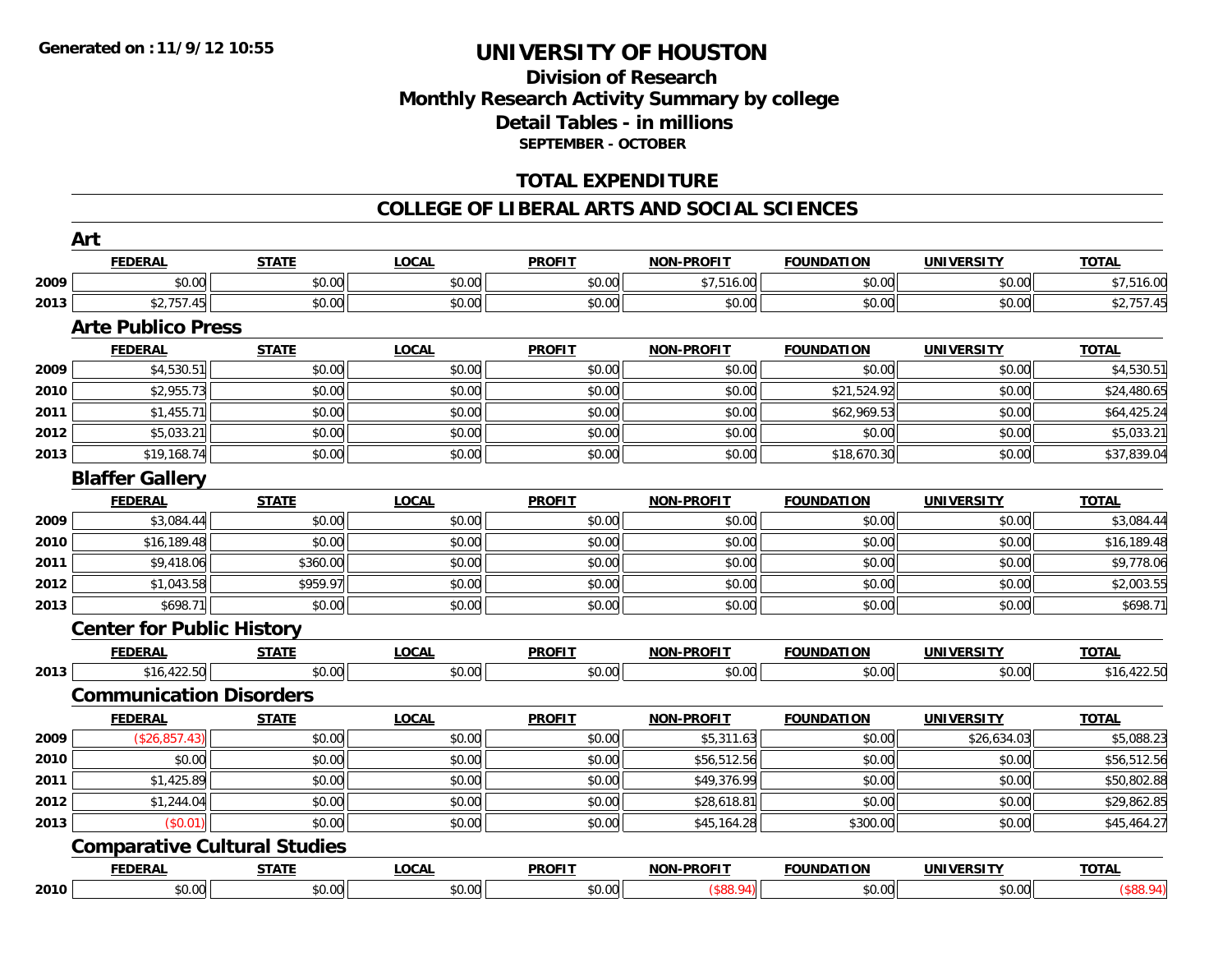### **Division of ResearchMonthly Research Activity Summary by college Detail Tables - in millions SEPTEMBER - OCTOBER**

### **TOTAL EXPENDITURE**

#### **COLLEGE OF LIBERAL ARTS AND SOCIAL SCIENCES**

#### **Dean, Liberal Arts and Social Sciences**

|      | <b>FEDERAL</b>                      | <b>STATE</b> | <b>LOCAL</b> | <b>PROFIT</b> | <b>NON-PROFIT</b> | <b>FOUNDATION</b> | <b>UNIVERSITY</b> | <b>TOTAL</b>  |
|------|-------------------------------------|--------------|--------------|---------------|-------------------|-------------------|-------------------|---------------|
| 2009 | \$10,648.97                         | \$0.00       | \$0.00       | \$0.00        | \$0.00            | \$0.00            | \$0.00            | \$10,648.97   |
| 2010 | \$2,158.46                          | \$0.00       | \$0.00       | \$0.00        | \$0.00            | \$0.00            | \$0.00            | \$2,158.46    |
| 2011 | \$991.73                            | \$0.00       | \$0.00       | \$0.00        | \$0.00            | \$0.00            | \$0.00            | \$991.73      |
|      | <b>Economics</b>                    |              |              |               |                   |                   |                   |               |
|      | <b>FEDERAL</b>                      | <b>STATE</b> | <b>LOCAL</b> | <b>PROFIT</b> | <b>NON-PROFIT</b> | <b>FOUNDATION</b> | <b>UNIVERSITY</b> | <b>TOTAL</b>  |
| 2009 | (\$14,904.37)                       | \$0.00       | \$0.00       | \$0.00        | \$0.00            | \$0.00            | \$0.00            | (\$14,904.37) |
| 2010 | \$16,057.91                         | \$0.00       | \$0.00       | \$0.00        | \$0.00            | \$0.00            | \$0.00            | \$16,057.91   |
| 2011 | \$0.00                              | \$0.00       | \$0.00       | \$0.00        | \$0.00            | \$8,867.95        | \$0.00            | \$8,867.95    |
| 2012 | \$0.00                              | \$0.00       | \$0.00       | \$2,363.42    | \$0.00            | \$4,387.28        | \$0.00            | \$6,750.70    |
| 2013 | \$39,837.98                         | \$0.00       | \$0.00       | \$0.00        | \$72,400.00       | \$5,255.09        | \$0.00            | \$117,493.07  |
|      | <b>English</b>                      |              |              |               |                   |                   |                   |               |
|      | <b>FEDERAL</b>                      | <b>STATE</b> | <b>LOCAL</b> | <b>PROFIT</b> | <b>NON-PROFIT</b> | <b>FOUNDATION</b> | <b>UNIVERSITY</b> | <b>TOTAL</b>  |
| 2009 | \$0.00                              | \$0.00       | \$0.00       | \$0.00        | \$0.00            | \$0.00            | \$0.00            | \$0.00        |
| 2010 | \$0.00                              | \$0.00       | \$0.00       | \$0.00        | \$0.00            | \$0.00            | \$0.00            | \$0.00        |
| 2011 | \$0.00                              | \$0.00       | \$0.00       | \$0.00        | \$0.00            | \$0.00            | \$0.00            | \$0.00        |
| 2012 | \$0.00                              | \$0.00       | \$0.00       | \$0.00        | \$0.00            | \$0.00            | \$0.00            | \$0.00        |
| 2013 | \$12,520.63                         | \$0.00       | \$0.00       | \$0.00        | \$0.00            | \$0.00            | \$0.00            | \$12,520.63   |
|      | <b>Health and Human Performance</b> |              |              |               |                   |                   |                   |               |
|      | <b>FEDERAL</b>                      | <b>STATE</b> | <b>LOCAL</b> | <b>PROFIT</b> | <b>NON-PROFIT</b> | <b>FOUNDATION</b> | <b>UNIVERSITY</b> | <b>TOTAL</b>  |
| 2009 | \$261,896.52                        | \$0.00       | \$0.00       | \$10,924.52   | \$0.00            | \$2,331.32        | \$0.00            | \$275,152.36  |
| 2010 | \$297,477.42                        | \$0.00       | \$0.00       | \$11,229.59   | \$0.00            | \$3,770.88        | \$0.00            | \$312,477.90  |
| 2011 | \$152,020.75                        | \$0.00       | \$0.00       | \$91,712.88   | \$0.00            | \$3,691.85        | \$0.00            | \$247,425.48  |
| 2012 | \$32,431.93                         | \$0.00       | \$0.00       | \$21,579.37   | \$0.00            | \$779.43          | \$0.00            | \$54,790.74   |
| 2013 | \$280,368.42                        | \$0.00       | \$0.00       | \$18,411.25   | \$0.00            | (\$71.57)         | \$0.00            | \$298,708.11  |
|      | <b>Hispanic Studies</b>             |              |              |               |                   |                   |                   |               |
|      | <b>FEDERAL</b>                      | <b>STATE</b> | <b>LOCAL</b> | <b>PROFIT</b> | <b>NON-PROFIT</b> | <b>FOUNDATION</b> | <b>UNIVERSITY</b> | <b>TOTAL</b>  |
| 2012 | \$0.00                              | \$0.00       | \$0.00       | \$0.00        | \$0.00            | \$37,061.46       | \$0.00            | \$37,061.46   |
| 2013 | \$0.00                              | \$0.00       | \$0.00       | \$0.00        | \$0.00            | \$3,624.83        | \$0.00            | \$3,624.83    |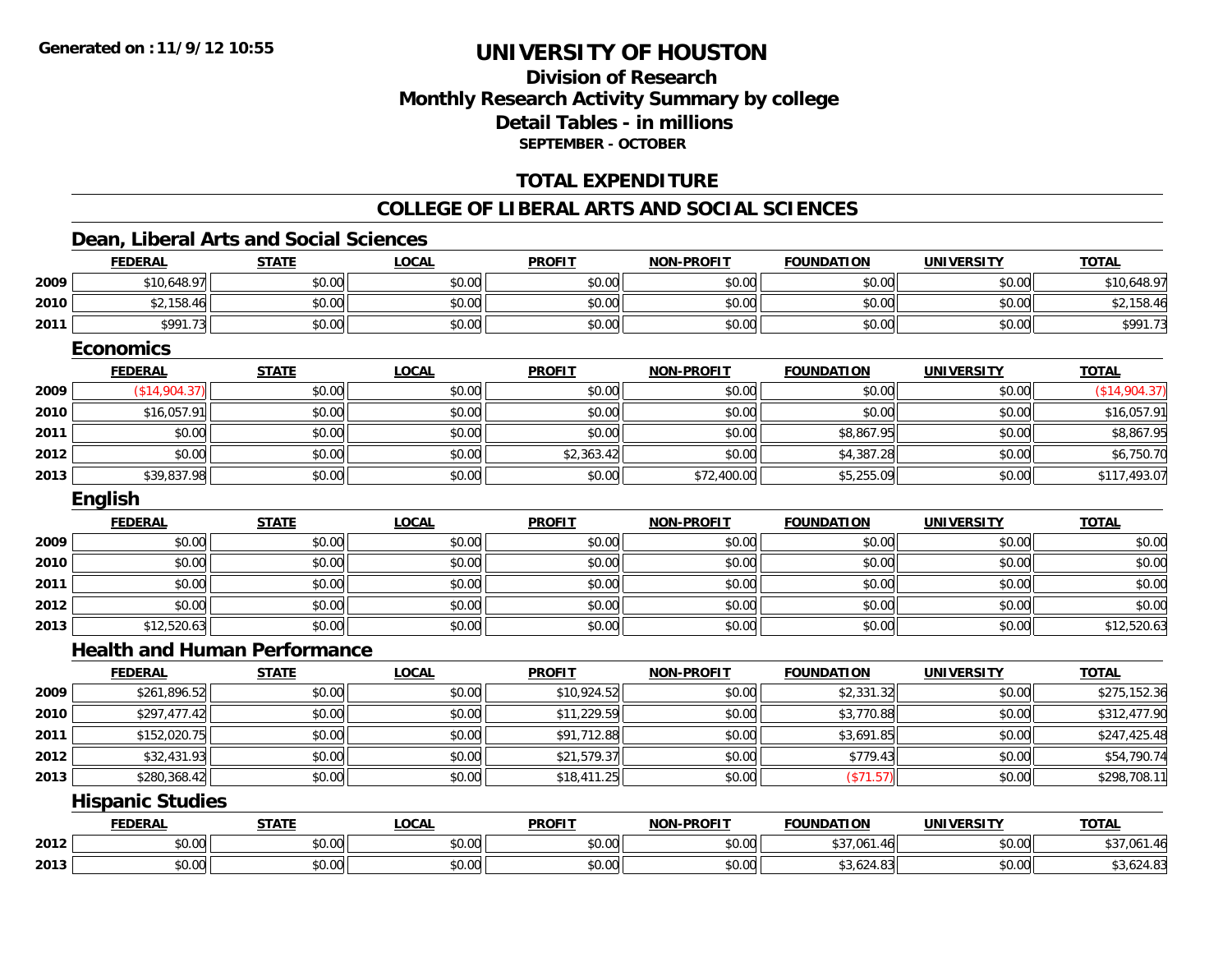### **Division of Research Monthly Research Activity Summary by college Detail Tables - in millions SEPTEMBER - OCTOBER**

#### **TOTAL EXPENDITURE**

#### **COLLEGE OF LIBERAL ARTS AND SOCIAL SCIENCES**

|      | <b>History</b>                        |              |              |               |                   |                   |                   |                |
|------|---------------------------------------|--------------|--------------|---------------|-------------------|-------------------|-------------------|----------------|
|      | <b>FEDERAL</b>                        | <b>STATE</b> | <b>LOCAL</b> | <b>PROFIT</b> | <b>NON-PROFIT</b> | <b>FOUNDATION</b> | <b>UNIVERSITY</b> | <b>TOTAL</b>   |
| 2009 | \$0.00                                | \$0.00       | \$0.00       | \$8,439.96    | \$0.00            | \$0.00            | \$0.00            | \$8,439.96     |
| 2010 | \$0.00                                | \$0.00       | \$0.00       | \$13,346.11   | \$0.00            | \$13,750.00       | \$0.00            | \$27,096.11    |
| 2011 | \$2,013.51                            | \$0.00       | \$0.00       | \$15,585.85   | \$0.00            | \$13,750.00       | \$0.00            | \$31,349.36    |
| 2012 | \$0.00                                | \$0.00       | \$0.00       | \$1,047.15    | (\$332.43)        | \$13,750.00       | \$0.00            | \$14,464.72    |
| 2013 | \$0.00                                | \$0.00       | \$0.00       | \$5,639.45    | \$0.00            | \$0.00            | \$0.00            | \$5,639.45     |
|      | <b>Hobby Center for Public Policy</b> |              |              |               |                   |                   |                   |                |
|      | <b>FEDERAL</b>                        | <b>STATE</b> | <b>LOCAL</b> | <b>PROFIT</b> | <b>NON-PROFIT</b> | <b>FOUNDATION</b> | <b>UNIVERSITY</b> | <b>TOTAL</b>   |
| 2010 | \$8,632.91                            | \$0.00       | \$0.00       | \$0.00        | \$0.00            | \$0.00            | \$0.00            | \$8,632.91     |
| 2011 | \$5,134.65                            | \$0.00       | \$0.00       | \$0.00        | \$0.00            | \$0.00            | \$0.00            | \$5,134.65     |
|      | <b>Modern/Classical Languages</b>     |              |              |               |                   |                   |                   |                |
|      | <b>FEDERAL</b>                        | <b>STATE</b> | <b>LOCAL</b> | <b>PROFIT</b> | <b>NON-PROFIT</b> | <b>FOUNDATION</b> | <b>UNIVERSITY</b> | <b>TOTAL</b>   |
| 2012 | \$0.00                                | \$0.00       | \$0.00       | \$0.00        | \$0.00            | \$0.00            | \$0.00            | \$0.00         |
| 2013 | \$7,517.53                            | \$0.00       | \$0.00       | \$0.00        | \$0.00            | \$0.00            | \$0.00            | \$7,517.53     |
|      | Philosophy                            |              |              |               |                   |                   |                   |                |
|      | <b>FEDERAL</b>                        | <b>STATE</b> | <b>LOCAL</b> | <b>PROFIT</b> | <b>NON-PROFIT</b> | <b>FOUNDATION</b> | <b>UNIVERSITY</b> | <b>TOTAL</b>   |
| 2009 | \$0.00                                | \$0.00       | \$0.00       | \$0.00        | \$0.00            | \$0.00            | \$0.00            | \$0.00         |
| 2010 | \$0.00                                | \$0.00       | \$0.00       | \$0.00        | \$0.00            | \$0.00            | \$0.00            | \$0.00         |
| 2011 | \$0.00                                | \$0.00       | \$0.00       | \$0.00        | \$0.00            | \$0.00            | \$0.00            | \$0.00         |
| 2012 | \$1,860.17                            | \$0.00       | \$0.00       | \$0.00        | \$0.00            | \$0.00            | \$0.00            | \$1,860.17     |
| 2013 | \$3,691.14                            | \$0.00       | \$0.00       | \$0.00        | \$0.00            | \$0.00            | \$0.00            | \$3,691.14     |
|      | <b>Political Science</b>              |              |              |               |                   |                   |                   |                |
|      | <b>FEDERAL</b>                        | <b>STATE</b> | <b>LOCAL</b> | <b>PROFIT</b> | NON-PROFIT        | <b>FOUNDATION</b> | <b>UNIVERSITY</b> | <b>TOTAL</b>   |
| 2009 | \$0.00                                | \$0.00       | \$0.00       | \$0.00        | \$0.00            | \$0.00            | \$10,284.45       | \$10,284.45    |
| 2010 | \$136.68                              | \$0.00       | \$0.00       | \$0.00        | \$0.00            | \$0.00            | \$0.00            | \$136.68       |
| 2011 | \$0.00                                | \$0.00       | \$0.00       | \$0.00        | \$0.00            | \$0.00            | \$0.00            | \$0.00         |
| 2012 | \$0.00                                | \$0.00       | \$0.00       | \$0.00        | \$0.00            | \$0.00            | \$0.00            | \$0.00         |
| 2013 | (\$322.52)                            | \$0.00       | \$0.00       | \$0.00        | \$0.00            | \$0.00            | \$0.00            | (\$322.52)     |
|      | Psychology                            |              |              |               |                   |                   |                   |                |
|      | <b>FEDERAL</b>                        | <b>STATE</b> | <b>LOCAL</b> | <b>PROFIT</b> | <b>NON-PROFIT</b> | <b>FOUNDATION</b> | <b>UNIVERSITY</b> | <b>TOTAL</b>   |
| 2009 | \$959,735.46                          | \$78,771.78  | \$0.00       | \$19,968.54   | \$5,305.04        | \$1,785.52        | \$17,569.54       | \$1,083,135.88 |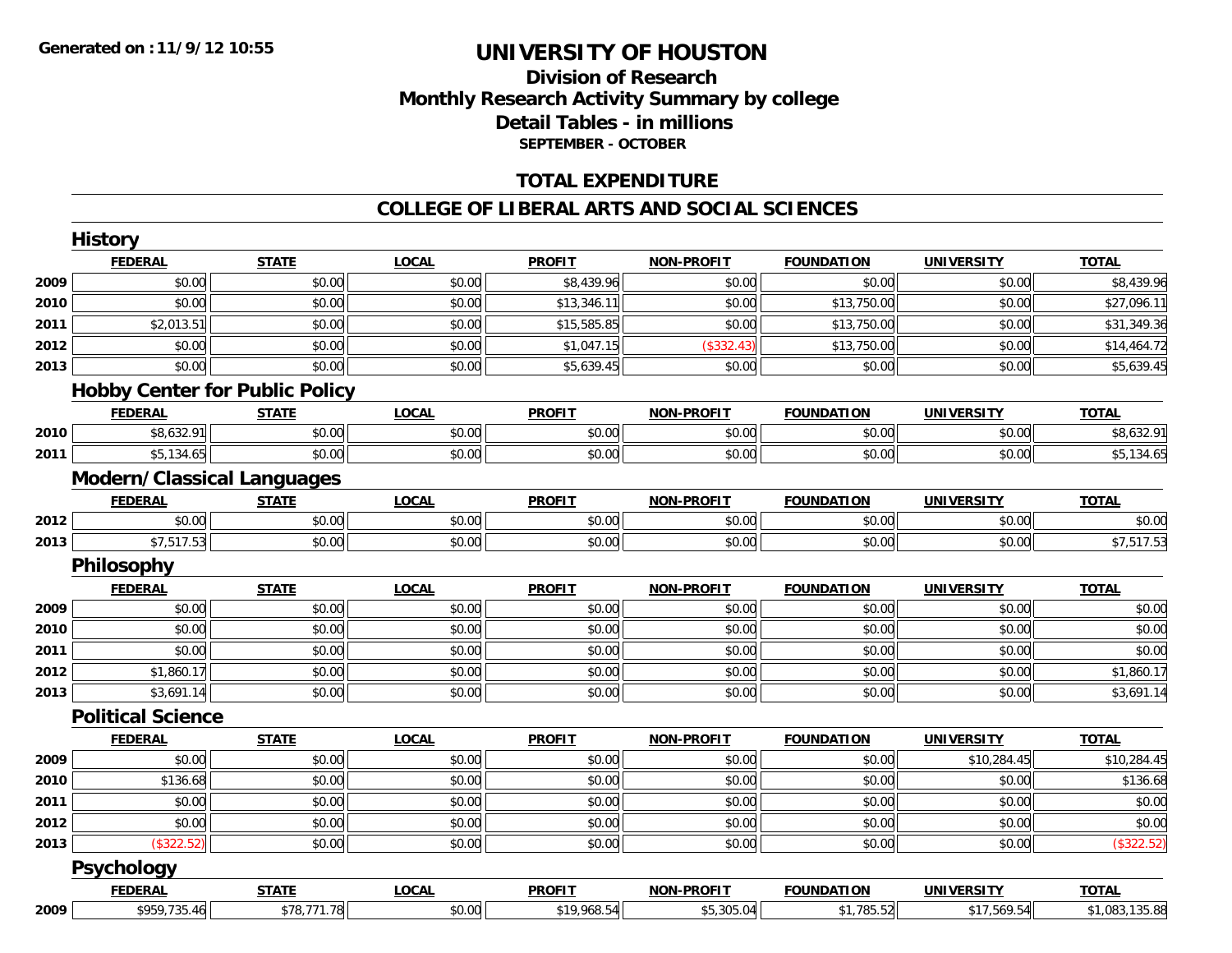### **Division of ResearchMonthly Research Activity Summary by college Detail Tables - in millions SEPTEMBER - OCTOBER**

#### **TOTAL EXPENDITURE**

#### **COLLEGE OF LIBERAL ARTS AND SOCIAL SCIENCES**

|       | <b>Psychology</b>              |              |              |               |                   |                   |                   |                |
|-------|--------------------------------|--------------|--------------|---------------|-------------------|-------------------|-------------------|----------------|
|       | <b>FEDERAL</b>                 | <b>STATE</b> | <b>LOCAL</b> | <b>PROFIT</b> | <b>NON-PROFIT</b> | <b>FOUNDATION</b> | <b>UNIVERSITY</b> | <b>TOTAL</b>   |
| 2010  | \$710,782.48                   | \$164,015.35 | \$0.00       | \$19,974.58   | \$16,640.23       | \$1,323.47        | \$7,395.42        | \$920,131.53   |
| 2011  | \$638,269.04                   | \$72,999.39  | \$0.00       | \$14,858.97   | \$38,234.33       | \$13,241.05       | \$2,648.09        | \$780,250.87   |
| 2012  | \$721,899.28                   | \$13,886.37  | \$0.00       | \$9,243.99    | \$27,305.69       | \$17,120.97       | (\$7,045.69)      | \$782,410.61   |
| 2013  | \$684,329.70                   | \$25,019.51  | \$0.00       | \$16,799.95   | \$25,671.41       | \$44,195.17       | \$0.00            | \$796,015.74   |
|       | <b>School of Communication</b> |              |              |               |                   |                   |                   |                |
|       | <b>FEDERAL</b>                 | <b>STATE</b> | <b>LOCAL</b> | <b>PROFIT</b> | <b>NON-PROFIT</b> | <b>FOUNDATION</b> | <b>UNIVERSITY</b> | <b>TOTAL</b>   |
| 2010  | \$0.00                         | \$0.00       | \$0.00       | \$0.00        | \$0.00            | \$0.00            | \$0.00            | \$0.00         |
| 2011  | \$0.00                         | \$0.00       | \$0.00       | \$0.00        | \$0.00            | \$0.00            | \$0.00            | \$0.00         |
| 2012  | \$0.00                         | \$0.00       | \$0.00       | \$0.00        | \$0.00            | \$0.00            | \$0.00            | \$0.00         |
|       | <b>Sociology</b>               |              |              |               |                   |                   |                   |                |
|       | <b>FEDERAL</b>                 | <b>STATE</b> | <b>LOCAL</b> | <b>PROFIT</b> | <b>NON-PROFIT</b> | <b>FOUNDATION</b> | <b>UNIVERSITY</b> | <b>TOTAL</b>   |
| 2009  | \$13,074.51                    | \$0.00       | \$10,425.42  | \$0.00        | \$0.00            | \$0.00            | \$0.00            | \$23,499.93    |
| 2010  | \$31,535.89                    | \$0.00       | \$5,405.91   | \$0.00        | \$5,283.54        | \$0.00            | \$0.00            | \$42,225.34    |
| 2011  | \$26,116.56                    | \$0.00       | \$0.00       | \$0.00        | \$0.00            | \$0.00            | \$0.00            | \$26,116.56    |
| 2012  | \$3,400.94                     | \$0.00       | \$0.00       | \$0.00        | \$0.00            | \$0.00            | \$0.00            | \$3,400.94     |
| 2013  | (\$313.80)                     | \$0.00       | \$0.00       | \$0.00        | \$0.00            | \$0.00            | \$0.00            | (\$313.80)     |
|       | <b>Theatre</b>                 |              |              |               |                   |                   |                   |                |
|       | <b>FEDERAL</b>                 | <b>STATE</b> | <b>LOCAL</b> | <b>PROFIT</b> | <b>NON-PROFIT</b> | <b>FOUNDATION</b> | <b>UNIVERSITY</b> | <b>TOTAL</b>   |
| 2013  | \$0.00                         | \$0.00       | \$0.00       | \$101.00      | \$0.00            | \$0.00            | \$0.00            | \$101.00       |
| Total | \$4,967,571.10                 | \$356,012.37 | \$15,831.33  | \$281,226.59  | \$382,919.14      | \$292,079.45      | \$57,485.84       | \$6,353,125.82 |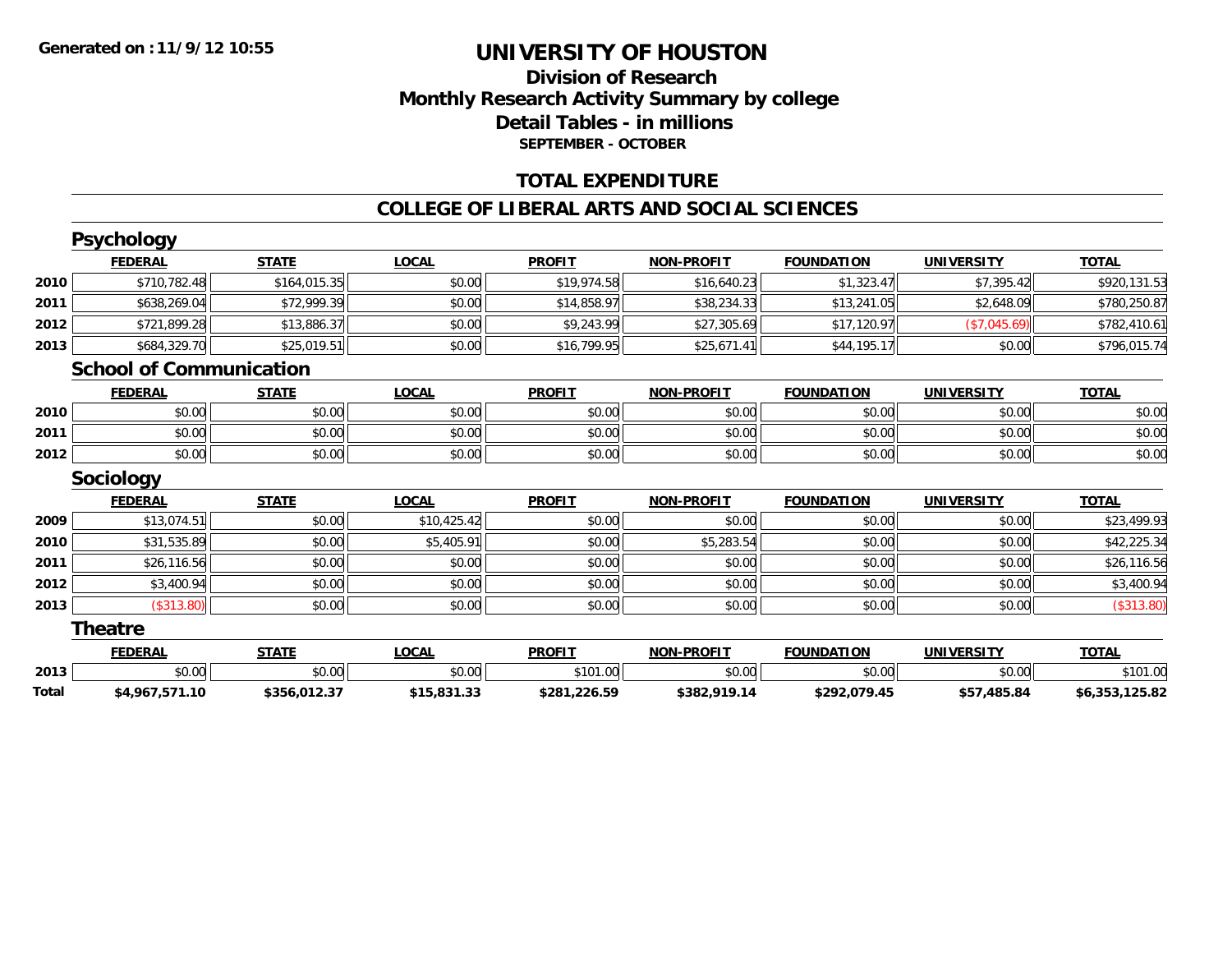### **Division of ResearchMonthly Research Activity Summary by college Detail Tables - in millions SEPTEMBER - OCTOBER**

### **TOTAL EXPENDITURE**

#### **COLLEGE OF NATURAL SCIENCES AND MATHEMATICS**

#### **Allied Geophysical Laboratories**

|      | <b>FEDERAL</b>                                         | <b>STATE</b>   | <b>LOCAL</b> | <b>PROFIT</b> | <b>NON-PROFIT</b> | <b>FOUNDATION</b> | <b>UNIVERSITY</b> | <b>TOTAL</b>   |
|------|--------------------------------------------------------|----------------|--------------|---------------|-------------------|-------------------|-------------------|----------------|
| 2012 | \$0.00                                                 | \$0.00         | \$0.00       | \$7,072.20    | \$0.00            | \$0.00            | \$0.00            | \$7,072.20     |
| 2013 | \$0.00                                                 | \$0.00         | \$0.00       | \$4,883.76    | \$0.00            | \$0.00            | \$0.00            | \$4,883.76     |
|      | <b>Biology/Biochemistry</b>                            |                |              |               |                   |                   |                   |                |
|      | <b>FEDERAL</b>                                         | <b>STATE</b>   | <b>LOCAL</b> | <b>PROFIT</b> | <b>NON-PROFIT</b> | <b>FOUNDATION</b> | <b>UNIVERSITY</b> | <b>TOTAL</b>   |
| 2009 | \$259,784.90                                           | \$21,722.66    | \$0.00       | \$0.00        | \$2,625.05        | \$89,362.10       | \$0.00            | \$373,494.71   |
| 2010 | \$574,801.94                                           | \$20,241.14    | \$0.00       | \$0.00        | \$27,563.14       | \$39,046.26       | \$0.00            | \$661,652.48   |
| 2011 | \$613,796.18                                           | \$51,023.77    | \$0.00       | \$0.00        | \$69,603.72       | \$29,979.67       | \$0.00            | \$764,403.34   |
| 2012 | \$501,332.18                                           | \$87,343.95    | \$0.00       | \$0.01        | \$133,552.48      | \$30,730.70       | \$0.00            | \$752,959.32   |
| 2013 | \$364,575.47                                           | \$57,725.36    | \$0.00       | \$3,460.72    | \$99,054.03       | \$28,446.31       | \$0.00            | \$553,261.89   |
|      | <b>Center for Applied Geoscience Excellence</b>        |                |              |               |                   |                   |                   |                |
|      | <b>FEDERAL</b>                                         | <b>STATE</b>   | <b>LOCAL</b> | <b>PROFIT</b> | <b>NON-PROFIT</b> | <b>FOUNDATION</b> | <b>UNIVERSITY</b> | <b>TOTAL</b>   |
| 2009 | \$0.00                                                 | \$0.00         | \$0.00       | \$0.00        | \$0.00            | \$0.00            | \$0.00            | \$0.00         |
| 2010 | \$0.00                                                 | \$0.00         | \$0.00       | \$0.00        | \$0.00            | \$0.00            | \$0.00            | \$0.00         |
|      | <b>Center for Nuclear Receptors and Cell Signaling</b> |                |              |               |                   |                   |                   |                |
|      | <b>FEDERAL</b>                                         | <b>STATE</b>   | <b>LOCAL</b> | <b>PROFIT</b> | <b>NON-PROFIT</b> | <b>FOUNDATION</b> | <b>UNIVERSITY</b> | <b>TOTAL</b>   |
| 2009 | \$0.00                                                 | \$0.00         | \$0.00       | \$0.00        | \$0.00            | \$0.00            | \$0.00            | \$0.00         |
| 2010 | \$100,888.76                                           | \$1,284,671.87 | \$0.00       | \$0.00        | \$0.00            | \$0.00            | \$0.00            | \$1,385,560.63 |
| 2011 | \$146,557.45                                           | \$978.15       | \$0.00       | \$0.00        | \$5,009.24        | \$5,455.54        | \$0.00            | \$158,000.38   |
| 2012 | \$299,815.91                                           | \$54,863.80    | \$0.00       | \$20,394.80   | (\$63.33)         | \$46,143.45       | \$0.00            | \$421,154.63   |
| 2013 | \$364,438.17                                           | \$68,248.12    | \$0.00       | \$3,734.15    | \$150.00          | \$0.00            | \$0.00            | \$436,570.44   |
|      | Chemistry                                              |                |              |               |                   |                   |                   |                |
|      | <b>FEDERAL</b>                                         | <b>STATE</b>   | <b>LOCAL</b> | <b>PROFII</b> | <b>NON-PROFIT</b> | <b>FOUNDATION</b> | <b>UNIVERSITY</b> | <b>TOTAL</b>   |
| 2009 | \$353,495.12                                           | \$23,249.71    | \$0.00       | \$18,115.54   | \$33,030.37       | \$205,178.00      | \$13,013.36       | \$646,082.10   |
| 2010 | \$732,582.09                                           | \$1,313,746.07 | \$0.00       | \$14,420.44   | \$4,440.52        | \$176,825.74      | \$30,657.15       | \$2,272,672.00 |
| 2011 | \$464,168.70                                           | \$174,624.93   | \$0.00       | \$12,731.40   | \$12,154.38       | \$206,443.09      | (\$77.51)         | \$870,044.99   |
| 2012 | \$396,137.70                                           | \$353,182.81   | \$0.00       | \$7,033.33    | \$5,846.13        | \$557,563.36      | (\$3,180.82)      | \$1,316,582.51 |
| 2013 | \$323,303.01                                           | \$307,907.03   | \$0.00       | \$19,949.06   | \$5,253.92        | \$175,684.67      | (\$894.00)        | \$831,203.68   |
|      | <b>Computer Science</b>                                |                |              |               |                   |                   |                   |                |
|      | <b>FEDERAL</b>                                         | <b>STATE</b>   | <b>LOCAL</b> | <b>PROFIT</b> | <b>NON-PROFIT</b> | <b>FOUNDATION</b> | <b>UNIVERSITY</b> | <b>TOTAL</b>   |
| 2009 | \$307,291.78                                           | \$28,935.23    | \$0.00       | \$16,590.30   | \$26,076.09       | \$0.00            | \$0.00            | \$378,893.40   |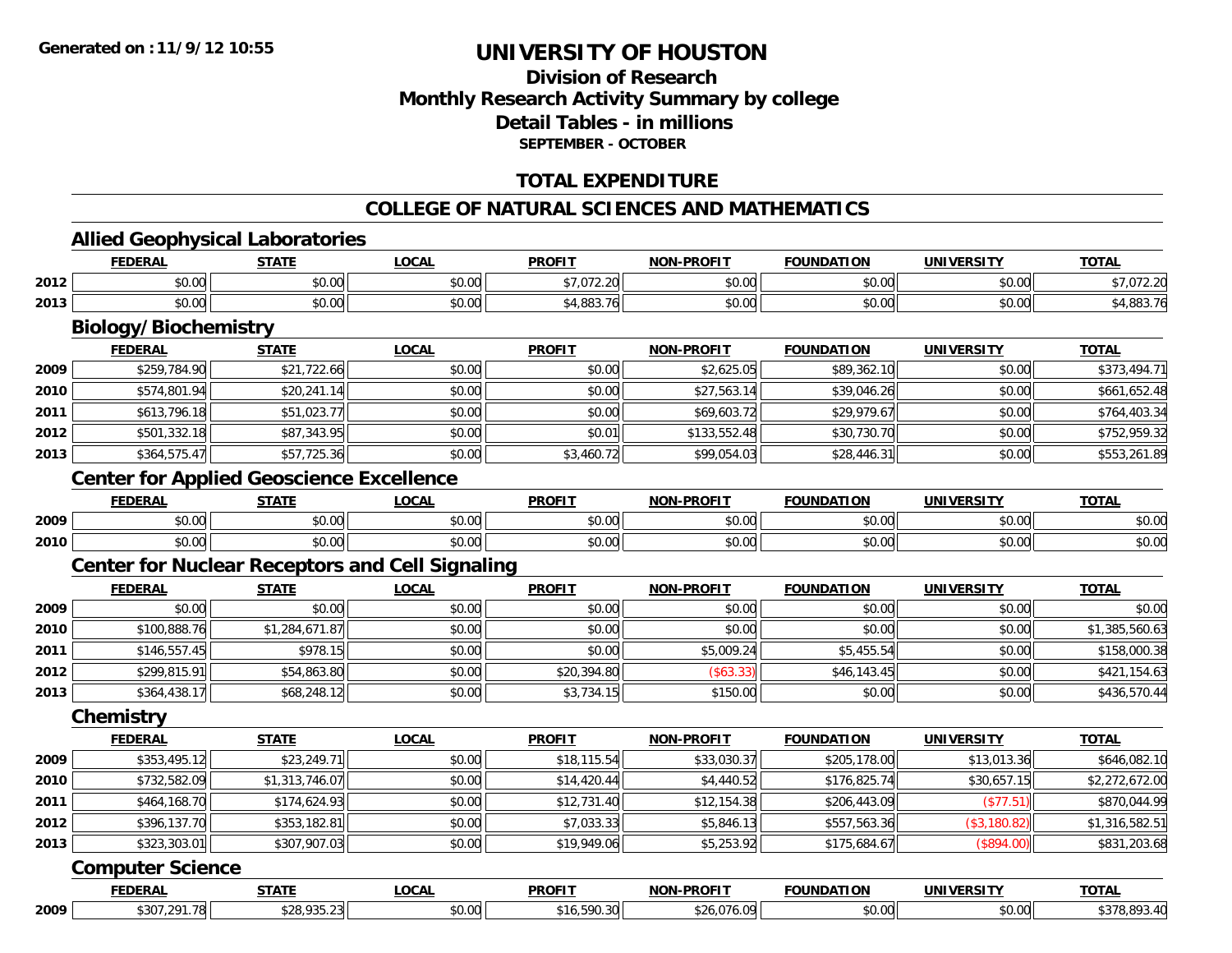### **Division of ResearchMonthly Research Activity Summary by college Detail Tables - in millionsSEPTEMBER - OCTOBER**

#### **TOTAL EXPENDITURE**

### **COLLEGE OF NATURAL SCIENCES AND MATHEMATICS**

### **Computer Science**

|      | <b>FEDERAL</b> | <u>STATE</u> | <b>LOCAL</b> | <b>PROFIT</b> | <b>NON-PROFIT</b> | <b>FOUNDATION</b> | UNIVERSITY  | <b>TOTAL</b>   |
|------|----------------|--------------|--------------|---------------|-------------------|-------------------|-------------|----------------|
| 2010 | \$596,793.73   | \$21,738.13  | \$0.00       | \$19,637.23   | \$43,401.80       | \$0.00            | \$0.00      | \$681,570.90   |
| 2011 | \$920,602.89   | \$23,265.90  | \$0.00       | \$31,934.89   | \$45,449.05       | \$0.00            | \$0.00      | \$1,021,252.73 |
| 2012 | \$500,465.88   | \$7,569.27   | \$0.00       | \$93,837.78   | \$63.344.45       | \$11,805.74       | \$0.00      | \$677,023.12   |
| 2013 | \$377,704.89   | \$9,687.46   | \$0.00       | \$62,629.61   | \$37,081.44       | \$10,965.00       | \$19,094.77 | \$517,163.17   |

#### **Dean, Natural Sciences and Mathematics**

|      | <u>FEDERAL</u> | <b>STATE</b> | <b>LOCAL</b> | <b>PROFIT</b> | NON-PROFIT | <b>FOUNDATION</b> | <b>UNIVERSITY</b> | <b>TOTAL</b> |
|------|----------------|--------------|--------------|---------------|------------|-------------------|-------------------|--------------|
| 2009 | \$0.00         | \$0.00       | \$0.00       | \$0.00        | \$0.00     | \$0.00            | \$0.00            | \$0.00       |
| 2010 | \$31,105.18    | \$0.00       | \$0.00       | \$0.00        | \$0.00     | \$0.00            | \$0.00            | \$31,105.18  |
| 2011 | \$161,486.06   | \$0.00       | \$0.00       | \$0.00        | \$0.00     | \$0.00            | \$0.00            | \$161,486.06 |
| 2012 | \$166,524.07   | \$0.00       | \$0.00       | \$0.00        | \$0.00     | \$0.00            | \$0.00            | \$166,524.07 |
| 2013 | \$192,932.88   | \$0.00       | \$0.00       | \$3,442.95    | \$0.00     | \$0.00            | \$0.00            | \$196,375.83 |

#### **Earth & Atmospheric Sciences**

|      | <b>FEDERAL</b> | <b>STATE</b> | <u>LOCAL</u> | <b>PROFIT</b> | <b>NON-PROFIT</b> | <b>FOUNDATION</b> | <b>UNIVERSITY</b> | <b>TOTAL</b>   |
|------|----------------|--------------|--------------|---------------|-------------------|-------------------|-------------------|----------------|
| 2009 | \$201,941.88   | \$6,079.48   | \$0.00       | \$252,615.31  | \$57,228.49       | \$0.00            | \$52.00           | \$517,917.16   |
| 2010 | \$545,873.38   | \$33,278.75  | \$0.00       | \$328,246.11  | \$285,559.67      | \$0.00            | \$0.00            | \$1,192,957.91 |
| 2011 | \$132,706.92   | \$107,114.66 | \$0.00       | \$361,374.96  | \$48,011.84       | \$0.00            | \$0.00            | \$649,208.38   |
| 2012 | \$375,759.20   | \$135,359.31 | \$0.00       | \$256,313.20  | \$35,207.29       | \$0.00            | \$0.00            | \$802,639.00   |
| 2013 | \$177,725.34   | \$28,774.05  | \$0.00       | \$415,008.91  | \$35,153.59       | \$0.00            | \$0.00            | \$656,661.89   |

#### **Institute for Climate and Atmospheric Science**

|      | <b>FEDERAL</b> | <b>STATE</b> | <b>LOCAL</b> | <b>PROFIT</b> | <b>NON-PROFIT</b> | <b>FOUNDATION</b> | <b>UNIVERSITY</b> | <b>TOTAL</b> |
|------|----------------|--------------|--------------|---------------|-------------------|-------------------|-------------------|--------------|
| 2009 | \$0.00         | \$0.00       | \$0.00       | \$0.00        | \$0.00            | \$0.00            | \$0.00            | \$0.00       |
| 2010 | \$0.00         | \$0.00       | \$0.00       | \$0.00        | \$0.00            | \$0.00            | \$0.00            | \$0.00       |
| 2011 | \$0.00         | \$0.00       | \$0.00       | \$0.00        | \$0.00            | \$0.00            | \$0.00            | \$0.00       |
| 2012 | \$0.00         | \$0.00       | \$0.00       | \$0.00        | \$0.00            | \$0.00            | \$0.00            | \$0.00       |
| 2013 | \$0.00         | \$0.00       | \$0.00       | \$0.00        | \$0.00            | \$0.00            | \$0.00            | \$0.00       |

#### **Mathematics**

|      | <u>FEDERAL</u> | <u>STATE</u> | <u>LOCAL</u> | <b>PROFIT</b> | <b>NON-PROFIT</b> | <b>FOUNDATION</b> | <b>UNIVERSITY</b> | <b>TOTAL</b> |
|------|----------------|--------------|--------------|---------------|-------------------|-------------------|-------------------|--------------|
| 2009 | \$122,955.78   | \$29,610.56  | \$0.00       | \$0.00        | \$13,606.75       | \$1,007.43        | \$0.00            | \$167,180.53 |
| 2010 | \$199,402.30   | \$29,178.30  | \$0.00       | \$0.00        | \$5,231.83        | \$5,797.21        | \$0.00            | \$239,609.63 |
| 2011 | \$111,117.98   | \$79,252.93  | \$0.00       | \$12,688.94   | \$36,357.89       | \$1,642.45        | \$5,031.78        | \$246,091.97 |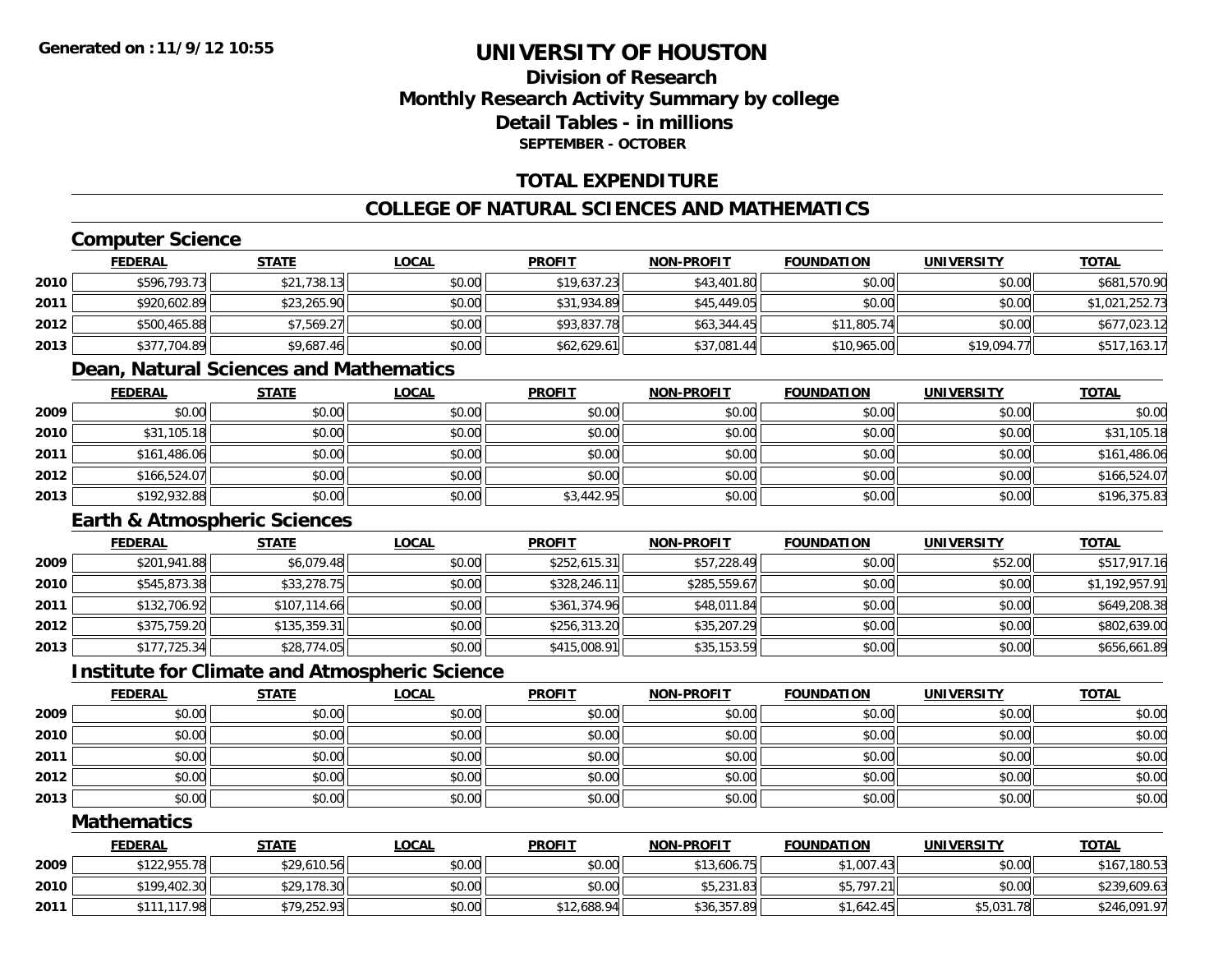### **Division of ResearchMonthly Research Activity Summary by college Detail Tables - in millions SEPTEMBER - OCTOBER**

#### **TOTAL EXPENDITURE**

#### **COLLEGE OF NATURAL SCIENCES AND MATHEMATICS**

|              | <b>Mathematics</b> |                   |              |                |                   |                   |                   |                 |
|--------------|--------------------|-------------------|--------------|----------------|-------------------|-------------------|-------------------|-----------------|
|              | <b>FEDERAL</b>     | <b>STATE</b>      | <b>LOCAL</b> | <b>PROFIT</b>  | <b>NON-PROFIT</b> | <b>FOUNDATION</b> | UNIVERSITY        | <b>TOTAL</b>    |
| 2012         | \$102,157.78       | \$45,167.09       | \$0.00       | \$22,993.19    | \$32,931.05       | \$13,871.78       | \$3,089.32        | \$220,210.21    |
| 2013         | \$192,573.68       | \$29,769.21       | \$0.00       | \$27,154.89    | \$467.88          | \$25,213.98       | \$5,393.57        | \$280,573.20    |
|              | <b>Physics</b>     |                   |              |                |                   |                   |                   |                 |
|              | <b>FEDERAL</b>     | <b>STATE</b>      | <b>LOCAL</b> | <b>PROFIT</b>  | <b>NON-PROFIT</b> | <b>FOUNDATION</b> | <b>UNIVERSITY</b> | <b>TOTAL</b>    |
| 2009         | \$162,648.96       | \$14,426.26       | \$0.00       | \$67,812.28    | \$36,123.57       | \$24,807.14       | \$0.00            | \$305,818.21    |
| 2010         | \$270,117.36       | \$14,694.45       | \$0.00       | \$136,844.41   | \$18,020.70       | \$23,925.09       | \$0.00            | \$463,602.01    |
| 2011         | \$323,906.55       | \$6,113.58        | \$0.00       | \$165,408.78   | \$3,489.45        | \$7,338.79        | \$0.00            | \$506,257.15    |
| 2012         | \$533,130.88       | $($ \$183.99) $ $ | \$0.00       | \$61,802.72    | \$11,327.76       | \$32,519.49       | \$0.00            | \$638,596.87    |
| 2013         | \$409,918.43       | \$0.00            | \$0.00       | \$183,144.65   | \$800.00          | \$20,135.53       | \$0.00            | \$613,998.61    |
| <b>Total</b> | \$12,612,521.38    | \$4,469,359.98    | \$0.00       | \$2,631,276.51 | \$1,233,090.23    | \$1,769,888.52    | \$72,179.62       | \$22,788,316.25 |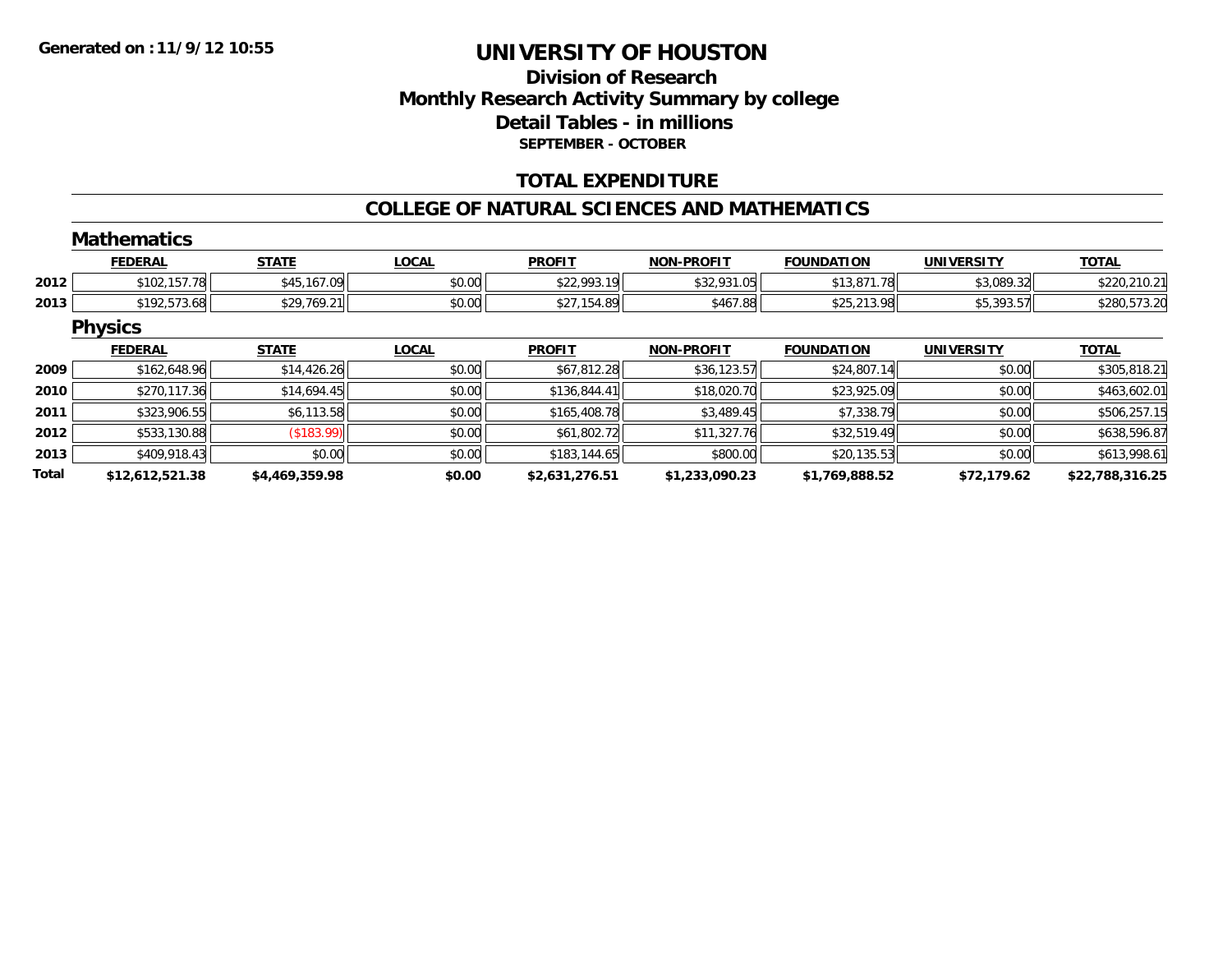### **Division of Research Monthly Research Activity Summary by college Detail Tables - in millions SEPTEMBER - OCTOBER**

#### **TOTAL EXPENDITURE**

#### **COLLEGE OF OPTOMETRY**

### **Optometry, Community**

|       | ___            |              |        |               |                   |                   |                   |                |
|-------|----------------|--------------|--------|---------------|-------------------|-------------------|-------------------|----------------|
|       | <b>FEDERAL</b> | <b>STATE</b> | LOCAL  | <b>PROFIT</b> | <b>NON-PROFIT</b> | <b>FOUNDATION</b> | <b>UNIVERSITY</b> | <b>TOTAL</b>   |
| 2009  | \$358,121.52   | \$13,677.42  | \$0.00 | \$26,897.34   | (S71.73)          | \$609.69          | \$73,691.45       | \$472,925.69   |
| 2010  | \$620,272.83   | \$32,689.07  | \$0.00 | \$64,938.94   | \$2,189.89        | \$7,555.56        | \$90,552.98       | \$818,199.27   |
| 2011  | \$493,147.98   | \$20,628.40  | \$0.00 | \$34,230.78   | \$40.32           | \$0.00            | \$49,731.55       | \$597,779.03   |
| 2012  | \$590,835.52   | \$1,922.24   | \$0.00 | \$74,009.57   | (\$105.00)        | \$4,878.41        | \$41,871.58       | \$713,412.32   |
| 2013  | \$738,274.36   | \$10,563.03  | \$0.00 | \$127,591.85  | \$0.00            | \$6,501.03        | \$34,763.53       | \$917,693.80   |
| Total | \$2,800,652.21 | \$79,480.16  | \$0.00 | \$327,668.48  | \$2,053.48        | \$19,544.69       | \$290.611.09      | \$3,520,010.11 |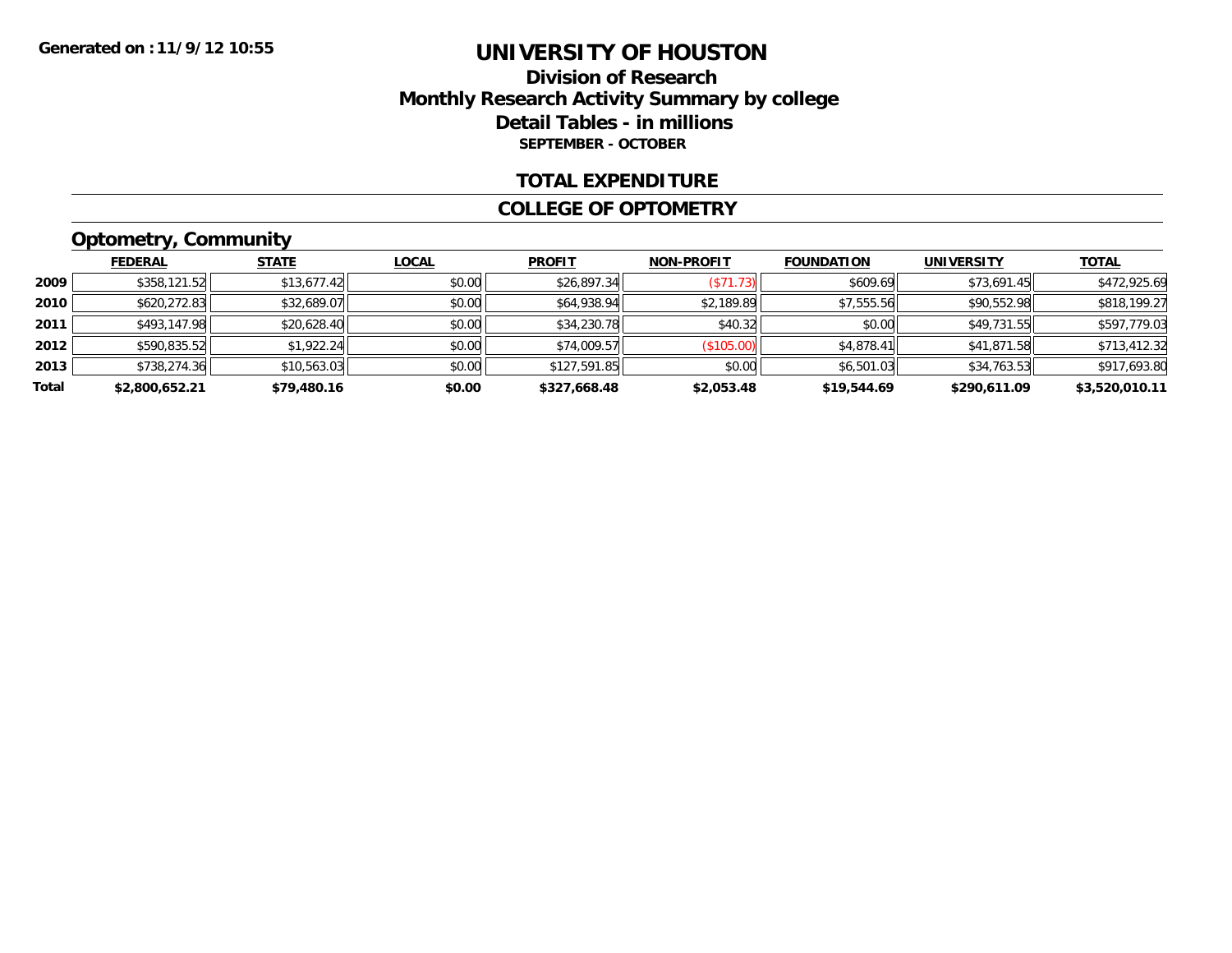### **Division of ResearchMonthly Research Activity Summary by college Detail Tables - in millions SEPTEMBER - OCTOBER**

#### **TOTAL EXPENDITURE**

#### **COLLEGE OF PHARMACY**

### **Clinical Sciences and Administration**

|      | <b>FEDERAL</b> | <b>STATE</b> | <u>LOCAL</u> | <b>PROFIT</b> | <b>NON-PROFIT</b> | <b>FOUNDATION</b> | <b>UNIVERSITY</b> | <u>TOTAL</u> |
|------|----------------|--------------|--------------|---------------|-------------------|-------------------|-------------------|--------------|
| 2009 | \$52,992.42    | \$0.00       | \$0.00       | \$75,483.18   | \$183.22          | \$13,962.73       | \$0.00            | \$142,621.55 |
| 2010 | \$22,535.14    | \$0.00       | \$0.00       | \$61,968.44   | \$19,577.17       | \$4,319.59        | \$1,038.01        | \$109,438.35 |
| 2011 | \$31,130.05    | \$0.00       | \$0.00       | \$18,796.89   | \$28,682.83       | \$0.00            | \$0.00            | \$78,609.77  |
| 2012 | \$31,557.47    | \$9,577.30   | \$0.00       | \$17,582.79   | (\$6,072.46)      | \$0.00            | \$0.00            | \$52,645.10  |
| 2013 | \$49,928.18    | \$0.00       | \$0.00       | \$55,523.81   | \$0.00            | \$4,103.00        | \$0.00            | \$109,554.99 |

### **Dean, Pharmacy**

|      | <b>FEDERAL</b> | <b>STATE</b> | <u>LOCAL</u> | <b>PROFIT</b> | <b>NON-PROFIT</b> | <b>FOUNDATION</b> | <b>UNIVERSITY</b> | <b>TOTAL</b> |
|------|----------------|--------------|--------------|---------------|-------------------|-------------------|-------------------|--------------|
| 2009 | \$0.00         | \$0.00       | \$0.00       | \$0.00        | \$0.00            | \$0.00            | \$0.00            | \$0.00       |
| 2010 | \$0.00         | \$0.00       | \$0.00       | \$0.00        | \$0.00            | \$0.00            | \$0.00            | \$0.00       |
| 2011 | \$0.00         | \$0.00       | \$0.00       | \$0.00        | \$0.00            | \$0.00            | \$0.00            | \$0.00       |
| 2012 | \$0.00         | \$0.00       | \$0.00       | \$0.00        | \$0.00            | \$0.00            | \$0.00            | \$0.00       |
| 2013 | \$0.00         | \$0.00       | \$0.00       | \$0.00        | \$0.00            | \$0.00            | \$0.00            | \$0.00       |

### **Pharmacological and Pharmaceutical Sciences**

|       | <b>FEDERAL</b> | <b>STATE</b> | <b>LOCAL</b> | <b>PROFIT</b> | <b>NON-PROFIT</b> | <b>FOUNDATION</b> | <b>UNIVERSITY</b> | <u>TOTAL</u>   |
|-------|----------------|--------------|--------------|---------------|-------------------|-------------------|-------------------|----------------|
| 2009  | \$272,364.14   | \$12,015.56  | \$0.00       | \$19,109.26   | \$14,031.42       | \$11,357.70       | \$0.00            | \$328,878.08   |
| 2010  | \$368,348.97   | \$25,842.57  | \$0.00       | \$6,811.67    | \$20,162.76       | \$5,323.39        | \$0.00            | \$426,489.36   |
| 2011  | \$390,698.20   | \$18,748.38  | \$0.00       | \$0.00        | \$26,707.71       | \$11,609.44       | \$0.00            | \$447,763.73   |
| 2012  | \$124,260.19   | \$0.01       | \$0.00       | \$0.00        | \$11,722.19       | \$1,301.93        | \$0.00            | \$137,284.32   |
| 2013  | \$297,217.60   | \$0.00       | \$0.00       | \$5,431.25    | \$8,216.52        | \$865.73          | \$0.00            | \$311,731.10   |
| Total | \$1,641,032.35 | \$66,183.82  | \$0.00       | \$260,707.29  | \$123,211.36      | \$52,843.51       | \$1,038.01        | \$2,145,016.35 |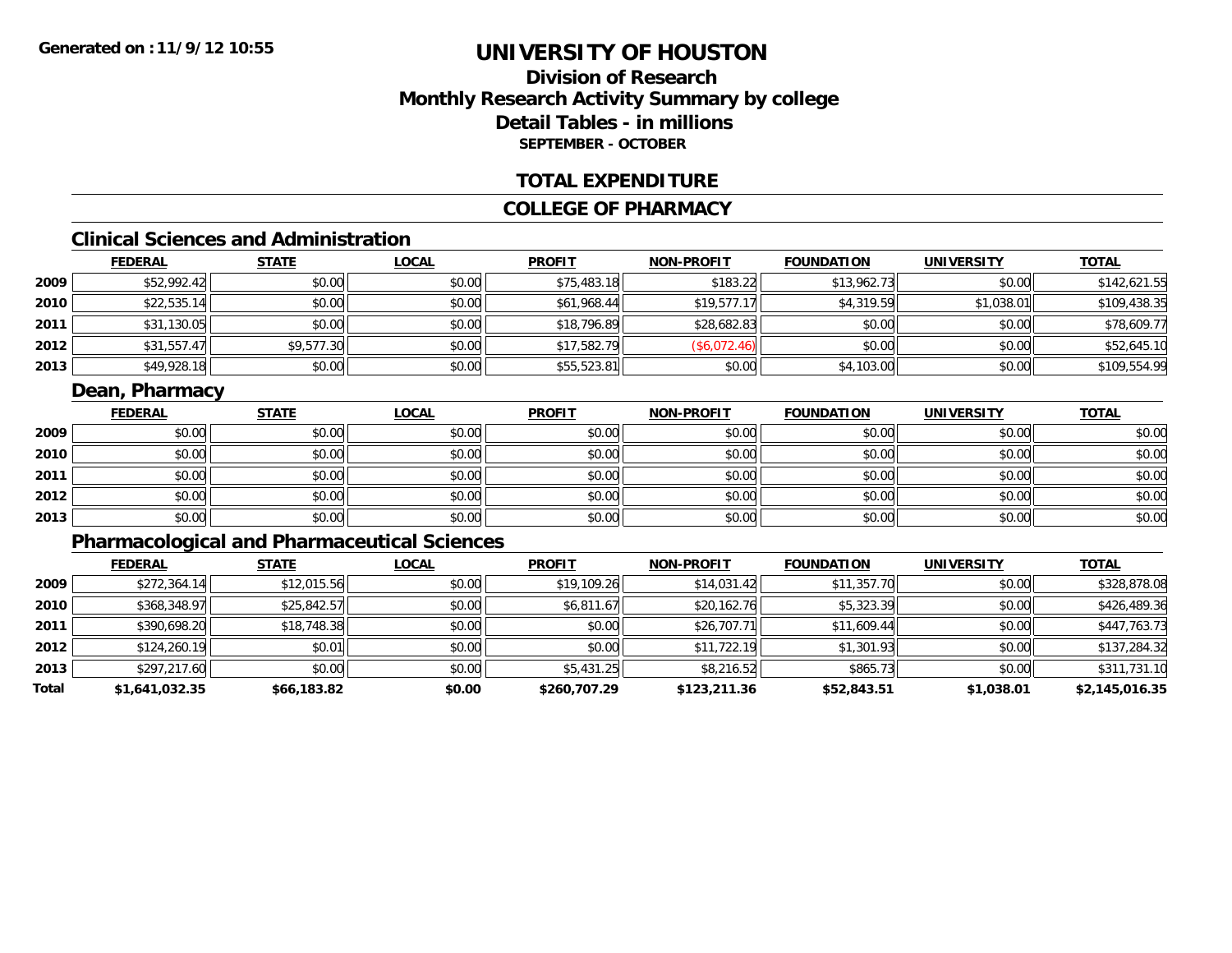### **Division of ResearchMonthly Research Activity Summary by college Detail Tables - in millionsSEPTEMBER - OCTOBER**

#### **TOTAL EXPENDITURE**

#### **COLLEGE OF TECHNOLOGY**

#### **Center for Life Sciences Technology**

|      | <b>FEDERAL</b> | <b>STATE</b> | <b>_OCAL</b> | <b>PROFIT</b> | <b>NON-PROFIT</b> | <b>FOUNDATION</b> | UNIVERSITY | <b>TOTAL</b> |
|------|----------------|--------------|--------------|---------------|-------------------|-------------------|------------|--------------|
| 2009 | \$0.00         | \$0.00       | \$0.00       | \$0.00        | \$0.00            | \$0.00            | \$0.00     | \$0.00       |
| 2010 | mn na<br>DU.UU | \$0.00       | \$0.00       | \$0.00        | \$0.00            | \$0.00            | \$0.00 l   | \$0.00       |
| 2012 | \$0.00         | \$0.00       | \$0.00       | \$0.00        | \$0.00            | \$0.00            | \$0.00     | \$0.00       |

### **Center for Technology Literacy**

|      | <b>FEDERAL</b> | <b>STATE</b> | <b>LOCAL</b> | <b>PROFIT</b> | NON-PROFIT | <b>FOUNDATION</b> | <b>UNIVERSITY</b> | <b>TOTAL</b> |
|------|----------------|--------------|--------------|---------------|------------|-------------------|-------------------|--------------|
| 2009 | \$0.00         | \$0.00       | \$0.00       | \$0.00        | \$0.00     | \$0.00            | \$0.00            | \$0.00       |
| 2010 | \$0.00         | \$0.00       | \$0.00       | \$0.00        | \$0.00     | \$0.00            | \$0.00            | \$0.00       |
| 2011 | \$93,764.70    | \$0.00       | \$0.00       | \$0.00        | \$0.00     | \$0.00            | \$0.00            | \$93,764.70  |
| 2012 | \$295,768.75   | \$0.00       | \$0.00       | \$0.00        | \$0.00     | \$0.00            | \$0.00            | \$295,768.75 |
| 2013 | \$21,740.09    | \$0.00       | \$0.00       | \$0.00        | \$0.00     | \$0.00            | \$0.00            | \$21,740.09  |

#### **Dean, Technology**

|      | <b>FEDERAL</b> | <b>STATE</b> | <u>LOCAL</u> | <b>PROFIT</b> | <b>NON-PROFIT</b> | <b>FOUNDATION</b> | <b>UNIVERSITY</b> | <b>TOTAL</b> |
|------|----------------|--------------|--------------|---------------|-------------------|-------------------|-------------------|--------------|
| 2009 | \$52,325.13    | \$0.00       | \$0.00       | \$0.00        | \$0.00            | \$0.00            | \$0.00            | \$52,325.13  |
| 2010 | \$42,194.08    | \$0.00       | \$0.00       | \$0.00        | \$0.00            | \$0.00            | \$0.00            | \$42,194.08  |
| 2011 | \$19,502.83    | \$0.00       | \$0.00       | \$0.00        | \$0.00            | \$0.00            | \$0.00            | \$19,502.83  |
| 2012 | \$0.00         | \$0.00       | \$0.00       | \$0.00        | \$0.00            | \$0.00            | \$0.00            | \$0.00       |
| 2013 | \$18,242.11    | \$1,913.66   | \$0.00       | \$0.00        | \$0.00            | \$0.00            | \$0.00            | \$20,155.77  |

#### **Engineering Technology**

|      | <b>FEDERAL</b> | <b>STATE</b> | <b>LOCAL</b> | <b>PROFIT</b> | <b>NON-PROFIT</b> | <b>FOUNDATION</b> | <b>UNIVERSITY</b> | <u>TOTAL</u> |
|------|----------------|--------------|--------------|---------------|-------------------|-------------------|-------------------|--------------|
| 2009 | \$248,541.55   | \$0.00       | \$0.00       | \$3,491.05    | \$1,232.71        | \$0.00            | \$7,302.07        | \$260,567.37 |
| 2010 | \$114,018.21   | \$0.00       | \$0.00       | \$5,066.23    | \$1,759.70        | \$33,746.44       | \$229.32          | \$154,819.90 |
| 2011 | \$74,084.61    | \$0.00       | \$0.00       | \$1,695.72    | \$0.00            | \$18,482.27       | \$0.00            | \$94,262.60  |
| 2012 | \$83,030.31    | \$0.00       | \$0.00       | \$5,710.35    | (\$3,366.00)      | \$9,265.36        | \$0.00            | \$94,640.02  |
| 2013 | \$48,147.59    | \$478.41     | \$0.00       | \$21,263.60   | \$1,665.05        | \$5,461.67        | \$0.00            | \$77,016.32  |

### **Human Development and Consumer Science**

|      | <b>FEDERAL</b> | <b>STATE</b> | <b>LOCAL</b> | <b>PROFIT</b> | <b>NON-PROFIT</b> | <b>FOUNDATION</b> | <b>UNIVERSITY</b> | <b>TOTAL</b> |
|------|----------------|--------------|--------------|---------------|-------------------|-------------------|-------------------|--------------|
| 2009 | \$8,912.80     | \$21,435.02  | \$0.00       | \$1,811.46    | \$0.00            | \$0.00            | \$0.00            | \$32,159.29  |
| 2010 | \$1,592.93     | \$0.00       | \$0.00       | \$2,147.06    | \$0.00            | \$0.00            | \$0.00            | \$3,739.99   |
| 2011 | \$711.70       | \$0.00       | \$0.00       | \$1,085.93    | \$0.00            | \$0.00            | \$0.00            | \$1,797.63   |
| 2012 | $($ \$674.65)  | \$0.00       | \$0.00       | \$0.00        | \$0.00            | \$1.214.93        | \$0.00            | \$540.29     |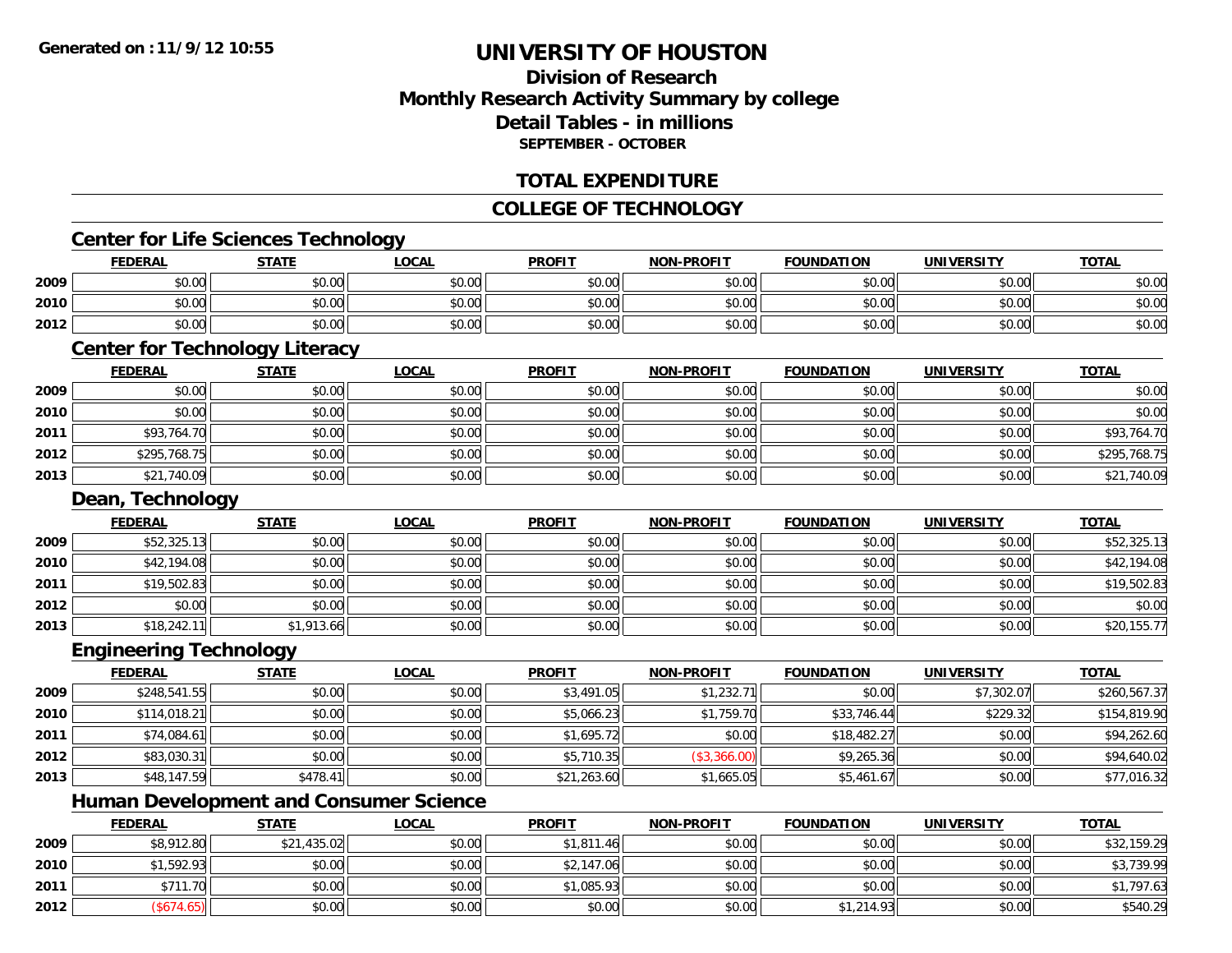### **Division of ResearchMonthly Research Activity Summary by college Detail Tables - in millions SEPTEMBER - OCTOBER**

#### **TOTAL EXPENDITURE**

#### **COLLEGE OF TECHNOLOGY**

### **Information & Logistics Technology**

|      | <b>FEDERAL</b> | <b>STATE</b> | <u>LOCAL</u> | <b>PROFIT</b> | <b>NON-PROFIT</b> | <b>FOUNDATION</b> | <b>UNIVERSITY</b> | <b>TOTAL</b>  |
|------|----------------|--------------|--------------|---------------|-------------------|-------------------|-------------------|---------------|
| 2009 | \$30,539.28    | \$7,145.01   | \$0.00       | \$0.00        | \$0.00            | \$0.00            | \$0.00            | \$37,684.29   |
| 2010 | \$3,608.93     | \$0.00       | \$0.00       | \$0.00        | \$2,052.00        | \$0.00            | \$0.00            | \$5,660.93    |
| 2011 | \$9,123.54     | \$0.00       | \$0.00       | \$0.00        | \$731.88          | \$0.00            | \$0.00            | \$9,855.42    |
| 2012 | \$14,598.26    | \$0.00       | \$0.00       | \$0.00        | \$0.00            | \$0.00            | \$0.00            | \$14,598.26   |
| 2013 | (\$10,735.08)  | \$0.00       | \$0.00       | \$0.00        | \$0.00            | \$0.00            | \$0.00            | (\$10,735.08) |

### **Texas Manufacturing Assistance Center**

|       | <b>FEDERAL</b> | <u>STATE</u> | <b>LOCAL</b> | <b>PROFIT</b> | <b>NON-PROFIT</b> | <b>FOUNDATION</b> | <b>UNIVERSITY</b> | <b>TOTAL</b>   |
|-------|----------------|--------------|--------------|---------------|-------------------|-------------------|-------------------|----------------|
| 2009  | \$0.00         | \$0.00       | \$0.00       | \$0.00        | \$0.00            | \$0.00            | \$0.00            | \$0.00         |
| 2010  | \$0.00         | \$0.00       | \$0.00       | \$0.00        | \$0.00            | \$0.00            | \$0.00            | \$0.00         |
| 2011  | \$0.00         | \$0.00       | \$0.00       | \$0.00        | \$0.00            | \$0.00            | \$0.00            | \$0.00         |
| 2013  | \$0.00         | \$0.00       | \$0.00       | \$0.00        | \$0.00            | \$0.00            | \$0.00            | \$0.00         |
| Total | \$1,169,037.65 | \$30,972.10  | \$0.00       | \$42,271.40   | \$4,075.34        | \$68,170.67       | \$7,531.39        | \$1,322,058.55 |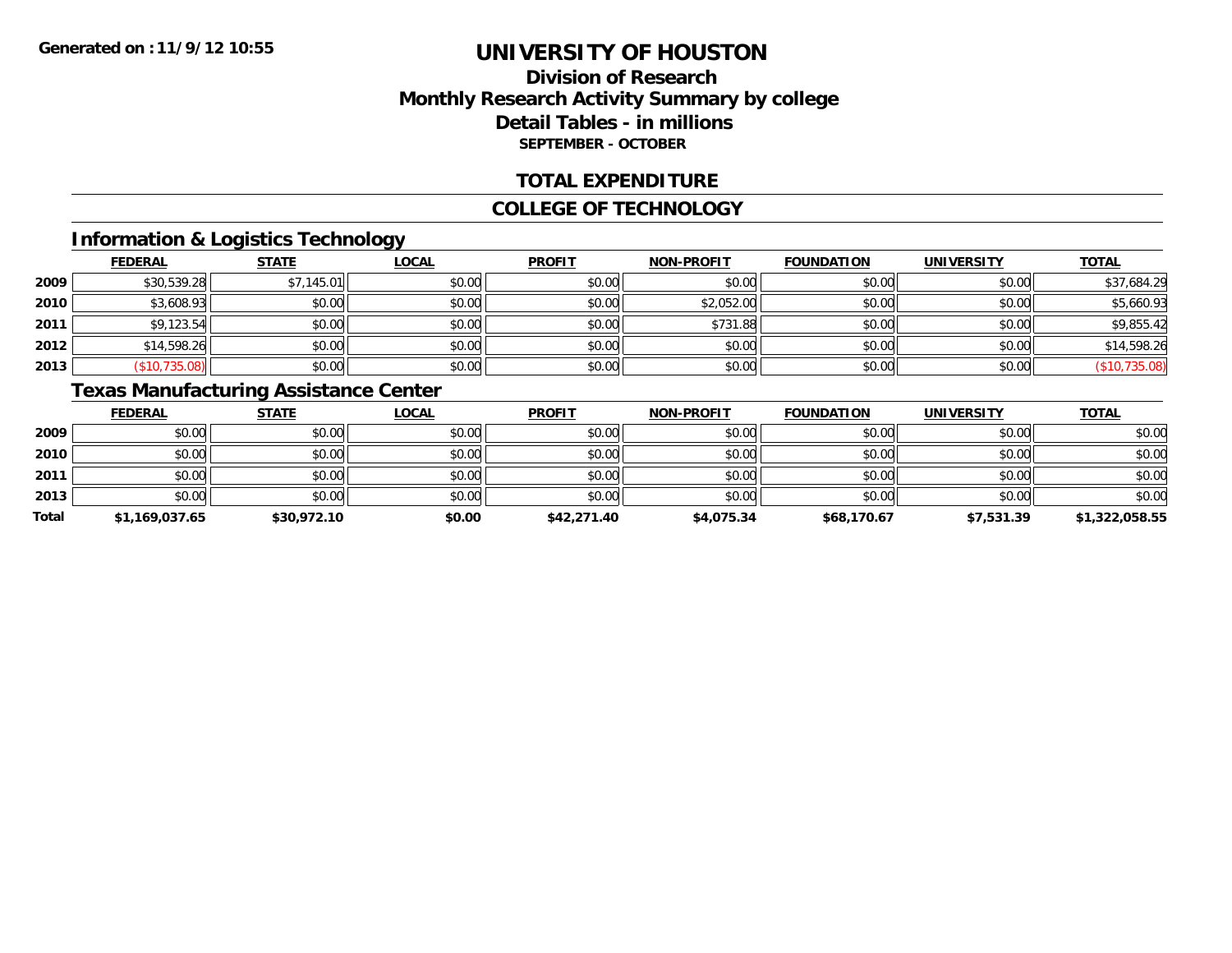### **Division of ResearchMonthly Research Activity Summary by college Detail Tables - in millionsSEPTEMBER - OCTOBER**

#### **TOTAL EXPENDITURE**

### **CULLEN COLLEGE OF ENGINEERING**

### **Biomedical Engineering**

|      | <b>FEDERAL</b> | <b>STATE</b> | <b>LOCAL</b>                                             | <b>PROFIT</b> | <b>NON-PROFIT</b> | <b>FOUNDATION</b> | <b>UNIVERSITY</b> | <b>TOTAL</b> |
|------|----------------|--------------|----------------------------------------------------------|---------------|-------------------|-------------------|-------------------|--------------|
| 2009 | \$11,666.23    | \$0.00       | \$0.00                                                   | \$0.00        | \$6,982.72        | (\$310.55)        | \$0.00            | \$18,338.40  |
| 2010 | \$33,442.99    | \$0.00       | \$0.00                                                   | \$0.00        | \$3,430.39        | \$0.00            | \$0.00            | \$36,873.38  |
| 2011 | \$53,482.85    | \$0.00       | \$0.00                                                   | \$0.00        | \$0.00            | \$0.00            | \$0.00            | \$53,482.85  |
| 2012 | \$73,498.57    | \$0.00       | \$0.00                                                   | \$0.00        | \$0.00            | \$0.00            | \$0.00            | \$73,498.57  |
| 2013 | \$97,464.82    | \$0.00       | \$0.00                                                   | \$6,620.47    | \$0.00            | \$0.00            | \$0.00            | \$104,085.29 |
|      |                |              | <b>Center for Innovative Grouting Materials and Tech</b> |               |                   |                   |                   |              |
|      | <b>FEDERAL</b> | <b>STATE</b> | <b>LOCAL</b>                                             | <b>PROFIT</b> | <b>NON-PROFIT</b> | <b>FOUNDATION</b> | <b>UNIVERSITY</b> | <b>TOTAL</b> |
| 2011 | \$0.00         | \$0.00       | \$0.00                                                   | \$0.00        | \$0.00            | \$0.00            | \$0.00            | \$0.00       |
| 2012 | \$0.00         | \$0.00       | \$0.00                                                   | \$0.00        | \$0.00            | \$0.00            | \$0.00            | \$0.00       |
| 2013 | \$0.00         | \$0.00       | \$0.00                                                   | \$0.00        | \$0.00            | \$0.00            | \$0.00            | \$0.00       |

#### **Chemical Engineering**

|      | <b>FEDERAL</b> | <u>STATE</u>   | <b>LOCAL</b> | <b>PROFIT</b> | <b>NON-PROFIT</b> | <b>FOUNDATION</b> | <b>UNIVERSITY</b> | <b>TOTAL</b>   |
|------|----------------|----------------|--------------|---------------|-------------------|-------------------|-------------------|----------------|
| 2009 | \$218,986.20   | \$208,443.88   | \$27,602.65  | \$107.597.48  | \$37,876.88       | \$19,432.32       | \$0.00            | \$619,939.40   |
| 2010 | \$262,532.98   | \$1,206,317.31 | \$1,530.31   | \$67,965.86   | \$1,919.00        | \$14,274.37       | \$29,039.57       | \$1,583,579.39 |
| 2011 | \$914,118.12   | \$199,391.99   | \$0.00       | \$108,300.97  | \$0.00            | \$25,095.59       | \$23,099.36       | \$1,270,006.03 |
| 2012 | \$831,526.24   | \$26,684.36    | \$0.00       | \$119,568.68  | \$800.00          | \$12,202.84       | \$0.02            | \$990,782.14   |
| 2013 | \$534,330.83   | \$16,601.56    | \$0.00       | \$151,049.91  | \$9,682.75        | \$45,127.85       | (S19, 913.49)     | \$736,879.41   |

### **Civil Engineering**

|      | <u>FEDERAL</u> | <b>STATE</b> | <b>LOCAL</b> | <b>PROFIT</b> | <b>NON-PROFIT</b> | <b>FOUNDATION</b> | <b>UNIVERSITY</b> | <b>TOTAL</b> |
|------|----------------|--------------|--------------|---------------|-------------------|-------------------|-------------------|--------------|
| 2009 | \$287,746.46   | \$45,334.90  | \$1,681.14   | \$477.79      | \$3,715.76        | \$46,080.48       | \$0.00            | \$385,036.53 |
| 2010 | \$337,700.35   | \$66,299.36  | \$13,470.63  | \$34,789.81   | \$12,844.12       | \$51,555.03       | \$0.00            | \$516,659.29 |
| 2011 | \$220,542.54   | \$55,882.51  | \$0.00       | \$41,363.71   | \$15,046.28       | \$32,562.50       | \$15,534.49       | \$380,932.02 |
| 2012 | \$303,012.95   | \$79,903.42  | \$22,517.05  | \$28,678.31   | \$5,551.99        | \$658.67          | \$0.00            | \$440,322.39 |
| 2013 | \$499,293.54   | \$83,921.85  | \$3,202.82   | \$28,087.74   | \$30,229.11       | \$1,032.45        | \$7,038.00        | \$652,805.51 |

### **Composites Engineering and Applications Center**

|      | <b>FEDERAL</b> | <b>STATE</b> | <u>LOCAL</u>           | <b>PROFIT</b> | <b>NON-PROFIT</b> | <b>FOUNDATION</b> | <b>UNIVERSITY</b> | <b>TOTAL</b> |
|------|----------------|--------------|------------------------|---------------|-------------------|-------------------|-------------------|--------------|
| 2011 | \$0.00         | \$0.00       | $n \cap \neg$<br>JU.UU | \$0.00        | \$0.00            | \$0.00            | \$0.00            | \$0.00       |
| 2012 | \$0.00         | \$0.00       | ልስ ለሰ<br>JU.UU         | \$0.00        | \$0.00            | \$0.00            | \$0.00            | \$0.00       |
| 2013 | \$0.00         | \$0.00       | \$0.00                 | \$0.00        | \$0.00            | \$0.00            | \$0.00            | \$0.00       |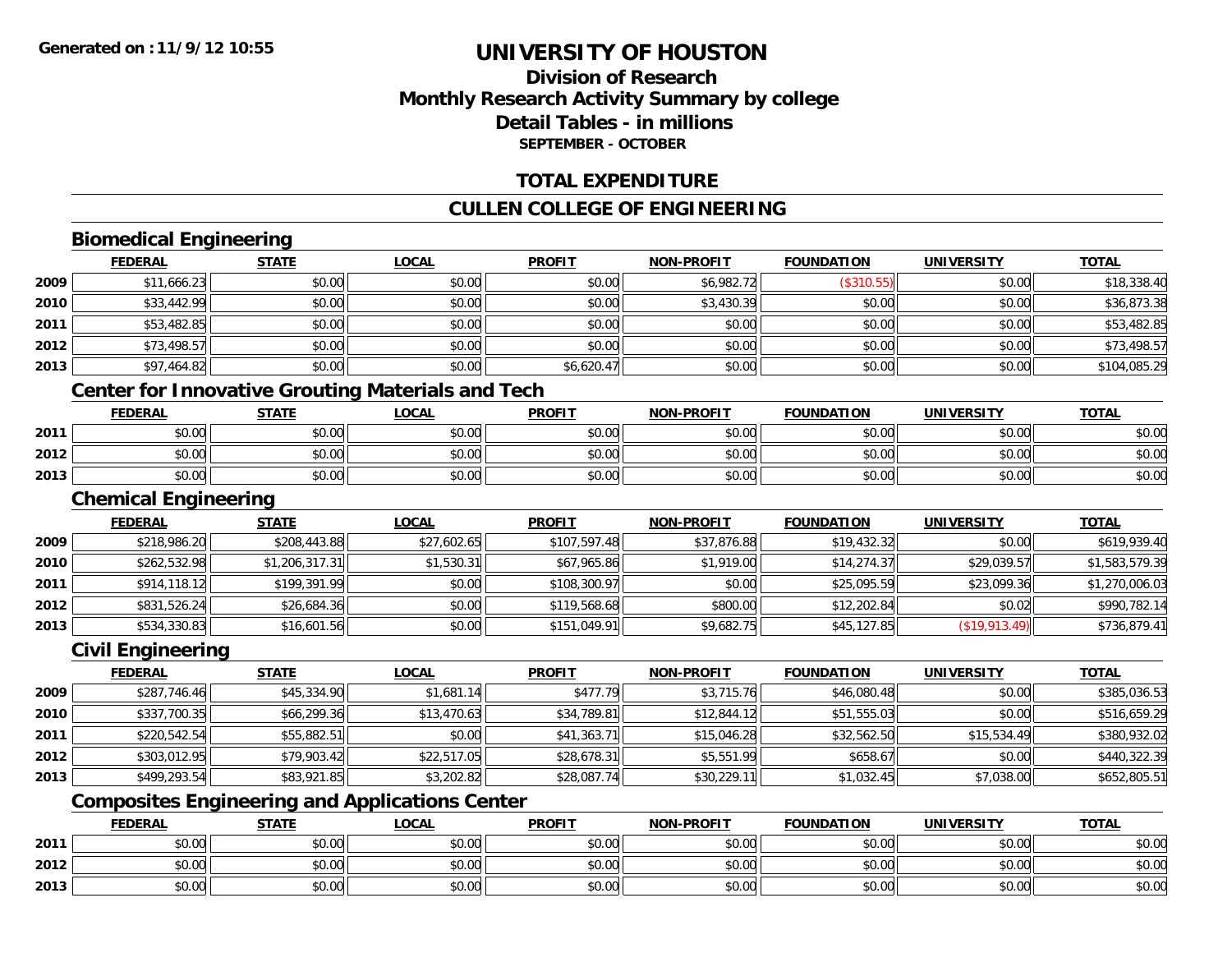### **Division of ResearchMonthly Research Activity Summary by college Detail Tables - in millionsSEPTEMBER - OCTOBER**

#### **TOTAL EXPENDITURE**

#### **CULLEN COLLEGE OF ENGINEERING**

## **Dean, Engineering**

|      | <b>FEDERAL</b> | <b>STATE</b>     | <b>LOCAL</b> | <b>PROFIT</b> | <b>NON-PROFIT</b> | <b>FOUNDATION</b> | <b>UNIVERSITY</b> | <b>TOTAL</b> |
|------|----------------|------------------|--------------|---------------|-------------------|-------------------|-------------------|--------------|
| 2009 | \$4,709.98     | $($ \$48.96) $ $ | \$0.00       | \$0.00        | \$0.00            | \$0.00            | \$0.00            | \$4,661.02   |
| 2010 | \$33,926.54    | \$0.00           | \$0.00       | \$0.00        | \$0.00            | \$0.00            | \$0.00            | \$33,926.54  |
| 2011 | \$25,314.58    | \$0.00           | \$0.00       | \$0.00        | \$0.00            | \$0.00            | \$0.00            | \$25,314.58  |
| 2012 | \$52,826.78    | \$0.00           | \$0.00       | \$0.00        | \$0.00            | \$0.00            | \$0.00            | \$52,826.78  |
| 2013 | \$7,224.13     | \$0.00           | \$0.00       | \$0.00        | \$0.00            | \$0.00            | \$0.00            | \$7,224.13   |

### **Electrical & Computer Engineering**

|      | <b>FEDERAL</b> | <u>STATE</u> | <b>LOCAL</b> | <b>PROFIT</b> | <b>NON-PROFIT</b> | <b>FOUNDATION</b> | <b>UNIVERSITY</b> | <b>TOTAL</b> |
|------|----------------|--------------|--------------|---------------|-------------------|-------------------|-------------------|--------------|
| 2009 | \$352,187.16   | \$49,783.85  | \$0.00       | \$63,218.49   | \$20,203.76       | \$0.00            | \$17,038.15       | \$502,431.42 |
| 2010 | \$293,656.64   | \$42,037.47  | \$0.00       | \$101,350.58  | \$28,044.01       | \$0.00            | \$465.12          | \$465,553.82 |
| 2011 | \$478,736.68   | \$104,473.45 | \$0.00       | \$26,295.31   | \$22,025.25       | \$5,424.12        | \$4,070.43        | \$641,025.24 |
| 2012 | \$707,714.56   | \$21,468.13  | \$0.00       | \$74,247.28   | \$4,629.93        | (\$34,911.88)     | \$0.21            | \$773,148.24 |
| 2013 | \$501,480.62   | \$12,392.94  | \$0.00       | \$82,198.30   | \$2,856.00        | \$12,410.75       | \$0.00            | \$611,338.62 |

### **Industrial Engineering**

|      | <u>FEDERAL</u> | <b>STATE</b> | <u>LOCAL</u> | <b>PROFIT</b> | <b>NON-PROFIT</b> | <b>FOUNDATION</b> | <b>UNIVERSITY</b> | <b>TOTAL</b> |
|------|----------------|--------------|--------------|---------------|-------------------|-------------------|-------------------|--------------|
| 2009 | \$24,631.61    | \$0.00       | \$0.00       | \$0.00        | \$0.00            | \$0.00            | \$0.00            | \$24,631.61  |
| 2010 | \$23,373.18    | \$0.00       | \$0.00       | \$0.00        | \$0.00            | \$0.00            | \$0.00            | \$23,373.18  |
| 2011 | \$28,600.61    | \$6,393.03   | \$9,885.38   | \$0.00        | \$0.00            | \$0.00            | \$0.00            | \$44,879.02  |
| 2012 | \$28,357.95    | \$0.00       | \$11,565.02  | \$0.00        | \$0.00            | \$0.00            | \$0.00            | \$39,922.97  |
| 2013 | \$28,023.74    | \$4,900.00   | \$2,188.55   | \$0.00        | \$0.00            | \$0.00            | \$0.00            | \$35,112.29  |

#### **Mechanical Engineering**

|      | <b>FEDERAL</b> | <b>STATE</b> | <u>LOCAL</u> | <b>PROFIT</b> | <b>NON-PROFIT</b> | <b>FOUNDATION</b> | <b>UNIVERSITY</b> | <b>TOTAL</b> |
|------|----------------|--------------|--------------|---------------|-------------------|-------------------|-------------------|--------------|
| 2009 | \$202,153.05   | \$10,108.88  | \$0.00       | \$52,356.23   | \$7,679.69        | \$0.00            | \$13,102.21       | \$285,400.05 |
| 2010 | \$344,444.00   | \$7,900.00   | \$0.00       | \$39,111.14   | \$27,088.07       | \$0.00            | \$17.242.14       | \$435,785.35 |
| 2011 | \$448,374.32   | \$189,468.12 | \$0.00       | \$122,254.72  | \$31,145.42       | \$0.00            | \$0.00            | \$791,242.58 |
| 2012 | \$427,325.61   | \$169,813.60 | \$0.00       | \$89,256.81   | \$19,723.99       | \$0.00            | \$0.00            | \$706,120.00 |
| 2013 | \$494,006.83   | \$111,113.69 | \$0.00       | \$50,801.22   | (\$1,677.41)      | \$11,927.17       | \$0.00            | \$666,171.49 |

### **National Wind Energy Center**

|      | <b>FEDERAL</b> | <b>CTATE</b>    | LOCAI              | <b>PROFIT</b> | <b>DDAELT</b><br><b>NIONI</b><br>ж. | <b>FOUNDATION</b> | UNIVERSITY           | <b>TOTAL</b>             |
|------|----------------|-----------------|--------------------|---------------|-------------------------------------|-------------------|----------------------|--------------------------|
| 2011 | ልስ ባህ<br>שט.טע | ሖጣ<br>JU.UU     | $\sim$ 00<br>DU.UU | 0000<br>JU.UU | $\sim$<br>$\sim$<br>PO.OO           | 0.00<br>JU.UU     | 0000<br><b>DU.UG</b> | $\sim$<br><b>JU.UU</b>   |
| 2012 | nn na<br>JU.UU | $\sim$<br>JU.UU | $\sim$ 00<br>PU.UU | 0.00<br>JU.UU | 0.00<br>vv.vv                       | 0.00<br>JU.UU     | 0000<br><b>DU.UG</b> | $\cdots$<br><b>JU.UU</b> |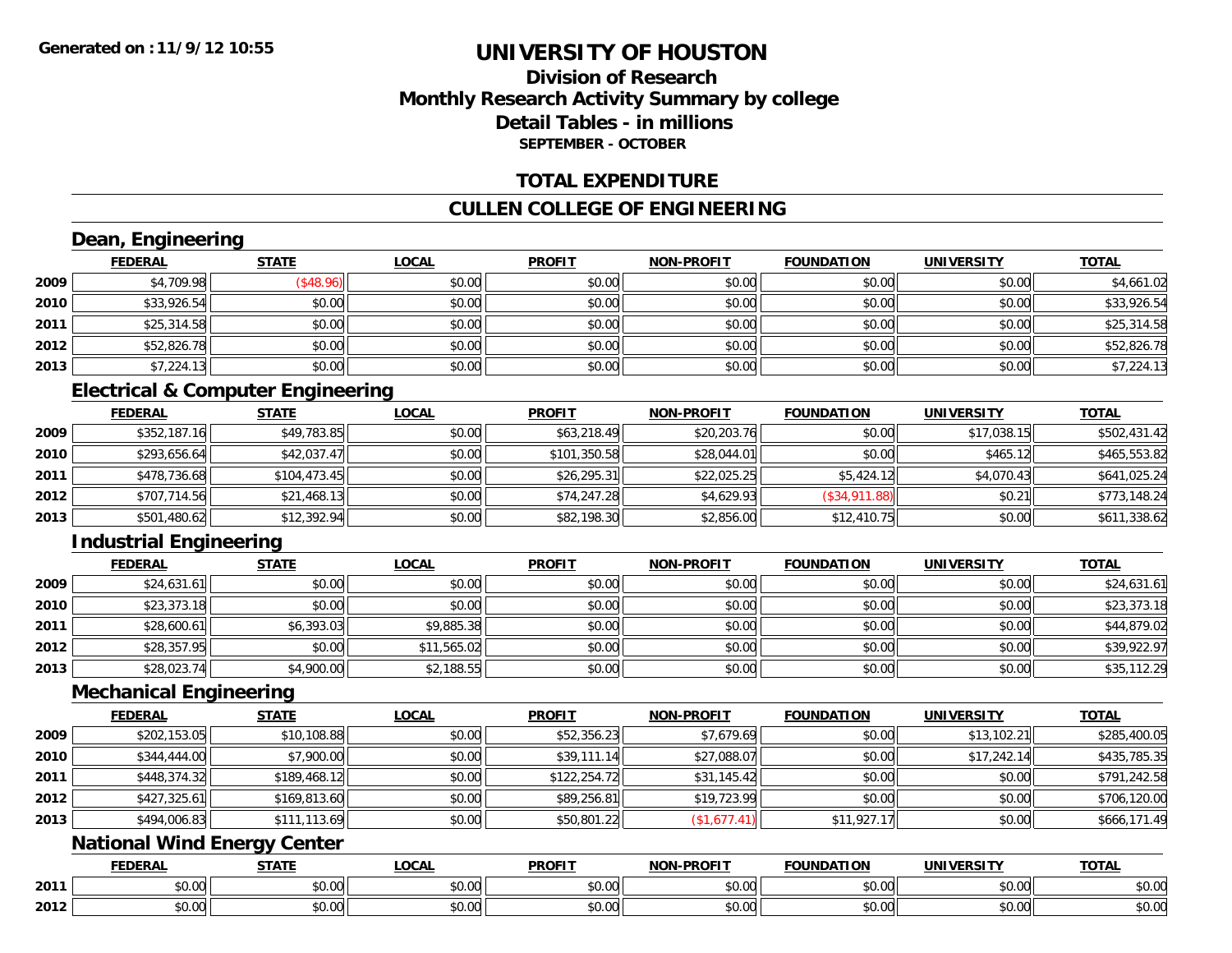### **Division of Research Monthly Research Activity Summary by college Detail Tables - in millions SEPTEMBER - OCTOBER**

#### **TOTAL EXPENDITURE**

### **CULLEN COLLEGE OF ENGINEERING**

# **National Wind Energy Center**

|              | <b>FEDERAL</b>                              | <b>STATE</b> | LOCAL       | <b>PROFIT</b> | <b>NON-PROFIT</b> | <b>FOUNDATION</b> | <b>UNIVERSITY</b> | <b>TOTAL</b> |
|--------------|---------------------------------------------|--------------|-------------|---------------|-------------------|-------------------|-------------------|--------------|
| 2013         | $\mathfrak{c}\cap\mathfrak{a}\cap$<br>DU.UU | \$0.00       | \$0.00      | \$0.00        | \$0.00            | mn n¢             | 0000<br>DU.UG     | \$0.00       |
| <b>Total</b> | \$9,186,414.23                              | /18.585.32   | \$93,643.55 | 1.395.590.81  | \$289,797.71      | \$242,561.70      | \$106,716.21      | 1.033.309.53 |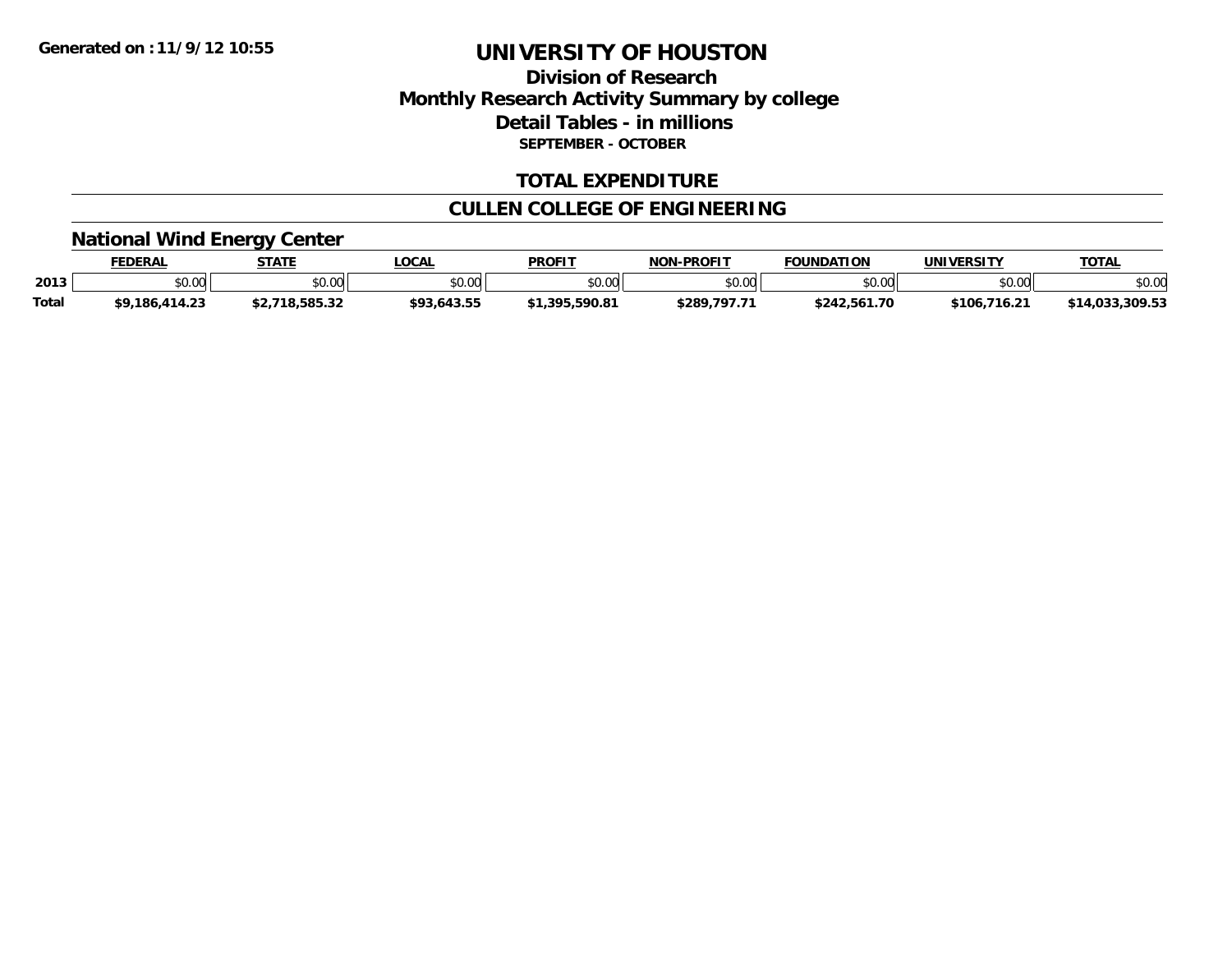### **Division of ResearchMonthly Research Activity Summary by college Detail Tables - in millionsSEPTEMBER - OCTOBER**

#### **TOTAL EXPENDITURE**

### **DIVISION OF RESEARCH**

#### **Center for Advanced Materials**

|      | <b>FEDERAL</b> | <b>STATE</b> | <b>LOCAL</b> | <b>PROFIT</b> | <b>NON-PROFIT</b> | <b>FOUNDATION</b> | <b>UNIVERSITY</b> | <b>TOTAL</b> |
|------|----------------|--------------|--------------|---------------|-------------------|-------------------|-------------------|--------------|
| 2009 | \$3,168.64     | \$0.00       | \$0.00       | \$0.00        | \$0.00            | \$0.00            | \$0.00            | \$3,168.64   |
| 2010 | \$1.03)        | \$0.00       | \$0.00       | \$0.00        | \$0.00            | \$0.00            | \$0.00            | $(\$1.03)$   |
| 2011 | \$13,536.30    | \$14,422.51  | \$0.00       | \$8,529.75    | \$0.00            | \$0.00            | \$0.00            | \$36,488.56  |
| 2012 | \$482.91       | \$0.00       | \$0.00       | \$0.00        | \$0.00            | \$0.00            | \$0.00            | \$482.91)    |
| 2013 | \$0.00         | \$0.00       | \$0.00       | \$0.00        | \$0.00            | \$0.00            | \$0.00            | \$0.00       |

#### **Center for Biomedical & Environmental Genomics**

|      | <u>FEDERAL</u> | <u>STATE</u> | <u>LOCAL</u> | <b>PROFIT</b> | <b>NON-PROFIT</b> | <b>FOUNDATION</b> | <b>UNIVERSITY</b> | <b>TOTAL</b> |
|------|----------------|--------------|--------------|---------------|-------------------|-------------------|-------------------|--------------|
| 2009 | \$0.00         | \$0.00       | \$0.00       | \$0.00        | \$0.00            | \$0.00            | \$0.00            | \$0.00       |
| 2010 | \$0.00         | \$0.00       | \$0.00       | \$0.00        | \$0.00            | \$0.00            | \$0.00            | \$0.00       |
| 2011 | \$0.00         | \$0.00       | \$0.00       | \$0.00        | \$0.00            | \$0.00            | \$0.00            | \$0.00       |
| 2012 | \$0.00         | \$0.00       | \$0.00       | \$0.00        | \$0.00            | \$0.00            | \$0.00            | \$0.00       |
| 2013 | \$0.00         | \$0.00       | \$0.00       | \$0.00        | \$0.00            | \$0.00            | \$0.00            | \$0.00       |

### **Center for Industrial Partnerships**

|      | <u>FEDERAL</u> | <b>STATE</b> | <b>LOCAL</b> | <b>PROFIT</b> | <b>NON-PROFIT</b> | <b>FOUNDATION</b> | <b>UNIVERSITY</b> | <b>TOTAL</b> |
|------|----------------|--------------|--------------|---------------|-------------------|-------------------|-------------------|--------------|
| 2009 | \$2,879.37     | \$0.00       | \$0.00       | \$2,835.02    | \$0.00            | \$0.00            | \$0.00            | \$5,714.39   |
| 2010 | \$15,579.78    | \$0.00       | \$0.00       | \$1,062.52    | \$0.00            | \$0.00            | \$0.00            | \$16,642.30  |
| 2011 | \$27,828.33    | \$0.00       | \$0.00       | \$11,257.05   | \$0.00            | \$0.00            | \$0.00            | \$39,085.38  |
| 2012 | \$8,304.44     | \$0.00       | \$0.00       | \$3,600.52    | \$0.00            | \$0.00            | \$0.00            | \$11,904.96  |
| 2013 | \$619.33       | \$0.00       | \$0.00       | \$5,436.22    | \$0.00            | \$0.00            | \$0.00            | \$6,055.55   |

### **Center for Neuromotor & Biomechanics Research**

|      | <b>FEDERAL</b> | <b>STATE</b> | <b>LOCAL</b> | <b>PROFIT</b> | <b>NON-PROFIT</b> | <b>FOUNDATION</b> | <b>UNIVERSITY</b> | <b>TOTAL</b> |
|------|----------------|--------------|--------------|---------------|-------------------|-------------------|-------------------|--------------|
| 2009 | \$0.00         | \$0.00       | \$0.00       | \$0.00        | \$0.00            | \$0.00            | \$0.00            | \$0.00       |
| 2010 | \$0.00         | \$0.00       | \$0.00       | \$0.00        | \$0.00            | \$0.00            | \$0.00            | \$0.00       |
| 2011 | \$0.00         | \$0.00       | \$0.00       | \$0.00        | \$0.00            | \$0.00            | \$0.00            | \$0.00       |
| 2012 | \$0.00         | \$0.00       | \$0.00       | \$0.00        | \$0.00            | \$0.00            | \$0.00            | \$0.00       |
| 2013 | \$0.00         | \$0.00       | \$0.00       | \$0.00        | \$0.00            | \$0.00            | \$0.00            | \$0.00       |

### **Division of Research**

|      | <b>FEDERAL</b>                                      | статі             | .OCAI              | <b>PROFIT</b> | <b>M-PROFIT</b><br><b>NON</b> | .<br><b>HNDAT.</b> | ,,,,,,<br>`INHV. | <b>TOTAL</b> |
|------|-----------------------------------------------------|-------------------|--------------------|---------------|-------------------------------|--------------------|------------------|--------------|
| 2010 | $\sim$ $\sim$ $\sim$ $\sim$ $\sim$<br>--<br>,,<br>. | $\sim$<br>JU.U    | $\sim$ 00<br>pu.uu | 0.00<br>DU.UU | 0.00<br><b>JU.UU</b>          | \$0.00             | \$0.00           | 70.5         |
| 2011 |                                                     | $\sim$ 00<br>JU.U | 0.00<br>PU.UU      | 0.00<br>DU.UU | 0.00<br><b>JU.UU</b>          | \$0.00             | \$0.00           |              |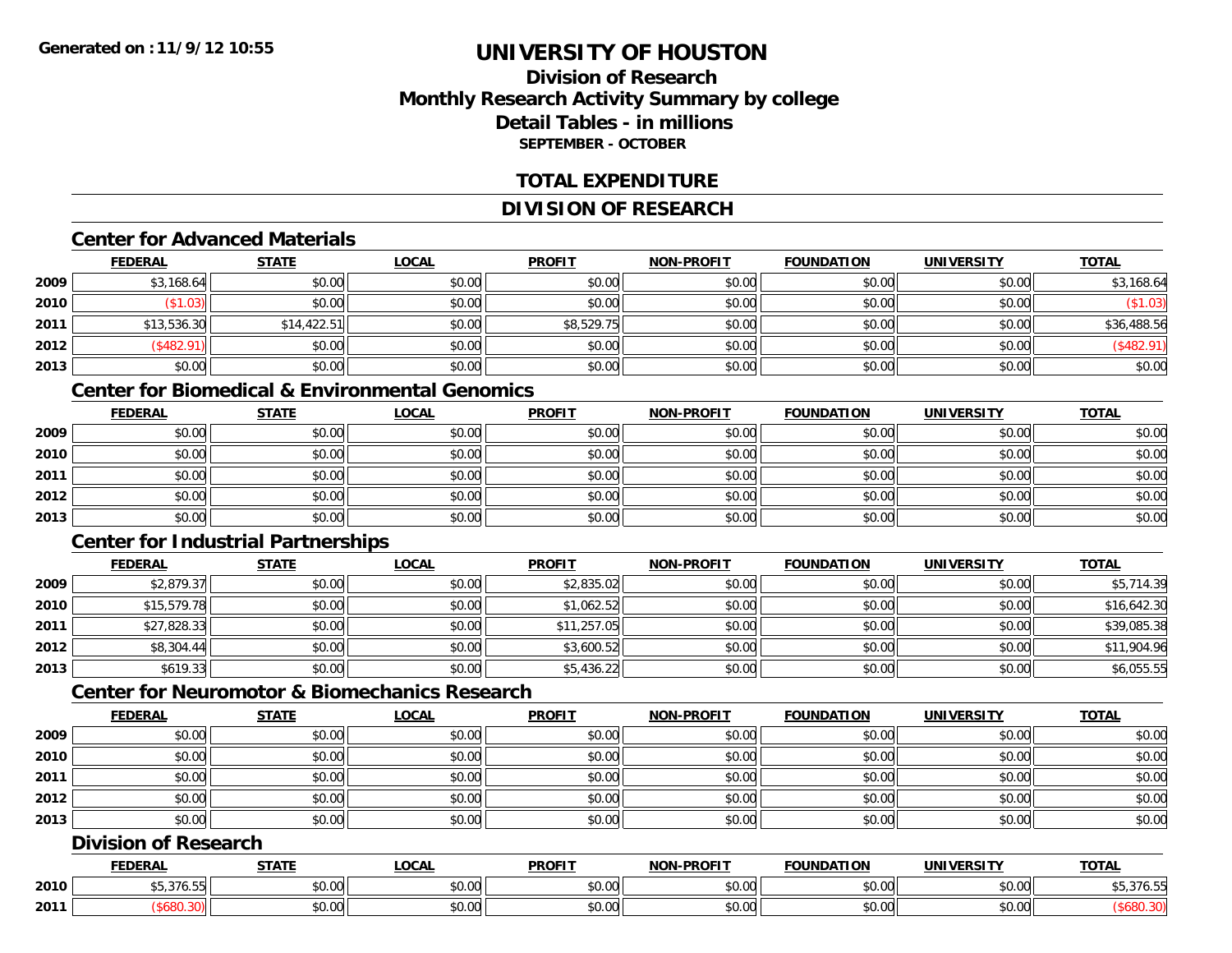### **Division of ResearchMonthly Research Activity Summary by college Detail Tables - in millions SEPTEMBER - OCTOBER**

#### **TOTAL EXPENDITURE**

### **DIVISION OF RESEARCH**

|      | <b>FEDERAL</b>                        | <b>STATE</b> | <b>LOCAL</b> | <b>PROFIT</b> | <b>NON-PROFIT</b> | <b>FOUNDATION</b> | <b>UNIVERSITY</b> | <b>TOTAL</b> |
|------|---------------------------------------|--------------|--------------|---------------|-------------------|-------------------|-------------------|--------------|
| 2012 | \$0.00                                | \$0.00       | \$0.00       | \$0.00        | \$0.00            | \$0.00            | \$0.00            | \$0.00       |
|      | <b>Institute for Nanoenergy</b>       |              |              |               |                   |                   |                   |              |
|      | <b>FEDERAL</b>                        | <b>STATE</b> | <b>LOCAL</b> | <b>PROFIT</b> | <b>NON-PROFIT</b> | <b>FOUNDATION</b> | <b>UNIVERSITY</b> | <b>TOTAL</b> |
| 2009 | \$0.00                                | \$0.00       | \$0.00       | \$0.00        | \$0.00            | \$0.00            | \$0.00            | \$0.00       |
| 2010 | \$0.00                                | \$0.00       | \$0.00       | \$0.00        | \$0.00            | \$0.00            | \$0.00            | \$0.00       |
| 2011 | \$0.00                                | \$0.00       | \$0.00       | \$0.00        | \$0.00            | \$0.00            | \$0.00            | \$0.00       |
| 2012 | \$0.00                                | \$0.00       | \$0.00       | \$0.00        | \$0.00            | \$0.00            | \$0.00            | \$0.00       |
| 2013 | \$0.00                                | \$0.00       | \$0.00       | \$0.00        | \$0.00            | \$0.00            | \$0.00            | \$0.00       |
|      | <b>Office of Contracts and Grants</b> |              |              |               |                   |                   |                   |              |
|      | <b>FEDERAL</b>                        | <b>STATE</b> | <b>LOCAL</b> | <b>PROFIT</b> | <b>NON-PROFIT</b> | <b>FOUNDATION</b> | <b>UNIVERSITY</b> | <b>TOTAL</b> |
| 2009 | \$0.00                                | \$0.00       | \$0.00       | \$0.00        | \$0.00            | \$0.00            | \$0.00            | \$0.00       |
| 2010 | \$0.00                                | \$0.00       | \$0.00       | \$0.00        | \$0.00            | \$0.00            | \$0.00            | \$0.00       |
| 2011 | \$0.00                                | \$0.00       | \$0.00       | \$0.00        | \$0.00            | \$0.00            | \$0.00            | \$0.00       |
| 2012 | \$0.00                                | \$0.00       | \$0.00       | \$0.00        | \$0.00            | \$0.00            | \$0.00            | \$0.00       |
| 2013 | \$0.00                                | \$0.00       | \$0.00       | \$0.00        | \$0.00            | \$0.00            | \$0.00            | \$0.00       |
|      | <b>Research Financial Services</b>    |              |              |               |                   |                   |                   |              |
|      | <b>FEDERAL</b>                        | <b>STATE</b> | <b>LOCAL</b> | <b>PROFIT</b> | <b>NON-PROFIT</b> | <b>FOUNDATION</b> | <b>UNIVERSITY</b> | <b>TOTAL</b> |
| 2009 | \$0.00                                | \$0.00       | \$0.00       | \$0.00        | \$0.00            | \$0.00            | \$0.00            | \$0.00       |
| 2010 | \$0.00                                | \$0.00       | \$0.00       | \$0.00        | \$0.00            | \$0.00            | \$0.00            | \$0.00       |
| 2011 | \$0.00                                | \$0.00       | \$0.00       | \$0.00        | \$0.00            | \$0.00            | \$0.00            | \$0.00       |
| 2012 | \$0.00                                | \$0.00       | \$0.00       | \$0.00        | \$0.00            | \$0.00            | \$0.00            | \$0.00       |
| 2013 | \$0.00                                | \$0.00       | \$0.00       | \$0.00        | \$0.00            | \$0.00            | \$0.00            | \$0.00       |
|      | <b>TcSAM</b>                          |              |              |               |                   |                   |                   |              |
|      | <b>FEDERAL</b>                        | <b>STATE</b> | <b>LOCAL</b> | <b>PROFIT</b> | <b>NON-PROFIT</b> | <b>FOUNDATION</b> | <b>UNIVERSITY</b> | <b>TOTAL</b> |
| 2009 | \$0.00                                | \$0.00       | \$0.00       | \$0.00        | \$0.00            | \$0.00            | \$0.00            | \$0.00       |
| 2010 | \$0.00                                | \$0.00       | \$0.00       | \$0.00        | \$0.00            | \$0.00            | \$0.00            | \$0.00       |
| 2011 | \$0.00                                | \$0.00       | \$0.00       | \$0.00        | \$0.00            | \$0.00            | \$0.00            | \$0.00       |
|      | <b>TcSUH</b>                          |              |              |               |                   |                   |                   |              |
|      | <b>FEDERAL</b>                        | <b>STATE</b> | <b>LOCAL</b> | <b>PROFIT</b> | <b>NON-PROFIT</b> | <b>FOUNDATION</b> | <b>UNIVERSITY</b> | <b>TOTAL</b> |
| 2009 | \$1,266.68                            | \$0.00       | \$0.00       | \$0.00        | \$0.00            | \$1,915.30        | \$0.00            | \$3,181.98   |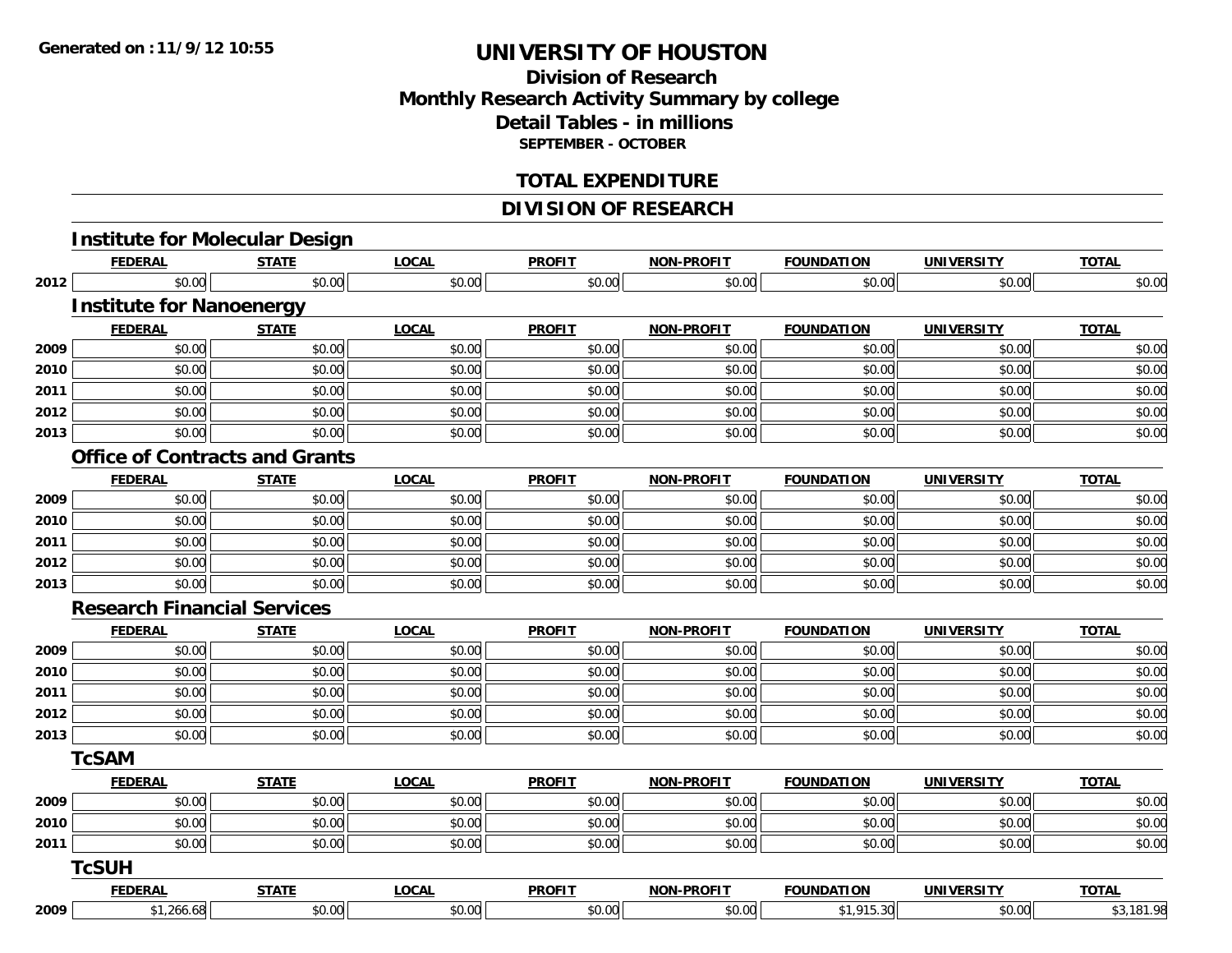### **Division of ResearchMonthly Research Activity Summary by college Detail Tables - in millions SEPTEMBER - OCTOBER**

#### **TOTAL EXPENDITURE**

### **DIVISION OF RESEARCH**

|              | <b>TcSUH</b>                             |                |              |               |                   |                   |                   |                |
|--------------|------------------------------------------|----------------|--------------|---------------|-------------------|-------------------|-------------------|----------------|
|              | <b>FEDERAL</b>                           | <b>STATE</b>   | <b>LOCAL</b> | <b>PROFIT</b> | <b>NON-PROFIT</b> | <b>FOUNDATION</b> | <b>UNIVERSITY</b> | <b>TOTAL</b>   |
| 2010         | \$9,517.70                               | \$0.00         | \$0.00       | \$10,598.62   | \$0.00            | \$0.00            | \$0.00            | \$20,116.32    |
| 2011         | \$20,641.53                              | \$0.00         | \$0.00       | \$18,434.84   | \$0.00            | \$0.00            | \$0.00            | \$39,076.37    |
| 2012         | \$15,682.97                              | \$22,221.98    | \$0.00       | \$48,698.49   | \$0.00            | \$0.00            | \$0.00            | \$86,603.44    |
| 2013         | \$8,094.17                               | \$3,364.78     | \$0.00       | \$14,715.17   | \$0.00            | \$0.00            | \$0.00            | \$26,174.11    |
|              | <b>Texas Learning/Computation Center</b> |                |              |               |                   |                   |                   |                |
|              | <b>FEDERAL</b>                           | <b>STATE</b>   | <b>LOCAL</b> | <b>PROFIT</b> | <b>NON-PROFIT</b> | <b>FOUNDATION</b> | <b>UNIVERSITY</b> | <b>TOTAL</b>   |
| 2009         | \$0.00                                   | \$0.00         | \$0.00       | \$0.00        | \$0.00            | \$0.00            | \$0.00            | \$0.00         |
| 2010         | \$0.00                                   | \$0.00         | \$0.00       | \$0.00        | \$0.00            | \$0.00            | \$0.00            | \$0.00         |
| 2011         | \$0.00                                   | \$0.00         | \$0.00       | \$0.00        | \$0.00            | \$0.00            | \$0.00            | \$0.00         |
| 2012         | \$6,714.77                               | \$0.00         | \$0.00       | \$0.00        | \$0.00            | \$0.00            | \$0.00            | \$6,714.77     |
| 2013         | (\$24.94)                                | \$0.00         | \$0.00       | \$0.00        | \$0.00            | \$0.00            | \$0.00            | (\$24.94)      |
|              | <b>Texas Obesity Research Center</b>     |                |              |               |                   |                   |                   |                |
|              | <b>FEDERAL</b>                           | <b>STATE</b>   | <b>LOCAL</b> | <b>PROFIT</b> | <b>NON-PROFIT</b> | <b>FOUNDATION</b> | <b>UNIVERSITY</b> | <b>TOTAL</b>   |
| 2011         | \$0.00                                   | \$0.00         | \$0.00       | \$0.00        | \$0.00            | \$0.00            | \$0.00            | \$0.00         |
| 2012         | \$0.00                                   | \$0.00         | \$0.00       | \$0.00        | \$0.00            | \$0.00            | \$0.00            | \$0.00         |
| 2013         | \$0.00                                   | \$0.00         | \$0.00       | \$0.00        | \$0.00            | \$0.00            | \$0.00            | \$0.00         |
|              | <b>TIMES</b>                             |                |              |               |                   |                   |                   |                |
|              | <b>FEDERAL</b>                           | <b>STATE</b>   | <b>LOCAL</b> | <b>PROFIT</b> | <b>NON-PROFIT</b> | <b>FOUNDATION</b> | <b>UNIVERSITY</b> | <b>TOTAL</b>   |
| 2009         | \$644,233.71                             | \$331,358.91   | \$0.00       | \$0.00        | \$0.00            | \$0.00            | \$1,060.51        | \$976,653.13   |
| 2010         | \$398,353.01                             | \$1,298,861.25 | \$0.00       | \$0.00        | \$0.00            | \$0.00            | (\$530.24)        | \$1,696,684.02 |
| 2011         | \$436,979.09                             | \$1,494.96     | \$0.00       | \$0.00        | \$0.00            | \$0.00            | \$0.00            | \$438,474.05   |
| 2012         | \$589,757.74                             | (\$12.88)      | \$0.00       | \$0.00        | \$0.00            | \$0.00            | \$0.00            | \$589,744.85   |
| 2013         | \$813,035.33                             | (\$759.74)     | \$0.00       | \$0.00        | \$0.00            | \$0.00            | \$0.00            | \$812,275.59   |
| <b>Total</b> | \$3,020,380.25                           | \$1,670,951.77 | \$0.00       | \$125,168.19  | \$0.00            | \$1,915.30        | \$530.27          | \$4,818,945.77 |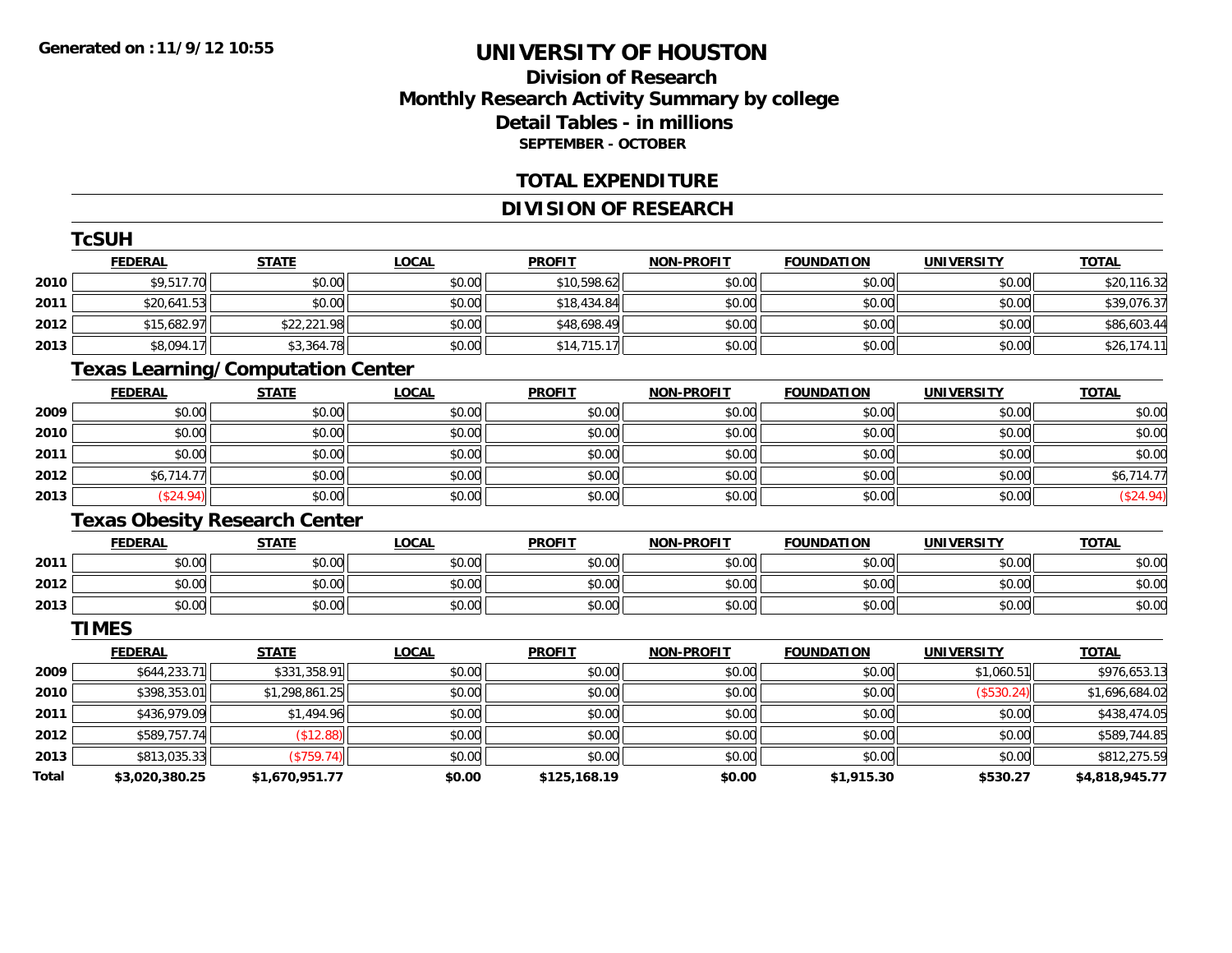### **Division of ResearchMonthly Research Activity Summary by college Detail Tables - in millions SEPTEMBER - OCTOBER**

### **TOTAL EXPENDITURE**

#### **GRADUATE COLLEGE OF SOCIAL WORK**

## **Center for Health Equities & Evaluation Research**

|      | <b>FEDERAL</b>    | <b>STATE</b>                                      | <b>LOCAL</b> | <b>PROFIT</b> | <b>NON-PROFIT</b> | <b>FOUNDATION</b> | <b>UNIVERSITY</b> | <b>TOTAL</b> |
|------|-------------------|---------------------------------------------------|--------------|---------------|-------------------|-------------------|-------------------|--------------|
| 2013 | \$124,157.48      | \$0.00                                            | \$0.00       | \$0.00        | \$0.00            | \$0.00            | \$42,000.00       | \$166,157.48 |
|      |                   | <b>Child &amp; Family for Innovative Research</b> |              |               |                   |                   |                   |              |
|      | <b>FEDERAL</b>    | <b>STATE</b>                                      | <b>LOCAL</b> | <b>PROFIT</b> | <b>NON-PROFIT</b> | <b>FOUNDATION</b> | <b>UNIVERSITY</b> | <b>TOTAL</b> |
| 2009 | \$4,031.37        | \$28,154.83                                       | \$0.00       | \$0.00        | \$12,813.91       | \$0.00            | \$0.00            | \$45,000.11  |
| 2010 | \$5,217.11        | \$222.71                                          | \$0.00       | \$0.00        | \$5,466.67        | \$0.00            | \$0.00            | \$10,906.49  |
| 2011 | \$1,699.74        | \$0.00                                            | \$0.00       | \$0.00        | \$0.00            | \$0.00            | \$0.00            | \$1,699.74   |
| 2012 | \$0.00            | \$0.00                                            | \$0.00       | \$0.00        | \$0.00            | \$0.00            | \$0.00            | \$0.00       |
| 2013 | (\$0.01)          | \$4,722.11                                        | \$7,284.77   | \$0.00        | \$0.00            | \$0.00            | \$0.00            | \$12,006.87  |
|      |                   | <b>Community Projects - Social Work</b>           |              |               |                   |                   |                   |              |
|      | <b>FEDERAL</b>    | <b>STATE</b>                                      | <b>LOCAL</b> | <b>PROFIT</b> | <b>NON-PROFIT</b> | <b>FOUNDATION</b> | <b>UNIVERSITY</b> | <b>TOTAL</b> |
| 2009 | \$47,559.20       | \$0.00                                            | \$0.00       | \$0.00        | \$0.00            | \$0.00            | \$0.00            | \$47,559.20  |
| 2010 | \$0.00            | \$0.00                                            | \$0.00       | \$0.00        | \$0.00            | \$0.00            | \$0.00            | \$0.00       |
| 2011 | \$0.00            | \$0.00                                            | \$0.00       | \$0.00        | \$0.00            | \$0.00            | \$0.00            | \$0.00       |
| 2012 | \$0.00            | \$0.00                                            | \$0.00       | \$0.00        | \$0.00            | \$0.00            | \$0.00            | \$0.00       |
| 2013 | (\$0.01)          | \$0.00                                            | \$0.00       | \$0.00        | \$0.00            | \$0.00            | \$0.00            | (\$0.01)     |
|      | Dean, Social Work |                                                   |              |               |                   |                   |                   |              |
|      | <b>FEDERAL</b>    | <b>STATE</b>                                      | <b>LOCAL</b> | <b>PROFIT</b> | <b>NON-PROFIT</b> | <b>FOUNDATION</b> | <b>UNIVERSITY</b> | <b>TOTAL</b> |
| 2009 | \$269,466.28      | \$177,874.81                                      | \$0.00       | \$0.00        | \$2,118.69        | \$0.00            | \$0.00            | \$449,459.78 |
| 2010 | \$458,246.86      | \$112,543.87                                      | \$0.00       | \$0.00        | \$0.00            | \$478.00          | \$0.00            | \$571,268.73 |
| 2011 | \$383,450.22      | \$13,980.01                                       | \$0.00       | \$0.00        | \$0.00            | \$21,472.72       | \$0.00            | \$418,902.95 |
| 2012 | \$233,414.68      | (\$107.66)                                        | \$0.00       | \$0.00        | \$0.00            | \$20,453.95       | \$182.28          | \$253,943.25 |
| 2013 | \$149,646.33      | \$0.00                                            | \$0.00       | \$0.00        | \$0.00            | \$1,830.00        | \$0.00            | \$151,476.33 |
|      |                   | <b>Drug and Social Policy Research</b>            |              |               |                   |                   |                   |              |
|      | <b>FEDERAL</b>    | <b>STATE</b>                                      | <b>LOCAL</b> | <b>PROFIT</b> | <b>NON-PROFIT</b> | <b>FOUNDATION</b> | <b>UNIVERSITY</b> | <b>TOTAL</b> |
| 2009 | \$0.00            | \$0.00                                            | \$0.00       | \$0.00        | \$0.00            | \$0.00            | \$0.00            | \$0.00       |
| 2010 | \$0.00            | \$0.00                                            | \$0.00       | \$0.00        | \$0.00            | \$0.00            | \$0.00            | \$0.00       |
| 2011 | \$0.00            | \$0.00                                            | \$0.00       | \$0.00        | \$0.00            | \$0.00            | \$0.00            | \$0.00       |
| 2012 | \$0.00            | \$0.00                                            | \$0.00       | \$0.00        | \$0.00            | \$0.00            | \$0.00            | \$0.00       |
| 2013 | \$0.00            | \$0.00                                            | \$0.00       | \$0.00        | \$0.00            | \$0.00            | \$0.00            | \$0.00       |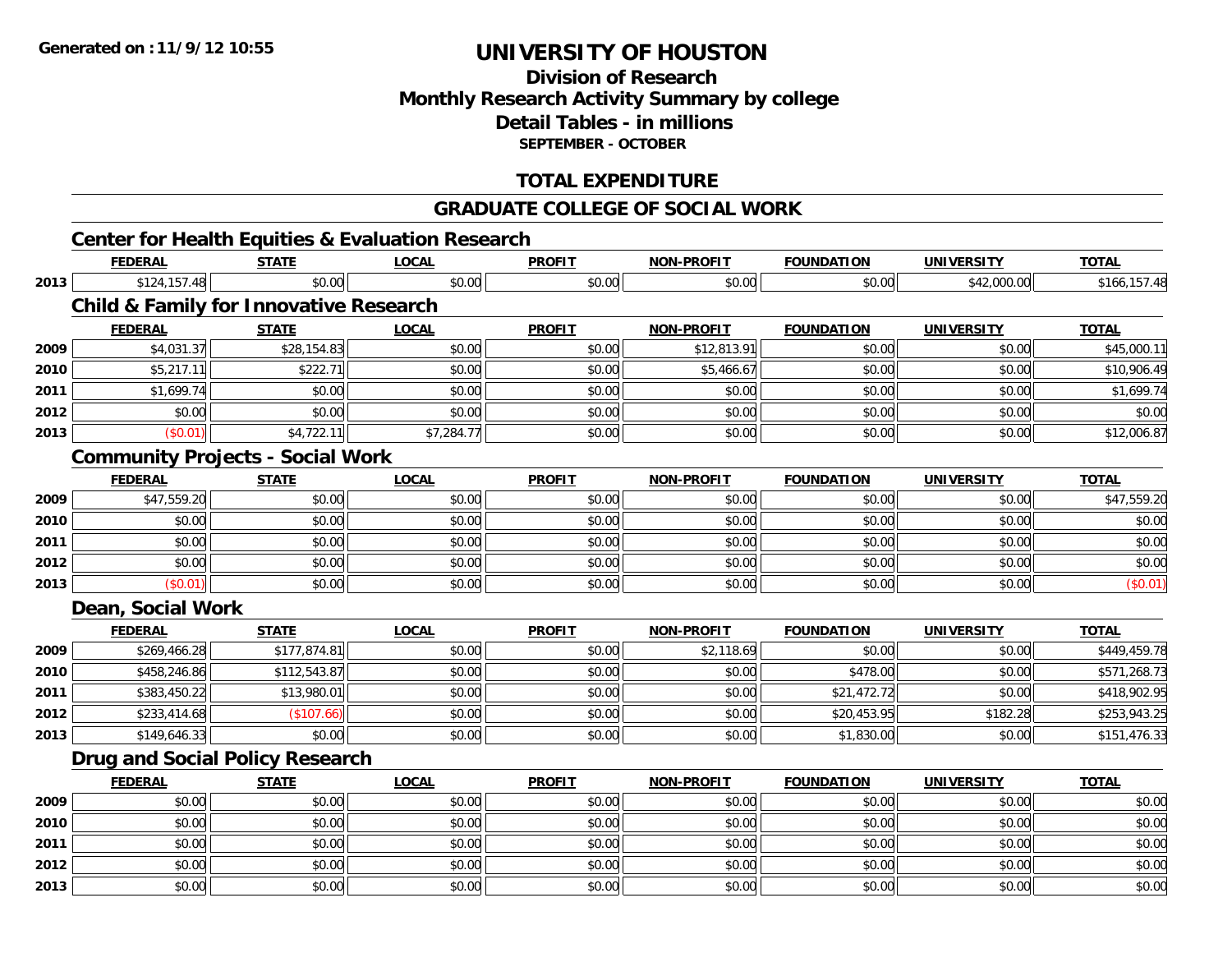#### **Division of Research Monthly Research Activity Summary by college Detail Tables - in millions SEPTEMBER - OCTOBER**

#### **TOTAL EXPENDITURE**

#### **GRADUATE COLLEGE OF SOCIAL WORK**

## **Office for Drug SPR**

|       | <b>FEDERAL</b> | <b>STATE</b> | <b>LOCAL</b> | <b>PROFIT</b> | <b>NON-PROFIT</b> | <b>FOUNDATION</b> | <b>UNIVERSITY</b> | <b>TOTAL</b>   |
|-------|----------------|--------------|--------------|---------------|-------------------|-------------------|-------------------|----------------|
| 2009  | \$0.00         | \$0.00       | \$0.00       | \$0.00        | \$0.00            | \$0.00            | \$0.00            | \$0.00         |
| 2010  | \$0.00         | \$0.00       | \$0.00       | \$0.00        | \$0.00            | \$0.00            | \$0.00            | \$0.00         |
| 2011  | \$0.00         | \$0.00       | \$0.00       | \$0.00        | \$0.00            | \$0.00            | \$0.00            | \$0.00         |
| 2012  | \$0.00         | \$0.00       | \$0.00       | \$0.00        | \$0.00            | \$0.00            | \$0.00            | \$0.00         |
| 2013  | \$0.00         | \$0.00       | \$0.00       | \$0.00        | \$0.00            | \$0.00            | \$0.00            | \$0.00         |
| Total | \$1,676,889.25 | \$337,390.68 | \$7,284.77   | \$0.00        | \$20,399.27       | \$44,234.67       | \$42,182.28       | \$2,128,380.92 |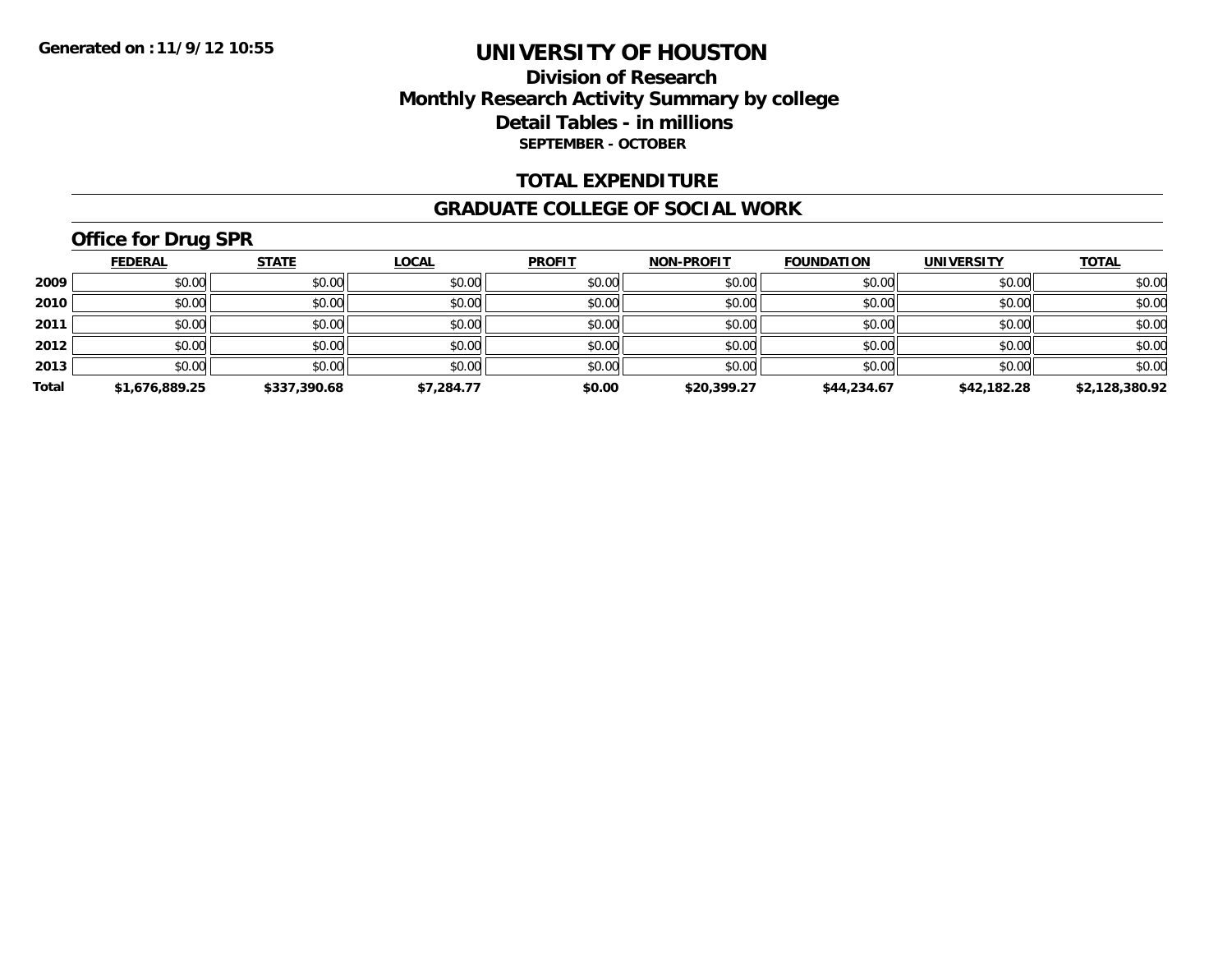## **Division of Research Monthly Research Activity Summary by college Detail Tables - in millions SEPTEMBER - OCTOBER**

### **TOTAL EXPENDITURE**

#### **HILTON COLLEGE OF HOTEL AND RESTAURANT MANAGEMENT**

### **Hotel and Restaurant Management**

|              | <b>FEDERAL</b> | <u>STATE</u> | <u>LOCAL</u> | <b>PROFIT</b> | <b>NON-PROFIT</b> | <b>FOUNDATION</b> | <b>UNIVERSITY</b> | <b>TOTAL</b> |
|--------------|----------------|--------------|--------------|---------------|-------------------|-------------------|-------------------|--------------|
| 2011         | \$0.00         | \$0.00       | \$0.00       | \$0.00        | \$1,065.30        | \$0.00            | \$0.00            | \$1,065.30   |
| 2012         | \$5,983.48     | \$0.00       | \$0.00       | \$0.00        | \$0.00            | \$0.00            | \$0.00            | \$5,983.48   |
| 2013         | \$7,818.88     | \$2,429.38   | \$0.00       | \$0.00        | \$0.00            | \$0.00            | \$0.00            | \$10,248.26  |
| <b>Total</b> | \$13,802.36    | \$2,429.38   | \$0.00       | \$0.00        | \$1,065.30        | \$0.00            | \$0.00            | \$17,297.04  |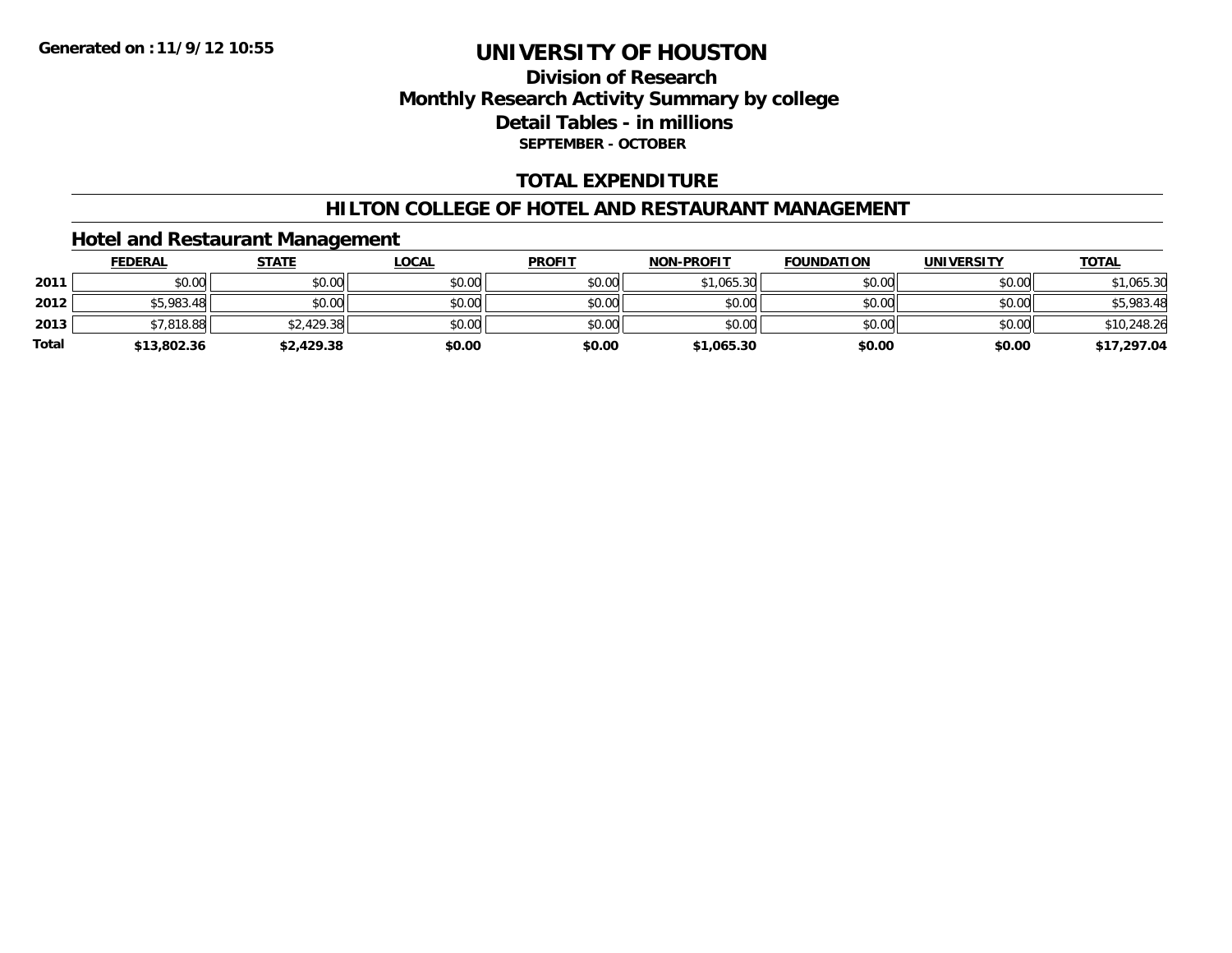## **Division of Research Monthly Research Activity Summary by college Detail Tables - in millions SEPTEMBER - OCTOBER**

#### **TOTAL EXPENDITURE**

#### **HONORS COLLEGE**

#### **Houston Teachers Institute**

|       | <b>FEDERAL</b> | <u>STATE</u> | <b>LOCAL</b> | <b>PROFIT</b> | <b>NON-PROFIT</b> | <b>FOUNDATION</b> | <b>UNIVERSITY</b> | <b>TOTAL</b> |
|-------|----------------|--------------|--------------|---------------|-------------------|-------------------|-------------------|--------------|
| 2010  | \$3,342.81     | \$0.00       | \$0.00       | \$0.00        | \$0.00            | \$0.00            | \$0.00            | \$3,342.81   |
| 2012  | \$6,184.99     | \$0.00       | \$0.00       | \$0.00        | \$3,026.10        | \$0.00            | \$0.00            | \$9,211.09   |
| 2013  | \$6,258.59     | \$0.00       | \$0.00       | \$0.00        | \$6,524.77        | \$0.00            | \$0.00            | \$12,783.37  |
| Total | \$15,786.39    | \$0.00       | \$0.00       | \$0.00        | \$9,550.87        | \$0.00            | \$0.00            | \$25,337.26  |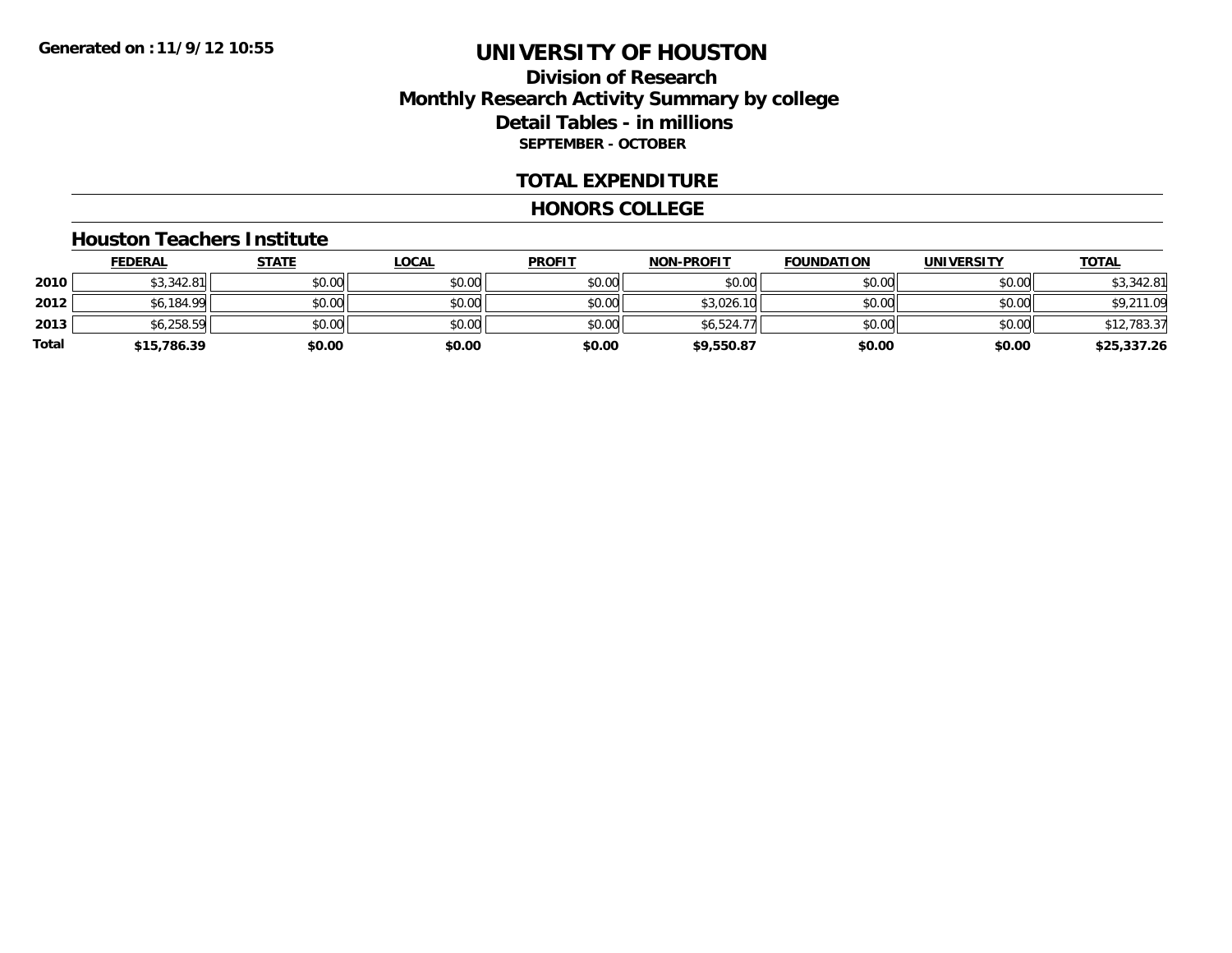## **Division of Research Monthly Research Activity Summary by college Detail Tables - in millions SEPTEMBER - OCTOBER**

#### **TOTAL EXPENDITURE**

#### **LIBRARY**

## **Administration, Library**

|       | <b>FEDERAL</b> | <b>STATE</b> | <b>LOCAL</b> | <b>PROFIT</b> | <b>NON-PROFIT</b> | <b>FOUNDATION</b> | <b>UNIVERSITY</b> | <b>TOTAL</b> |
|-------|----------------|--------------|--------------|---------------|-------------------|-------------------|-------------------|--------------|
| 2009  | \$2,639.31     | \$0.00       | \$0.00       | \$0.00        | \$0.00            | \$0.00            | \$0.00            | \$2,639.31   |
| 2010  | \$2,679.82     | \$0.00       | \$0.00       | \$0.00        | \$0.00            | \$0.00            | \$0.00            | \$2,679.82   |
| 2011  | \$3,333.23     | \$0.00       | \$0.00       | \$0.00        | \$0.00            | \$0.00            | \$0.00            | \$3,333.23   |
| 2012  | \$43.40        | \$0.00       | \$0.00       | \$0.00        | \$0.00            | \$0.00            | \$0.00            | \$43.40      |
| 2013  | \$0.00         | \$0.00       | \$0.00       | \$0.00        | \$0.00            | \$0.00            | \$0.00            | \$0.00       |
| Total | \$8,695.76     | \$0.00       | \$0.00       | \$0.00        | \$0.00            | \$0.00            | \$0.00            | \$8,695.76   |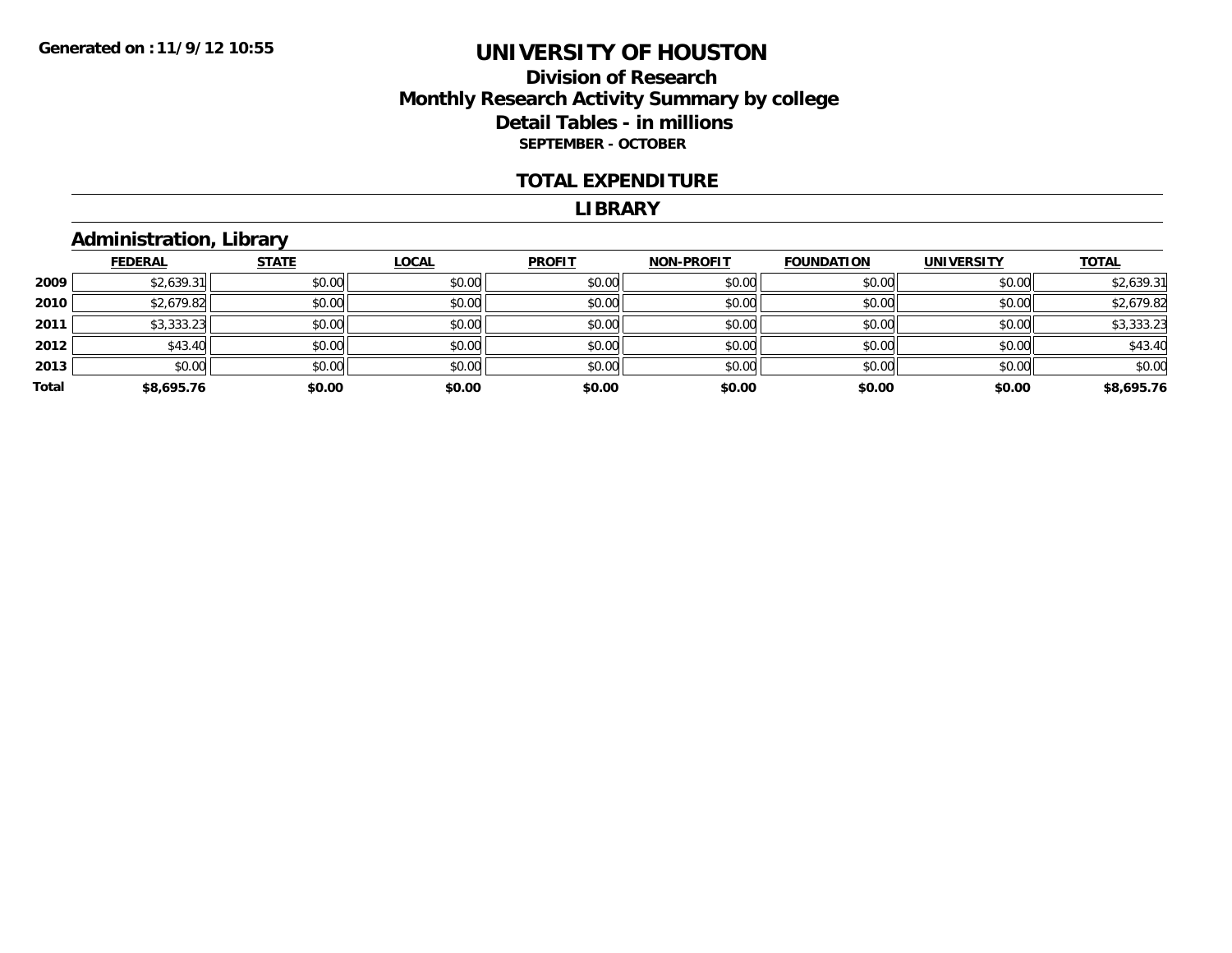## **Division of Research Monthly Research Activity Summary by college Detail Tables - in millions SEPTEMBER - OCTOBER**

#### **TOTAL EXPENDITURE**

#### **PRESIDENT**

### **Office of the President**

|       | <b>FEDERAL</b> | <b>STATE</b> | <b>LOCAL</b> | <b>PROFIT</b> | <b>NON-PROFIT</b> | <b>FOUNDATION</b> | <b>UNIVERSITY</b> | <b>TOTAL</b> |
|-------|----------------|--------------|--------------|---------------|-------------------|-------------------|-------------------|--------------|
| 2010  | \$0.00         | \$0.00       | \$0.00       | \$0.00        | \$0.00            | \$0.00            | \$0.00            | \$0.00       |
| 2011  | \$0.00         | \$0.00       | \$0.00       | \$0.00        | \$0.00            | \$0.00            | \$0.00            | \$0.00       |
| 2012  | \$0.00         | \$0.00       | \$0.00       | \$0.00        | \$0.00            | \$0.00            | \$0.00            | \$0.00       |
| 2013  | \$0.00         | \$0.00       | \$0.00       | \$0.00        | \$0.00            | \$0.00            | \$0.00            | \$0.00       |
| Total | \$0.00         | \$0.00       | \$0.00       | \$0.00        | \$0.00            | \$0.00            | \$0.00            | \$0.00       |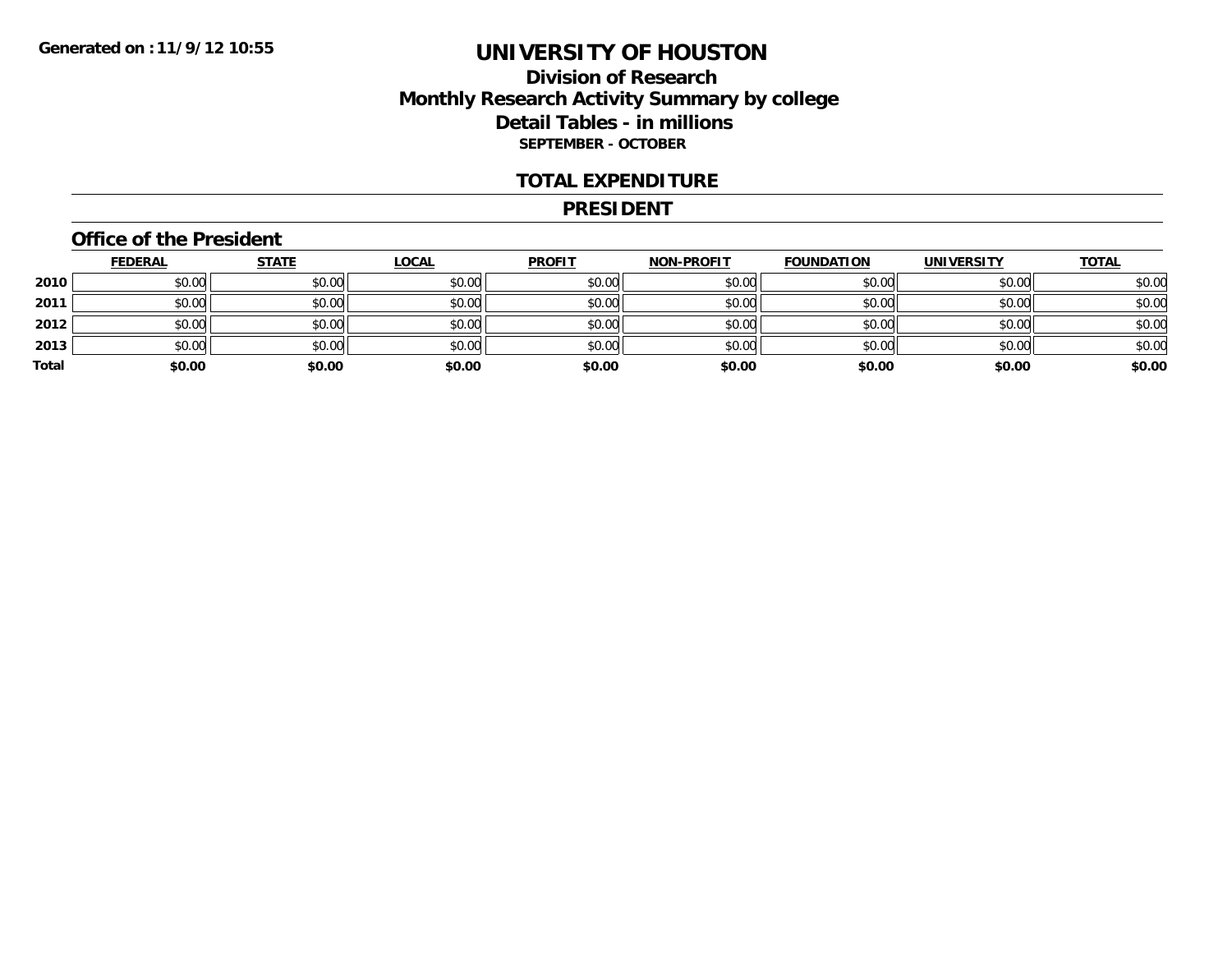## **Division of Research Monthly Research Activity Summary by college Detail Tables - in millions SEPTEMBER - OCTOBER**

## **TOTAL EXPENDITURE**

#### **SENIOR V.P. FOR ACADEMIC AFFAIRS AND PROVOST**

|      | <b>Continuing Education</b>                         |              |              |               |                   |                   |                   |              |
|------|-----------------------------------------------------|--------------|--------------|---------------|-------------------|-------------------|-------------------|--------------|
|      | <b>FEDERAL</b>                                      | <b>STATE</b> | <b>LOCAL</b> | <b>PROFIT</b> | <b>NON-PROFIT</b> | <b>FOUNDATION</b> | <b>UNIVERSITY</b> | <b>TOTAL</b> |
| 2011 | \$0.00                                              | \$1,068.06   | \$0.00       | \$0.00        | \$0.00            | \$0.00            | \$0.00            | \$1,068.06   |
|      | <b>KUHF - Radio</b>                                 |              |              |               |                   |                   |                   |              |
|      | <b>FEDERAL</b>                                      | <b>STATE</b> | <b>LOCAL</b> | <b>PROFIT</b> | <b>NON-PROFIT</b> | <b>FOUNDATION</b> | <b>UNIVERSITY</b> | <b>TOTAL</b> |
| 2010 | \$11,640.00                                         | \$0.00       | \$0.00       | \$0.00        | \$0.00            | \$0.00            | \$0.00            | \$11,640.00  |
| 2012 | \$8,449.00                                          | \$10,153.66  | \$0.00       | \$0.00        | (\$233.11)        | \$0.00            | \$0.00            | \$18,369.55  |
|      | <b>Learning and Assessment Services</b>             |              |              |               |                   |                   |                   |              |
|      | <b>FEDERAL</b>                                      | <b>STATE</b> | <b>LOCAL</b> | <b>PROFIT</b> | <b>NON-PROFIT</b> | <b>FOUNDATION</b> | <b>UNIVERSITY</b> | <b>TOTAL</b> |
| 2009 | \$56,083.83                                         | \$18,091.46  | \$0.00       | \$0.00        | \$11,143.54       | \$1,649.07        | \$0.00            | \$86,967.90  |
| 2010 | \$69,036.52                                         | \$17,897.71  | \$0.00       | \$0.00        | \$10,796.08       | \$583.29          | \$0.00            | \$98,313.60  |
| 2011 | \$38,951.00                                         | \$19,396.54  | \$0.00       | \$0.00        | \$10,351.35       | \$1,680.37        | \$0.00            | \$70,379.26  |
| 2012 | \$42,460.11                                         | \$27,153.86  | \$0.00       | \$0.00        | \$11,572.42       | \$0.00            | \$0.00            | \$81,186.39  |
| 2013 | \$67,745.16                                         | \$19,492.84  | \$0.00       | \$0.00        | (\$123.16)        | \$0.00            | \$0.00            | \$87,114.84  |
|      | <b>Learning Support Services</b>                    |              |              |               |                   |                   |                   |              |
|      | <b>FEDERAL</b>                                      | <b>STATE</b> | <b>LOCAL</b> | <b>PROFIT</b> | <b>NON-PROFIT</b> | <b>FOUNDATION</b> | <b>UNIVERSITY</b> | <b>TOTAL</b> |
| 2009 | \$9,192.07                                          | \$0.00       | \$0.00       | \$0.00        | \$0.00            | \$0.00            | \$0.00            | \$9,192.07   |
| 2010 | \$21,104.14                                         | \$0.00       | \$0.00       | \$0.00        | \$0.00            | \$0.00            | \$0.00            | \$21,104.14  |
|      | <b>Office of Admissions</b>                         |              |              |               |                   |                   |                   |              |
|      | <b>FEDERAL</b>                                      | <b>STATE</b> | <b>LOCAL</b> | <b>PROFIT</b> | <b>NON-PROFIT</b> | <b>FOUNDATION</b> | <b>UNIVERSITY</b> | <b>TOTAL</b> |
| 2012 | \$0.00                                              | \$0.00       | \$0.00       | \$0.00        | \$0.00            | \$0.00            | \$0.00            | \$0.00       |
|      | <b>Senior V.P. for Academic Affairs and Provost</b> |              |              |               |                   |                   |                   |              |
|      | <b>FEDERAL</b>                                      | <b>STATE</b> | <b>LOCAL</b> | <b>PROFIT</b> | NON-PROFIT        | <b>FOUNDATION</b> | <b>UNIVERSITY</b> | <b>TOTAL</b> |
| 2009 | $($ \$110.11) $ $                                   | \$0.00       | \$0.00       | \$0.00        | \$0.00            | \$0.00            | \$0.00            | (\$110.11)   |
| 2013 | \$0.00                                              | \$0.00       | \$0.00       | \$0.00        | \$0.00            | \$0.00            | \$0.00            | \$0.00       |
|      | <b>UH Charter School</b>                            |              |              |               |                   |                   |                   |              |
|      | <b>FEDERAL</b>                                      | <b>STATE</b> | <b>LOCAL</b> | <b>PROFIT</b> | <b>NON-PROFIT</b> | <b>FOUNDATION</b> | <b>UNIVERSITY</b> | <b>TOTAL</b> |
| 2012 | \$6,560.99                                          | \$87,824.59  | \$0.00       | \$0.00        | \$0.00            | \$0.00            | \$0.00            | \$94,385.58  |
| 2013 | \$2,258.30                                          | \$142,902.08 | \$0.00       | \$0.00        | \$0.00            | \$0.00            | \$0.00            | \$145,160.38 |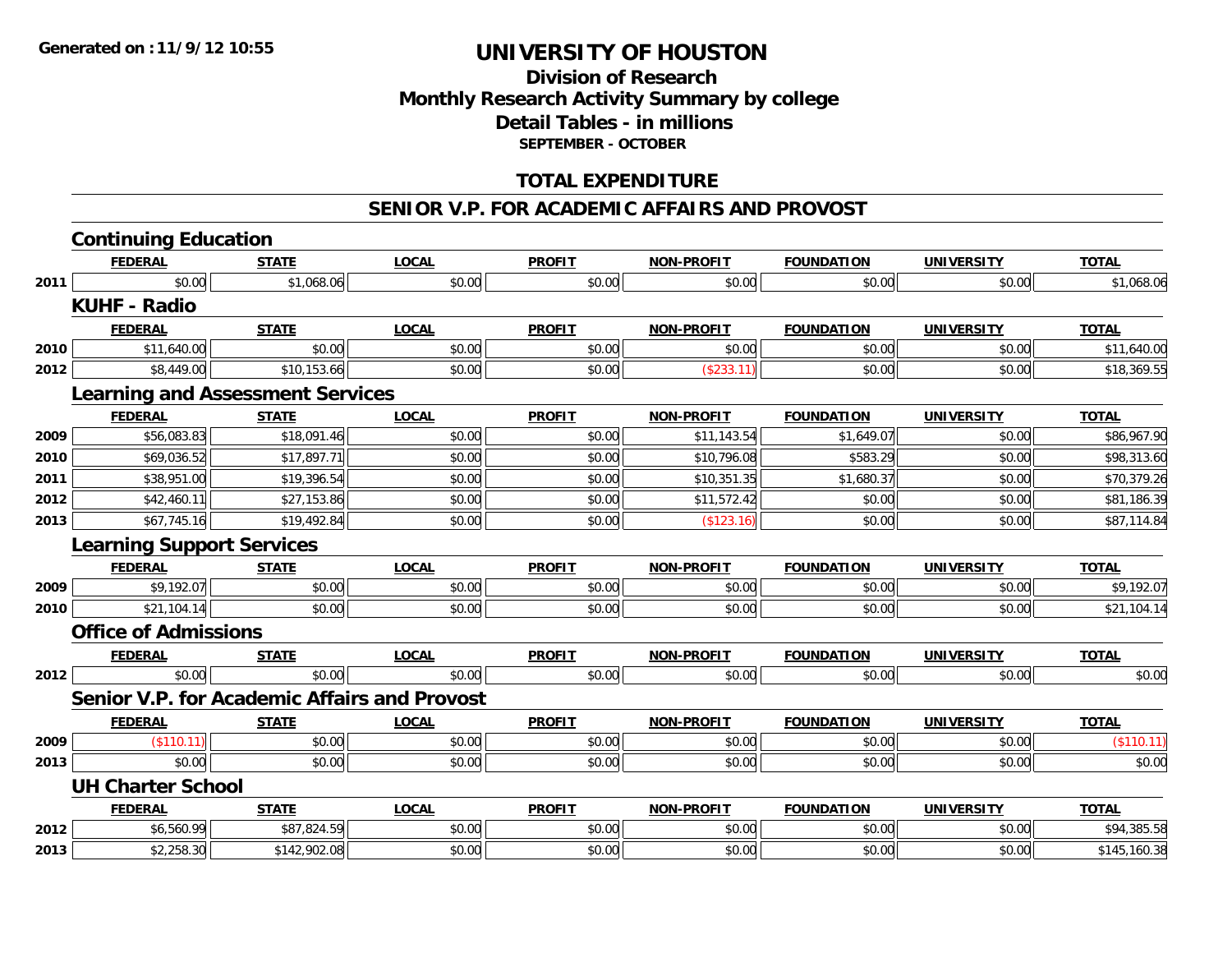## **Division of ResearchMonthly Research Activity Summary by college Detail Tables - in millions SEPTEMBER - OCTOBER**

## **TOTAL EXPENDITURE**

#### **SENIOR V.P. FOR ACADEMIC AFFAIRS AND PROVOST**

### **Undergraduate Scholars**

|      | <b>FEDERAL</b>     | <b>CTATE</b>                                          | <b>OCAL</b>   | <b>PROFIT</b>                | <b>NIONI</b><br><b>LPROFIT</b> | <b>FOUNDATION</b>  | <b>IINIVEDSITV</b> | <b>TAT</b><br>101n |
|------|--------------------|-------------------------------------------------------|---------------|------------------------------|--------------------------------|--------------------|--------------------|--------------------|
| 2011 | $\sim$ 00<br>vu.vu | AO<br>$\sim$<br>$\overline{\phantom{a}}$<br>$\cdot$ . | 0000<br>PO.OO | 0000<br>vu.vu                | \$0.00                         | 0000<br>JU.UU      | 0.00<br>vv.vv      | <sup>496.</sup>    |
| 2013 | $\sim$ 00<br>JU.UU |                                                       | \$0.00        | $*$ $\circ$ $\circ$<br>JU.UU | \$0.00                         | $\sim$ 00<br>JU.UU | $\sim$ 00<br>JU.UU |                    |

## **Undergraduate Studies**

|              | <b>FEDERAL</b> | <b>STATE</b> | <u>LOCAL</u> | <b>PROFIT</b> | <b>NON-PROFIT</b> | <b>FOUNDATION</b> | <b>UNIVERSITY</b> | <b>TOTAL</b> |
|--------------|----------------|--------------|--------------|---------------|-------------------|-------------------|-------------------|--------------|
| 2010         | \$0.00         | \$25,831.53  | \$0.00       | \$0.00        | \$0.00            | \$0.00            | \$0.00            | \$25,831.53  |
| 2011         | \$0.00         | \$8,428.73   | \$0.00       | \$0.00        | \$0.00            | \$0.00            | \$0.00            | \$8,428.73   |
| 2012         | \$0.00         | \$74,009.29  | \$0.00       | \$0.00        | \$0.00            | \$0.00            | \$0.00            | \$74,009.29  |
| 2013         | \$0.00         | \$5,078.48   | \$0.00       | \$0.00        | \$0.00            | \$0.00            | \$0.00            | \$5,078.48   |
| <b>Total</b> | \$333,371.01   | \$455,133.55 | \$0.00       | \$0.00        | \$43,507.12       | \$3,912.73        | \$0.00            | \$835,924.41 |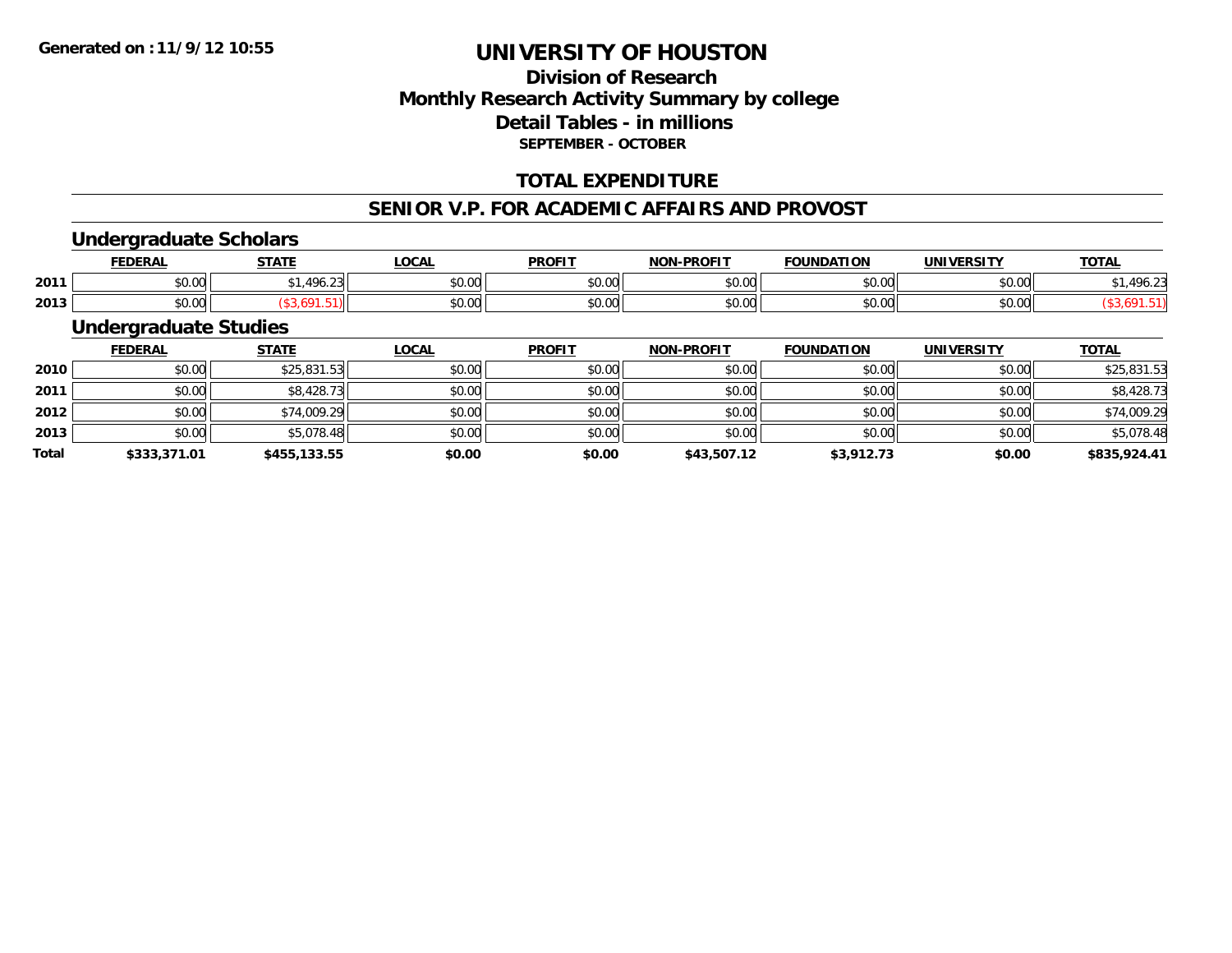## **Division of ResearchMonthly Research Activity Summary by college Detail Tables - in millions SEPTEMBER - OCTOBER**

#### **TOTAL EXPENDITURE**

#### **UH LAW CENTER**

|       | Dean, Law      |              |              |               |                   |                   |                   |              |
|-------|----------------|--------------|--------------|---------------|-------------------|-------------------|-------------------|--------------|
|       | <b>FEDERAL</b> | <b>STATE</b> | <b>LOCAL</b> | <b>PROFIT</b> | <b>NON-PROFIT</b> | <b>FOUNDATION</b> | <b>UNIVERSITY</b> | <b>TOTAL</b> |
| 2009  | \$7,004.08     | \$0.00       | \$0.00       | \$0.00        | \$0.00            | \$0.00            | \$0.00            | \$7,004.08   |
| 2010  | \$59,967.94    | \$0.00       | \$0.00       | \$0.00        | \$0.00            | \$0.00            | \$0.00            | \$59,967.94  |
| 2011  | \$3,326.33     | \$0.00       | \$0.00       | \$0.00        | \$0.00            | \$0.00            | \$0.00            | \$3,326.33   |
|       | Law-UH         |              |              |               |                   |                   |                   |              |
|       | <b>FEDERAL</b> | <b>STATE</b> | <b>LOCAL</b> | <b>PROFIT</b> | <b>NON-PROFIT</b> | <b>FOUNDATION</b> | <b>UNIVERSITY</b> | <b>TOTAL</b> |
| 2009  | \$20,467.06    | \$3,829.90   | \$0.00       | \$0.00        | \$0.00            | \$0.00            | \$0.00            | \$24,296.96  |
| 2010  | (\$502.77)     | \$197,954.06 | \$0.00       | \$0.00        | \$0.00            | \$0.00            | \$0.00            | \$197,451.29 |
| 2011  | \$13,613.97    | \$60,378.40  | \$0.00       | \$0.00        | \$0.00            | \$6,788.18        | \$0.00            | \$80,780.55  |
| 2012  | \$4,942.97     | \$26,317.70  | \$0.00       | \$0.00        | \$0.00            | \$6,299.41        | \$0.00            | \$37,560.08  |
| 2013  | \$62,518.16    | \$10,516.49  | \$0.00       | \$0.00        | \$0.00            | \$5,195.94        | \$0.00            | \$78,230.59  |
| Total | \$171,337.74   | \$298,996.55 | \$0.00       | \$0.00        | \$0.00            | \$18,283.53       | \$0.00            | \$488,617.82 |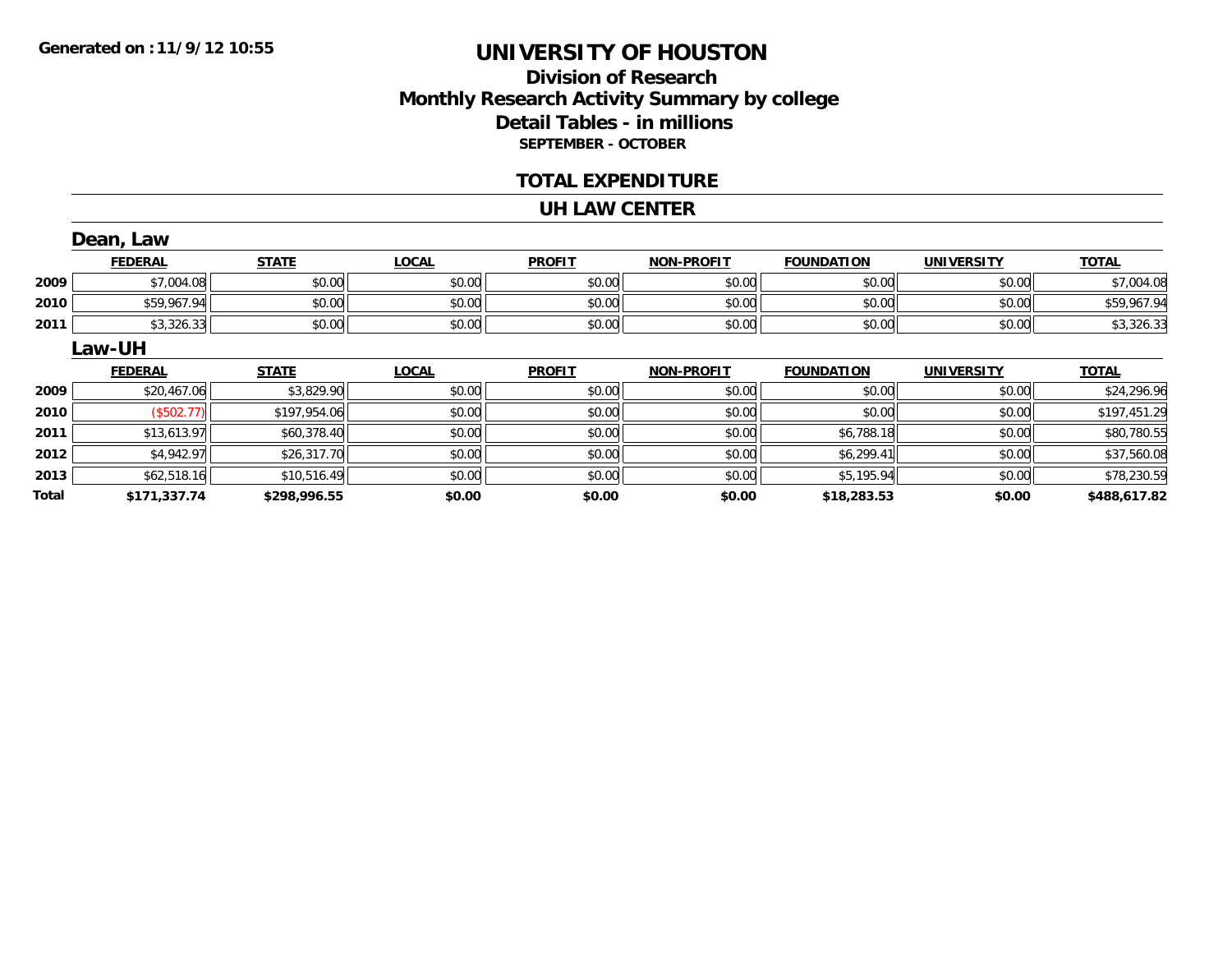## **Division of Research Monthly Research Activity Summary by college Detail Tables - in millions SEPTEMBER - OCTOBER**

#### **TOTAL EXPENDITURE**

#### **UH SYSTEM**

|  | <b>KUHT</b> |  |
|--|-------------|--|
|  |             |  |

|       | <b>FEDERAL</b> | <u>STATE</u> | <u>LOCAL</u> | <b>PROFIT</b> | <b>NON-PROFIT</b> | <b>FOUNDATION</b> | <b>UNIVERSITY</b> | <b>TOTAL</b> |
|-------|----------------|--------------|--------------|---------------|-------------------|-------------------|-------------------|--------------|
| 2009  | \$110.         | \$0.00       | \$0.00       | \$0.00        | \$0.00            | \$0.00            | \$0.00            | \$110.11     |
| 2010  | \$0.00         | \$0.00       | \$0.00       | \$0.00        | \$25,467.00       | \$0.00            | \$0.00            | \$25,467.00  |
| 2012  | \$0.00         | \$0.00       | \$0.00       | \$0.00        | \$0.02            | \$0.00            | \$0.00            | \$0.02       |
| Total | (\$110.11)     | \$0.00       | \$0.00       | \$0.00        | \$25,467.02       | \$0.00            | \$0.00            | \$25,356.91  |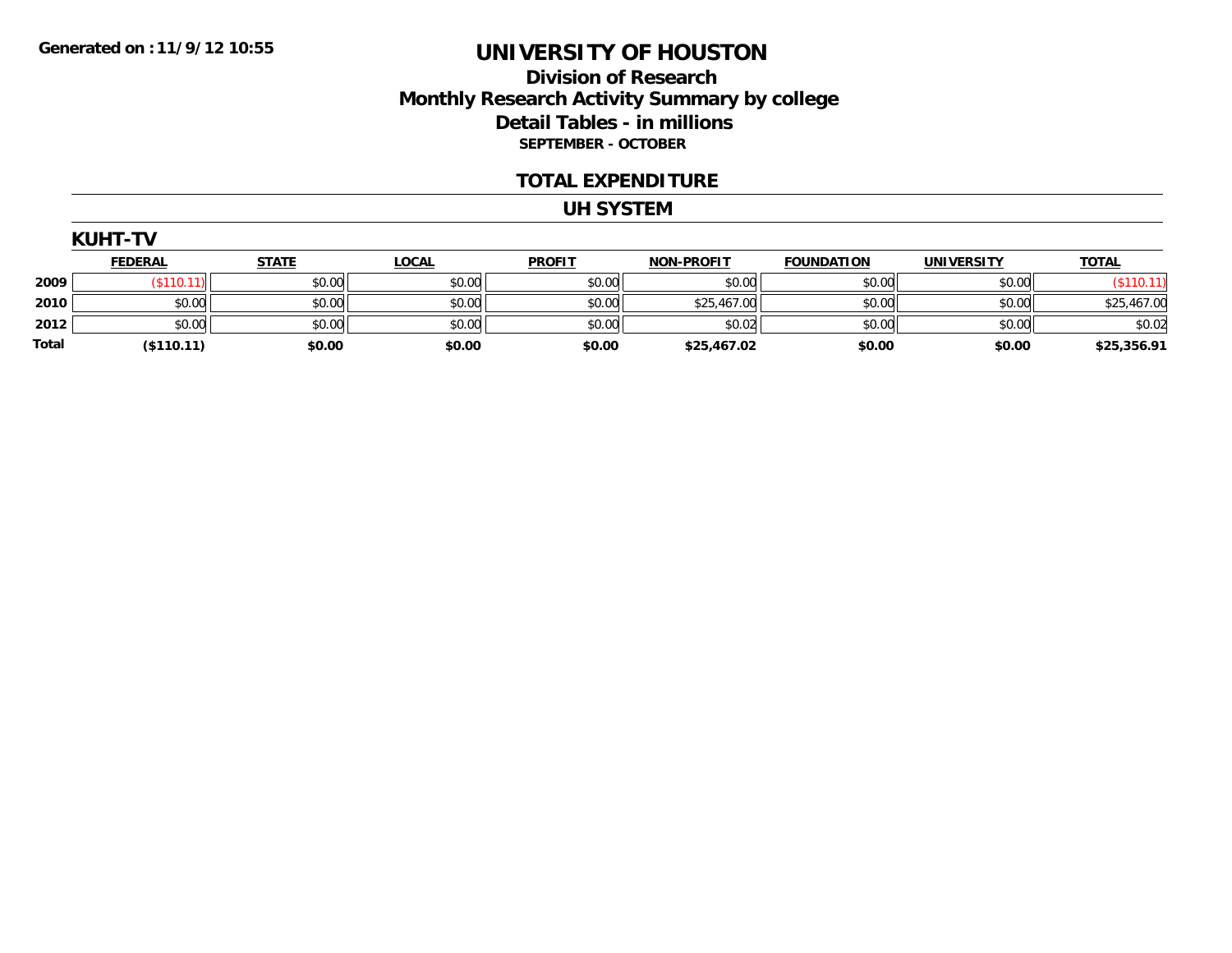## **Division of Research Monthly Research Activity Summary by college Detail Tables - in millions SEPTEMBER - OCTOBER**

#### **TOTAL EXPENDITURE**

#### **UKNOWN COLLEGE**

# **Unknown Department**

|       | <b>FEDERAL</b> | <b>STATE</b> | <b>LOCAL</b> | <b>PROFIT</b> | <b>NON-PROFIT</b> | <b>FOUNDATION</b> | <b>UNIVERSITY</b> | <b>TOTAL</b> |
|-------|----------------|--------------|--------------|---------------|-------------------|-------------------|-------------------|--------------|
| 2009  | \$0.00         | \$0.00       | \$0.00       | \$0.00        | \$0.00            | \$0.00            | \$0.00            | \$0.00       |
| 2010  | \$0.00         | \$0.00       | \$0.00       | \$0.00        | \$0.00            | \$0.00            | \$0.00            | \$0.00       |
| 2011  | \$5,053.74     | \$0.00       | \$0.00       | \$0.00        | \$0.00            | \$0.00            | \$0.00            | \$5,053.74   |
| 2012  | \$285.18       | \$0.00       | \$0.00       | \$0.00        | \$0.00            | \$0.00            | \$0.00            | \$285.18     |
| 2013  | \$0.00         | \$0.00       | \$0.00       | \$0.00        | \$0.00            | \$0.00            | \$0.00            | \$0.00       |
| Total | \$5,338.92     | \$0.00       | \$0.00       | \$0.00        | \$0.00            | \$0.00            | \$0.00            | \$5,338.92   |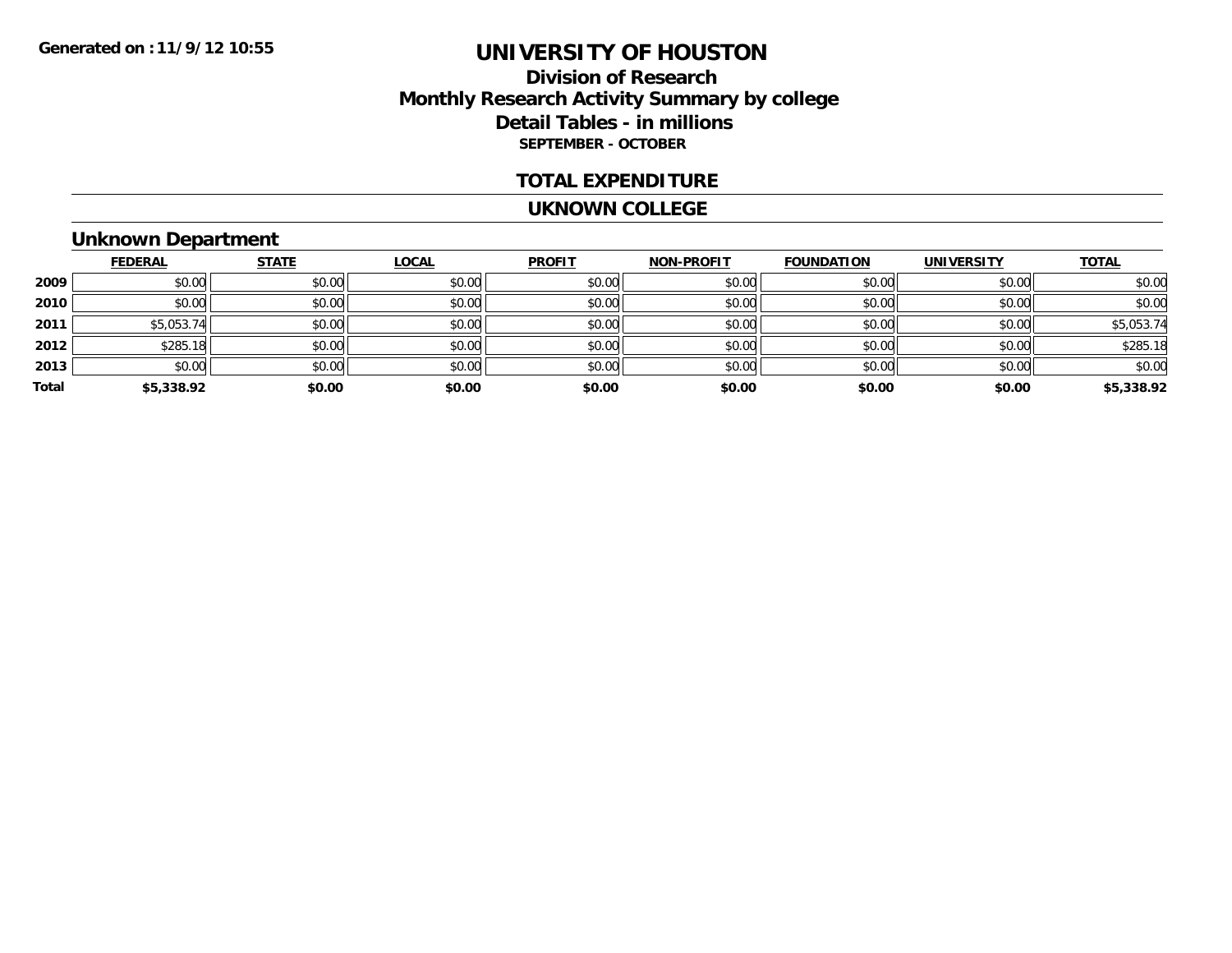## **Division of Research Monthly Research Activity Summary by college Detail Tables - in millions SEPTEMBER - OCTOBER**

### **TOTAL EXPENDITURE**

## **VICE PRESIDENT FOR ADMINISTRATION**

### **UH Police Department**

|              | <b>FEDERAL</b> | <b>STATE</b>                                                      | LOCAL  | <b>PROFIT</b>  | <b>NON-PROFIT</b> | <b>FOUNDATION</b> | <b>UNIVERSITY</b> | <b>TOTAL</b>        |
|--------------|----------------|-------------------------------------------------------------------|--------|----------------|-------------------|-------------------|-------------------|---------------------|
| 2009         | <b>JU.UU</b>   | $^{\circ}$ $^{\circ}$ $^{\circ}$ $^{\circ}$ $^{\circ}$ $^{\circ}$ | \$0.00 | ≮N UV<br>JU.UU | \$0.00            | \$0.00            | \$0.00            | 00000<br>\$4,000.00 |
| <b>Total</b> | \$0.00         | \$4,000.00                                                        | \$0.00 | \$0.00         | \$0.00            | \$0.00            | \$0.00            | \$4,000.00          |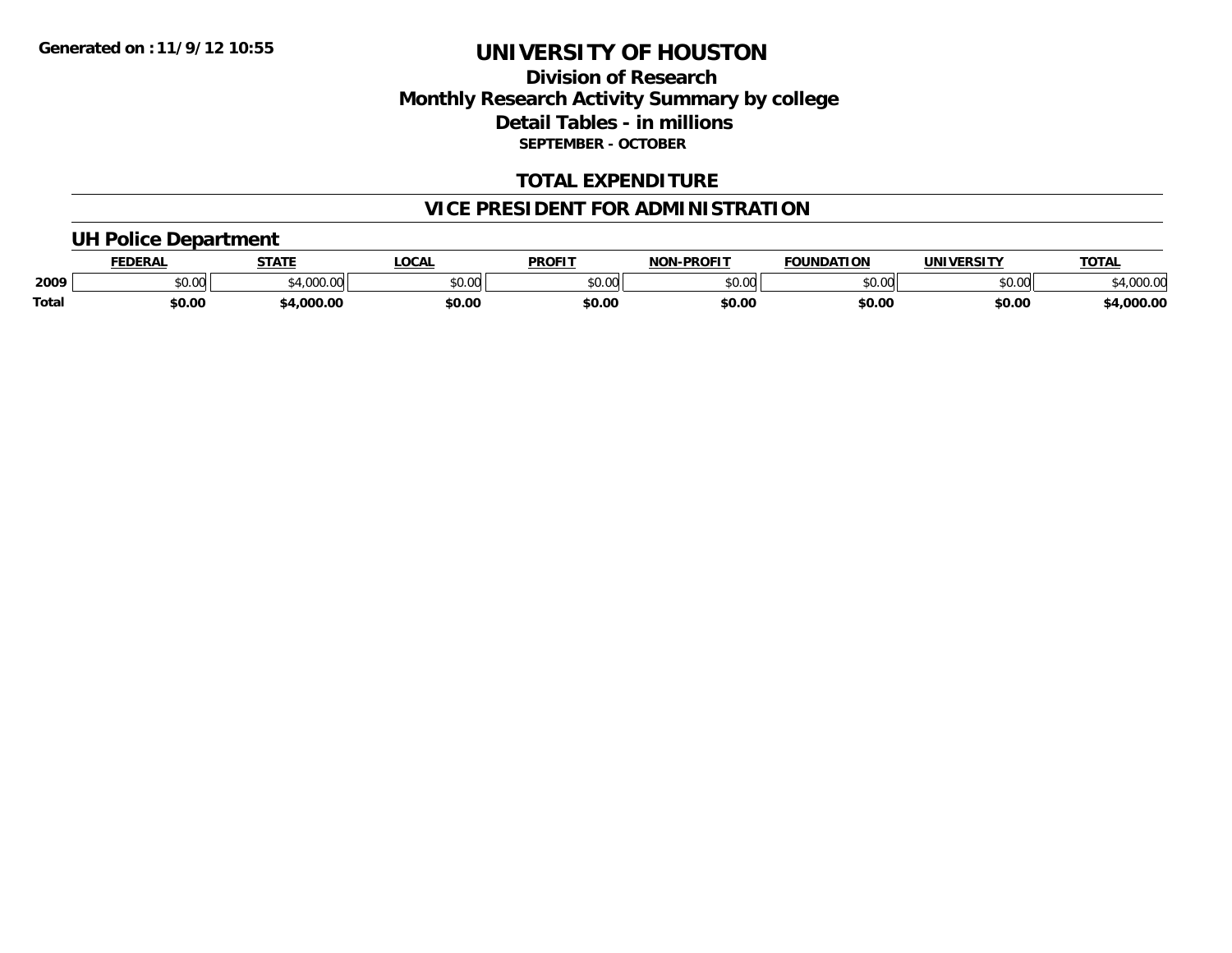## **Division of ResearchMonthly Research Activity Summary by college Detail Tables - in millions SEPTEMBER - OCTOBER**

### **TOTAL EXPENDITURE**

#### **VICE PRESIDENT FOR STUDENT AFFAIRS**

## **Dean, Student Affairs**

|      | <b>FEDERAL</b> | <b>STATE</b> | <b>LOCAL</b> | <b>PROFIT</b> | <b>NON-PROFIT</b> | <b>FOUNDATION</b> | <b>UNIVERSITY</b> | <b>TOTAL</b> |
|------|----------------|--------------|--------------|---------------|-------------------|-------------------|-------------------|--------------|
| 2009 | \$0.00         | \$0.00       | \$0.00       | \$0.00        | \$0.00            | \$0.00            | \$0.00            | \$0.00       |
| 2010 | \$0.00         | \$0.00       | \$0.00       | \$0.00        | \$0.00            | \$0.00            | \$0.00            | \$0.00       |
| 2011 | \$14,994.26    | \$0.00       | \$0.00       | \$0.00        | \$0.00            | \$0.00            | \$0.00            | \$14,994.26  |
| 2012 | \$1,528.41     | \$0.00       | \$0.00       | \$0.00        | \$0.00            | \$0.00            | \$0.00            | \$1,528.41   |
| 2013 | \$3,032.86     | \$0.00       | \$0.00       | \$0.00        | \$0.00            | \$0.00            | \$0.00            | \$3,032.86   |

## **Vice President, Student Affairs**

|       | <b>FEDERAL</b> | <b>STATE</b> | <b>LOCAL</b> | <b>PROFIT</b> | <b>NON-PROFIT</b> | <b>FOUNDATION</b> | <b>UNIVERSITY</b> | <b>TOTAL</b> |
|-------|----------------|--------------|--------------|---------------|-------------------|-------------------|-------------------|--------------|
| 2009  | \$55,453.81    | \$0.00       | \$0.00       | \$0.00        | \$0.00            | \$0.00            | \$0.00            | \$55,453.81  |
| 2010  | \$15,422.76    | \$0.00       | \$0.00       | \$0.00        | \$0.00            | \$0.00            | \$0.00            | \$15,422.76  |
| 2011  | \$21,233.98    | \$0.00       | \$0.00       | \$0.00        | \$0.00            | \$0.00            | \$0.00            | \$21,233.98  |
| 2012  | \$7,944.22     | \$0.00       | \$0.00       | \$0.00        | \$0.00            | \$0.00            | \$0.00            | \$7,944.22   |
| 2013  | \$14,572.82    | \$0.00       | \$0.00       | \$0.00        | \$0.00            | \$0.00            | \$0.00            | \$14,572.82  |
| Total | \$134,183.12   | \$0.00       | \$0.00       | \$0.00        | \$0.00            | \$0.00            | \$0.00            | \$134,183.12 |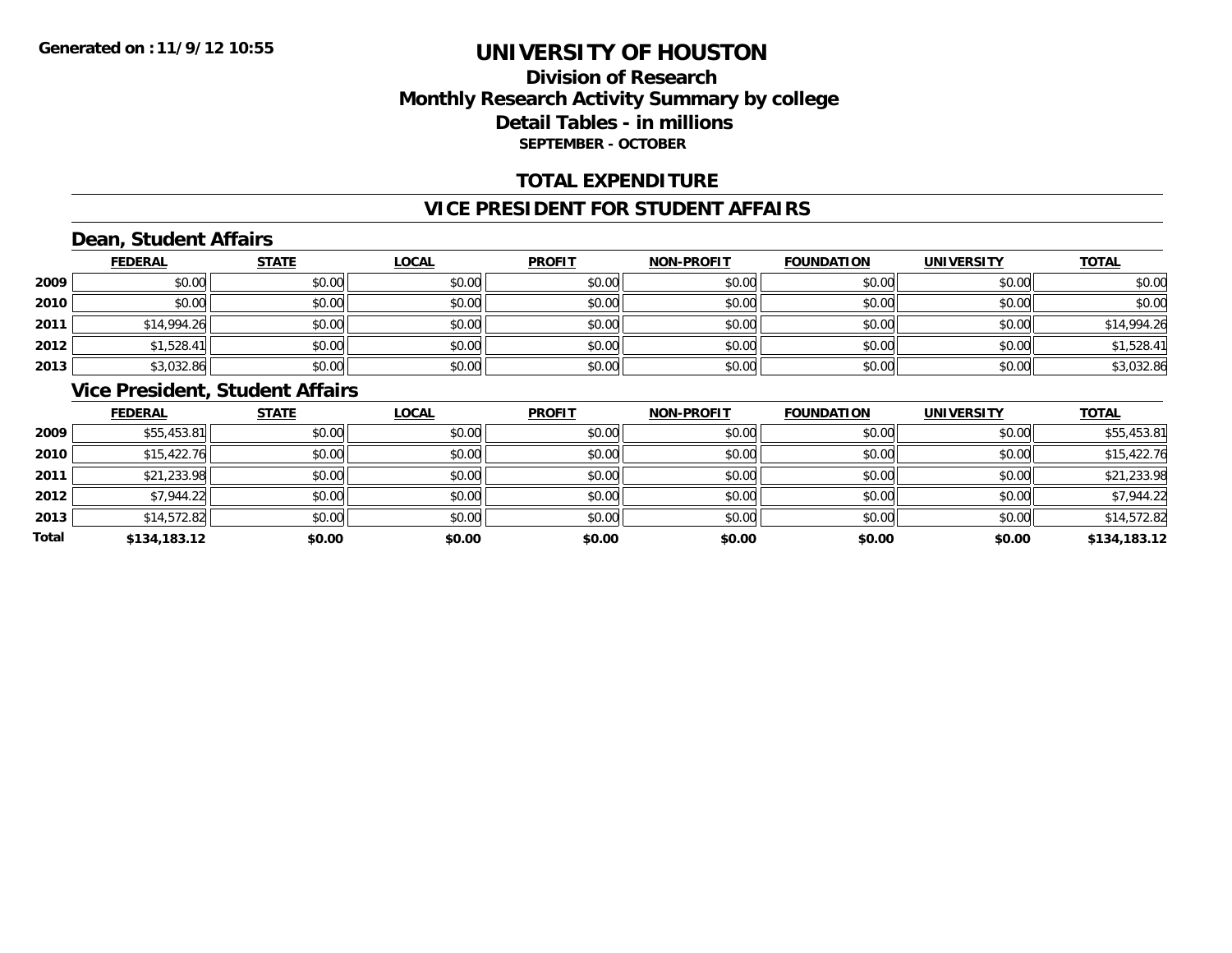## **Division of ResearchMonthly Research Activity Summary by college Detail Tables - in millions SEPTEMBER - OCTOBER**

### **IDC RECOVERY**

#### **C.T. BAUER COLLEGE OF BUSINESS**

|       | <b>Finance</b>                           |              |              |               |                   |                   |                   |              |
|-------|------------------------------------------|--------------|--------------|---------------|-------------------|-------------------|-------------------|--------------|
|       | <b>FEDERAL</b>                           | <b>STATE</b> | <b>LOCAL</b> | <b>PROFIT</b> | <b>NON-PROFIT</b> | <b>FOUNDATION</b> | <b>UNIVERSITY</b> | <b>TOTAL</b> |
| 2009  | \$2,635.87                               | \$0.00       | \$0.00       | \$0.00        | \$0.00            | \$0.00            | \$0.00            | \$2,635.87   |
| 2010  | \$14,631.85                              | \$0.00       | \$0.00       | \$0.00        | \$0.00            | \$0.00            | \$0.00            | \$14,631.85  |
| 2011  | \$970.68                                 | \$0.00       | \$0.00       | \$0.00        | \$0.00            | \$0.00            | \$0.00            | \$970.68     |
| 2013  | \$1,200.00                               | \$0.00       | \$0.00       | \$0.00        | \$0.00            | \$0.00            | \$0.00            | \$1,200.00   |
|       | Management                               |              |              |               |                   |                   |                   |              |
|       | <b>FEDERAL</b>                           | <b>STATE</b> | <b>LOCAL</b> | <b>PROFIT</b> | <b>NON-PROFIT</b> | <b>FOUNDATION</b> | <b>UNIVERSITY</b> | <b>TOTAL</b> |
| 2009  | \$0.00                                   | \$0.00       | \$0.00       | \$0.00        | \$0.00            | \$0.00            | \$0.00            | \$0.00       |
| 2010  | \$0.00                                   | \$0.00       | \$0.00       | \$0.00        | \$0.00            | \$0.00            | \$0.00            | \$0.00       |
| 2011  | \$0.00                                   | \$0.00       | \$0.00       | \$0.00        | \$0.00            | \$0.00            | \$0.00            | \$0.00       |
| 2013  | \$0.00                                   | \$0.00       | \$0.00       | \$0.00        | \$0.00            | \$0.00            | \$0.00            | \$0.00       |
|       | <b>Small Business Development Center</b> |              |              |               |                   |                   |                   |              |
|       | <b>FEDERAL</b>                           | <b>STATE</b> | <b>LOCAL</b> | <b>PROFIT</b> | <b>NON-PROFIT</b> | <b>FOUNDATION</b> | <b>UNIVERSITY</b> | <b>TOTAL</b> |
| 2009  | \$12,941.83                              | \$0.00       | \$0.00       | \$0.00        | \$0.00            | \$0.00            | \$0.00            | \$12,941.83  |
| 2010  | \$17,564.08                              | \$0.00       | \$0.00       | \$0.00        | \$0.00            | \$0.00            | \$0.00            | \$17,564.08  |
| 2011  | \$17,907.42                              | \$0.00       | \$0.00       | \$0.00        | \$0.00            | \$0.00            | \$0.00            | \$17,907.42  |
| 2012  | \$33,670.91                              | \$0.00       | \$0.00       | \$0.00        | \$0.00            | \$0.00            | \$0.00            | \$33,670.91  |
| 2013  | \$122,920.75                             | \$0.00       | \$0.00       | \$0.00        | \$0.00            | (\$1,428.28)      | \$0.00            | \$121,492.47 |
| Total | \$224,443.39                             | \$0.00       | \$0.00       | \$0.00        | \$0.00            | (\$1,428.28)      | \$0.00            | \$223,015.11 |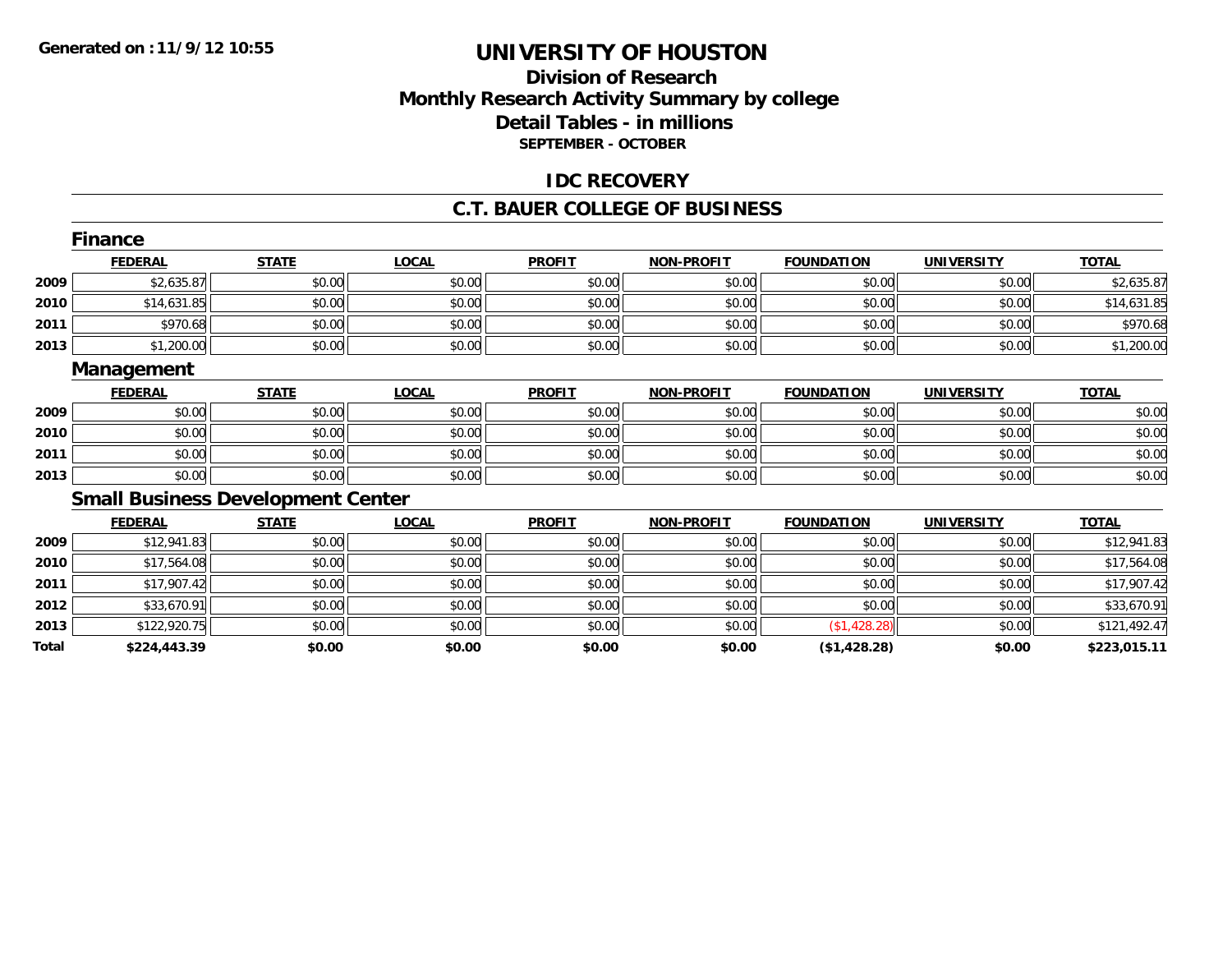## **Division of ResearchMonthly Research Activity Summary by college Detail Tables - in millionsSEPTEMBER - OCTOBER**

### **IDC RECOVERY**

## **COLLEGE OF EDUCATION**

## **Consistency Mgmt and Coop Disc**

|      | EENEDA<br>LIVA                 | <b>CTATE</b><br>,,,,   | _OCAL                         | <b>PROFIT</b> | <b>LPROFIT</b><br><b>ארות</b> | <b>FOUNDATION</b> | UNIVERSITY     | <b>TAT.</b> |
|------|--------------------------------|------------------------|-------------------------------|---------------|-------------------------------|-------------------|----------------|-------------|
| 2011 | ሶስ ስስ<br>טט.טע                 | $\sim$ $\sim$<br>JU.UU | 0.00<br>PO.OO                 | 0.00<br>JU.UU | 4000<br>→J.UUI                | \$0.00            | 60.00<br>PU.UU | \$0.00      |
| 2012 | $\uparrow$ $\uparrow$<br>vv.vv | 0.00<br>JU.UU.         | $\sim$ $\sim$<br><b>JU.UU</b> | 0.00<br>JU.UU | \$0.00                        | \$0.00            | 0.00<br>PO.OO  | \$0.00      |

## **Curriculum and Instruction**

|      | <b>FEDERAL</b> | <b>STATE</b> | <u>LOCAL</u> | <b>PROFIT</b> | <b>NON-PROFIT</b> | <b>FOUNDATION</b> | <b>UNIVERSITY</b> | <b>TOTAL</b> |
|------|----------------|--------------|--------------|---------------|-------------------|-------------------|-------------------|--------------|
| 2009 | \$12,480.32    | \$0.00       | \$161.40     | \$0.00        | \$6,057.01        | \$0.00            | \$0.00            | \$18,698.73  |
| 2010 | \$9,814.64     | \$0.00       | \$0.00       | \$0.00        | \$7.259.41        | \$164.10          | \$0.00            | \$17,238.15  |
| 2011 | \$9,987.75     | \$0.00       | \$0.00       | \$0.00        | \$1,191.55        | \$909.26          | \$0.00            | \$12,088.56  |
| 2012 | \$13,453.27    | \$1,379.07   | \$0.00       | \$0.00        | \$2,466.25        | \$549.24          | \$0.00            | \$17,847.83  |
| 2013 | \$9,921.63     | \$1,074.64   | \$0.00       | \$0.00        | \$459.20          | \$178.52          | \$0.00            | \$11,633.99  |

#### **Dean, Education**

|      | <b>FEDERAL</b> | <b>STATE</b> | <u>LOCAL</u> | <b>PROFIT</b> | <b>NON-PROFIT</b> | <b>FOUNDATION</b> | <b>UNIVERSITY</b> | <u>TOTAL</u> |
|------|----------------|--------------|--------------|---------------|-------------------|-------------------|-------------------|--------------|
| 2010 | \$0.00         | \$0.00       | \$0.00       | \$0.00        | \$0.00            | \$0.00            | \$0.00            | \$0.00       |
| 2011 | \$0.00         | \$0.00       | \$0.00       | \$0.00        | \$0.00            | \$0.00            | \$0.00            | \$0.00       |
| 2012 | \$0.00         | \$0.00       | \$0.00       | \$0.00        | \$0.00            | \$0.00            | \$0.00            | \$0.00       |
| 2013 | \$0.00         | \$0.00       | \$0.00       | \$0.00        | \$0.00            | \$0.00            | \$0.00            | \$0.00       |

## **Educational Psychology**

|      | <u>FEDERAL</u> | <u>STATE</u> | <u>LOCAL</u> | <b>PROFIT</b> | <b>NON-PROFIT</b> | <b>FOUNDATION</b> | <b>UNIVERSITY</b> | <b>TOTAL</b> |
|------|----------------|--------------|--------------|---------------|-------------------|-------------------|-------------------|--------------|
| 2009 | \$1,961.29     | \$1,325.14   | \$0.00       | \$0.00        | \$0.00            | \$4,312.01        | \$0.00            | \$7,598.44   |
| 2010 | \$0.00         | \$135.81     | \$0.00       | \$0.00        | \$206.41          | \$7,165.78        | \$0.00            | \$7,508.00   |
| 2011 | \$1,508.13     | \$0.00       | \$0.00       | \$0.00        | \$0.48            | \$2,074.42        | \$0.00            | \$3,583.03   |
| 2012 | \$2,169.03     | \$0.00       | \$0.00       | \$0.00        | \$0.00            | \$0.00            | \$0.00            | \$2,169.03   |
| 2013 | \$1,951.88     | \$0.00       | \$0.00       | \$0.00        | \$0.00            | (\$23.00)         | \$0.00            | \$1,928.87   |

## **Institute for Urban Education**

|              | <b>FEDERAL</b> | <b>STATE</b> | LOCAL    | <b>PROFIT</b> | <b>NON-PROFIT</b> | <b>FOUNDATION</b> | <b>UNIVERSITY</b> | <b>TOTAL</b> |
|--------------|----------------|--------------|----------|---------------|-------------------|-------------------|-------------------|--------------|
| 2009         | \$0.00         | \$0.00       | \$0.00   | \$0.00        | \$0.00            | \$0.00            | \$0.00            | \$0.00       |
| 2010         | \$0.00         | \$0.00       | \$0.00   | \$0.00        | \$0.00            | \$0.00            | \$0.00            | \$0.00       |
| 2011         | \$0.00         | \$0.00       | \$0.00   | \$0.00        | \$0.00            | \$0.00            | \$0.00            | \$0.00       |
| 2012         | \$0.00         | \$0.00       | \$0.00   | \$0.00        | \$0.00            | \$0.00            | \$0.00            | \$0.00       |
| 2013         | \$0.00         | \$0.00       | \$0.00   | \$0.00        | \$0.00            | \$0.00            | \$0.00            | \$0.00       |
| <b>Total</b> | \$63,247.95    | \$3,914.66   | \$161.40 | \$0.00        | \$17,640.31       | \$15,330.33       | \$0.00            | \$100,294.64 |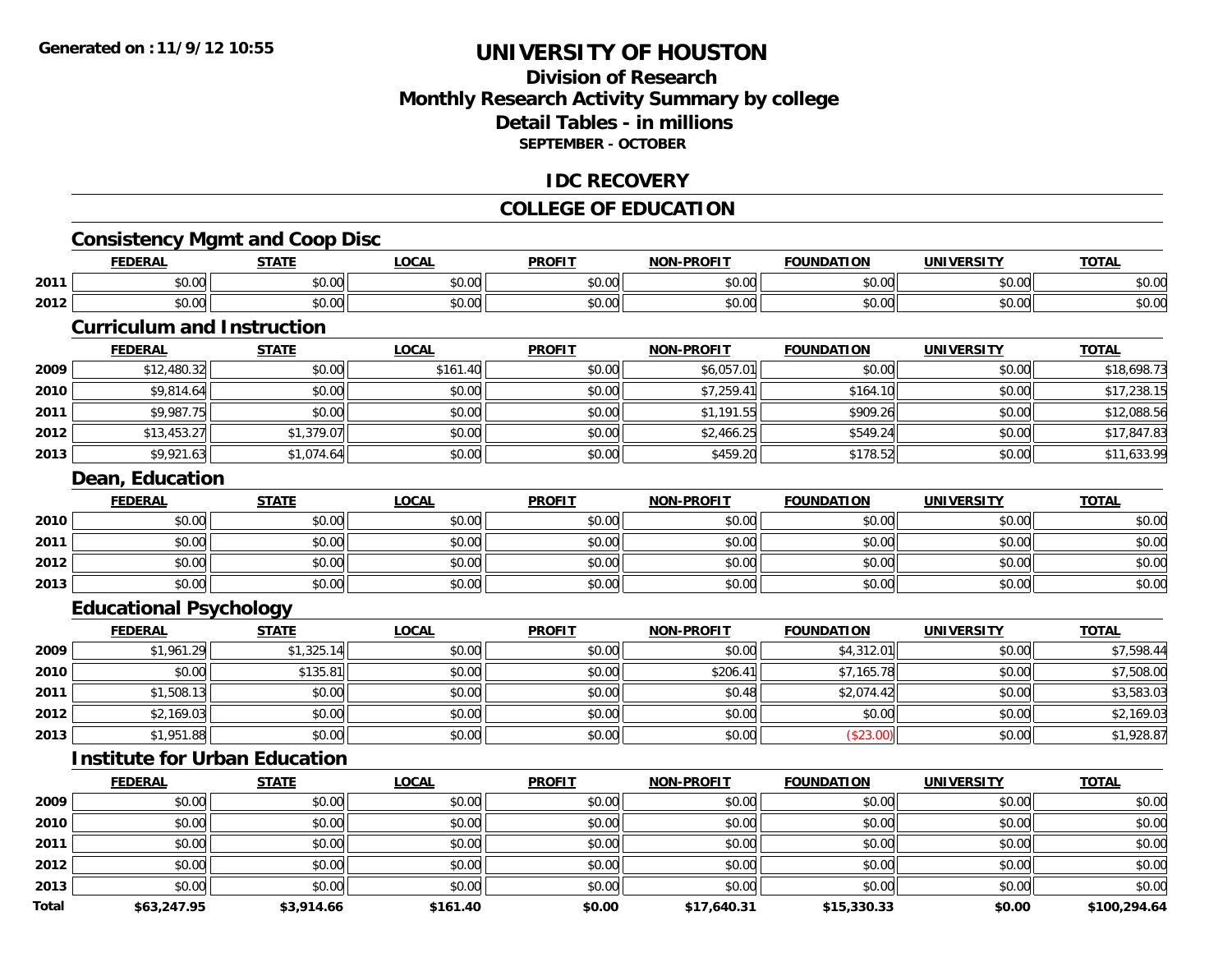## **Division of Research Monthly Research Activity Summary by college Detail Tables - in millions SEPTEMBER - OCTOBER**

## **IDC RECOVERY**

#### **COLLEGE OF LIBERAL ARTS AND SOCIAL SCIENCES**

|              | Art                                    |                  |              |                    |                    |                   |                   |                         |
|--------------|----------------------------------------|------------------|--------------|--------------------|--------------------|-------------------|-------------------|-------------------------|
|              | <b>FEDERAL</b>                         | <b>STATE</b>     | <b>LOCAL</b> | <b>PROFIT</b>      | <b>NON-PROFIT</b>  | <b>FOUNDATION</b> | <b>UNIVERSITY</b> | <b>TOTAL</b>            |
| 2013         | \$913.00                               | \$0.00           | \$0.00       | \$0.00             | \$0.00             | \$0.00            | \$0.00            | \$913.00                |
|              | <b>Arte Publico Press</b>              |                  |              |                    |                    |                   |                   |                         |
|              | <b>FEDERAL</b>                         | <b>STATE</b>     | <b>LOCAL</b> | <b>PROFIT</b>      | <b>NON-PROFIT</b>  | <b>FOUNDATION</b> | <b>UNIVERSITY</b> | <b>TOTAL</b>            |
| 2011         | \$0.00                                 | \$0.00           | \$0.00       | \$0.00             | \$0.00             | \$37.19           | \$0.00            | \$37.19                 |
| 2013         | \$0.00                                 | \$0.00           | \$0.00       | \$0.00             | \$0.00             | \$2,435.26        | \$0.00            | \$2,435.26              |
|              | <b>Blaffer Gallery</b>                 |                  |              |                    |                    |                   |                   |                         |
|              | <b>FEDERAL</b>                         | <b>STATE</b>     | <b>LOCAL</b> | <b>PROFIT</b>      | <b>NON-PROFIT</b>  | <b>FOUNDATION</b> | <b>UNIVERSITY</b> | <b>TOTAL</b>            |
| 2009         | \$177.76                               | \$0.00           | \$0.00       | \$0.00             | \$0.00             | \$0.00            | \$0.00            | \$177.76                |
| 2010         | \$3,449.49                             | \$0.00           | \$0.00       | \$0.00             | \$0.00             | \$0.00            | \$0.00            | \$3,449.49              |
| 2011         | \$1,431.32                             | \$0.00           | \$0.00       | \$0.00             | \$0.00             | \$0.00            | \$0.00            | \$1,431.32              |
|              | <b>Center for Public History</b>       |                  |              |                    |                    |                   |                   |                         |
|              | <b>FEDERAL</b>                         | <b>STATE</b>     | <b>LOCAL</b> | <b>PROFIT</b>      | <b>NON-PROFIT</b>  | <b>FOUNDATION</b> | <b>UNIVERSITY</b> | <b>TOTAL</b>            |
| 2013         | \$3,184.50                             | \$0.00           | \$0.00       | \$0.00             | \$0.00             | \$0.00            | \$0.00            | \$3,184.50              |
|              | <b>Communication Disorders</b>         |                  |              |                    |                    |                   |                   |                         |
|              |                                        |                  |              |                    |                    |                   |                   |                         |
|              | <b>FEDERAL</b>                         | <b>STATE</b>     | <b>LOCAL</b> | <b>PROFIT</b>      | <b>NON-PROFIT</b>  | <b>FOUNDATION</b> | <b>UNIVERSITY</b> | <b>TOTAL</b>            |
| 2009         | (\$8,832.31)                           | \$0.00           | \$0.00       | \$0.00             | \$0.00             | \$0.00            | \$0.00            | (\$8,832.31)            |
| 2010         | \$0.00                                 | \$0.00           | \$0.00       | \$0.00             | \$0.00             | \$0.00            | \$0.00            | \$0.00                  |
| 2011         | \$475.30                               | \$0.00           | \$0.00       | \$0.00             | \$0.00             | \$0.00            | \$0.00            | \$475.30                |
| 2012         | \$414.68                               | \$0.00           | \$0.00       | \$0.00             | \$0.00             | \$0.00            | \$0.00            | \$414.68                |
|              | (\$0.01)                               | \$0.00           | \$0.00       | \$0.00             | \$0.00             | \$0.00            | \$0.00            | (\$0.01)                |
| 2013         | Dean, Liberal Arts and Social Sciences |                  |              |                    |                    |                   |                   |                         |
|              | <b>FEDERAL</b>                         | <b>STATE</b>     | <b>LOCAL</b> | <b>PROFIT</b>      | <b>NON-PROFIT</b>  | <b>FOUNDATION</b> | <b>UNIVERSITY</b> | <b>TOTAL</b>            |
|              | \$3,502.01                             | \$0.00           | \$0.00       | \$0.00             | \$0.00             | \$0.00            | \$0.00            | \$3,502.01              |
| 2009<br>2010 | \$709.83                               | \$0.00           | \$0.00       | \$0.00             | \$0.00             | \$0.00            | \$0.00            | \$709.83                |
|              | <b>Economics</b>                       |                  |              |                    |                    |                   |                   |                         |
|              | <b>FEDERAL</b>                         | <b>STATE</b>     | <b>LOCAL</b> | <b>PROFIT</b>      | <b>NON-PROFIT</b>  | <b>FOUNDATION</b> | <b>UNIVERSITY</b> | <b>TOTAL</b>            |
|              | (\$4,867.76)                           | \$0.00           | \$0.00       | \$0.00             | \$0.00             | \$0.00            | \$0.00            | (\$4,867.76)            |
| 2009<br>2010 | \$5,302.64                             | \$0.00           | \$0.00       | \$0.00             | \$0.00             | \$0.00            | \$0.00            | \$5,302.64              |
| 2012         | \$0.00                                 | \$0.00<br>\$0.00 | \$0.00       | \$308.27<br>\$0.00 | \$0.00<br>\$900.00 | \$0.00<br>\$0.00  | \$0.00            | \$308.27<br>\$14,090.50 |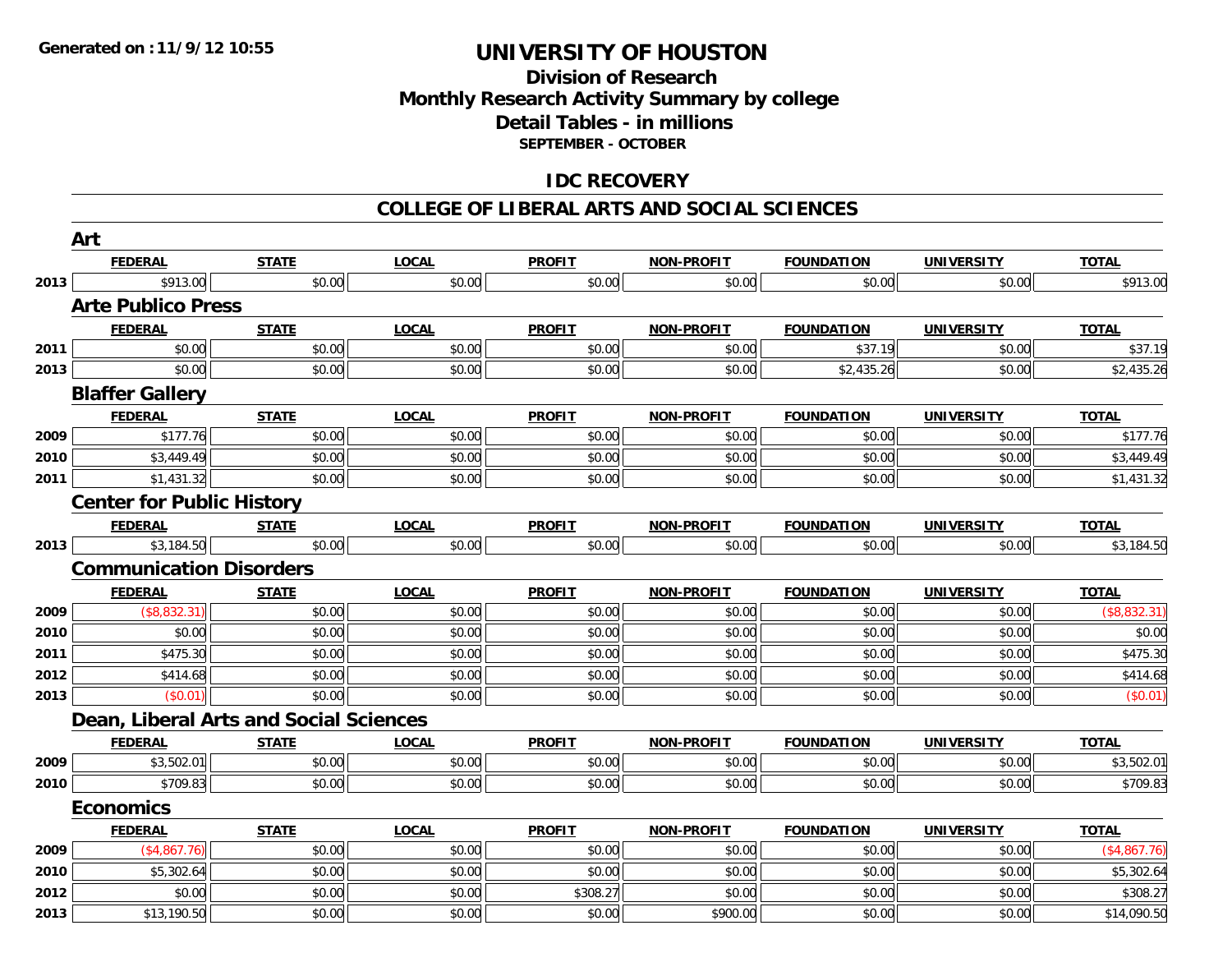## **Division of Research Monthly Research Activity Summary by college Detail Tables - in millions SEPTEMBER - OCTOBER**

## **IDC RECOVERY**

#### **COLLEGE OF LIBERAL ARTS AND SOCIAL SCIENCES**

|      | <b>FEDERAL</b>                        | <b>STATE</b> | <b>LOCAL</b> | <b>PROFIT</b> | <b>NON-PROFIT</b> | <b>FOUNDATION</b> | <b>UNIVERSITY</b> | <b>TOTAL</b> |
|------|---------------------------------------|--------------|--------------|---------------|-------------------|-------------------|-------------------|--------------|
| 2009 | \$0.00                                | \$0.00       | \$0.00       | \$0.00        | \$0.00            | \$0.00            | \$0.00            | \$0.00       |
| 2010 | \$0.00                                | \$0.00       | \$0.00       | \$0.00        | \$0.00            | \$0.00            | \$0.00            | \$0.00       |
| 2011 | \$0.00                                | \$0.00       | \$0.00       | \$0.00        | \$0.00            | \$0.00            | \$0.00            | \$0.00       |
| 2012 | \$0.00                                | \$0.00       | \$0.00       | \$0.00        | \$0.00            | \$0.00            | \$0.00            | \$0.00       |
| 2013 | \$4,145.63                            | \$0.00       | \$0.00       | \$0.00        | \$0.00            | \$0.00            | \$0.00            | \$4,145.63   |
|      | <b>Health and Human Performance</b>   |              |              |               |                   |                   |                   |              |
|      | <b>FEDERAL</b>                        | <b>STATE</b> | <b>LOCAL</b> | <b>PROFIT</b> | <b>NON-PROFIT</b> | <b>FOUNDATION</b> | <b>UNIVERSITY</b> | <b>TOTAL</b> |
| 2009 | \$83,571.29                           | \$0.00       | \$0.00       | \$3,592.63    | \$0.00            | \$135.12          | \$0.00            | \$87,299.04  |
| 2010 | \$95,493.56                           | \$0.00       | \$0.00       | \$3,237.61    | \$0.00            | \$404.02          | \$0.00            | \$99,135.19  |
| 2011 | \$49,216.70                           | \$0.00       | \$0.00       | \$10,924.02   | \$0.00            | \$395.56          | \$0.00            | \$60,536.27  |
| 2012 | \$8,139.23                            | \$0.00       | \$0.00       | \$6,328.22    | \$0.00            | \$0.00            | \$0.00            | \$14,467.45  |
| 2013 | \$67,450.57                           | \$0.00       | \$0.00       | \$5,399.86    | \$0.00            | (\$7.67)          | \$0.00            | \$72,842.76  |
|      | <b>History</b>                        |              |              |               |                   |                   |                   |              |
|      | <b>FEDERAL</b>                        | <b>STATE</b> | <b>LOCAL</b> | <b>PROFIT</b> | <b>NON-PROFIT</b> | <b>FOUNDATION</b> | <b>UNIVERSITY</b> | <b>TOTAL</b> |
| 2009 | \$0.00                                | \$0.00       | \$0.00       | \$0.00        | \$0.00            | \$0.00            | \$0.00            | \$0.00       |
| 2010 | \$0.00                                | \$0.00       | \$0.00       | \$0.00        | \$0.00            | \$0.00            | \$0.00            | \$0.00       |
|      | <b>Hobby Center for Public Policy</b> |              |              |               |                   |                   |                   |              |
|      | <b>FEDERAL</b>                        | <b>STATE</b> | <b>LOCAL</b> | <b>PROFIT</b> | <b>NON-PROFIT</b> | <b>FOUNDATION</b> | <b>UNIVERSITY</b> | <b>TOTAL</b> |
| 2010 | \$2,877.64                            | \$0.00       | \$0.00       | \$0.00        | \$0.00            | \$0.00            | \$0.00            | \$2,877.64   |
| 2011 | \$1,711.55                            | \$0.00       | \$0.00       | \$0.00        | \$0.00            | \$0.00            | \$0.00            | \$1,711.55   |
|      | <b>Modern/Classical Languages</b>     |              |              |               |                   |                   |                   |              |
|      | <b>FEDERAL</b>                        | <b>STATE</b> | <b>LOCAL</b> | <b>PROFIT</b> | <b>NON-PROFIT</b> | <b>FOUNDATION</b> | <b>UNIVERSITY</b> | <b>TOTAL</b> |
| 2013 | \$2,489.08                            | \$0.00       | \$0.00       | \$0.00        | \$0.00            | \$0.00            | \$0.00            | \$2,489.08   |
|      | Philosophy                            |              |              |               |                   |                   |                   |              |
|      | <b>FEDERAL</b>                        | <b>STATE</b> | <b>LOCAL</b> | <b>PROFIT</b> | <b>NON-PROFIT</b> | <b>FOUNDATION</b> | <b>UNIVERSITY</b> | <b>TOTAL</b> |
| 2009 | \$0.00                                | \$0.00       | \$0.00       | \$0.00        | \$0.00            | \$0.00            | \$0.00            | \$0.00       |
| 2010 | \$0.00                                | \$0.00       | \$0.00       | \$0.00        | \$0.00            | \$0.00            | \$0.00            | \$0.00       |
| 2011 | \$0.00                                | \$0.00       | \$0.00       | \$0.00        | \$0.00            | \$0.00            | \$0.00            | \$0.00       |
| 2012 | \$617.69                              | \$0.00       | \$0.00       | \$0.00        | \$0.00            | \$0.00            | \$0.00            | \$617.69     |
| 2013 | \$1,222.15                            | \$0.00       | \$0.00       | \$0.00        | \$0.00            | \$0.00            | \$0.00            | \$1,222.15   |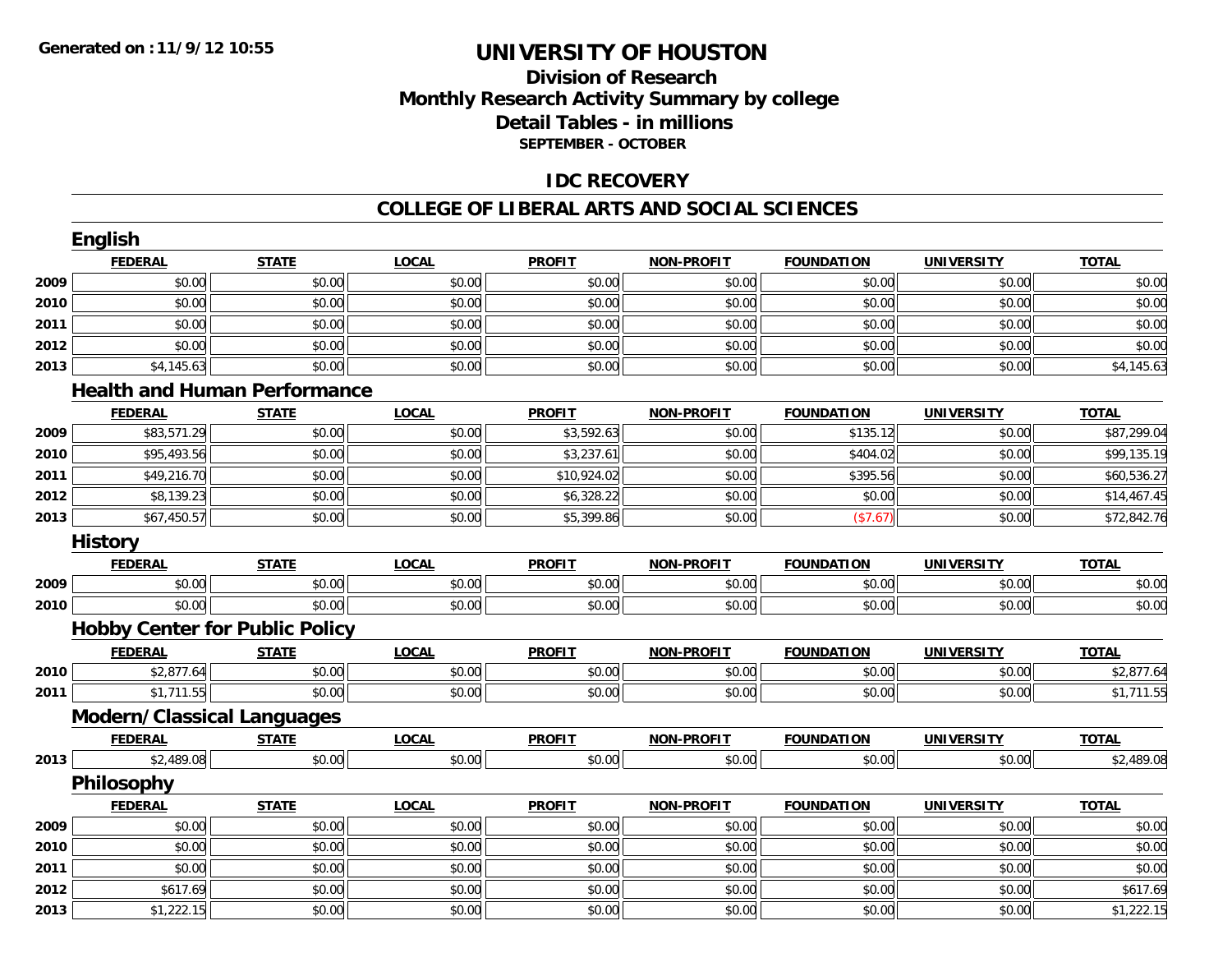## **Division of ResearchMonthly Research Activity Summary by college Detail Tables - in millions SEPTEMBER - OCTOBER**

### **IDC RECOVERY**

#### **COLLEGE OF LIBERAL ARTS AND SOCIAL SCIENCES**

|       | <b>Political Science</b>       |              |              |               |                   |                   |                   |                |
|-------|--------------------------------|--------------|--------------|---------------|-------------------|-------------------|-------------------|----------------|
|       | <b>FEDERAL</b>                 | <b>STATE</b> | <b>LOCAL</b> | <b>PROFIT</b> | <b>NON-PROFIT</b> | <b>FOUNDATION</b> | <b>UNIVERSITY</b> | <b>TOTAL</b>   |
| 2009  | \$0.00                         | \$0.00       | \$0.00       | \$0.00        | \$0.00            | \$0.00            | \$1,341.45        | \$1,341.45     |
| 2010  | \$12.43                        | \$0.00       | \$0.00       | \$0.00        | \$0.00            | \$0.00            | \$0.00            | \$12.43        |
| 2011  | \$0.00                         | \$0.00       | \$0.00       | \$0.00        | \$0.00            | \$0.00            | \$0.00            | \$0.00         |
| 2012  | \$0.00                         | \$0.00       | \$0.00       | \$0.00        | \$0.00            | \$0.00            | \$0.00            | \$0.00         |
| 2013  | \$468.81                       | \$0.00       | \$0.00       | \$0.00        | \$0.00            | \$0.00            | \$0.00            | \$468.81       |
|       | <b>Psychology</b>              |              |              |               |                   |                   |                   |                |
|       | <b>FEDERAL</b>                 | <b>STATE</b> | <b>LOCAL</b> | <b>PROFIT</b> | <b>NON-PROFIT</b> | <b>FOUNDATION</b> | <b>UNIVERSITY</b> | <b>TOTAL</b>   |
| 2009  | \$250,222.70                   | \$4,548.39   | \$0.00       | \$1,868.08    | \$0.00            | \$232.89          | \$0.00            | \$256,872.06   |
| 2010  | \$50,165.77                    | \$10,992.79  | \$0.00       | \$863.42      | \$0.00            | \$172.63          | \$0.00            | \$62,194.61    |
| 2011  | \$126,195.60                   | \$2,700.78   | \$0.00       | \$1,131.78    | \$1,457.94        | \$1,789.53        | \$0.00            | \$133,275.63   |
| 2012  | \$149,151.35                   | \$202.78     | \$0.00       | \$407.33      | \$1,183.51        | \$1,353.27        | (\$3,117.51)      | \$149,180.73   |
| 2013  | \$120,973.55                   | \$17,545.32  | \$0.00       | \$0.00        | \$748.15          | \$6,578.67        | \$0.00            | \$145,845.69   |
|       | <b>School of Communication</b> |              |              |               |                   |                   |                   |                |
|       | <b>FEDERAL</b>                 | <b>STATE</b> | <b>LOCAL</b> | <b>PROFIT</b> | <b>NON-PROFIT</b> | <b>FOUNDATION</b> | <b>UNIVERSITY</b> | <b>TOTAL</b>   |
| 2010  | \$0.00                         | \$0.00       | \$0.00       | \$0.00        | \$0.00            | \$0.00            | \$0.00            | \$0.00         |
| 2011  | \$0.00                         | \$0.00       | \$0.00       | \$0.00        | \$0.00            | \$0.00            | \$0.00            | \$0.00         |
| 2012  | \$0.00                         | \$0.00       | \$0.00       | \$0.00        | \$0.00            | \$0.00            | \$0.00            | \$0.00         |
|       | Sociology                      |              |              |               |                   |                   |                   |                |
|       | <b>FEDERAL</b>                 | <b>STATE</b> | <b>LOCAL</b> | <b>PROFIT</b> | <b>NON-PROFIT</b> | <b>FOUNDATION</b> | <b>UNIVERSITY</b> | <b>TOTAL</b>   |
| 2009  | \$4,288.56                     | \$0.00       | \$834.42     | \$0.00        | \$0.00            | \$0.00            | \$0.00            | \$5,122.98     |
| 2010  | \$9,747.35                     | \$0.00       | \$432.67     | \$0.00        | \$422.88          | \$0.00            | \$0.00            | \$10,602.90    |
| 2011  | \$8,340.54                     | \$0.00       | \$0.00       | \$0.00        | \$0.00            | \$0.00            | \$0.00            | \$8,340.54     |
| 2012  | \$1,118.43                     | \$0.00       | \$0.00       | \$0.00        | \$0.00            | \$0.00            | \$0.00            | \$1,118.43     |
| 2013  | (\$103.18)                     | \$0.00       | \$0.00       | \$0.00        | \$0.00            | \$0.00            | \$0.00            | (\$103.18)     |
| Total | \$1,056,567.96                 | \$35,990.06  | \$1,267.09   | \$34,061.22   | \$4,712.48        | \$13,526.47       | (\$1,776.06)      | \$1,144,349.22 |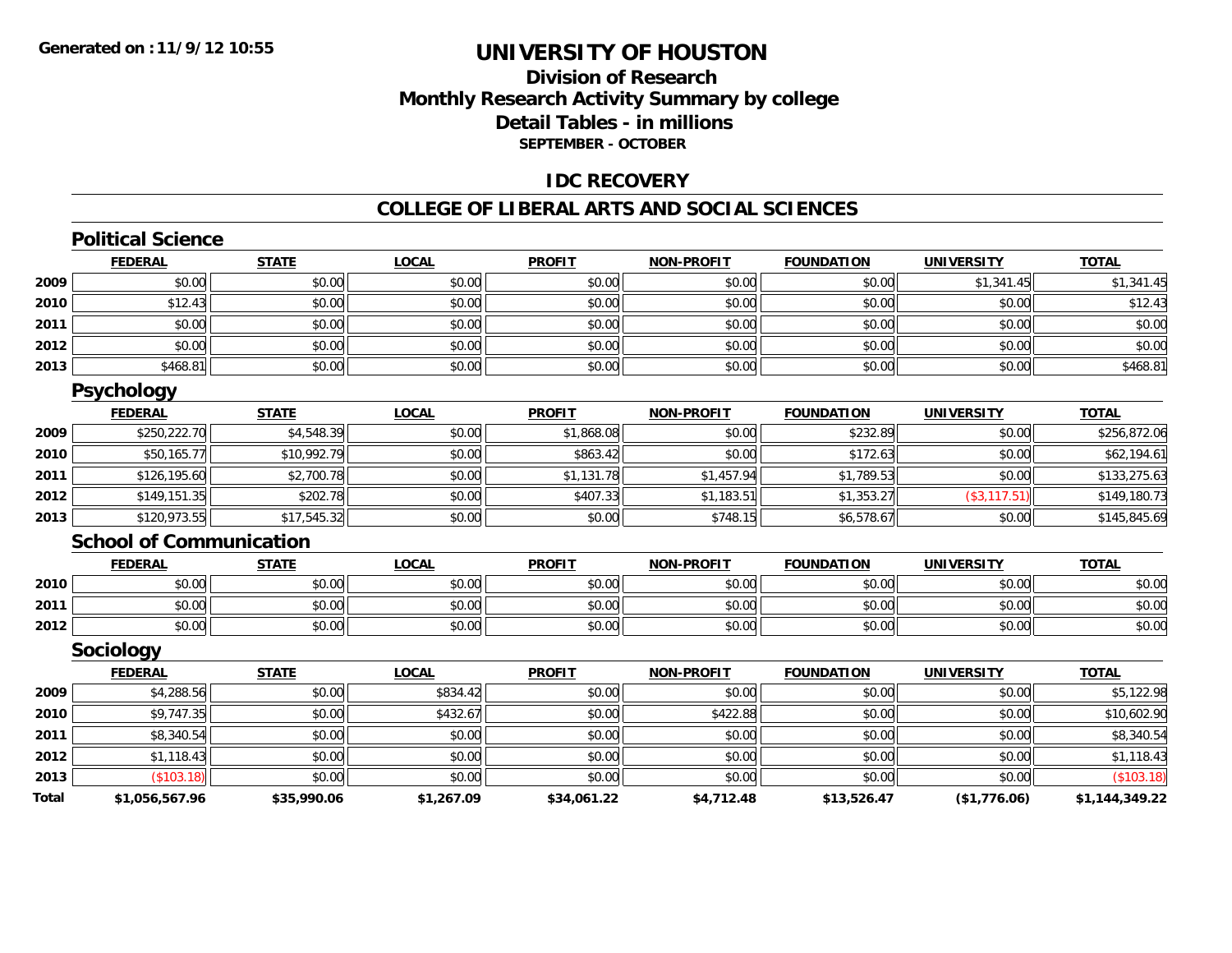## **Division of ResearchMonthly Research Activity Summary by college Detail Tables - in millionsSEPTEMBER - OCTOBER**

## **IDC RECOVERY**

## **COLLEGE OF NATURAL SCIENCES AND MATHEMATICS**

**TOTAL** 

#### **Allied Geophysical Laboratories FEDERAL STATE LOCAL PROFIT NON-PROFIT FOUNDATION UNIVERSITY TOTAL2012** \$0.00 \$0.00 \$0.00 \$1,459.34 \$0.00 \$0.00 \$0.00 \$1,459.34 **2013**3 | \$0.00 \$0.00 \$0.00 \$0.00 \$0.00 \$0.00 \$0.00 \$1,007.76 \$1,007.76 \$0.00 \$0.00 \$0.00 \$0.00 \$1,007.76 **Biology/Biochemistry**

|      | <b>FEDERAL</b> | <b>STATE</b> | <b>LOCAL</b> | <b>PROFIT</b> | <b>NON-PROFIT</b> | <b>FOUNDATION</b> | <b>UNIVERSITY</b> | <b>TOTAL</b> |
|------|----------------|--------------|--------------|---------------|-------------------|-------------------|-------------------|--------------|
| 2009 | \$73,832.17    | \$0.00       | \$0.00       | \$0.00        | \$0.00            | \$173.88          | \$0.00            | \$74,006.05  |
| 2010 | \$141,975.17   | \$0.00       | \$0.00       | \$0.00        | \$2,020.39        | \$347.37          | \$0.00            | \$144,342.93 |
| 2011 | \$170,876.09   | \$22.66      | \$0.00       | \$0.00        | \$2,819.23        | \$0.00            | \$0.00            | \$173,672.66 |
| 2012 | \$146,170.01   | \$2,656.69   | \$0.00       | \$0.01        | \$7,683.19        | \$0.00            | \$0.00            | \$156,509.90 |
| 2013 | \$96,686.71    | \$1,970.70   | \$0.00       | \$0.00        | \$9,073.69        | \$1,449.59        | \$0.00            | \$109,180.69 |

## **Center for Applied Geoscience Excellence**

|      | -------       | <b>CTAT</b>                  | $\sim$            | <b>PROFIT</b> | <b>DDOFIT</b><br>ימוח<br>. | חסד | ININE | $-2$           |
|------|---------------|------------------------------|-------------------|---------------|----------------------------|-----|-------|----------------|
| 2010 | $\sim$ $\sim$ | $\sim$ $\sim$<br>$\sim$<br>. | $\sim$ 00<br>.v.v |               | $\sim$ 00 $\sim$           |     |       | $\sim$<br>ט.טע |

## **Center for Nuclear Receptors and Cell Signaling**

|      | <b>FEDERAL</b> | <b>STATE</b> | <u>LOCAL</u> | <b>PROFIT</b> | <b>NON-PROFIT</b> | <b>FOUNDATION</b> | <b>UNIVERSITY</b> | <b>TOTAL</b> |
|------|----------------|--------------|--------------|---------------|-------------------|-------------------|-------------------|--------------|
| 2009 | \$0.00         | \$0.00       | \$0.00       | \$0.00        | \$0.00            | \$0.00            | \$0.00            | \$0.00       |
| 2010 | \$25,138.81    | \$0.00       | \$0.00       | \$0.00        | \$0.00            | \$0.00            | \$0.00            | \$25,138.81  |
| 2011 | \$36,614.01    | \$0.00       | \$0.00       | \$0.00        | \$0.00            | \$0.00            | \$0.00            | \$36,614.01  |
| 2012 | \$49,638.89    | \$2,137.87   | \$0.00       | \$6,798.27    | \$0.00            | \$0.00            | \$0.00            | \$58,575.03  |
| 2013 | \$56,096.79    | \$2,616.34   | \$0.00       | \$1,244.72    | \$0.00            | \$0.00            | \$0.00            | \$59,957.85  |

#### **Chemistry**

|      | <b>FEDERAL</b> | <b>STATE</b> | <u>LOCAL</u> | <b>PROFIT</b> | <b>NON-PROFIT</b> | <b>FOUNDATION</b> | <b>UNIVERSITY</b> | <b>TOTAL</b> |
|------|----------------|--------------|--------------|---------------|-------------------|-------------------|-------------------|--------------|
| 2009 | \$42,859.26    | \$0.00       | \$0.00       | \$5,070.29    | \$0.00            | \$0.00            | \$3,471.56        | \$51,401.11  |
| 2010 | \$111,759.96   | \$0.00       | \$0.00       | \$4,740.18    | \$11.01           | \$0.00            | \$9,970.88        | \$126,460.01 |
| 2011 | \$132,844.13   | \$434.76     | \$0.00       | \$4,243.80    | \$0.00            | \$0.00            | (\$25.49)         | \$137,497.20 |
| 2012 | \$118,821.61   | \$6,047.35   | \$0.00       | \$2,344.45    | \$0.00            | \$0.00            | (\$1,046.04)      | \$126,167.36 |
| 2013 | \$96,244.39    | \$8,197.75   | \$0.00       | \$6,649.70    | \$0.00            | \$0.00            | (\$294.00)        | \$110,797.84 |

#### **Computer Science**

|      | <b>FEDERAL</b>                                           | <b>STATE</b>  | LOCAI  | <b>PROFIT</b>                            | <b>NON-PROFIT</b>  | <b>FOUNDATION</b>      | UNIVERSITY                    | <b>TOTAL</b>                    |
|------|----------------------------------------------------------|---------------|--------|------------------------------------------|--------------------|------------------------|-------------------------------|---------------------------------|
| 2009 | \$76,556.10                                              | 0000<br>pv.uu | \$0.00 | $\cdot$ $ \cdot$<br>$\sim$ $-$<br>10.CC+ | $\sim$ 00<br>PU.UU | $\sim$ $\sim$<br>DU.UU | 0.00<br><b>JU.UU</b>          | <b>011 07</b><br>$\cdots$<br>ັ⊽ |
| 2010 | $\mathbf{a} \mathbf{b} \mathbf{c}$<br>ぐっこに<br>133.003.02 | 0000<br>JU.UU | \$0.00 |                                          | 0000<br>JU.UU      | 0000<br>JU.UU          | $n \cap \neg$<br><b>JU.UU</b> | ־י ממנ<br>,707.31<br>- ۵۳ پ     |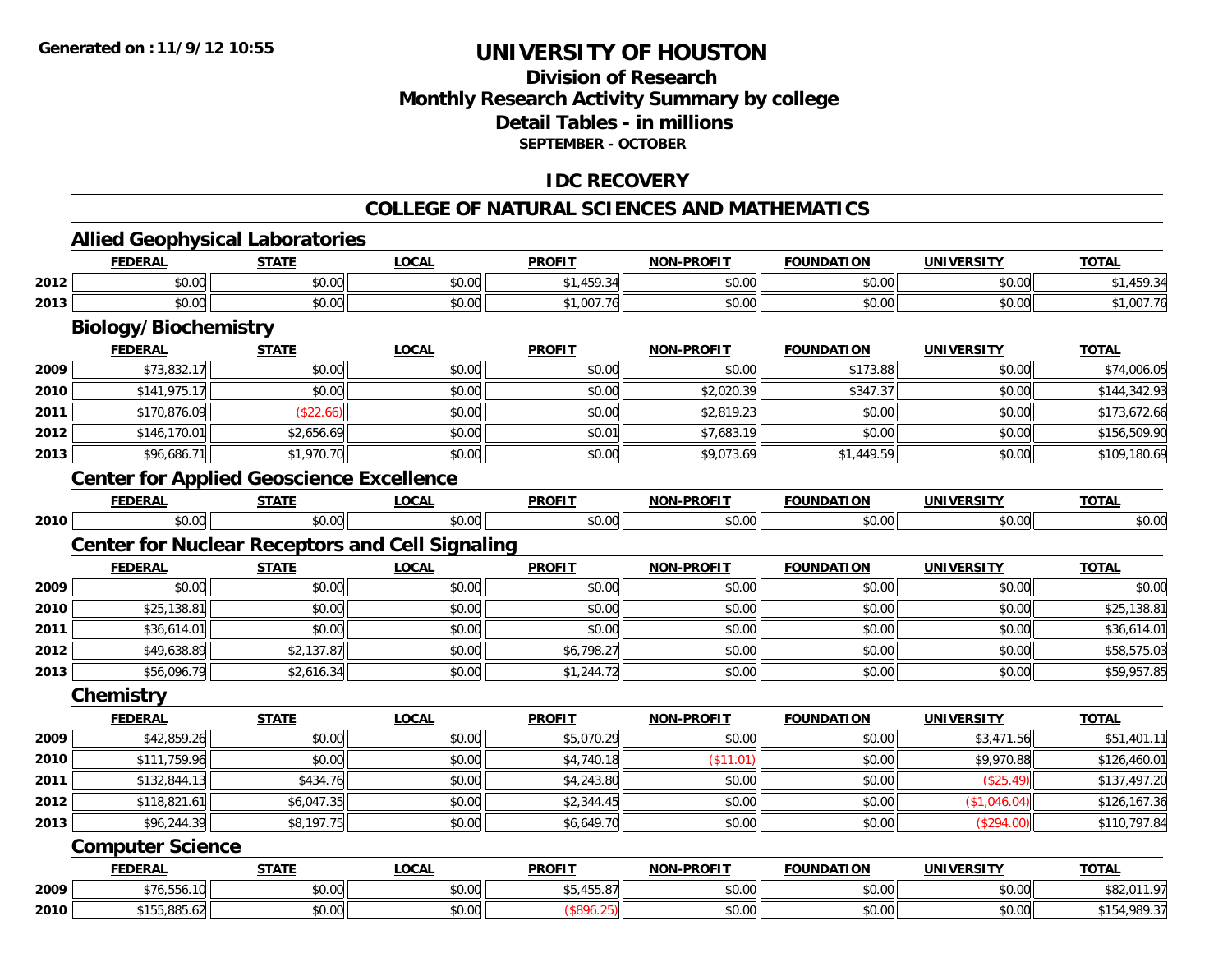## **Division of ResearchMonthly Research Activity Summary by college Detail Tables - in millionsSEPTEMBER - OCTOBER**

## **IDC RECOVERY**

## **COLLEGE OF NATURAL SCIENCES AND MATHEMATICS**

## **Computer Science**

|      | <b>FEDERAL</b> | <u>STATE</u> | <u>LOCAL</u> | <b>PROFIT</b> | <b>NON-PROFIT</b> | <b>FOUNDATION</b> | <b>UNIVERSITY</b> | <b>TOTAL</b> |
|------|----------------|--------------|--------------|---------------|-------------------|-------------------|-------------------|--------------|
| 2011 | \$210,278.39   | \$647.83     | \$0.00       | \$3,865.51    | \$12,907.69       | \$0.00            | \$0.00            | \$227,699.42 |
| 2012 | \$81,202.99    | \$408.48     | \$0.00       | \$23,765.26   | \$16,734.72       | \$0.00            | \$0.00            | \$122,111.46 |
| 2013 | \$99,107.51    | \$1,263.58   | \$0.00       | \$16,180.49   | \$12,348.58       | \$0.00            | \$0.00            | \$128,900.16 |

## **Dean, Natural Sciences and Mathematics**

|      | <b>FEDERAL</b> | <b>STATE</b> | <b>LOCAL</b> | <b>PROFIT</b> | <b>NON-PROFIT</b> | <b>FOUNDATION</b> | <b>UNIVERSITY</b> | <b>TOTAL</b> |
|------|----------------|--------------|--------------|---------------|-------------------|-------------------|-------------------|--------------|
| 2009 | \$0.00         | \$0.00       | \$0.00       | \$0.00        | \$0.00            | \$0.00            | \$0.00            | \$0.00       |
| 2010 | \$0.00         | \$0.00       | \$0.00       | \$0.00        | \$0.00            | \$0.00            | \$0.00            | \$0.00       |
| 2011 | \$0.00         | \$0.00       | \$0.00       | \$0.00        | \$0.00            | \$0.00            | \$0.00            | \$0.00       |
| 2012 | \$2,470.76     | \$0.00       | \$0.00       | \$0.00        | \$0.00            | \$0.00            | \$0.00            | \$2,470.76   |
| 2013 | \$6,794.24     | \$0.00       | \$0.00       | \$1,139.97    | \$0.00            | \$0.00            | \$0.00            | \$7,934.21   |

### **Earth & Atmospheric Sciences**

|      | <b>FEDERAL</b> | <u>STATE</u> | <u>LOCAL</u> | <b>PROFIT</b> | <b>NON-PROFIT</b> | <b>FOUNDATION</b> | <b>UNIVERSITY</b> | <b>TOTAL</b> |
|------|----------------|--------------|--------------|---------------|-------------------|-------------------|-------------------|--------------|
| 2009 | \$32,732.87    | \$24.92      | \$0.00       | \$38,351.98   | \$6,868.45        | \$0.00            | \$0.00            | \$77,978.22  |
| 2010 | \$4,734.56     | \$2,842.93   | \$0.00       | \$59,929.19   | \$516.24          | \$0.00            | \$0.00            | \$68,022.92  |
| 2011 | \$34,177.41    | \$11,941.23  | \$0.00       | \$75,051.45   | \$9,677.48        | \$0.00            | \$0.00            | \$130,847.57 |
| 2012 | \$83,580.21    | \$14,341.72  | \$0.00       | \$44,766.11   | \$6,806.00        | \$0.00            | \$0.00            | \$149,494.04 |
| 2013 | \$52,753.23    | \$2,721.80   | \$0.00       | \$72,039.43   | \$7,397.87        | \$0.00            | \$0.00            | \$134,912.33 |

#### **Institute for Climate and Atmospheric Science**

|      | <u>FEDERAL</u> | <b>STATE</b> | <b>LOCAL</b> | <b>PROFIT</b> | <b>NON-PROFIT</b> | <b>FOUNDATION</b> | <b>UNIVERSITY</b> | <b>TOTAL</b> |
|------|----------------|--------------|--------------|---------------|-------------------|-------------------|-------------------|--------------|
| 2009 | \$0.00         | \$0.00       | \$0.00       | \$0.00        | \$0.00            | \$0.00            | \$0.00            | \$0.00       |
| 2010 | \$0.00         | \$0.00       | \$0.00       | \$0.00        | \$0.00            | \$0.00            | \$0.00            | \$0.00       |
| 2011 | \$0.00         | \$0.00       | \$0.00       | \$0.00        | \$0.00            | \$0.00            | \$0.00            | \$0.00       |
| 2012 | \$0.00         | \$0.00       | \$0.00       | \$0.00        | \$0.00            | \$0.00            | \$0.00            | \$0.00       |
| 2013 | \$0.00         | \$0.00       | \$0.00       | \$0.00        | \$0.00            | \$0.00            | \$0.00            | \$0.00       |

#### **Mathematics**

|      | <b>FEDERAL</b> | <b>STATE</b> | <b>LOCAL</b> | <b>PROFIT</b> | <b>NON-PROFIT</b> | <b>FOUNDATION</b> | <b>UNIVERSITY</b> | <b>TOTAL</b> |
|------|----------------|--------------|--------------|---------------|-------------------|-------------------|-------------------|--------------|
| 2009 | \$33,883.59    | \$0.00       | \$0.00       | \$0.00        | \$0.00            | \$0.00            | \$0.00            | \$33,883.59  |
| 2010 | \$46,420.70    | \$0.00       | \$0.00       | \$0.00        | \$0.00            | \$0.00            | \$0.00            | \$46,420.70  |
| 2011 | \$33,592.14    | \$1,478.84   | \$0.00       | \$2,537.79    | \$3,191.44        | \$0.00            | \$0.00            | \$40,800.21  |
| 2012 | \$27,342.20    | \$2,843.19   | \$0.00       | \$4,953.84    | \$3,088.02        | (\$252.50)        | \$0.00            | \$37,974.75  |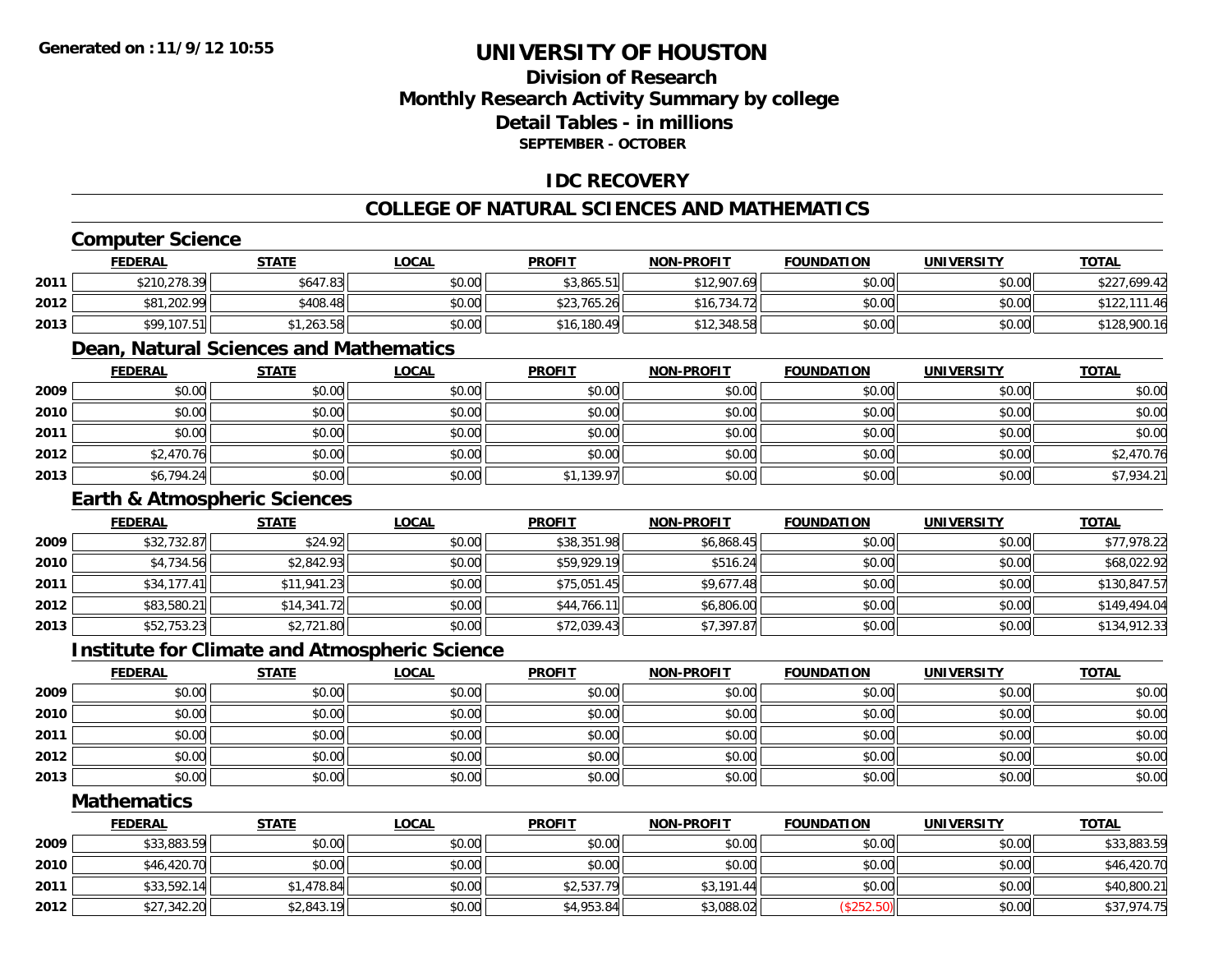## **Division of Research Monthly Research Activity Summary by college Detail Tables - in millions SEPTEMBER - OCTOBER**

### **IDC RECOVERY**

#### **COLLEGE OF NATURAL SCIENCES AND MATHEMATICS**

|       | <b>Mathematics</b> |              |              |               |                   |                   |                   |                |
|-------|--------------------|--------------|--------------|---------------|-------------------|-------------------|-------------------|----------------|
|       | <b>FEDERAL</b>     | <b>STATE</b> | <b>LOCAL</b> | <b>PROFIT</b> | <b>NON-PROFIT</b> | <b>FOUNDATION</b> | <b>UNIVERSITY</b> | <b>TOTAL</b>   |
| 2013  | \$55,182.44        | \$0.00       | \$0.00       | \$9,006.86    | \$0.00            | \$225.26          | \$0.00            | \$64,414.56    |
|       | <b>Physics</b>     |              |              |               |                   |                   |                   |                |
|       | <b>FEDERAL</b>     | <b>STATE</b> | <b>LOCAL</b> | <b>PROFIT</b> | <b>NON-PROFIT</b> | <b>FOUNDATION</b> | <b>UNIVERSITY</b> | <b>TOTAL</b>   |
| 2009  | \$19,418.75        | \$0.00       | \$0.00       | \$5,872.13    | (\$3,463.47)      | \$0.00            | \$0.00            | \$21,827.41    |
| 2010  | \$68,366.50        | \$0.00       | \$0.00       | \$13,709.92   | \$2,121.80        | \$0.00            | \$0.00            | \$84,198.23    |
| 2011  | \$89,194.94        | \$234.39     | \$0.00       | \$29,275.76   | \$0.96            | \$0.00            | \$0.00            | \$118,706.05   |
| 2012  | \$134,432.64       | (\$61.33)    | \$0.00       | (\$42,411.38) | \$394.22          | \$0.00            | \$0.00            | \$92,354.16    |
| 2013  | \$101,571.61       | \$0.00       | \$0.00       | \$18,486.42   | \$0.00            | \$0.00            | \$0.00            | \$120,058.03   |
| Total | \$2,749,237.40     | \$62,726.38  | \$0.00       | \$414,638.86  | \$100,175.49      | \$1,943.60        | \$12,076.91       | \$3,340,798.64 |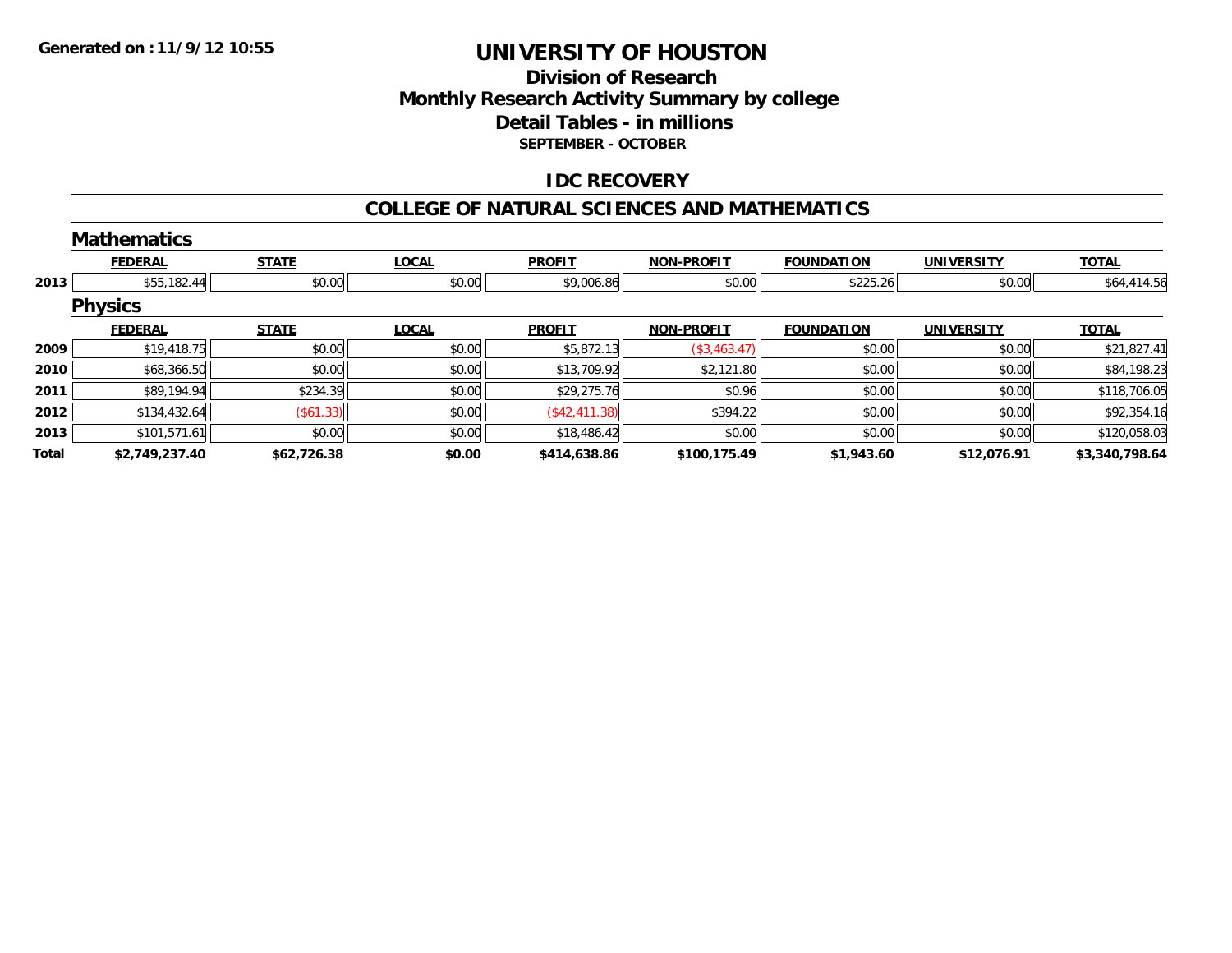## **Division of Research Monthly Research Activity Summary by college Detail Tables - in millions SEPTEMBER - OCTOBER**

#### **IDC RECOVERY**

#### **COLLEGE OF OPTOMETRY**

## **Optometry, Community**

|       | ___            |              |              |               |                   |                   |                   |              |  |
|-------|----------------|--------------|--------------|---------------|-------------------|-------------------|-------------------|--------------|--|
|       | <b>FEDERAL</b> | <b>STATE</b> | <u>LOCAL</u> | <b>PROFIT</b> | <b>NON-PROFIT</b> | <b>FOUNDATION</b> | <b>UNIVERSITY</b> | <b>TOTAL</b> |  |
| 2009  | \$91,796.61    | \$0.00       | \$0.00       | \$4,944.65    | \$0.00            | \$0.00            | \$14,262.86       | \$111,004.12 |  |
| 2010  | \$158,752.41   | \$553.92     | \$0.00       | \$11,294.05   | \$0.00            | \$0.00            | \$17,526.38       | \$188,126.76 |  |
| 2011  | \$138,992.70   | \$542.21     | \$0.00       | \$6,714.32    | \$0.00            | \$0.00            | \$9,625.46        | \$155,874.69 |  |
| 2012  | \$150,643.50   | \$0.00       | \$0.00       | \$16,109.80   | \$0.00            | \$0.00            | \$8,104.18        | \$174,857.48 |  |
| 2013  | \$204,191.20   | \$782.45     | \$0.00       | \$26,864.58   | \$0.00            | \$0.00            | \$6,728.42        | \$238,566.65 |  |
| Total | \$744,376.42   | \$1,878.58   | \$0.00       | \$65,927.40   | \$0.00            | \$0.00            | \$56,247.30       | \$868,429.70 |  |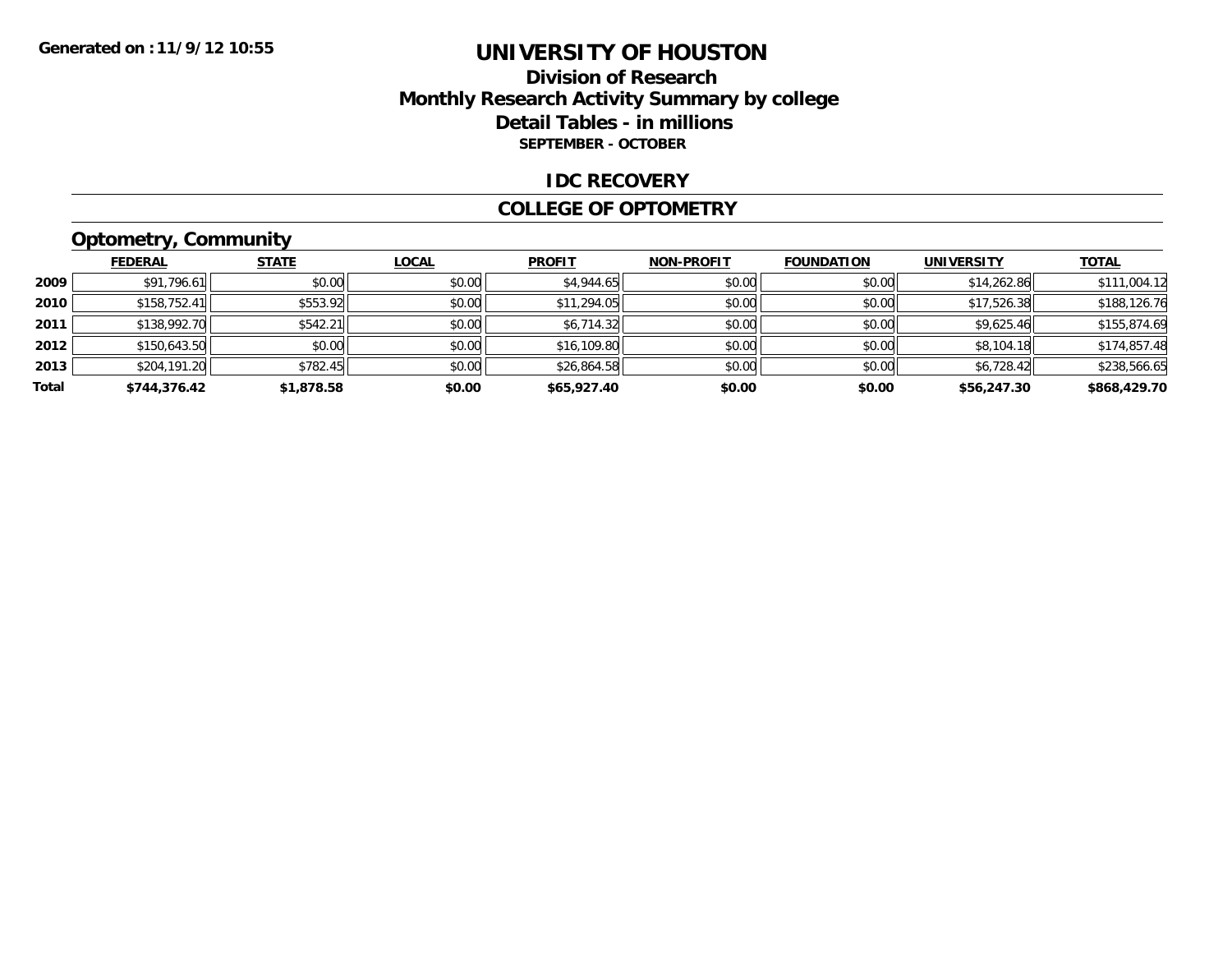## **Division of ResearchMonthly Research Activity Summary by college Detail Tables - in millions SEPTEMBER - OCTOBER**

### **IDC RECOVERY**

### **COLLEGE OF PHARMACY**

## **Clinical Sciences and Administration**

|      | <b>FEDERAL</b> | <b>STATE</b> | <b>LOCAL</b> | <b>PROFIT</b> | <b>NON-PROFIT</b> | <b>FOUNDATION</b> | <b>UNIVERSITY</b> | <b>TOTAL</b> |
|------|----------------|--------------|--------------|---------------|-------------------|-------------------|-------------------|--------------|
| 2009 | \$16,722.06    | \$0.00       | \$0.00       | \$14,889.01   | \$0.00            | \$105.38          | \$0.00            | \$31,716.45  |
| 2010 | \$7,410.89     | \$0.00       | \$0.00       | \$13,045.15   | \$1,771.13        | \$0.00            | \$207.61          | \$22,434.78  |
| 2011 | \$10,263.87    | \$0.00       | \$0.00       | \$3,624.24    | \$2,372.64        | \$0.00            | \$0.00            | \$16,260.75  |
| 2012 | \$10,126.58    | \$0.00       | \$0.00       | \$3,085.68    | (\$458.22)        | \$0.00            | \$0.00            | \$12,754.04  |
| 2013 | \$14,821.09    | \$0.00       | \$0.00       | \$11,278.76   | \$0.00            | \$0.00            | \$0.00            | \$26,099.85  |

## **Dean, Pharmacy**

|      | <b>FEDERAL</b> | <b>STATE</b> | <b>LOCAL</b> | <b>PROFIT</b> | <b>NON-PROFIT</b> | <b>FOUNDATION</b> | <b>UNIVERSITY</b> | <b>TOTAL</b> |
|------|----------------|--------------|--------------|---------------|-------------------|-------------------|-------------------|--------------|
| 2009 | \$0.00         | \$0.00       | \$0.00       | \$0.00        | \$0.00            | \$0.00            | \$0.00            | \$0.00       |
| 2010 | \$0.00         | \$0.00       | \$0.00       | \$0.00        | \$0.00            | \$0.00            | \$0.00            | \$0.00       |
| 2011 | \$0.00         | \$0.00       | \$0.00       | \$0.00        | \$0.00            | \$0.00            | \$0.00            | \$0.00       |
| 2012 | \$0.00         | \$0.00       | \$0.00       | \$0.00        | \$0.00            | \$0.00            | \$0.00            | \$0.00       |
| 2013 | \$0.00         | \$0.00       | \$0.00       | \$0.00        | \$0.00            | \$0.00            | \$0.00            | \$0.00       |

## **Pharmacological and Pharmaceutical Sciences**

|       | <b>FEDERAL</b> | <b>STATE</b> | <b>LOCAL</b> | <b>PROFIT</b> | <b>NON-PROFIT</b> | <b>FOUNDATION</b> | <b>UNIVERSITY</b> | <b>TOTAL</b> |
|-------|----------------|--------------|--------------|---------------|-------------------|-------------------|-------------------|--------------|
| 2009  | \$63,458.43    | \$0.00       | \$0.00       | \$3,077.71    | \$1,006.68        | \$0.00            | \$0.00            | \$67,542.82  |
| 2010  | \$109,518.23   | \$0.00       | \$0.00       | \$1,022.54    | \$2,067.91        | \$321.75          | \$0.00            | \$112,930.43 |
| 2011  | \$121,227.30   | \$481.67     | \$0.00       | \$0.00        | \$2,427.98        | \$0.00            | \$0.00            | \$124,136.95 |
| 2012  | \$39,313.18    | \$0.01       | \$0.00       | \$0.00        | \$1,065.65        | \$0.00            | \$0.00            | \$40,378.84  |
| 2013  | \$70,903.74    | \$0.00       | \$0.00       | \$0.00        | \$746.97          | \$449.66          | \$0.00            | \$72,100.37  |
| Total | \$463,765.36   | \$481.68     | \$0.00       | \$50,023.09   | \$11,000.74       | \$876.79          | \$207.61          | \$526,355.27 |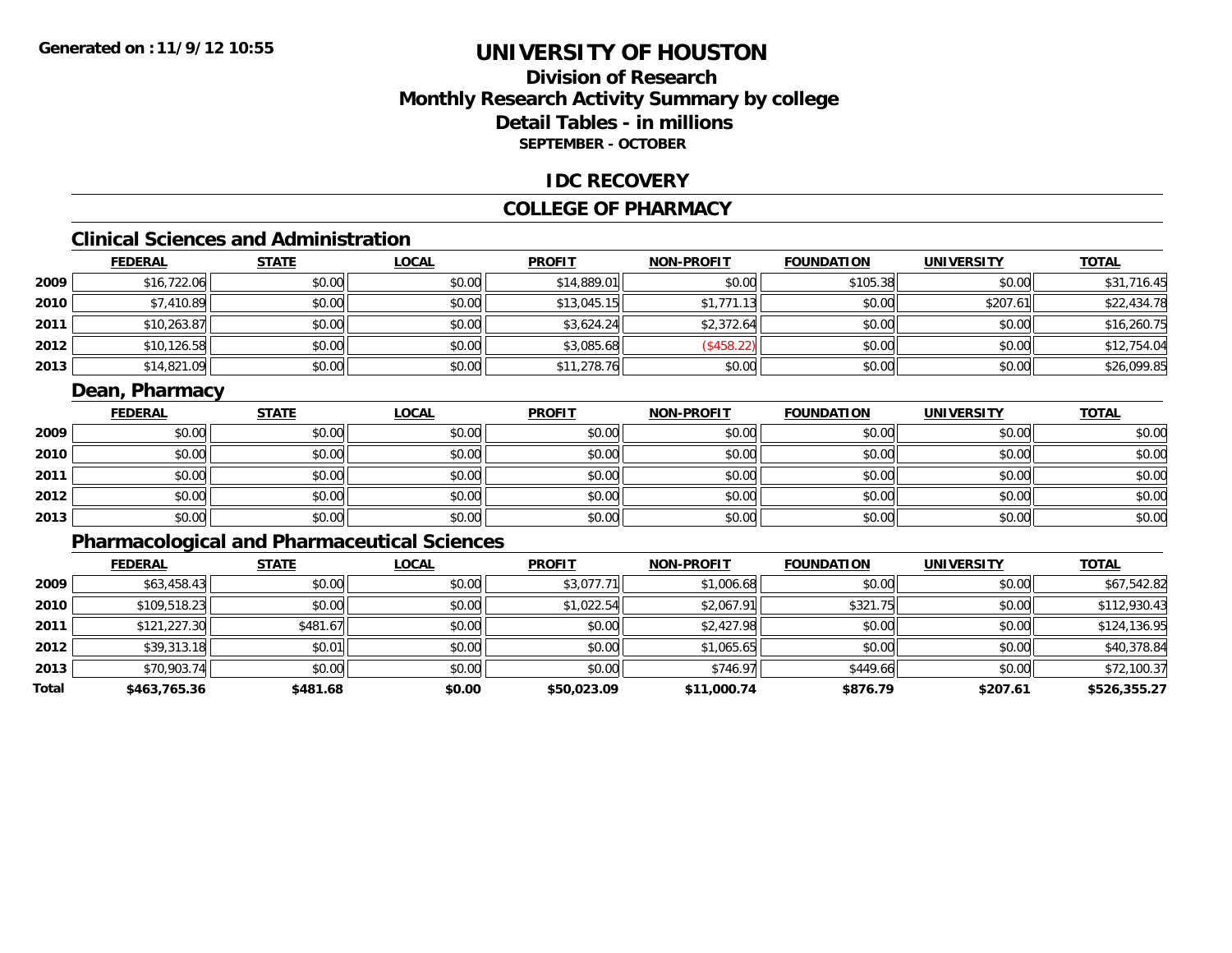## **Division of ResearchMonthly Research Activity Summary by college Detail Tables - in millions SEPTEMBER - OCTOBER**

### **IDC RECOVERY**

## **COLLEGE OF TECHNOLOGY**

|      | <b>Center for Life Sciences Technology</b>    |              |              |               |                   |                   |                   |              |
|------|-----------------------------------------------|--------------|--------------|---------------|-------------------|-------------------|-------------------|--------------|
|      | <b>FEDERAL</b>                                | <b>STATE</b> | <b>LOCAL</b> | <b>PROFIT</b> | <b>NON-PROFIT</b> | <b>FOUNDATION</b> | <b>UNIVERSITY</b> | <b>TOTAL</b> |
| 2009 | \$0.00                                        | \$0.00       | \$0.00       | \$0.00        | \$0.00            | \$0.00            | \$0.00            | \$0.00       |
| 2010 | \$0.00                                        | \$0.00       | \$0.00       | \$0.00        | \$0.00            | \$0.00            | \$0.00            | \$0.00       |
|      | <b>Center for Technology Literacy</b>         |              |              |               |                   |                   |                   |              |
|      | <b>FEDERAL</b>                                | <b>STATE</b> | <b>LOCAL</b> | <b>PROFIT</b> | <b>NON-PROFIT</b> | <b>FOUNDATION</b> | <b>UNIVERSITY</b> | <b>TOTAL</b> |
| 2011 | \$30,718.02                                   | \$0.00       | \$0.00       | \$0.00        | \$0.00            | \$0.00            | \$0.00            | \$30,718.02  |
| 2012 | \$63,843.33                                   | \$0.00       | \$0.00       | \$0.00        | \$0.00            | \$0.00            | \$0.00            | \$63,843.33  |
| 2013 | \$6,499.53                                    | \$0.00       | \$0.00       | \$0.00        | \$0.00            | \$0.00            | \$0.00            | \$6,499.53   |
|      | Dean, Technology                              |              |              |               |                   |                   |                   |              |
|      | <b>FEDERAL</b>                                | <b>STATE</b> | <b>LOCAL</b> | <b>PROFIT</b> | <b>NON-PROFIT</b> | <b>FOUNDATION</b> | <b>UNIVERSITY</b> | <b>TOTAL</b> |
| 2009 | \$17,207.59                                   | \$0.00       | \$0.00       | \$0.00        | \$0.00            | \$0.00            | \$0.00            | \$17,207.59  |
| 2010 | \$14,051.92                                   | \$0.00       | \$0.00       | \$0.00        | \$0.00            | \$0.00            | \$0.00            | \$14,051.92  |
| 2011 | \$6,301.52                                    | \$0.00       | \$0.00       | \$0.00        | \$0.00            | \$0.00            | \$0.00            | \$6,301.52   |
| 2012 | \$0.00                                        | \$0.00       | \$0.00       | \$0.00        | \$0.00            | \$0.00            | \$0.00            | \$0.00       |
| 2013 | (\$2,048.65)                                  | \$173.97     | \$0.00       | \$0.00        | \$0.00            | \$0.00            | \$0.00            | (\$1,874.68) |
|      | <b>Engineering Technology</b>                 |              |              |               |                   |                   |                   |              |
|      | <b>FEDERAL</b>                                | <b>STATE</b> | <b>LOCAL</b> | <b>PROFIT</b> | <b>NON-PROFIT</b> | <b>FOUNDATION</b> | <b>UNIVERSITY</b> | <b>TOTAL</b> |
| 2009 | \$6,871.86                                    | \$0.00       | \$0.00       | \$0.00        | \$91.31           | \$0.00            | \$1,217.01        | \$8,180.18   |
| 2010 | \$17,829.74                                   | \$0.00       | \$0.00       | \$180.18      | \$0.00            | \$11,097.82       | \$38.22           | \$29,145.96  |
| 2011 | \$12,387.97                                   | \$0.00       | \$0.00       | \$0.00        | \$0.00            | \$6,078.06        | \$0.00            | \$18,466.03  |
| 2012 | \$16,440.76                                   | \$0.00       | \$0.00       | \$1,314.28    | \$0.00            | \$0.00            | \$0.00            | \$17,755.04  |
| 2013 | \$15,219.97                                   | \$43.49      | \$0.00       | \$6,458.33    | \$0.00            | \$330.81          | \$0.00            | \$22,052.60  |
|      | <b>Human Development and Consumer Science</b> |              |              |               |                   |                   |                   |              |
|      | <b>FEDERAL</b>                                | <b>STATE</b> | <b>LOCAL</b> | <b>PROFIT</b> | <b>NON-PROFIT</b> | <b>FOUNDATION</b> | <b>UNIVERSITY</b> | <b>TOTAL</b> |
| 2009 | \$2,887.02                                    | \$0.00       | \$0.00       | \$350.61      | \$0.00            | \$0.00            | \$0.00            | \$3,237.63   |
| 2010 | \$375.38                                      | \$0.00       | \$0.00       | \$415.56      | \$0.00            | \$0.00            | \$0.00            | \$790.94     |
| 2011 | \$134.60                                      | \$0.00       | \$0.00       | \$124.93      | \$0.00            | \$0.00            | \$0.00            | \$259.53     |
| 2012 | (\$221.86)                                    | \$0.00       | \$0.00       | \$0.00        | \$0.00            | \$404.98          | \$0.00            | \$183.12     |
|      | <b>Information &amp; Logistics Technology</b> |              |              |               |                   |                   |                   |              |
|      | <b>FEDERAL</b>                                | <b>STATE</b> | <b>LOCAL</b> | <b>PROFIT</b> | <b>NON-PROFIT</b> | <b>FOUNDATION</b> | <b>UNIVERSITY</b> | <b>TOTAL</b> |
| 2009 | \$2,854.85                                    | \$0.00       | \$0.00       | \$0.00        | \$0.00            | \$0.00            | \$0.00            | \$2,854.85   |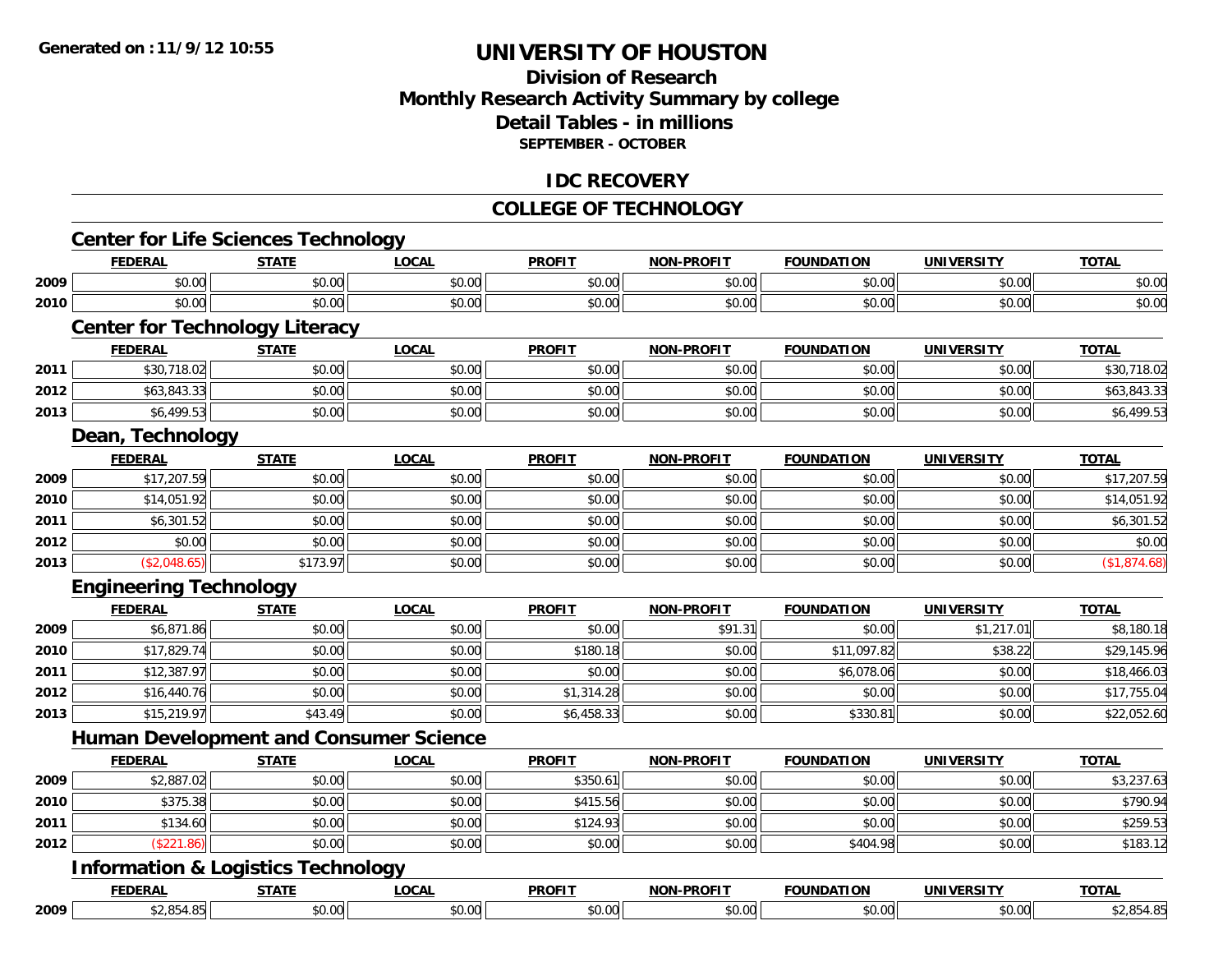## **Division of ResearchMonthly Research Activity Summary by college Detail Tables - in millions SEPTEMBER - OCTOBER**

### **IDC RECOVERY**

#### **COLLEGE OF TECHNOLOGY**

## **Information & Logistics Technology**

|      | <b>FEDERAL</b> | <b>STATE</b> | <u>LOCAL</u> | <b>PROFIT</b> | <b>NON-PROFIT</b> | <b>FOUNDATION</b> | <b>UNIVERSITY</b> | <b>TOTAL</b> |
|------|----------------|--------------|--------------|---------------|-------------------|-------------------|-------------------|--------------|
| 2010 | \$1,186.83     | \$0.00       | \$0.00       | \$0.00        | \$0.00            | \$0.00            | \$0.00            | 186.83       |
| 2011 | \$0.00         | \$0.00       | \$0.00       | \$0.00        | \$0.00            | \$0.00            | \$0.00            | \$0.00       |
| 2012 | \$2,386.05     | \$0.00       | \$0.00       | \$0.00        | \$0.00            | \$0.00            | \$0.00            | \$2,386.05   |
| 2013 | \$0.00         | \$0.00       | \$0.00       | \$0.00        | \$0.00            | \$0.00            | \$0.00            | \$0.00       |

### **Texas Manufacturing Assistance Center**

|              | <b>FEDERAL</b> | <b>STATE</b> | <u>LOCAL</u> | <b>PROFIT</b> | <b>NON-PROFIT</b> | <b>FOUNDATION</b> | <b>UNIVERSITY</b> | <b>TOTAL</b> |
|--------------|----------------|--------------|--------------|---------------|-------------------|-------------------|-------------------|--------------|
| 2009         | \$0.00         | \$0.00       | \$0.00       | \$0.00        | \$0.00            | \$0.00            | \$0.00            | \$0.00       |
| 2010         | \$0.00         | \$0.00       | \$0.00       | \$0.00        | \$0.00            | \$0.00            | \$0.00            | \$0.00       |
| 2011         | \$0.00         | \$0.00       | \$0.00       | \$0.00        | \$0.00            | \$0.00            | \$0.00            | \$0.00       |
| 2013         | \$0.00         | \$0.00       | \$0.00       | \$0.00        | \$0.00            | \$0.00            | \$0.00            | \$0.00       |
| <b>Total</b> | \$214,926.44   | \$217.46     | \$0.00       | \$8,843.89    | \$91.31           | \$17,911.67       | \$1,255.23        | \$243,246.00 |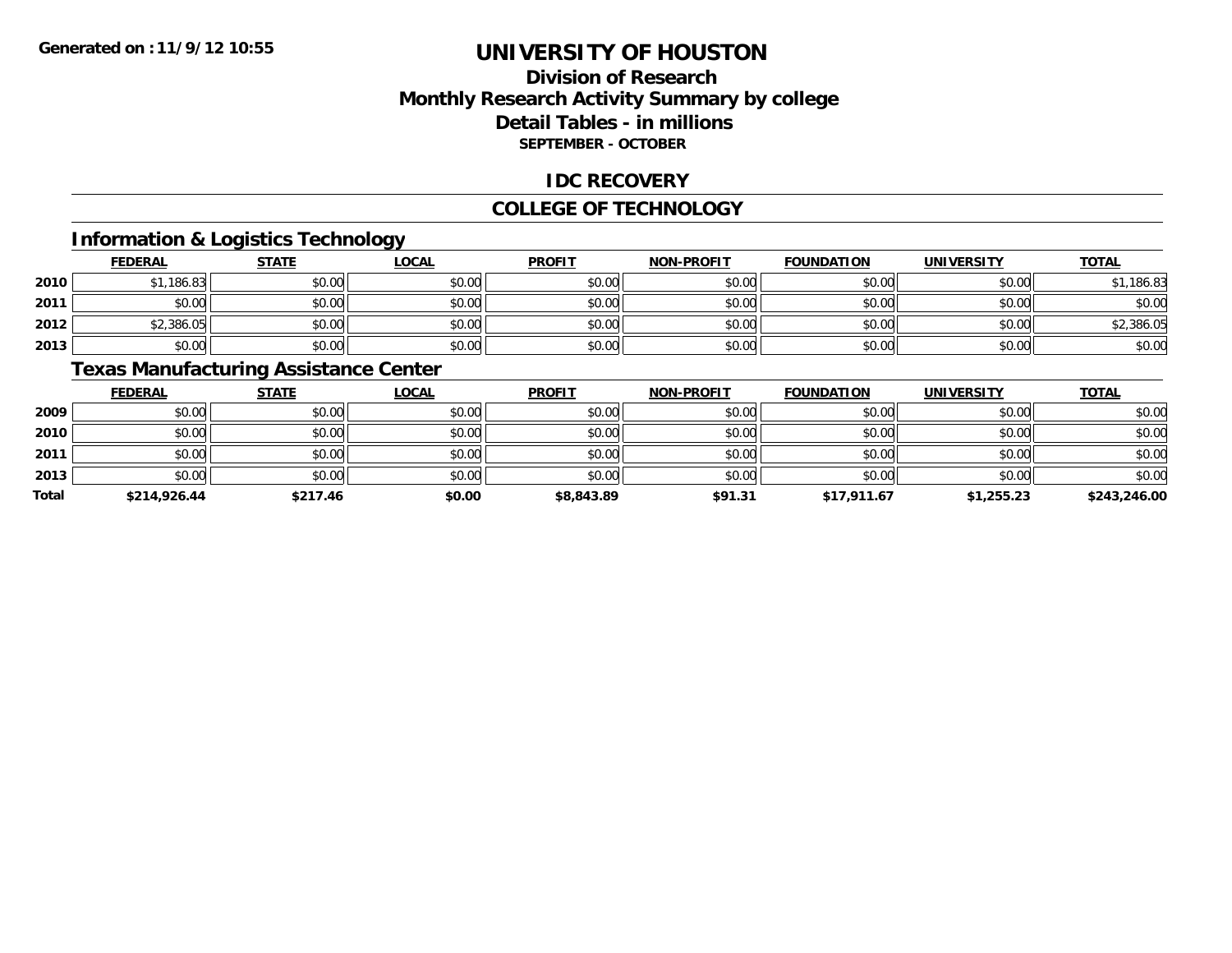## **Division of ResearchMonthly Research Activity Summary by college Detail Tables - in millions SEPTEMBER - OCTOBER**

## **IDC RECOVERY**

## **CULLEN COLLEGE OF ENGINEERING**

## **Biomedical Engineering**

|      | <b>FEDERAL</b>              | <b>STATE</b>   | <b>LOCAL</b>                                             | <b>PROFIT</b> | <b>NON-PROFIT</b> | <b>FOUNDATION</b> | <b>UNIVERSITY</b> | <b>TOTAL</b>  |
|------|-----------------------------|----------------|----------------------------------------------------------|---------------|-------------------|-------------------|-------------------|---------------|
| 2009 | \$3,836.54                  | \$0.00         | \$0.00                                                   | \$0.00        | \$0.00            | (\$51.76)         | \$0.00            | \$3,784.78    |
| 2010 | \$10,375.27                 | \$0.00         | \$0.00                                                   | \$0.00        | \$0.00            | \$0.00            | \$0.00            | \$10,375.27   |
| 2011 | \$12,912.16                 | \$0.00         | \$0.00                                                   | \$0.00        | \$0.00            | \$0.00            | \$0.00            | \$12,912.16   |
| 2012 | \$28,584.58                 | \$0.00         | \$0.00                                                   | \$0.00        | \$0.00            | \$0.00            | \$0.00            | \$28,584.58   |
| 2013 | \$27,986.33                 | \$0.00         | \$0.00                                                   | \$478.27      | \$0.00            | \$0.00            | \$0.00            | \$28,464.60   |
|      |                             |                | <b>Center for Innovative Grouting Materials and Tech</b> |               |                   |                   |                   |               |
|      | <b>FEDERAL</b>              | <b>STATE</b>   | <b>LOCAL</b>                                             | <b>PROFIT</b> | <b>NON-PROFIT</b> | <b>FOUNDATION</b> | <b>UNIVERSITY</b> | <b>TOTAL</b>  |
| 2011 | \$0.00                      | \$0.00         | \$0.00                                                   | \$0.00        | \$0.00            | \$0.00            | \$0.00            | \$0.00        |
| 2012 | \$0.00                      | \$0.00         | \$0.00                                                   | \$0.00        | \$0.00            | \$0.00            | \$0.00            | \$0.00        |
| 2013 | \$0.00                      | \$0.00         | \$0.00                                                   | \$0.00        | \$0.00            | \$0.00            | \$0.00            | \$0.00        |
|      | <b>Chemical Engineering</b> |                |                                                          |               |                   |                   |                   |               |
|      | <b>FEDERAL</b>              | <b>STATE</b>   | <b>LOCAL</b>                                             | <b>PROFIT</b> | <b>NON-PROFIT</b> | <b>FOUNDATION</b> | <b>UNIVERSITY</b> | <b>TOTAL</b>  |
| 2009 | \$62,263.86                 | \$18,115.71    | \$5,342.45                                               | \$34,163.06   | \$0.00            | (\$57.63)         | \$0.00            | \$119,827.45  |
| 2010 | \$61,595.25                 | (\$127,099.60) | \$296.19                                                 | \$16,364.88   | \$0.00            | \$0.00            | \$11,056.17       | (\$37,787.11) |
| 2011 | \$117,506.78                | \$23,631.34    | \$0.00                                                   | \$17,841.47   | \$0.00            | \$0.00            | \$7,699.79        | \$166,679.37  |
| 2012 | \$101,296.65                | \$243.41       | \$0.00                                                   | \$38,170.64   | \$0.00            | \$0.00            | \$0.02            | \$139,710.72  |
| 2013 | \$147,522.83                | \$68.17        | \$0.00                                                   | \$28,413.44   | \$0.00            | (\$15.16)         | (\$6,637.83)      | \$169,351.45  |
|      | <b>Civil Engineering</b>    |                |                                                          |               |                   |                   |                   |               |
|      | <b>FEDERAL</b>              | <b>STATE</b>   | <b>LOCAL</b>                                             | <b>PROFIT</b> | <b>NON-PROFIT</b> | <b>FOUNDATION</b> | <b>UNIVERSITY</b> | <b>TOTAL</b>  |
| 2009 | \$34,654.57                 | \$2,533.05     | \$552.86                                                 | \$155.11      | \$1,221.96        | \$0.00            | \$0.00            | \$39,117.55   |

| 2009 | \$34,654.57 | \$2,533.05 | \$552.86    | \$155.11    | \$1,221.96 | \$0.00 | \$0.00     | \$39,117.55 |
|------|-------------|------------|-------------|-------------|------------|--------|------------|-------------|
| 2010 | \$40,268.91 | \$4,806.66 | \$4,429.94  | \$11,203.50 | \$4,223.90 | \$0.00 | \$0.00     | \$64,932.91 |
| 2011 | \$39,846.10 | \$3,521.39 | \$0.00      | \$13,630.74 | \$3,031.57 | \$0.00 | \$5,108.66 | \$65,138.46 |
| 2012 | \$43,291.14 | \$5,000.87 | \$16,044.97 | \$9,294.48  | \$1,848.49 | \$0.00 | \$0.00     | \$75,479.95 |
| 2013 | \$73,909.61 | \$5,671.34 | \$1.067.61  | \$9,059.85  | \$9,196.98 | \$0.00 | \$918.00   | \$99,823.40 |
|      |             |            | ___<br>$ -$ |             |            |        |            |             |

#### **Composites Engineering and Applications Center**

|      | <b>FEDERAL</b>                 | <b>STATE</b>   | <b>_OCAL</b>    | <b>PROFIT</b> | <b>NON-PROFIT</b> | <b>FOUNDATION</b> | UNIVERSITY | <b>TOTAL</b> |
|------|--------------------------------|----------------|-----------------|---------------|-------------------|-------------------|------------|--------------|
| 2011 | $\uparrow$ $\uparrow$<br>vu.uu | ልስ ሰሰ<br>JU.UU | 0000<br>JU.UU   | \$0.00        | \$0.00            | \$0.00            | \$0.00     | \$0.00       |
| 2012 | <b>00</b><br>$\sim$<br>vu.uu   | \$0.00         | ስስ ስስ<br>PU.UU. | \$0.00        | \$0.00            | \$0.00            | \$0.00     | \$0.00       |
| 2013 | JU.UU                          | \$0.00         | \$0.00          | \$0.00        | \$0.00            | \$0.00            | \$0.00     | \$0.00       |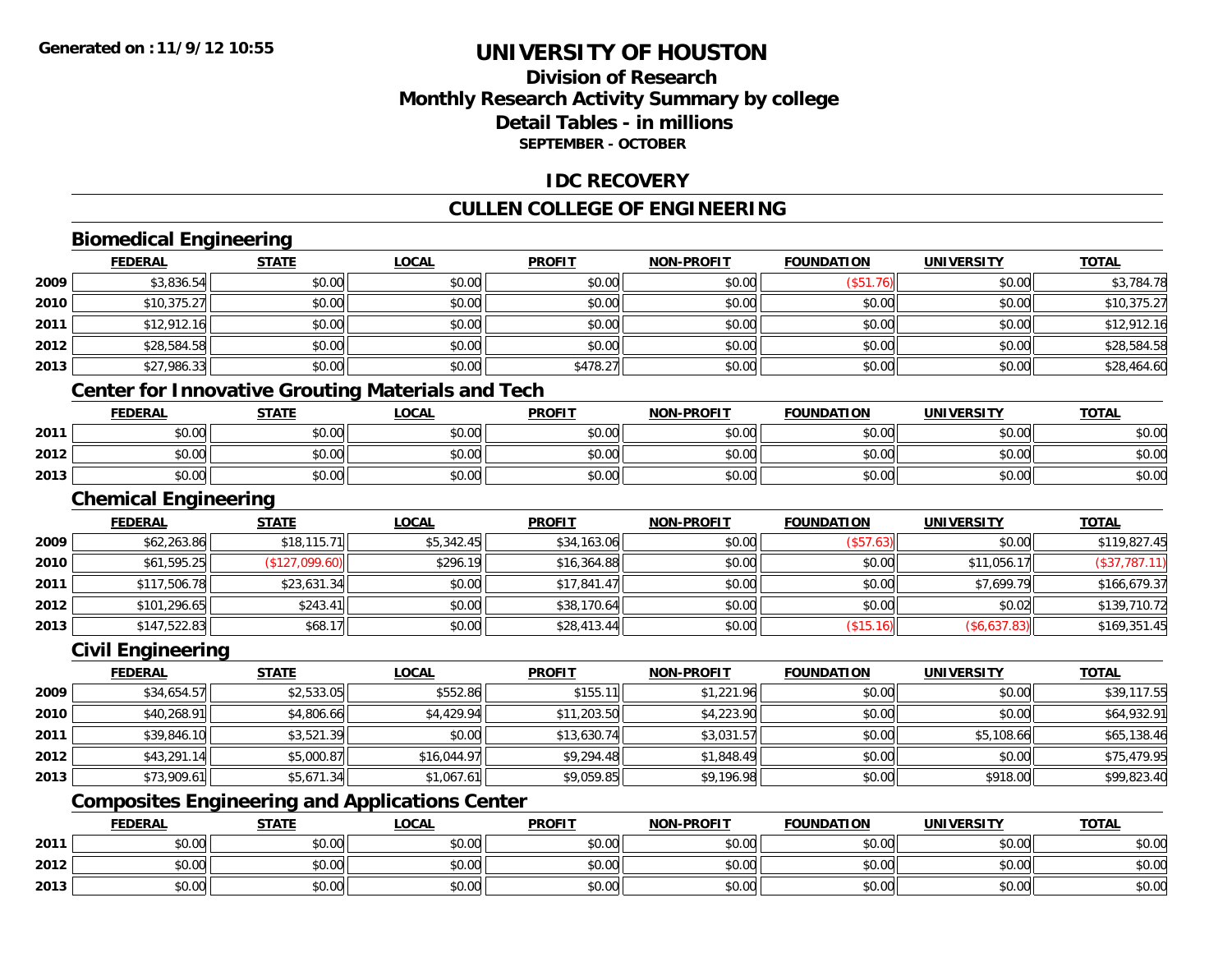## **Division of ResearchMonthly Research Activity Summary by college Detail Tables - in millions SEPTEMBER - OCTOBER**

### **IDC RECOVERY**

## **CULLEN COLLEGE OF ENGINEERING**

|      | Dean, Engineering                            |              |              |               |                   |                   |                   |              |
|------|----------------------------------------------|--------------|--------------|---------------|-------------------|-------------------|-------------------|--------------|
|      | <b>FEDERAL</b>                               | <b>STATE</b> | <b>LOCAL</b> | <b>PROFIT</b> | <b>NON-PROFIT</b> | <b>FOUNDATION</b> | <b>UNIVERSITY</b> | <b>TOTAL</b> |
| 2010 | \$547.18                                     | \$0.00       | \$0.00       | \$0.00        | \$0.00            | \$0.00            | \$0.00            | \$547.18     |
| 2011 | \$1,025.40                                   | \$0.00       | \$0.00       | \$0.00        | \$0.00            | \$0.00            | \$0.00            | \$1,025.40   |
| 2012 | \$747.96                                     | \$0.00       | \$0.00       | \$0.00        | \$0.00            | \$0.00            | \$0.00            | \$747.96     |
| 2013 | \$776.25                                     | \$0.00       | \$0.00       | \$0.00        | \$0.00            | \$0.00            | \$0.00            | \$776.25     |
|      | <b>Electrical &amp; Computer Engineering</b> |              |              |               |                   |                   |                   |              |
|      | <b>FEDERAL</b>                               | <b>STATE</b> | <b>LOCAL</b> | <b>PROFIT</b> | <b>NON-PROFIT</b> | <b>FOUNDATION</b> | <b>UNIVERSITY</b> | <b>TOTAL</b> |
| 2009 | \$81,972.52                                  | \$3,253.53   | \$0.00       | \$9,007.94    | \$46.00           | \$0.00            | \$2,839.69        | \$97,119.68  |
| 2010 | \$48,663.18                                  | \$171.83     | \$0.00       | \$16,020.77   | \$2,167.40        | \$0.00            | \$89.18           | \$67,112.36  |
| 2011 | \$84,619.84                                  | \$21,804.29  | \$0.00       | \$6,169.71    | \$1,948.71        | \$0.00            | \$1,356.81        | \$115,899.37 |
| 2012 | \$89,409.98                                  | \$215.61     | \$0.00       | \$12,832.86   | \$420.90          | (\$16, 163.66)    | \$0.21            | \$86,715.89  |
| 2013 | \$133,926.52                                 | \$106.82     | \$0.00       | \$9,465.54    | \$0.00            | \$0.00            | \$0.00            | \$143,498.88 |
|      | <b>Industrial Engineering</b>                |              |              |               |                   |                   |                   |              |
|      | <b>FEDERAL</b>                               | <b>STATE</b> | <b>LOCAL</b> | <b>PROFIT</b> | <b>NON-PROFIT</b> | <b>FOUNDATION</b> | <b>UNIVERSITY</b> | <b>TOTAL</b> |
| 2009 | \$4,891.79                                   | \$0.00       | \$0.00       | \$0.00        | \$0.00            | \$0.00            | \$0.00            | \$4,891.79   |
| 2010 | \$2,876.18                                   | \$0.00       | \$0.00       | \$0.00        | \$0.00            | \$0.00            | \$0.00            | \$2,876.18   |
| 2011 | \$5,346.55                                   | \$280.28     | \$3,295.13   | \$0.00        | \$0.00            | \$0.00            | \$0.00            | \$8,921.96   |
| 2012 | \$8,063.41                                   | \$0.00       | \$3,855.01   | \$0.00        | \$0.00            | \$0.00            | \$0.00            | \$11,918.42  |
| 2013 | \$5,759.68                                   | \$0.00       | \$729.52     | \$0.00        | \$0.00            | \$0.00            | \$0.00            | \$6,489.20   |
|      | <b>Mechanical Engineering</b>                |              |              |               |                   |                   |                   |              |
|      | <b>FEDERAL</b>                               | <b>STATE</b> | <b>LOCAL</b> | <b>PROFIT</b> | <b>NON-PROFIT</b> | <b>FOUNDATION</b> | <b>UNIVERSITY</b> | <b>TOTAL</b> |
| 2009 | \$49,137.54                                  | \$0.00       | \$0.00       | \$12,980.08   | \$2,512.20        | \$0.00            | \$0.00            | \$64,629.82  |
| 2010 | \$88,847.82                                  | \$0.00       | \$0.00       | \$11,707.97   | \$7,408.50        | \$0.00            | \$0.00            | \$107,964.29 |
| 2011 | \$123,716.57                                 | \$4,446.17   | \$0.00       | \$39,485.39   | \$6,627.31        | \$0.00            | \$0.00            | \$174,275.44 |
| 2012 | \$90,266.51                                  | \$3,662.12   | \$0.00       | \$14,851.13   | \$3,911.67        | \$0.00            | \$0.00            | \$112,691.43 |
| 2013 | \$113,216.99                                 | \$1,770.98   | \$0.00       | \$16,809.54   | \$0.00            | \$1,987.86        | \$0.00            | \$133,785.37 |
|      | <b>National Wind Energy Center</b>           |              |              |               |                   |                   |                   |              |
|      | <b>FEDERAL</b>                               | <b>STATE</b> | <b>LOCAL</b> | <b>PROFIT</b> | <b>NON-PROFIT</b> | <b>FOUNDATION</b> | <b>UNIVERSITY</b> | <b>TOTAL</b> |
| 2011 | \$0.00                                       | \$0.00       | \$0.00       | \$0.00        | \$0.00            | \$0.00            | \$0.00            | \$0.00       |
| 2012 | \$0.00                                       | \$0.00       | \$0.00       | \$0.00        | \$0.00            | \$0.00            | \$0.00            | \$0.00       |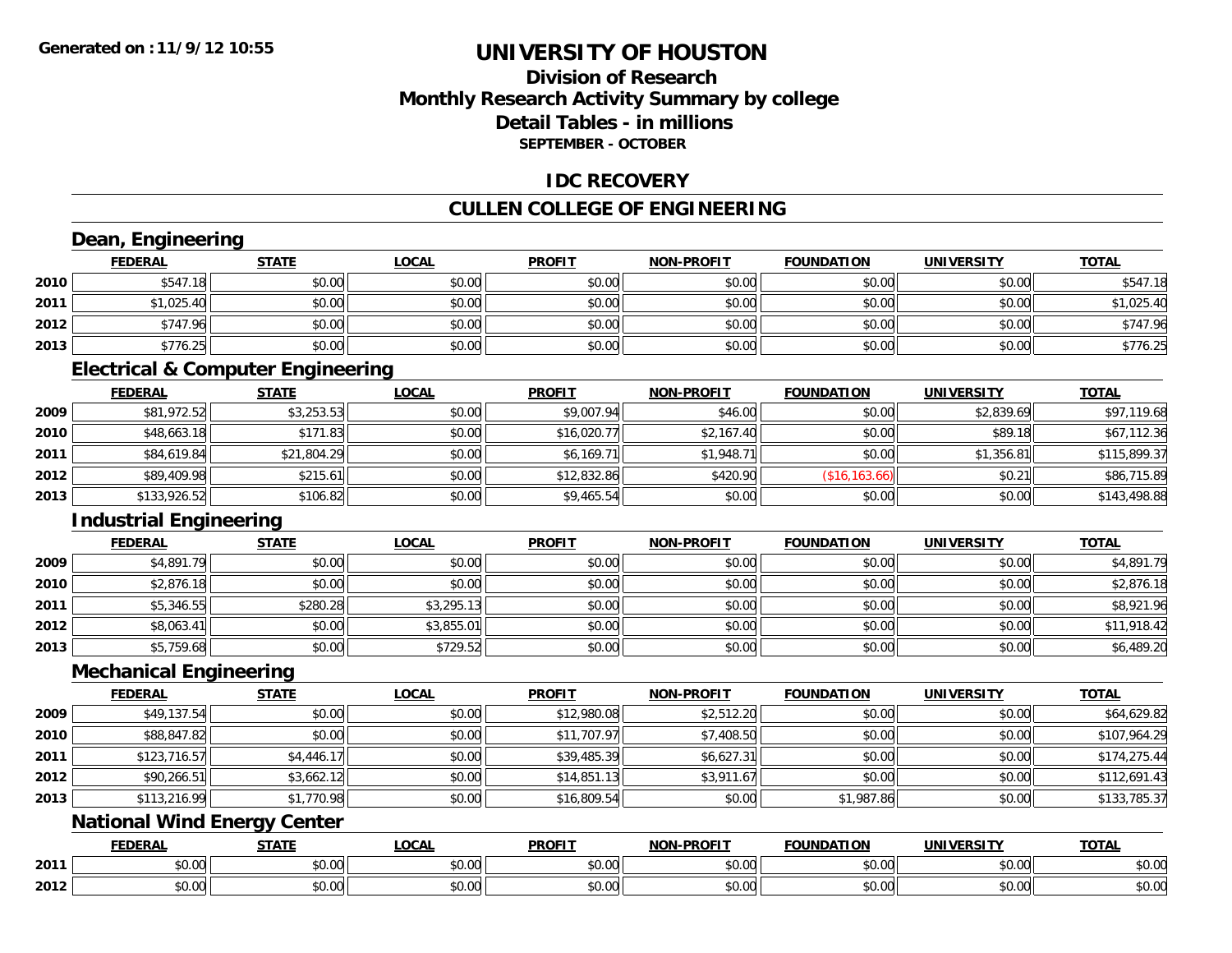## **Division of Research Monthly Research Activity Summary by college Detail Tables - in millions SEPTEMBER - OCTOBER**

### **IDC RECOVERY**

## **CULLEN COLLEGE OF ENGINEERING**

# **National Wind Energy Center**

|              | <b>FEDERAL</b> | <b>STATE</b> | LOCAL          | PROFIT       | <b>NON-PROFIT</b> | <b>FOUNDATION</b> | <b>UNIVERSITY</b> | <b>TOTAL</b>   |
|--------------|----------------|--------------|----------------|--------------|-------------------|-------------------|-------------------|----------------|
| 2013         | \$0.00         | \$0.00       | 0000<br>\$U.UU | \$0.00       | \$0.00            | mn na<br>DU.UU    | 0000<br>DU.UG     | \$0.00         |
| <b>Total</b> | 1,739,662.45   | 7.796.04)    | \$35,613.68    | \$328,106.36 | \$44,565.59       | $($ \$14,300.35)  | \$22,430.70       | \$2,128,282.40 |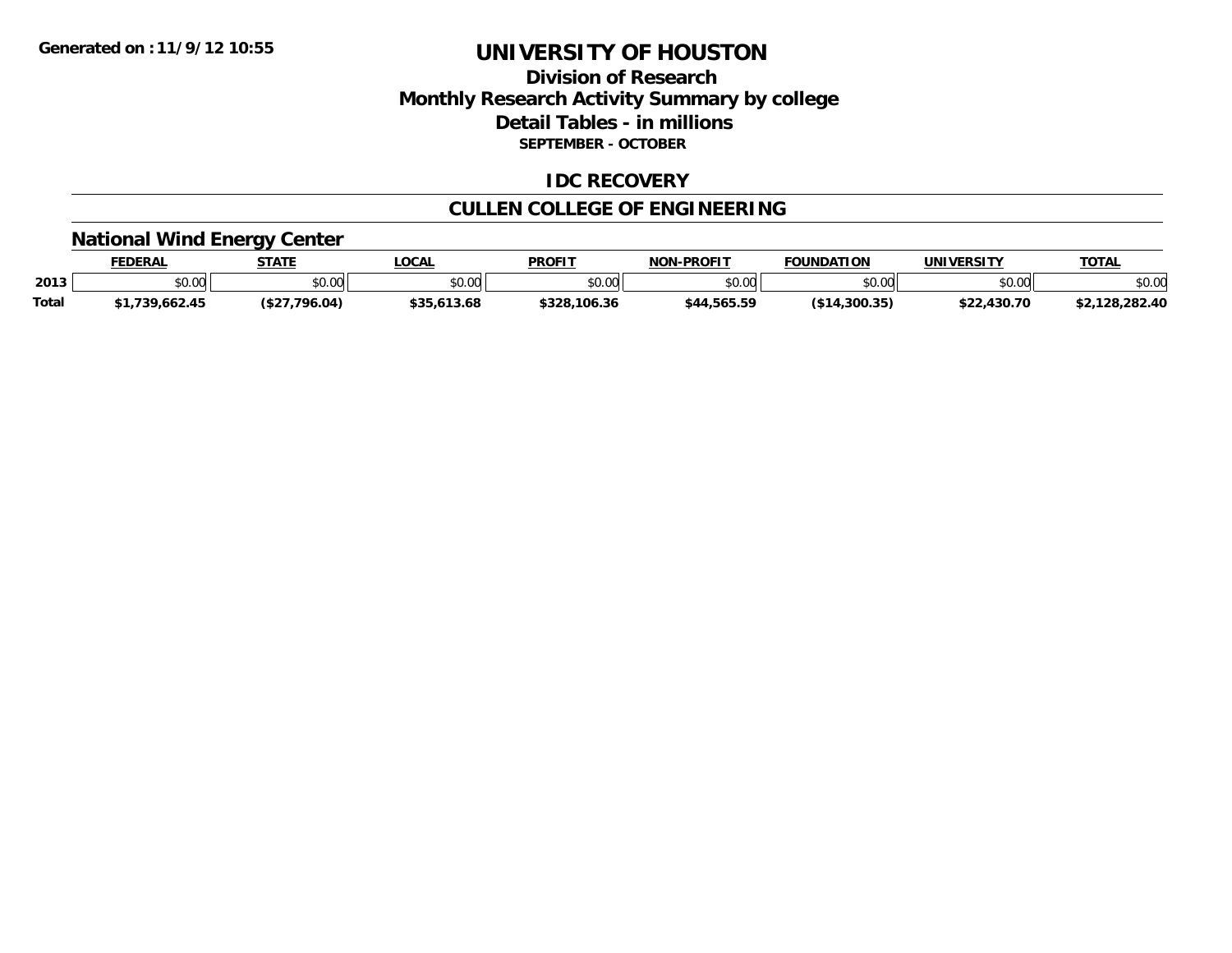## **Division of ResearchMonthly Research Activity Summary by college Detail Tables - in millionsSEPTEMBER - OCTOBER**

### **IDC RECOVERY**

## **DIVISION OF RESEARCH**

#### **Center for Advanced Materials**

|      | <b>FEDERAL</b> | <b>STATE</b> | <u>LOCAL</u> | <b>PROFIT</b> | <b>NON-PROFIT</b> | <b>FOUNDATION</b> | UNIVERSITY | <b>TOTAL</b> |
|------|----------------|--------------|--------------|---------------|-------------------|-------------------|------------|--------------|
| 2009 | \$1,034.87     | \$0.00       | \$0.00       | \$0.00        | \$0.00            | \$0.00            | \$0.00     | \$1,034.87   |
| 2010 | \$0.34)        | \$0.00       | \$0.00       | \$0.00        | \$0.00            | \$0.00            | \$0.00     | (\$0.34)     |
| 2011 | \$4,512.10     | \$4,807.50   | \$0.00       | \$2,843.25    | \$0.00            | \$0.00            | \$0.00     | \$12,162.85  |
| 2012 | \$160.97       | \$0.00       | \$0.00       | \$0.00        | \$0.00            | \$0.00            | \$0.00     | \$160.97)    |
| 2013 | \$0.00         | \$0.00       | \$0.00       | \$0.00        | \$0.00            | \$0.00            | \$0.00     | \$0.00       |

## **Center for Biomedical & Environmental Genomics**

|      | <u>FEDERAL</u> | <b>STATE</b> | <u>LOCAL</u> | <b>PROFIT</b> | <b>NON-PROFIT</b> | <b>FOUNDATION</b> | <b>UNIVERSITY</b> | <b>TOTAL</b> |
|------|----------------|--------------|--------------|---------------|-------------------|-------------------|-------------------|--------------|
| 2009 | \$0.00         | \$0.00       | \$0.00       | \$0.00        | \$0.00            | \$0.00            | \$0.00            | \$0.00       |
| 2010 | \$0.00         | \$0.00       | \$0.00       | \$0.00        | \$0.00            | \$0.00            | \$0.00            | \$0.00       |
| 2011 | \$0.00         | \$0.00       | \$0.00       | \$0.00        | \$0.00            | \$0.00            | \$0.00            | \$0.00       |
| 2012 | \$0.00         | \$0.00       | \$0.00       | \$0.00        | \$0.00            | \$0.00            | \$0.00            | \$0.00       |
| 2013 | \$0.00         | \$0.00       | \$0.00       | \$0.00        | \$0.00            | \$0.00            | \$0.00            | \$0.00       |

## **Center for Industrial Partnerships**

|      | <b>FEDERAL</b> | <b>STATE</b> | <b>LOCAL</b> | <b>PROFIT</b> | <b>NON-PROFIT</b> | <b>FOUNDATION</b> | <b>UNIVERSITY</b> | <b>TOTAL</b> |
|------|----------------|--------------|--------------|---------------|-------------------|-------------------|-------------------|--------------|
| 2009 | \$946.91       | \$0.00       | \$0.00       | \$548.72      | \$0.00            | \$0.00            | \$0.00            | \$1,495.63   |
| 2010 | \$5,123.55     | \$0.00       | \$0.00       | \$354.17      | \$0.00            | \$0.00            | \$0.00            | \$5,477.72   |
| 2011 | \$9,151.60     | \$0.00       | \$0.00       | \$1,515.44    | \$0.00            | \$0.00            | \$0.00            | \$10,667.04  |
| 2012 | \$2,730.99     | \$0.00       | \$0.00       | \$872.65      | \$0.00            | \$0.00            | \$0.00            | \$3,603.64   |
| 2013 | \$205.06       | \$0.00       | \$0.00       | \$1,799.95    | \$0.00            | \$0.00            | \$0.00            | \$2,005.02   |

## **Center for Neuromotor & Biomechanics Research**

|      | <b>FEDERAL</b> | <b>STATE</b> | <u>LOCAL</u> | <b>PROFIT</b> | <b>NON-PROFIT</b> | <b>FOUNDATION</b> | <b>UNIVERSITY</b> | <b>TOTAL</b> |
|------|----------------|--------------|--------------|---------------|-------------------|-------------------|-------------------|--------------|
| 2009 | \$0.00         | \$0.00       | \$0.00       | \$0.00        | \$0.00            | \$0.00            | \$0.00            | \$0.00       |
| 2010 | \$0.00         | \$0.00       | \$0.00       | \$0.00        | \$0.00            | \$0.00            | \$0.00            | \$0.00       |
| 2011 | \$0.00         | \$0.00       | \$0.00       | \$0.00        | \$0.00            | \$0.00            | \$0.00            | \$0.00       |
| 2012 | \$0.00         | \$0.00       | \$0.00       | \$0.00        | \$0.00            | \$0.00            | \$0.00            | \$0.00       |
| 2013 | \$0.00         | \$0.00       | \$0.00       | \$0.00        | \$0.00            | \$0.00            | \$0.00            | \$0.00       |

## **Division of Research**

|      | <b>FEDERAL</b>       | <b>CTATI</b>      | .OCAI                                      | <b>PROFIT</b>        | $P$ DDAF: $=$<br>.     | <b>FOUNDATION</b> | JNIV                 | <b>TOTAL</b> |
|------|----------------------|-------------------|--------------------------------------------|----------------------|------------------------|-------------------|----------------------|--------------|
| 2010 | <b>4026</b><br>- 120 | $\sim$<br>₽∪.∪∪   | $\mathsf{A} \cap \mathsf{A} \cap$<br>PU.UU | 0.00<br><b>DU.UU</b> | $\sim$ $\sim$<br>vo.oo | \$0.00            | 0000<br>PU.UU        | 501<br>5926. |
| 2011 |                      | $\sim$ 00<br>vv.u | ሶስ ሰሰ<br>PO.OO                             | 0.00<br><b>DU.UU</b> | vu.vu                  | \$0.00            | 0000<br><b>JU.UU</b> |              |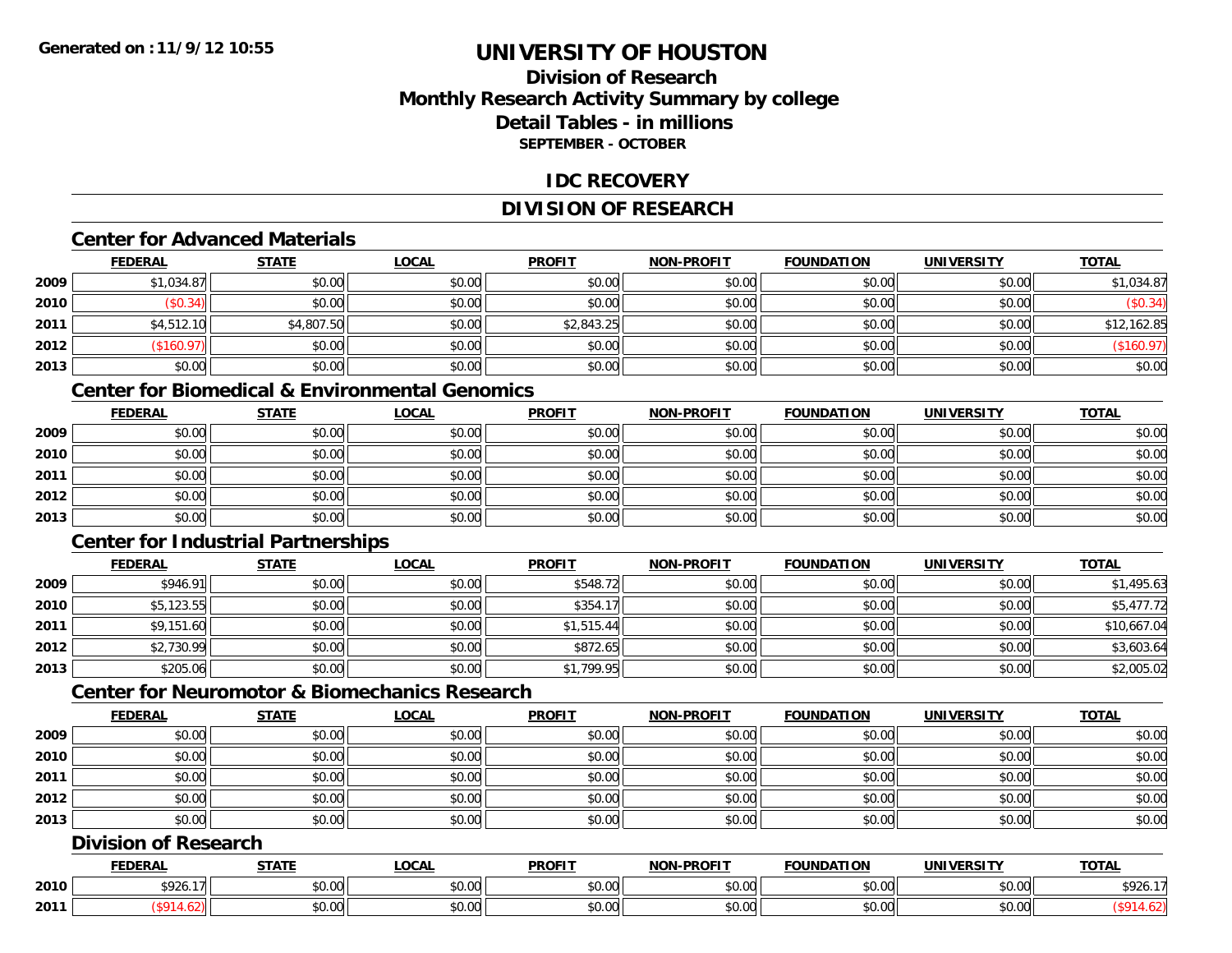## **Division of ResearchMonthly Research Activity Summary by college Detail Tables - in millionsSEPTEMBER - OCTOBER**

#### **IDC RECOVERY**

## **DIVISION OF RESEARCH**

## **Institute for Nanoenergy**

|      | <b>FEDERAL</b> | <b>STATE</b> | <u>LOCAL</u> | <b>PROFIT</b> | <b>NON-PROFIT</b> | <b>FOUNDATION</b> | <b>UNIVERSITY</b> | <b>TOTAL</b> |
|------|----------------|--------------|--------------|---------------|-------------------|-------------------|-------------------|--------------|
| 2009 | \$0.00         | \$0.00       | \$0.00       | \$0.00        | \$0.00            | \$0.00            | \$0.00            | \$0.00       |
| 2010 | \$0.00         | \$0.00       | \$0.00       | \$0.00        | \$0.00            | \$0.00            | \$0.00            | \$0.00       |
| 2011 | \$0.00         | \$0.00       | \$0.00       | \$0.00        | \$0.00            | \$0.00            | \$0.00            | \$0.00       |
| 2012 | \$0.00         | \$0.00       | \$0.00       | \$0.00        | \$0.00            | \$0.00            | \$0.00            | \$0.00       |
| 2013 | \$0.00         | \$0.00       | \$0.00       | \$0.00        | \$0.00            | \$0.00            | \$0.00            | \$0.00       |

#### **Office of Contracts and Grants**

|      | <b>FEDERAL</b> | <b>STATE</b> | <b>LOCAL</b> | <b>PROFIT</b> | <b>NON-PROFIT</b> | <b>FOUNDATION</b> | <b>UNIVERSITY</b> | <b>TOTAL</b> |
|------|----------------|--------------|--------------|---------------|-------------------|-------------------|-------------------|--------------|
| 2009 | \$0.00         | \$0.00       | \$0.00       | \$0.00        | \$0.00            | \$0.00            | \$0.00            | \$0.00       |
| 2010 | \$0.00         | \$0.00       | \$0.00       | \$0.00        | \$0.00            | \$0.00            | \$0.00            | \$0.00       |
| 2011 | \$0.00         | \$0.00       | \$0.00       | \$0.00        | \$0.00            | \$0.00            | \$0.00            | \$0.00       |
| 2012 | \$0.00         | \$0.00       | \$0.00       | \$0.00        | \$0.00            | \$0.00            | \$0.00            | \$0.00       |
| 2013 | \$0.00         | \$0.00       | \$0.00       | \$0.00        | \$0.00            | \$0.00            | \$0.00            | \$0.00       |

#### **Research Financial Services**

|      | <b>FEDERAL</b> | <b>STATE</b> | <b>LOCAL</b> | <b>PROFIT</b> | <b>NON-PROFIT</b> | <b>FOUNDATION</b> | <b>UNIVERSITY</b> | <b>TOTAL</b> |
|------|----------------|--------------|--------------|---------------|-------------------|-------------------|-------------------|--------------|
| 2009 | \$0.00         | \$0.00       | \$0.00       | \$0.00        | \$0.00            | \$0.00            | \$0.00            | \$0.00       |
| 2010 | \$0.00         | \$0.00       | \$0.00       | \$0.00        | \$0.00            | \$0.00            | \$0.00            | \$0.00       |
| 2011 | \$0.00         | \$0.00       | \$0.00       | \$0.00        | \$0.00            | \$0.00            | \$0.00            | \$0.00       |
| 2012 | \$0.00         | \$0.00       | \$0.00       | \$0.00        | \$0.00            | \$0.00            | \$0.00            | \$0.00       |
| 2013 | \$0.00         | \$0.00       | \$0.00       | \$0.00        | \$0.00            | \$0.00            | \$0.00            | \$0.00       |

#### **TcSAM**

|      | <b>FEDERAL</b>  | <b>STATE</b> | <b>LOCAL</b>               | <b>PROFIT</b> | <b>NON-PROFIT</b> | <b>FOUNDATION</b> | <b>'JNIVERSITY</b> | <b>TOTAL</b> |
|------|-----------------|--------------|----------------------------|---------------|-------------------|-------------------|--------------------|--------------|
| 2009 | \$0.00          | \$0.00       | vu.vu                      | \$0.00        | \$0.00            | \$0.00            | \$0.00             | \$0.00       |
| 2010 | to ool<br>DU.UU | \$0.00       | $\sim$ 0.0 $\sim$<br>JU.UU | \$0.00        | \$0.00            | \$0.00            | \$0.00             | \$0.00       |
| 2011 | \$0.00          | \$0.00       | $\sim$ $\sim$<br>JU.UU     | \$0.00        | \$0.00            | \$0.00            | \$0.00             | \$0.00       |

### **TcSUH**

|      | <u>FEDERAL</u> | <u>STATE</u> | <u>LOCAL</u> | <b>PROFIT</b> | <b>NON-PROFIT</b> | FOUNDATION | <b>UNIVERSITY</b> | <b>TOTAL</b> |
|------|----------------|--------------|--------------|---------------|-------------------|------------|-------------------|--------------|
| 2009 | \$231.6'       | \$0.00       | \$0.00       | \$0.00        | \$0.00            | \$0.00     | \$0.00            |              |
| 2010 | \$3,118.49     | \$0.00       | \$0.00       | \$3,532.88    | \$0.00            | \$0.00     | \$0.00            | \$6,651.37   |
| 2011 | \$6,875.51     | \$0.00       | \$0.00       | \$5,929.97    | \$0.00            | \$0.00     | \$0.00            | \$12,805.48  |
| 2012 | \$5,227.40     | \$323.42     | \$0.00       | \$14,713.20   | \$0.00            | \$0.00     | \$0.00            | \$20,264.02  |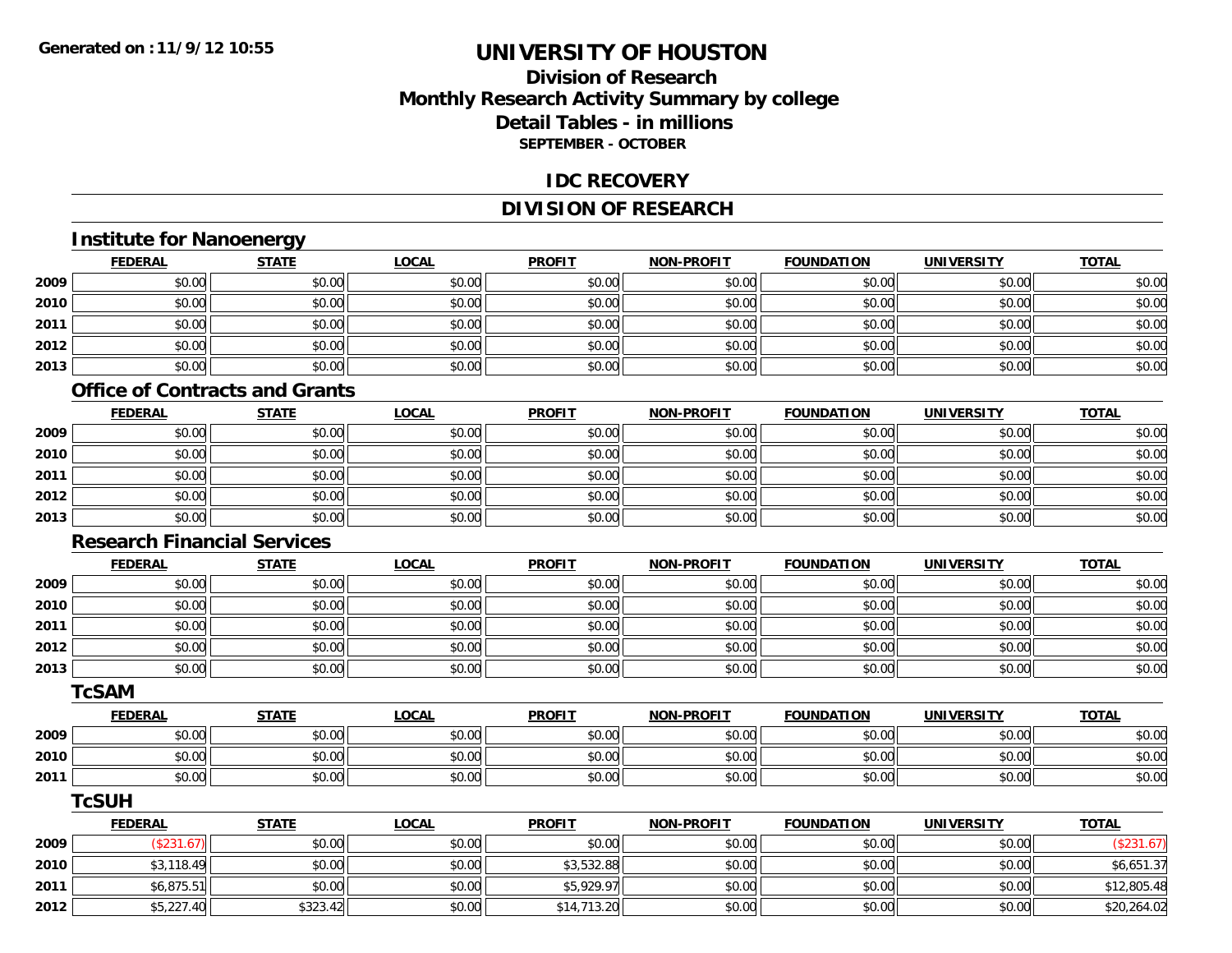## **Division of Research Monthly Research Activity Summary by college Detail Tables - in millions SEPTEMBER - OCTOBER**

### **IDC RECOVERY**

## **DIVISION OF RESEARCH**

|       | <b>TcSUH</b>   |                                          |              |               |                   |                   |                   |              |
|-------|----------------|------------------------------------------|--------------|---------------|-------------------|-------------------|-------------------|--------------|
|       | <b>FEDERAL</b> | <b>STATE</b>                             | <b>LOCAL</b> | <b>PROFIT</b> | <b>NON-PROFIT</b> | <b>FOUNDATION</b> | <b>UNIVERSITY</b> | <b>TOTAL</b> |
| 2013  | \$2,680.01     | \$160.22                                 | \$0.00       | \$3,321.06    | \$0.00            | \$0.00            | \$0.00            | \$6,161.29   |
|       |                | <b>Texas Learning/Computation Center</b> |              |               |                   |                   |                   |              |
|       | <b>FEDERAL</b> | <b>STATE</b>                             | <b>LOCAL</b> | <b>PROFIT</b> | <b>NON-PROFIT</b> | <b>FOUNDATION</b> | <b>UNIVERSITY</b> | <b>TOTAL</b> |
| 2009  | \$0.00         | \$0.00                                   | \$0.00       | \$0.00        | \$0.00            | \$0.00            | \$0.00            | \$0.00       |
| 2010  | \$0.00         | \$0.00                                   | \$0.00       | \$0.00        | \$0.00            | \$0.00            | \$0.00            | \$0.00       |
| 2011  | \$0.00         | \$0.00                                   | \$0.00       | \$0.00        | \$0.00            | \$0.00            | \$0.00            | \$0.00       |
| 2012  | \$2,238.26     | \$0.00                                   | \$0.00       | \$0.00        | \$0.00            | \$0.00            | \$0.00            | \$2,238.26   |
| 2013  | (\$8.31)       | \$0.00                                   | \$0.00       | \$0.00        | \$0.00            | \$0.00            | \$0.00            | (\$8.31)     |
|       |                | <b>Texas Obesity Research Center</b>     |              |               |                   |                   |                   |              |
|       | <b>FEDERAL</b> | <b>STATE</b>                             | <b>LOCAL</b> | <b>PROFIT</b> | <b>NON-PROFIT</b> | <b>FOUNDATION</b> | <b>UNIVERSITY</b> | <b>TOTAL</b> |
| 2011  | \$0.00         | \$0.00                                   | \$0.00       | \$0.00        | \$0.00            | \$0.00            | \$0.00            | \$0.00       |
| 2012  | \$0.00         | \$0.00                                   | \$0.00       | \$0.00        | \$0.00            | \$0.00            | \$0.00            | \$0.00       |
| 2013  | \$0.00         | \$0.00                                   | \$0.00       | \$0.00        | \$0.00            | \$0.00            | \$0.00            | \$0.00       |
|       | <b>TIMES</b>   |                                          |              |               |                   |                   |                   |              |
|       | <b>FEDERAL</b> | <b>STATE</b>                             | <b>LOCAL</b> | <b>PROFIT</b> | <b>NON-PROFIT</b> | <b>FOUNDATION</b> | <b>UNIVERSITY</b> | <b>TOTAL</b> |
| 2009  | \$87,155.17    | \$24,521.23                              | \$0.00       | \$0.00        | \$0.00            | \$0.00            | \$0.00            | \$111,676.40 |
| 2010  | (\$27,502.77)  | \$96,082.10                              | \$0.00       | \$0.00        | \$0.00            | \$0.00            | \$162.29          | \$68,741.62  |
| 2011  | \$80,558.35    | \$110.74                                 | \$0.00       | \$0.00        | \$0.00            | \$0.00            | \$0.00            | \$80,669.08  |
| 2012  | \$121,122.22   | (\$12.88)                                | \$0.00       | \$0.00        | \$0.00            | \$0.00            | \$0.00            | \$121,109.34 |
| 2013  | \$169,699.69   | (\$99.10)                                | \$0.00       | \$0.00        | \$0.00            | \$0.00            | \$0.00            | \$169,600.59 |
| Total | \$474,487.68   | \$125,893.23                             | \$0.00       | \$35,431.29   | \$0.00            | \$0.00            | \$162.29          | \$635,974.49 |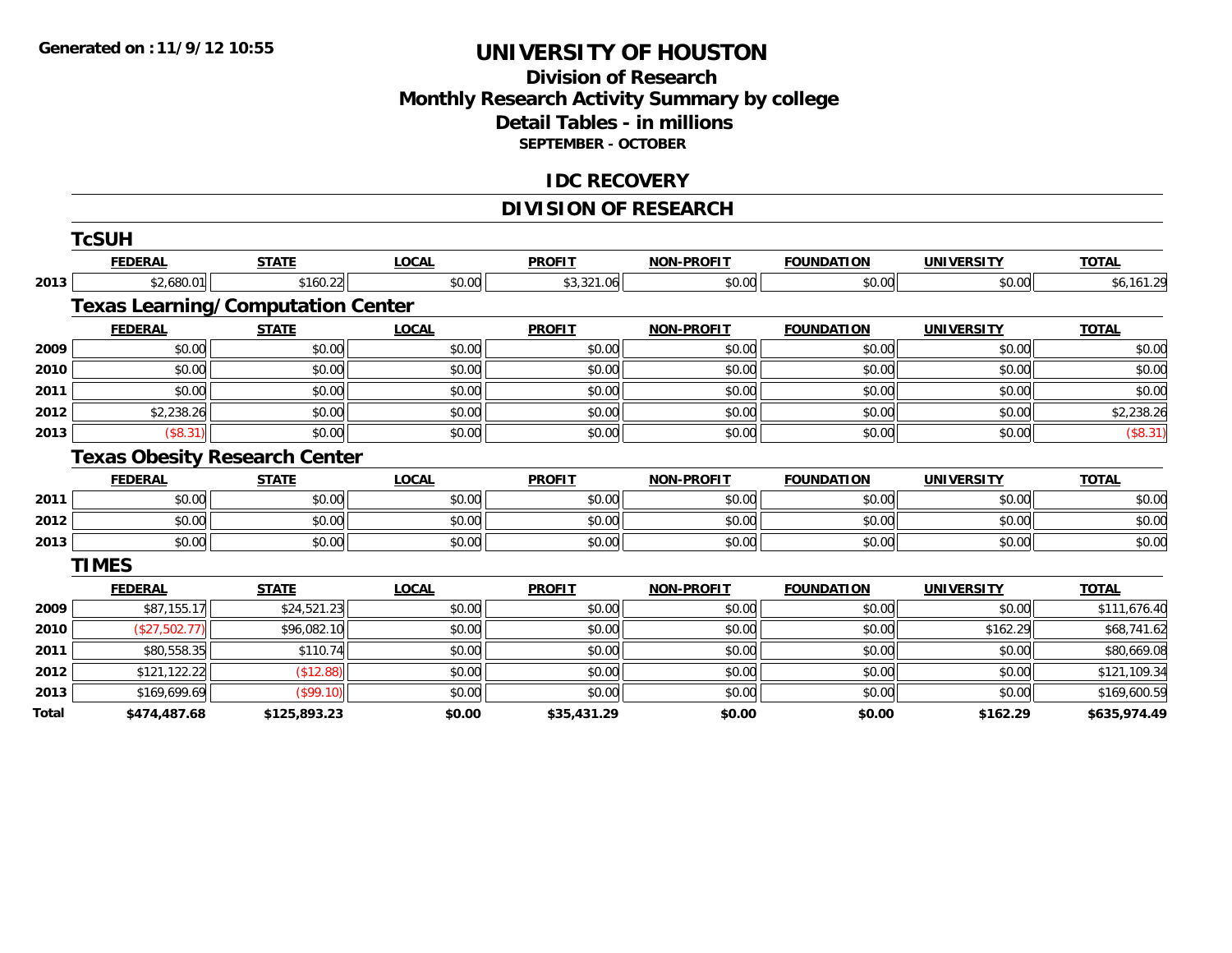**2013**

## **UNIVERSITY OF HOUSTON**

## **Division of ResearchMonthly Research Activity Summary by college Detail Tables - in millionsSEPTEMBER - OCTOBER**

## **IDC RECOVERY**

#### **GRADUATE COLLEGE OF SOCIAL WORK**

#### **Center for Health Equities & Evaluation Research FEDERAL STATE LOCAL PROFIT NON-PROFIT FOUNDATION UNIVERSITY TOTALTOTAL 2013** \$5,975.94 \$0.00 \$0.00 \$0.00 \$0.00 \$0.00 \$0.00 \$5,975.94 **Child & Family for Innovative Research FEDERAL STATE LOCAL PROFIT NON-PROFIT FOUNDATION UNIVERSITY TOTAL2009** \$0.00 \$2,559.53 \$0.00 \$0.00 \$311.46 \$0.00 \$0.00 \$2,870.99 **2010** $\textsf{[0]} \quad \textsf{[0]} \quad \textsf{[0]} \quad \textsf{[0]} \quad \textsf{[0]} \quad \textsf{[0]} \quad \textsf{[0]} \quad \textsf{[0]} \quad \textsf{[0]} \quad \textsf{[0]} \quad \textsf{[0]} \quad \textsf{[0]} \quad \textsf{[0]} \quad \textsf{[0]} \quad \textsf{[0]} \quad \textsf{[0]} \quad \textsf{[0]} \quad \textsf{[0]} \quad \textsf{[0]} \quad \textsf{[0]} \quad \textsf{[0]} \quad \textsf{[0]} \quad \textsf{[0]} \quad \textsf{[0]} \quad \textsf{$ **2011** \$352.45 \$0.00 \$0.00 \$0.00 \$0.00 \$0.00 \$0.00 \$352.45 **2012**2 | \$0.00 \$0.00 \$0.00 \$0.00 \$0.00 \$0.00 \$0.00 \$0.00 \$0.00 \$0.00 \$0.00 \$0.00 \$0.00 \$0.00 \$0.00 \$0.00 \$0.00 \$0.0 **2013** $\textbf{3} \hspace{14mm} |\hspace{14mm}|\hspace{14mm}|\hspace{14mm}|\hspace{14mm}|\hspace{14mm}| \hspace{14mm}|\hspace{14mm}|\hspace{14mm}|\hspace{14mm}|\hspace{14mm}|\hspace{14mm}|\hspace{14mm}|\hspace{14mm}|\hspace{14mm}|\hspace{14mm}|\hspace{14mm}|\hspace{14mm}|\hspace{14mm}|\hspace{14mm}|\hspace{14mm}|\hspace{14mm}|\hspace{14mm}|\hspace{14mm}|\hspace{14mm}|\hspace{14mm}|\hspace{14$ **Community Projects - Social Work FEDERAL STATE LOCAL PROFIT NON-PROFIT FOUNDATION UNIVERSITY TOTAL2009** \$3,522.91 \$0.00 \$0.00 \$0.00 \$0.00 \$0.00 \$0.00 \$3,522.91 **2010**0 \$0.00 \$0.00 \$0.00 \$0.00 \$0.00 \$0.00 \$0.00 \$0.00 \$0.00 \$0.00 \$0.00 \$0.00 \$0.00 \$0.00 \$0.00 \$0.00 \$0.00 **2011** \$0.00 \$0.00 \$0.00 \$0.00 \$0.00 \$0.00 \$0.00 \$0.00 **2012**2 | \$0.00 \$0.00 \$0.00 \$0.00 \$0.00 \$0.00 \$0.00 \$0.00 \$0.00 \$0.00 \$0.00 \$0.00 \$0.00 \$0.00 \$0.00 \$0.00 \$0.00 \$0.00 **2013** $\textbf{3} \hspace{14mm} |\hspace{14mm} \text{ $60.01]} \hspace{14mm} |\hspace{14mm} \text{ $60.00]} \hspace{14mm} |\hspace{14mm} \text{ $60.01]} \hspace{14mm}$ **Dean, Social Work FEDERAL STATE LOCAL PROFIT NON-PROFIT FOUNDATION UNIVERSITY TOTALTOTAL 2009** \$53,432.75 \$8,336.79 \$0.00 \$0.00 \$0.00 \$0.00 \$0.00 \$61,769.54 **2010** \$74,394.07 \$2,469.27 \$0.00 \$0.00 \$0.00 \$51.21 \$0.00 \$76,914.56 **2011** \$64,375.22 \$1,035.56 \$0.00 \$0.00 \$0.00 \$65.93 \$0.00 \$65,476.71 **2012**2 \$46,443.45 \$1,000 \$0.00 \$0.00 \$0.00 \$0.00 \$0.00 \$0.00 \$0.00 \$0.00 \$0.00 \$0.00 \$0.00 \$1,443.45 \$1, **2013** $\textbf{3} \hspace{14mm} \text{$3$} \hspace{14mm} \text{$3$} \hspace{14mm} \text{$3$} \hspace{14mm} \text{$0.00]} \hspace{14mm} \text{$40.00]} \hspace{14mm} \text{$50.00]} \hspace{14mm} \text{$30.00]} \hspace{14mm} \text{$10.00]} \hspace{14mm} \text{$10.00]} \hspace{14mm} \text{$10.00]} \hspace{14mm} \text{$10.00]} \hspace{14mm} \text{$10.00]} \hspace{14mm}$ **Drug and Social Policy Research FEDERAL STATE LOCAL PROFIT NON-PROFIT FOUNDATION UNIVERSITY TOTALTOTAL 2009** \$0.00 \$0.00 \$0.00 \$0.00 \$0.00 \$0.00 \$0.00 \$0.00 **2010** $\, \mathsf{0} \, \vert \qquad \qquad \mathsf{0.00} \vert \qquad \qquad \mathsf{0.00} \vert \qquad \qquad \mathsf{0.00} \vert \qquad \qquad \mathsf{0.00} \vert \qquad \qquad \mathsf{0.00} \vert \qquad \qquad \mathsf{0.00} \vert \qquad \qquad \mathsf{0.00} \vert \qquad \qquad \mathsf{0.00} \vert \qquad \qquad \mathsf{0.00} \vert \qquad \qquad \mathsf{0.00} \vert \qquad \qquad \mathsf{0.01} \vert \qquad \qquad \mathsf{0.01} \vert \qquad \$ **2011** \$0.00 \$0.00 \$0.00 \$0.00 \$0.00 \$0.00 \$0.00 \$0.00 **2012**2 | \$0.00 \$0.00 \$0.00 \$0.00 \$0.00 \$0.00 \$0.00 \$0.00 \$0.00 \$0.00 \$0.00 \$0.00 \$0.00 \$0.00 \$0.00 \$0.00 \$0.00 \$0.0

3 \$0.00 | \$0.00 | \$0.00 | \$0.00 | \$0.00 | \$0.00 | \$0.00 | \$0.00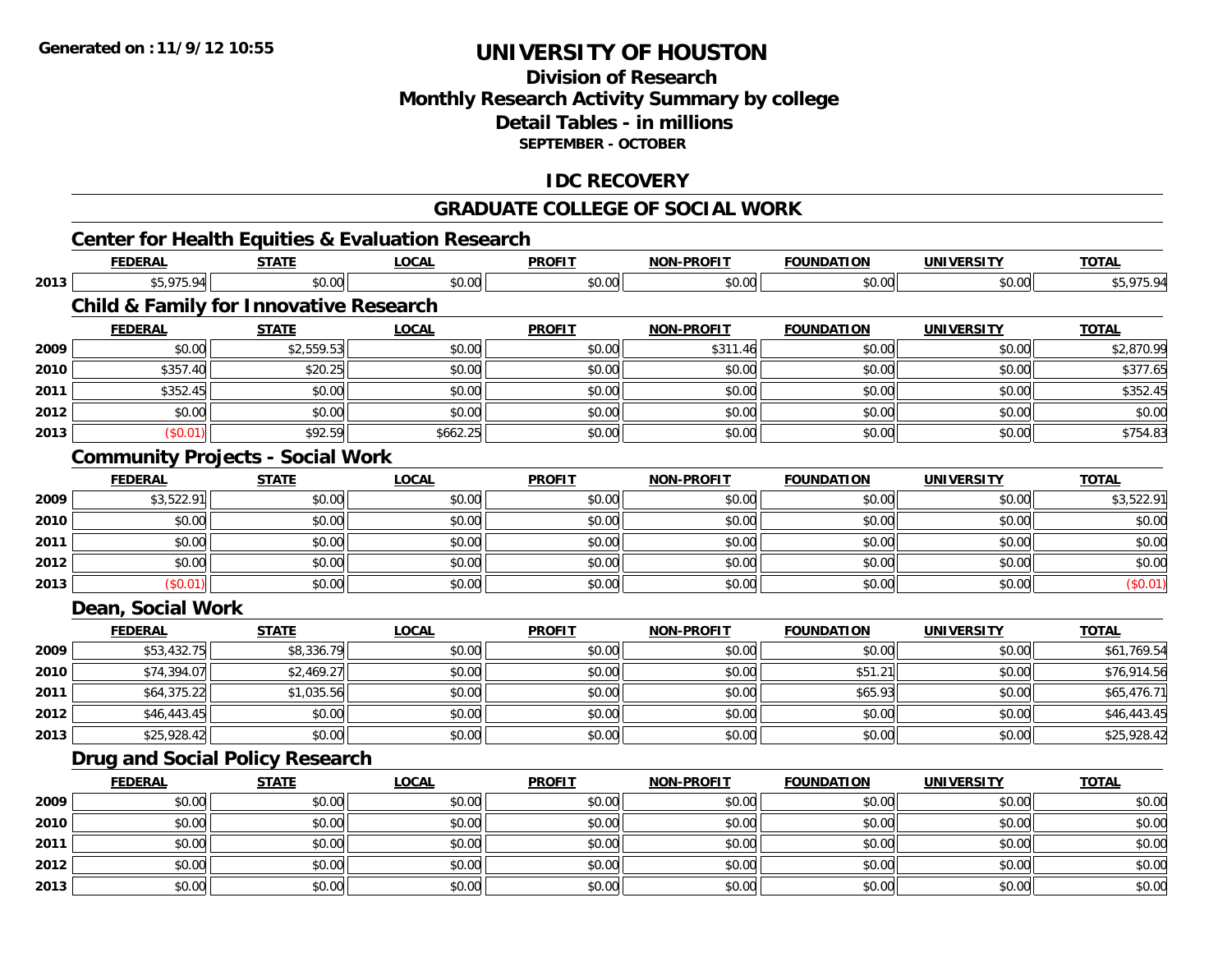## **Division of Research Monthly Research Activity Summary by college Detail Tables - in millions SEPTEMBER - OCTOBER**

### **IDC RECOVERY**

#### **GRADUATE COLLEGE OF SOCIAL WORK**

## **Office for Drug SPR**

|       | <b>FEDERAL</b> | <b>STATE</b> | <b>LOCAL</b> | <b>PROFIT</b> | <b>NON-PROFIT</b> | <b>FOUNDATION</b> | <b>UNIVERSITY</b> | <b>TOTAL</b> |
|-------|----------------|--------------|--------------|---------------|-------------------|-------------------|-------------------|--------------|
| 2009  | \$0.00         | \$0.00       | \$0.00       | \$0.00        | \$0.00            | \$0.00            | \$0.00            | \$0.00       |
| 2010  | \$0.00         | \$0.00       | \$0.00       | \$0.00        | \$0.00            | \$0.00            | \$0.00            | \$0.00       |
| 2011  | \$0.00         | \$0.00       | \$0.00       | \$0.00        | \$0.00            | \$0.00            | \$0.00            | \$0.00       |
| 2012  | \$0.00         | \$0.00       | \$0.00       | \$0.00        | \$0.00            | \$0.00            | \$0.00            | \$0.00       |
| 2013  | \$0.00         | \$0.00       | \$0.00       | \$0.00        | \$0.00            | \$0.00            | \$0.00            | \$0.00       |
| Total | \$274,782.59   | \$14,513.99  | \$662.25     | \$0.00        | \$311.46          | \$117.14          | \$0.00            | \$290,387.43 |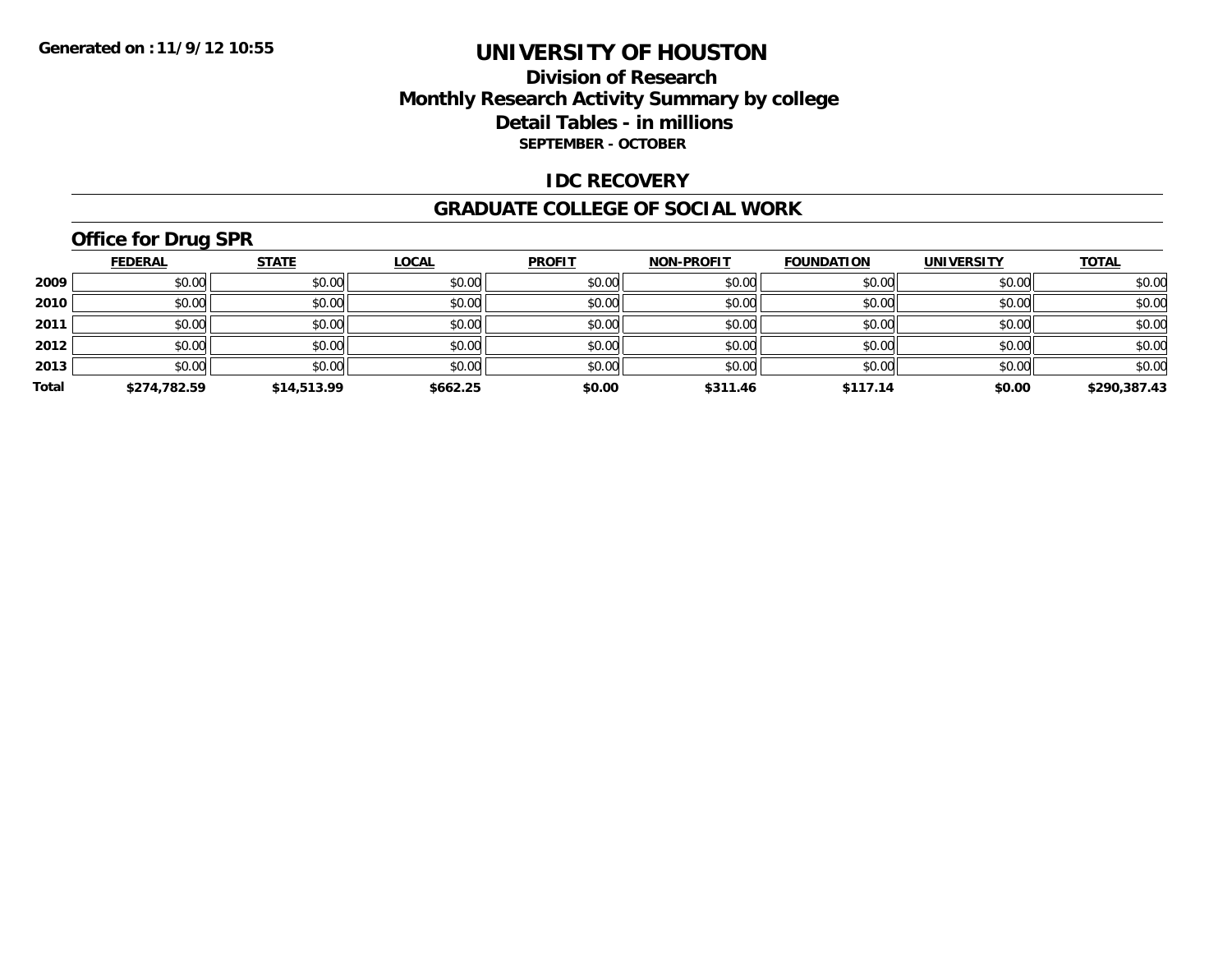## **Division of Research Monthly Research Activity Summary by college Detail Tables - in millions SEPTEMBER - OCTOBER**

### **IDC RECOVERY**

#### **HILTON COLLEGE OF HOTEL AND RESTAURANT MANAGEMENT**

### **Hotel and Restaurant Management**

|              | <b>FEDERAL</b> | <b>STATE</b> | <u>LOCAL</u> | <b>PROFIT</b> | <b>NON-PROFIT</b> | <b>FOUNDATION</b> | <b>UNIVERSITY</b> | <b>TOTAL</b> |
|--------------|----------------|--------------|--------------|---------------|-------------------|-------------------|-------------------|--------------|
| 2011         | \$0.00         | \$0.00       | \$0.00       | \$0.00        | \$177.55          | \$0.00            | \$0.00            | \$177.55     |
| 2012         | 1.189.07       | \$0.00       | \$0.00       | \$0.00        | \$0.00            | \$0.00            | \$0.00            | 1.189.07     |
| 2013         | \$714.15       | \$804.38     | \$0.00       | \$0.00        | \$0.00            | \$0.00            | \$0.00            | \$1,518.53   |
| <b>Total</b> | \$1,903.22     | \$804.38     | \$0.00       | \$0.00        | \$177.55          | \$0.00            | \$0.00            | \$2,885.15   |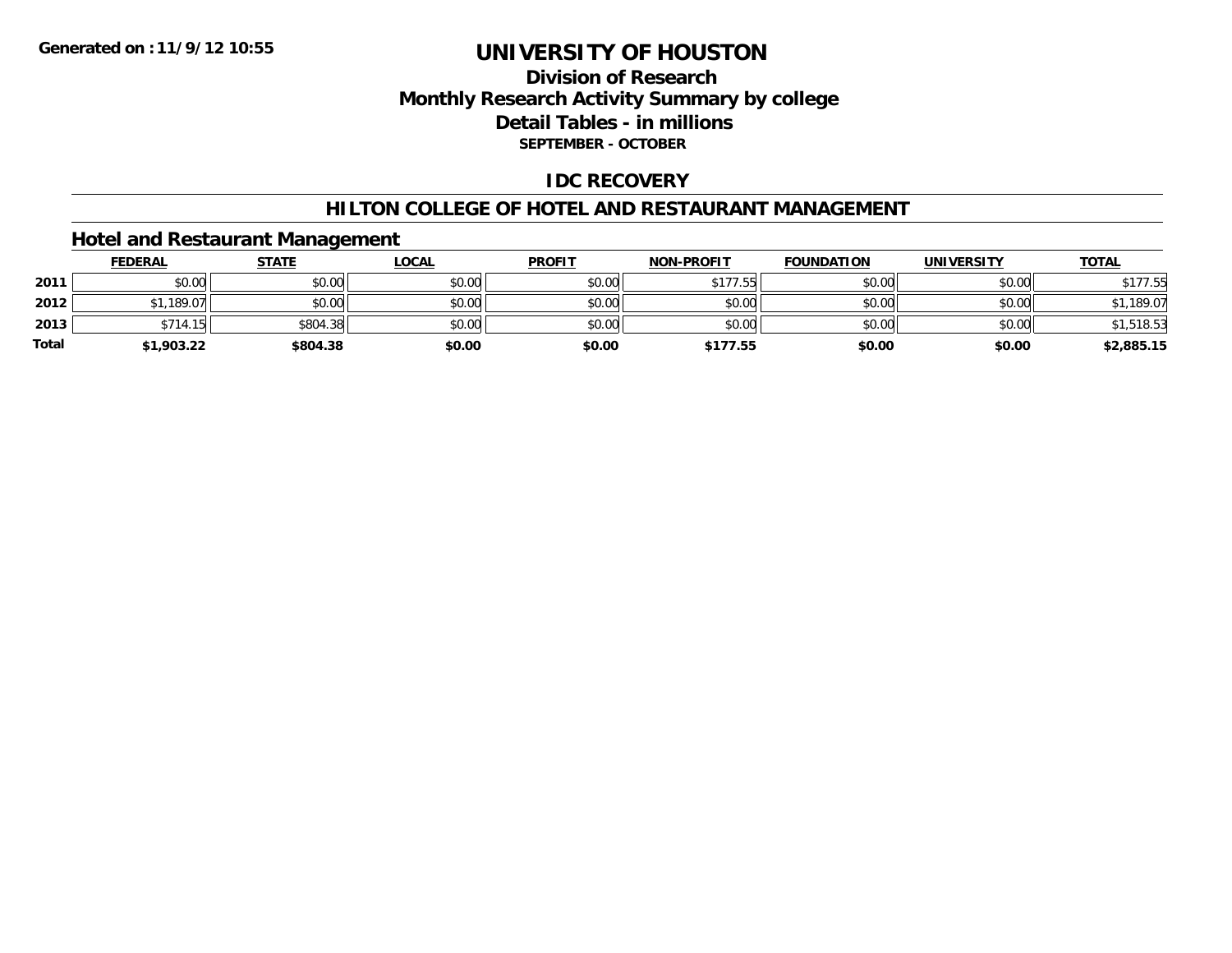## **Division of Research Monthly Research Activity Summary by college Detail Tables - in millions SEPTEMBER - OCTOBER**

#### **IDC RECOVERY**

#### **HONORS COLLEGE**

#### **Houston Teachers Institute**

|       | <b>FEDERAL</b> | <u>STATE</u> | <b>LOCAL</b> | <b>PROFIT</b> | <b>NON-PROFIT</b> | <b>FOUNDATION</b> | <b>UNIVERSITY</b> | <b>TOTAL</b> |
|-------|----------------|--------------|--------------|---------------|-------------------|-------------------|-------------------|--------------|
| 2010  | \$791.84       | \$0.00       | \$0.00       | \$0.00        | \$0.00            | \$0.00            | \$0.00            | \$791.84     |
| 2012  | \$2,033.99     | \$0.00       | \$0.00       | \$0.00        | \$1,008.70        | \$0.00            | \$0.00            | \$3,042.69   |
| 2013  | \$2,072.64     | \$0.00       | \$0.00       | \$0.00        | \$2,174.93        | \$0.00            | \$0.00            | \$4,247.56   |
| Total | \$4,898.47     | \$0.00       | \$0.00       | \$0.00        | \$3,183.62        | \$0.00            | \$0.00            | \$8,082.09   |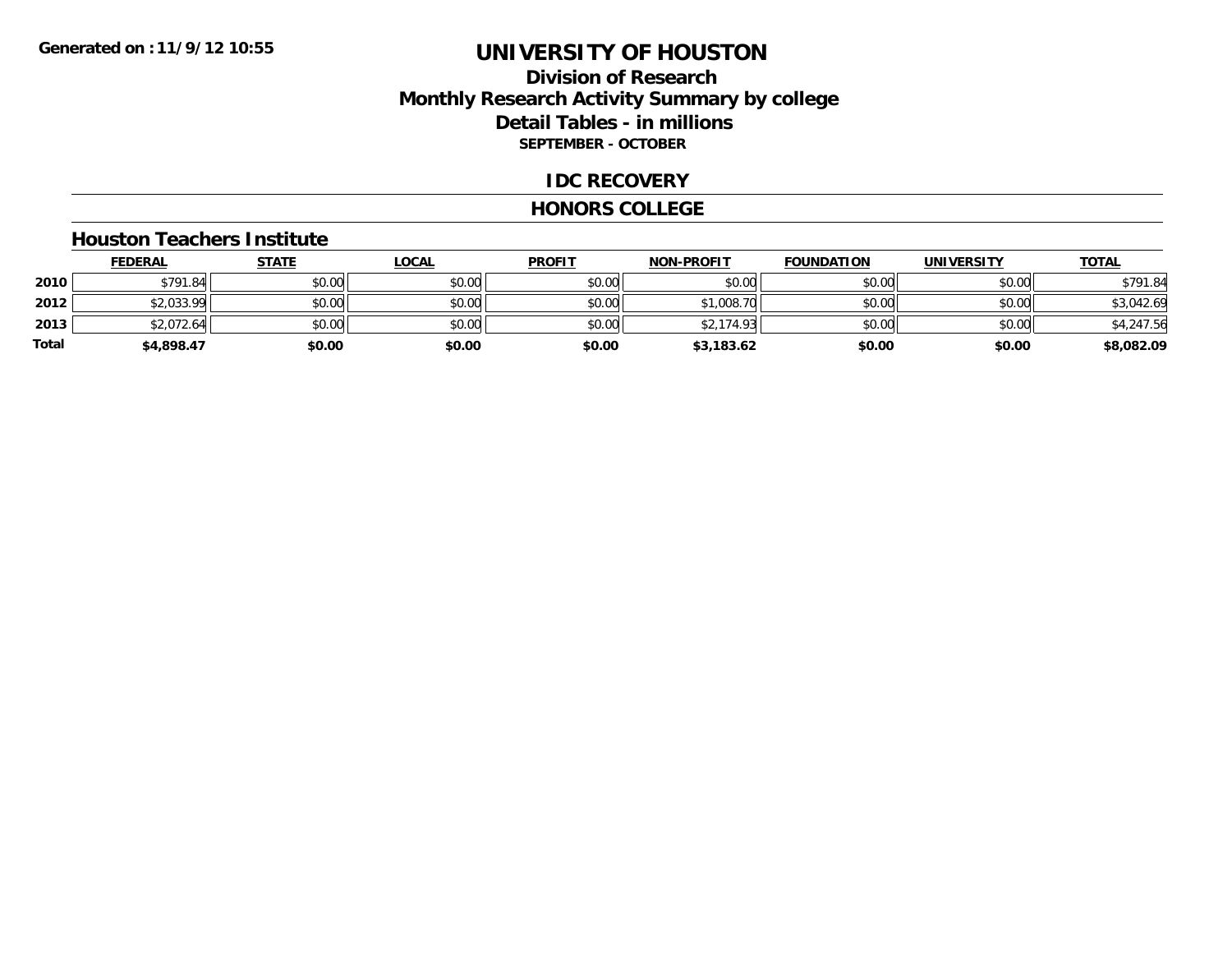## **Division of Research Monthly Research Activity Summary by college Detail Tables - in millions SEPTEMBER - OCTOBER**

#### **IDC RECOVERY**

#### **LIBRARY**

## **Administration, Library**

|       | <b>FEDERAL</b> | <b>STATE</b> | <b>LOCAL</b> | <b>PROFIT</b> | <b>NON-PROFIT</b> | <b>FOUNDATION</b> | <b>UNIVERSITY</b> | <b>TOTAL</b> |
|-------|----------------|--------------|--------------|---------------|-------------------|-------------------|-------------------|--------------|
| 2009  | \$867.96       | \$0.00       | \$0.00       | \$0.00        | \$0.00            | \$0.00            | \$0.00            | \$867.96     |
| 2010  | \$881.28       | \$0.00       | \$0.00       | \$0.00        | \$0.00            | \$0.00            | \$0.00            | \$881.28     |
| 2011  | \$718.08       | \$0.00       | \$0.00       | \$0.00        | \$0.00            | \$0.00            | \$0.00            | \$718.08     |
| 2012  | \$0.00         | \$0.00       | \$0.00       | \$0.00        | \$0.00            | \$0.00            | \$0.00            | \$0.00       |
| 2013  | \$0.00         | \$0.00       | \$0.00       | \$0.00        | \$0.00            | \$0.00            | \$0.00            | \$0.00       |
| Total | \$2,467.32     | \$0.00       | \$0.00       | \$0.00        | \$0.00            | \$0.00            | \$0.00            | \$2,467.32   |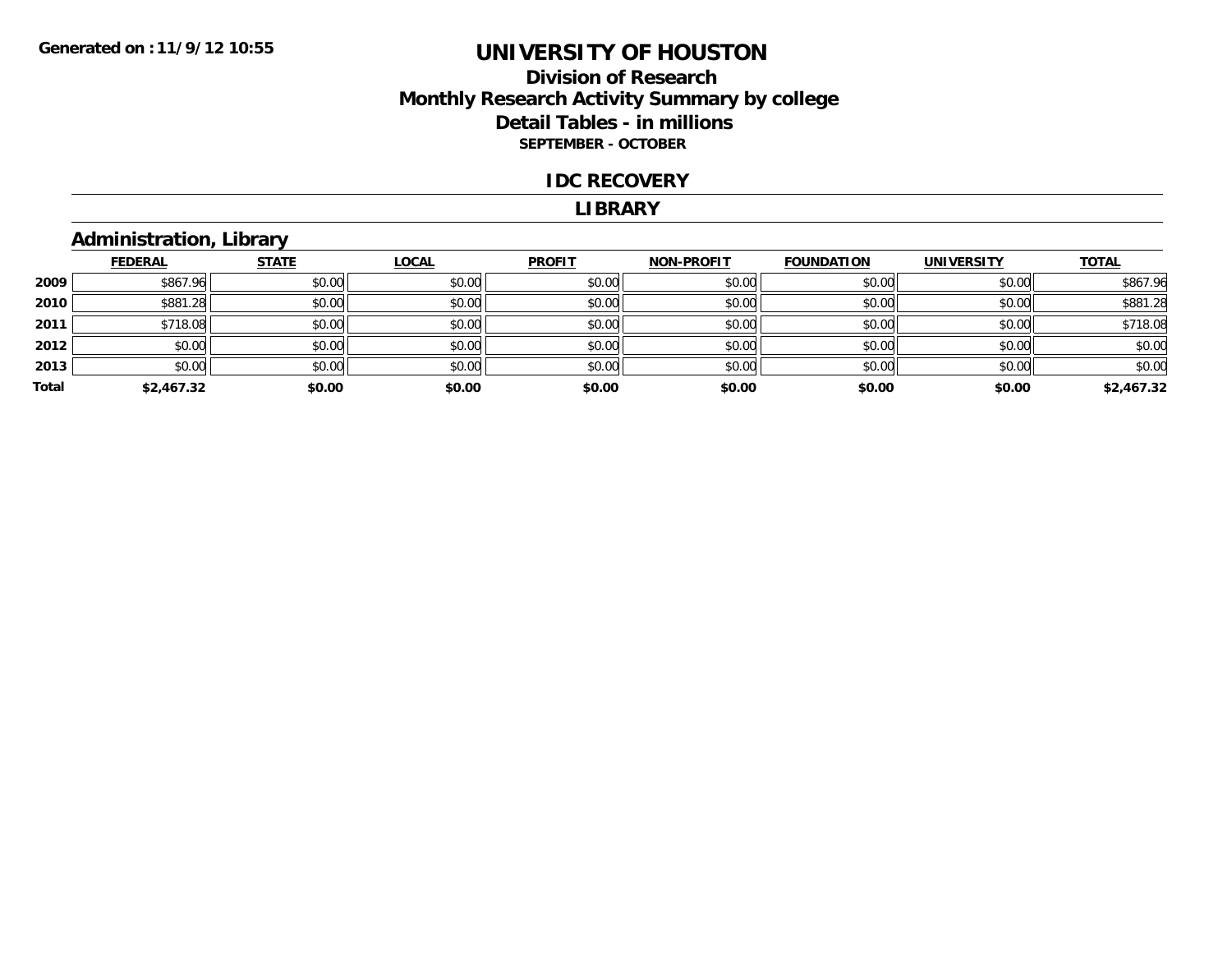## **Division of ResearchMonthly Research Activity Summary by college Detail Tables - in millions SEPTEMBER - OCTOBER**

### **IDC RECOVERY**

#### **SENIOR V.P. FOR ACADEMIC AFFAIRS AND PROVOST**

|       | <b>Continuing Education</b>                  |              |              |               |                   |                   |                   |              |
|-------|----------------------------------------------|--------------|--------------|---------------|-------------------|-------------------|-------------------|--------------|
|       | <b>FEDERAL</b>                               | <b>STATE</b> | <b>LOCAL</b> | <b>PROFIT</b> | <b>NON-PROFIT</b> | <b>FOUNDATION</b> | <b>UNIVERSITY</b> | <b>TOTAL</b> |
| 2011  | \$0.00                                       | \$79.12      | \$0.00       | \$0.00        | \$0.00            | \$0.00            | \$0.00            | \$79.12      |
|       | <b>Learning and Assessment Services</b>      |              |              |               |                   |                   |                   |              |
|       | <b>FEDERAL</b>                               | <b>STATE</b> | <b>LOCAL</b> | <b>PROFIT</b> | <b>NON-PROFIT</b> | <b>FOUNDATION</b> | <b>UNIVERSITY</b> | <b>TOTAL</b> |
| 2009  | \$4,154.35                                   | \$591.11     | \$0.00       | \$0.00        | \$0.00            | \$0.00            | \$0.00            | \$4,745.46   |
| 2010  | \$5,113.81                                   | \$1,325.75   | \$0.00       | \$0.00        | \$0.00            | \$0.00            | \$0.00            | \$6,439.56   |
| 2011  | \$2,885.26                                   | \$1,436.77   | \$0.00       | \$0.00        | (\$102.24)        | \$0.00            | \$0.00            | \$4,219.79   |
| 2012  | \$3,145.19                                   | \$185.18     | \$0.00       | \$0.00        | \$0.00            | \$0.00            | \$0.00            | \$3,330.37   |
| 2013  | \$4,137.21                                   | \$1,432.26   | \$0.00       | \$0.00        | \$0.00            | \$0.00            | \$0.00            | \$5,569.47   |
|       | <b>Learning Support Services</b>             |              |              |               |                   |                   |                   |              |
|       | <b>FEDERAL</b>                               | <b>STATE</b> | <b>LOCAL</b> | <b>PROFIT</b> | <b>NON-PROFIT</b> | <b>FOUNDATION</b> | <b>UNIVERSITY</b> | <b>TOTAL</b> |
| 2009  | \$936.94                                     | \$0.00       | \$0.00       | \$0.00        | \$0.00            | \$0.00            | \$0.00            | \$936.94     |
| 2010  | \$3,866.71                                   | \$0.00       | \$0.00       | \$0.00        | \$0.00            | \$0.00            | \$0.00            | \$3,866.71   |
|       | Senior V.P. for Academic Affairs and Provost |              |              |               |                   |                   |                   |              |
|       | <b>FEDERAL</b>                               | <b>STATE</b> | <b>LOCAL</b> | <b>PROFIT</b> | <b>NON-PROFIT</b> | <b>FOUNDATION</b> | <b>UNIVERSITY</b> | <b>TOTAL</b> |
| 2009  | (\$35.46)                                    | \$0.00       | \$0.00       | \$0.00        | \$0.00            | \$0.00            | \$0.00            | (\$35.46)    |
| 2013  | \$0.00                                       | \$0.00       | \$0.00       | \$0.00        | \$0.00            | \$0.00            | \$0.00            | \$0.00       |
| Total | \$24,204.01                                  | \$5.050.19   | \$0.00       | \$0.00        | (S102.24)         | \$0.00            | \$0.00            | \$29.151.96  |

**\$24,204.01 \$5,050.19 \$0.00 \$0.00 (\$102.24) \$0.00 \$0.00 \$29,151.96**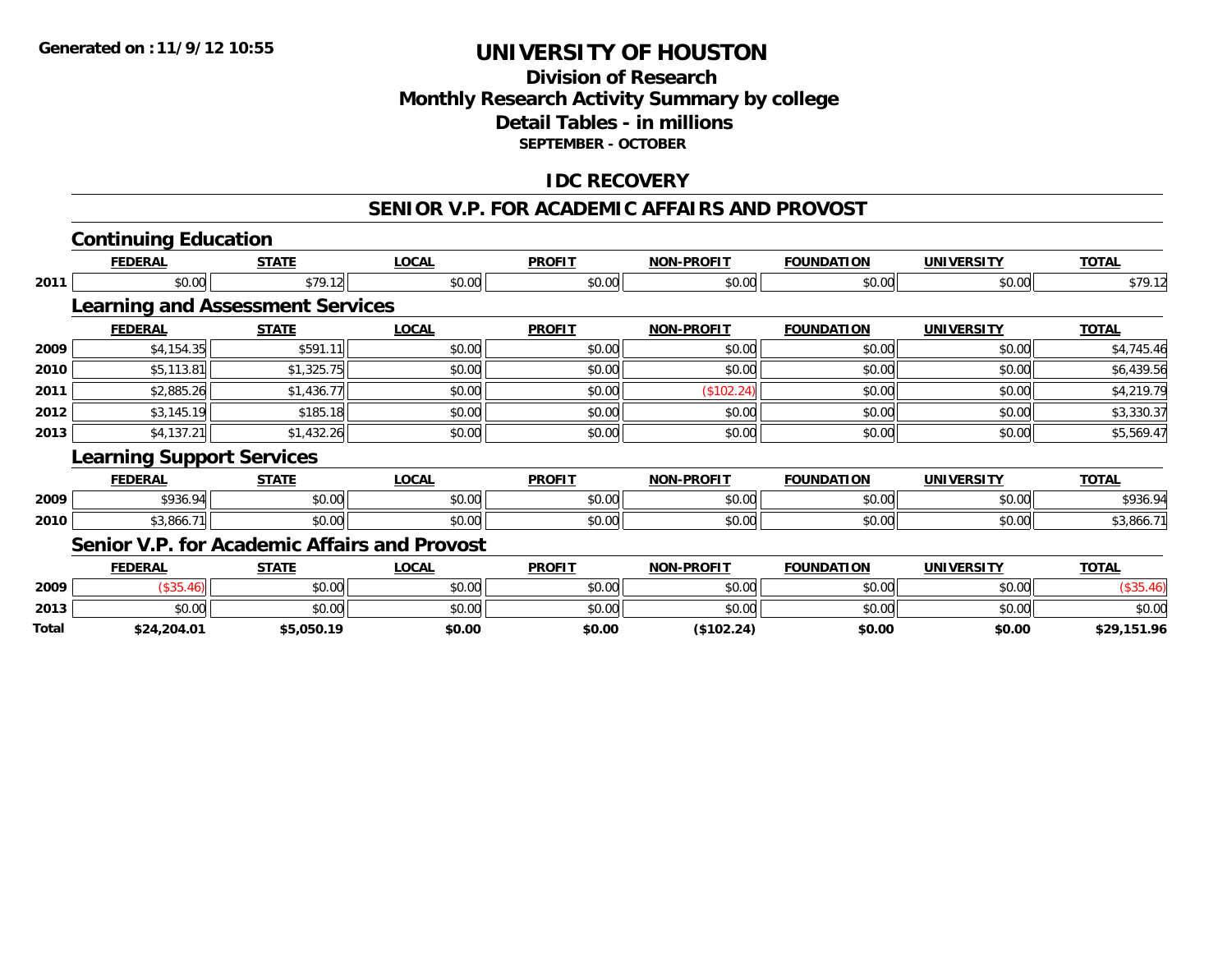**Total**

## **UNIVERSITY OF HOUSTON**

## **Division of ResearchMonthly Research Activity Summary by college Detail Tables - in millions SEPTEMBER - OCTOBER**

### **IDC RECOVERY**

#### **UH LAW CENTER**

|      | Dean, Law      |              |              |               |                   |                   |                   |              |
|------|----------------|--------------|--------------|---------------|-------------------|-------------------|-------------------|--------------|
|      | <b>FEDERAL</b> | <b>STATE</b> | <b>LOCAL</b> | <b>PROFIT</b> | <b>NON-PROFIT</b> | <b>FOUNDATION</b> | <b>UNIVERSITY</b> | <b>TOTAL</b> |
| 2010 | \$19,989.32    | \$0.00       | \$0.00       | \$0.00        | \$0.00            | \$0.00            | \$0.00            | \$19,989.32  |
| 2011 | \$1,108.78     | \$0.00       | \$0.00       | \$0.00        | \$0.00            | \$0.00            | \$0.00            | \$1,108.78   |
|      | <b>Law-UH</b>  |              |              |               |                   |                   |                   |              |
|      | <b>FEDERAL</b> | <b>STATE</b> | <b>LOCAL</b> | <b>PROFIT</b> | <b>NON-PROFIT</b> | <b>FOUNDATION</b> | <b>UNIVERSITY</b> | <b>TOTAL</b> |
| 2009 | \$6,730.78     | \$0.00       | \$0.00       | \$0.00        | \$0.00            | \$0.00            | \$0.00            | \$6,730.78   |
| 2010 | \$1,078.20     | \$0.00       | \$0.00       | \$0.00        | \$0.00            | \$0.00            | \$0.00            | \$1,078.20   |
| 2011 | \$4,537.99     | \$0.00       | \$0.00       | \$0.00        | \$0.00            | \$617.11          | \$0.00            | \$5,155.10   |
| 2012 | \$1,201.29     | \$0.00       | \$0.00       | \$0.00        | \$0.00            | \$274.67          | \$0.00            | \$1,475.96   |
| 2013 | \$20,699.98    | \$0.00       | \$0.00       | \$0.00        | \$0.00            | \$472.36          | \$0.00            | \$21,172.34  |

**\$55,346.34 \$0.00 \$0.00 \$0.00 \$0.00 \$1,364.14 \$0.00 \$56,710.48**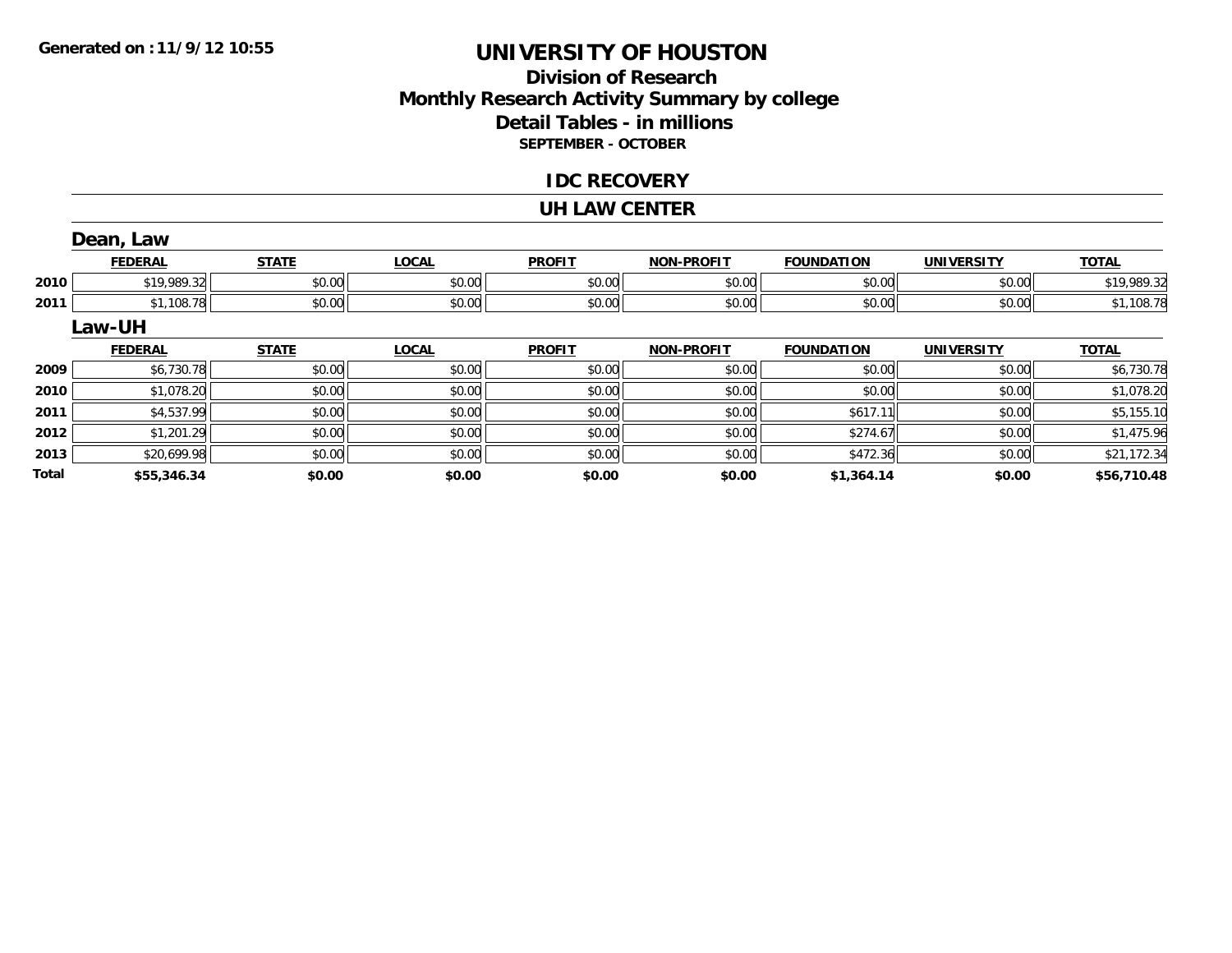# **UNIVERSITY OF HOUSTON**

## **Division of Research Monthly Research Activity Summary by college Detail Tables - in millions SEPTEMBER - OCTOBER**

#### **IDC RECOVERY**

#### **UH SYSTEM**

|              | <b>FEDERAL</b> | STATE  | <b>LOCAL</b> | <b>PROFIT</b> | <b>NON-PROFIT</b> | <b>FOUNDATION</b> | UNIVERSITY | <b>TOTAL</b> |
|--------------|----------------|--------|--------------|---------------|-------------------|-------------------|------------|--------------|
| 2009         |                | \$0.00 | \$0.00       | \$0.00        | \$0.00            | \$0.00            | \$0.00     |              |
| <b>Total</b> | (\$35.46)      | \$0.00 | \$0.00       | \$0.00        | \$0.00            | \$0.00            | \$0.00     | \$35.46      |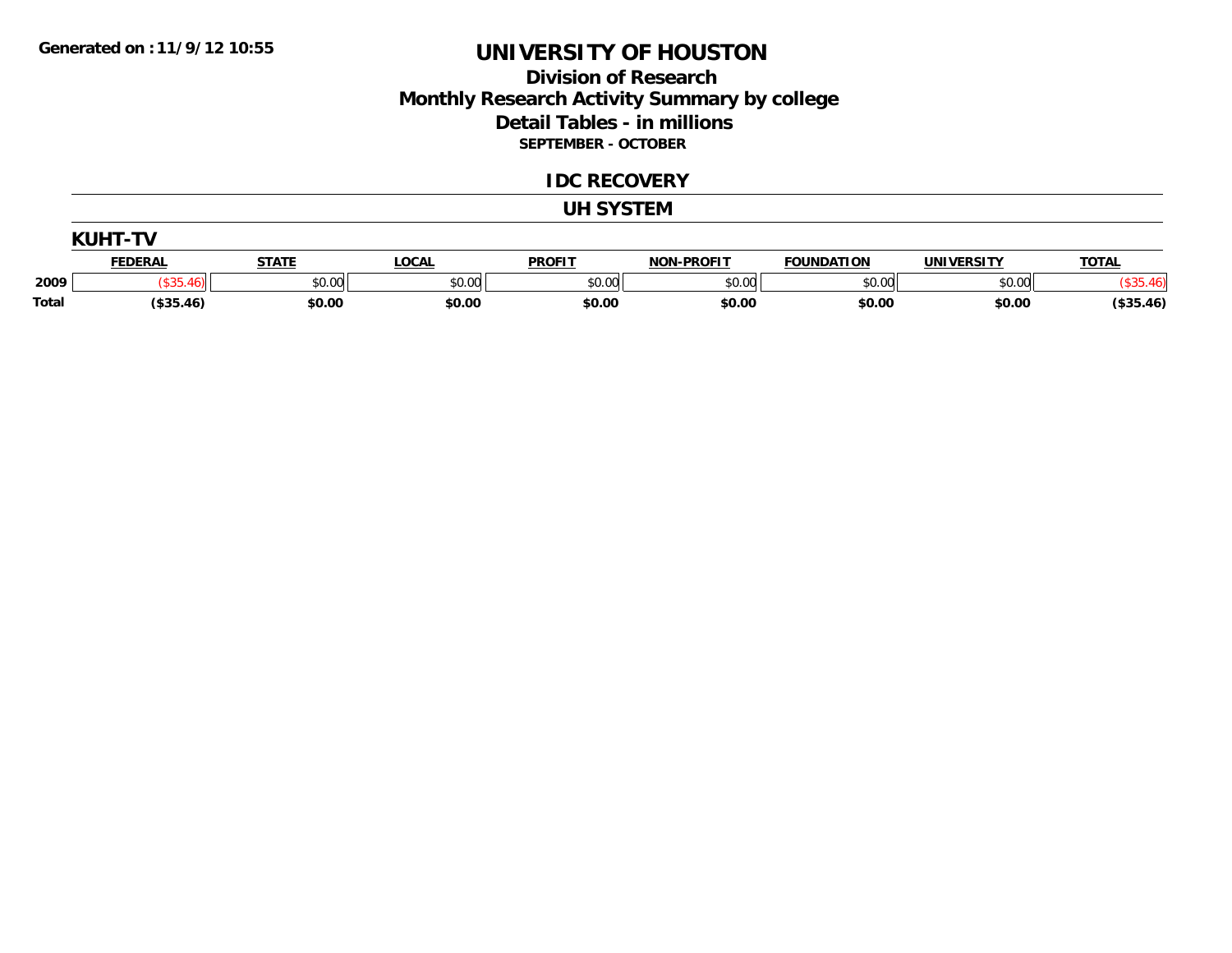# **UNIVERSITY OF HOUSTON**

## **Division of Research Monthly Research Activity Summary by college Detail Tables - in millions SEPTEMBER - OCTOBER**

### **IDC RECOVERY**

#### **UKNOWN COLLEGE**

## **Unknown Department**

|       | <b>FEDERAL</b> | <b>STATE</b> | <b>LOCAL</b> | <b>PROFIT</b> | NON-PROFIT | <b>FOUNDATION</b> | <b>UNIVERSITY</b> | <b>TOTAL</b> |
|-------|----------------|--------------|--------------|---------------|------------|-------------------|-------------------|--------------|
| 2009  | \$0.00         | \$0.00       | \$0.00       | \$0.00        | \$0.00     | \$0.00            | \$0.00            | \$0.00       |
| 2010  | \$0.00         | \$0.00       | \$0.00       | \$0.00        | \$0.00     | \$0.00            | \$0.00            | \$0.00       |
| 2011  | \$1,684.58     | \$0.00       | \$0.00       | \$0.00        | \$0.00     | \$0.00            | \$0.00            | \$1,684.58   |
| 2012  | \$95.06        | \$0.00       | \$0.00       | \$0.00        | \$0.00     | \$0.00            | \$0.00            | \$95.06      |
| 2013  | \$0.00         | \$0.00       | \$0.00       | \$0.00        | \$0.00     | \$0.00            | \$0.00            | \$0.00       |
| Total | \$1,779.64     | \$0.00       | \$0.00       | \$0.00        | \$0.00     | \$0.00            | \$0.00            | \$1,779.64   |